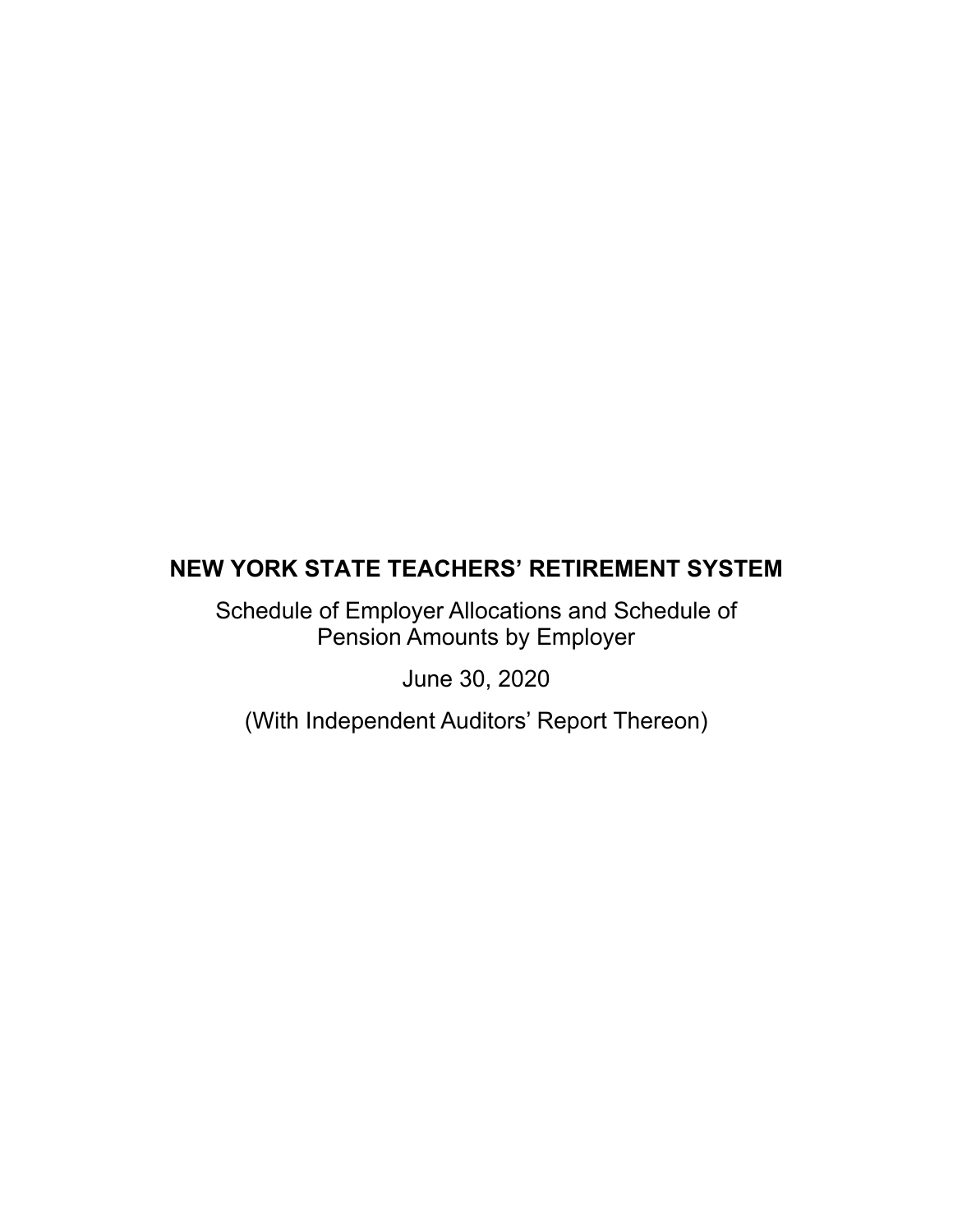Schedule of Employer Allocations and Schedule of Pension Amounts by Employer June 30, 2020

## **Table of Contents**

| Independent Auditors' Report                                                          |    |
|---------------------------------------------------------------------------------------|----|
| Schedule of Employer Allocations                                                      | 3  |
| Schedule of Pension Amounts by Employer                                               | 21 |
| Notes to Schedule of Employer Allocations and Schedule of Pension Amounts by Employer | 40 |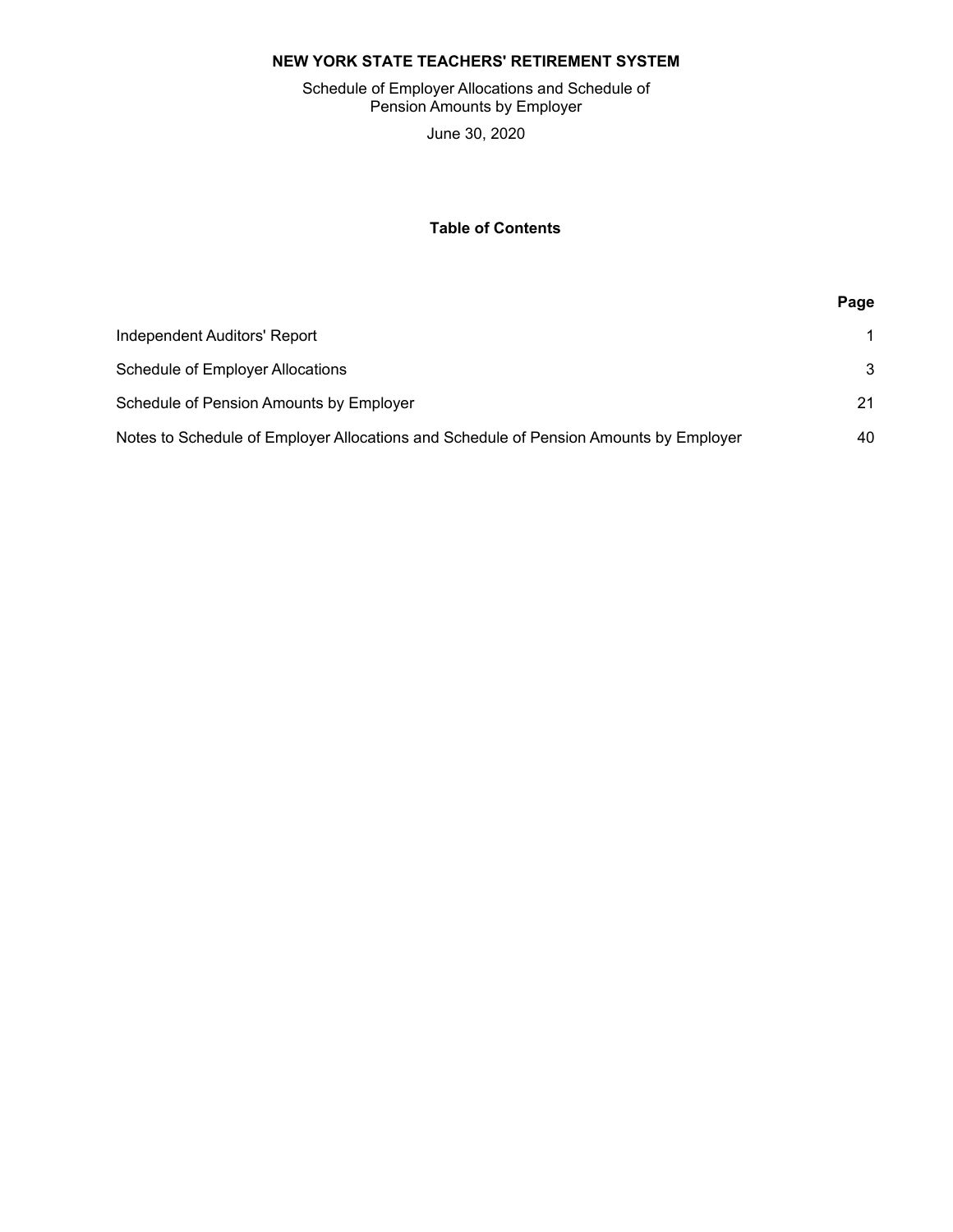

KPMG LLP 515 Broadway Albany, NY 12207-2974

### **Independent Auditors' Report**

The Retirement Board New York State Teachers' Retirement System:

We have audited the accompanying schedule of employer allocations of the New York State Teachers' Retirement System (the System) as of and for the year ended June 30, 2020, and the related notes. We have also audited the total for all districts of the columns titled net pension liability (asset), total deferred outflows of resources, total deferred inflows of resources, and total pension expense (specified column totals) included in the accompanying schedule of pension amounts by employer of the System as of and for the year ended June 30, 2020, and the related notes.

### *Management's Responsibility for the Schedules*

Management is responsible for the preparation and fair presentation of these schedules in accordance with

U.S. generally accepted accounting principles; this includes the design, implementation, and maintenance of internal control relevant to the preparation and fair presentation of the schedules that are free from material misstatement, whether due to fraud or error.

### *Auditors' Responsibility*

Our responsibility is to express opinions on the schedule of employer allocations and the specified column totals included in the schedule of pension amounts by employer based on our audit. We conducted our audit in accordance with auditing standards generally accepted in the United States of America. Those standards require that we plan and perform the audit to obtain reasonable assurance about whether the schedule of employer allocations and specified column totals included in the schedule of pension amounts by employer are free from material misstatement.

An audit involves performing procedures to obtain audit evidence about the amounts and disclosures in the schedule of employer allocations and specified column totals included in the schedule of pension amounts by employer. The procedures selected depend on the auditors' judgment, including the assessment of the risks of material misstatement of the schedule of employer allocations and specified column totals included in the schedule of pension amounts by employer, whether due to fraud or error. In making those risk assessments, the auditor considers internal control relevant to the entity's preparation and fair presentation of the schedule of employer allocations and specified column totals included in the schedule of pension amounts by employer in order to design audit procedures that are appropriate in the circumstances, but not for the purpose of expressing an opinion on the effectiveness of the entity's internal control. Accordingly, we express no such opinion. An audit also includes evaluating the appropriateness of accounting policies used and the reasonableness of significant accounting estimates made by management, as well as evaluating the overall presentation of the schedule of employer allocations and specified column totals included in the schedule of pension amounts by employer.

We believe that the audit evidence we have obtained is sufficient and appropriate to provide a basis for our audit opinions.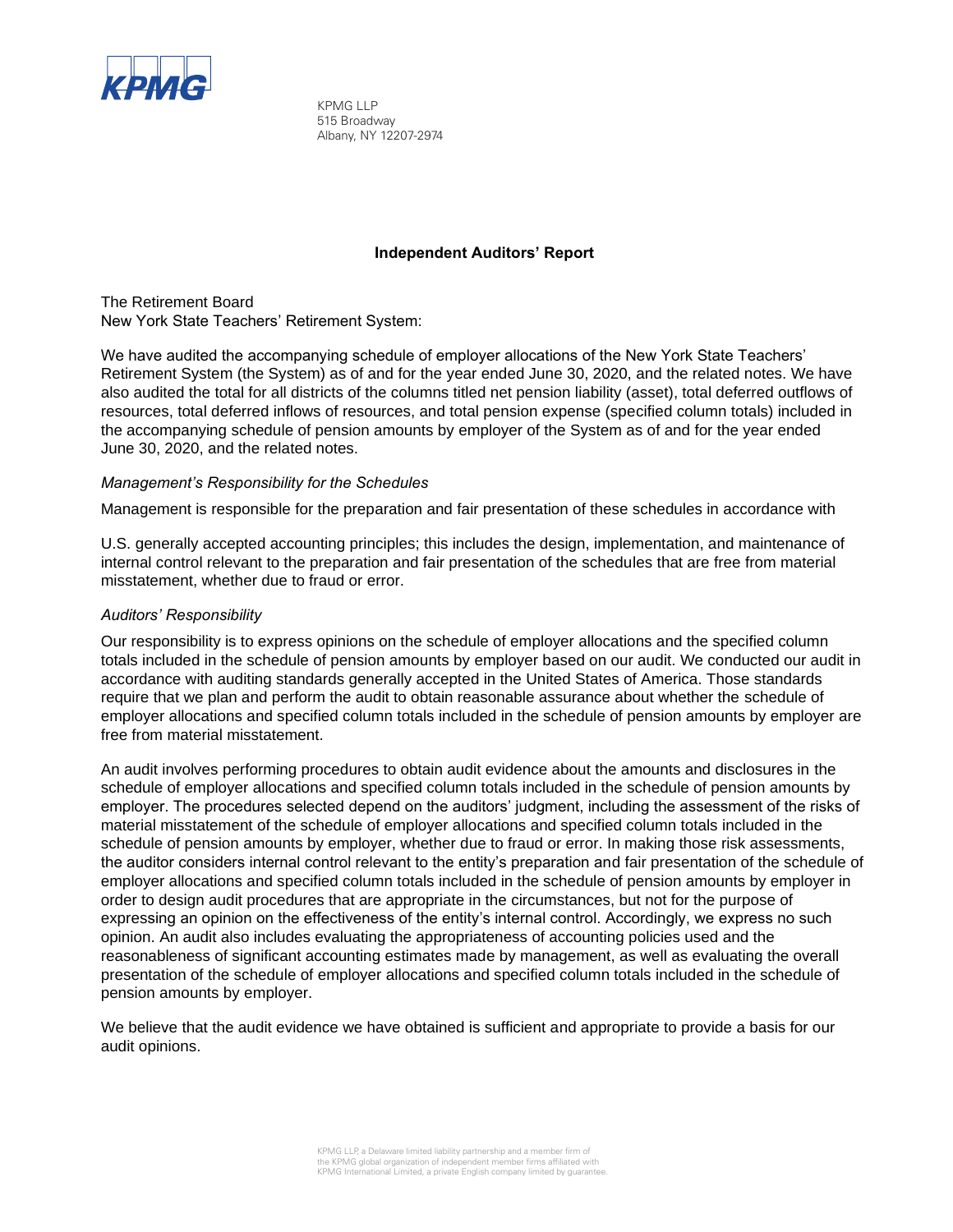

## *Opinions*

In our opinion, the schedules referred to above present fairly, in all material respects, the employer allocations and net pension liability (asset), total deferred outflows of resources, total deferred inflows of resources, and total pension expense for the total of all participating districts for the New York State Teachers' Retirement System as of and for the year ended June 30, 2020, in accordance with U.S. generally accepted accounting principles.

### *Other Matter*

We have audited, in accordance with auditing standards generally accepted in the United States of America, the financial statements of the New York State Teachers' Retirement System as of and for the year ended June 30, 2020, and our report thereon, dated October 29, 2020, expressed an unmodified opinion on those financial statements.

### *Restriction on Use*

Our report is intended solely for the information and use of the New York State Teachers' Retirement System management, the Retirement Board of the New York State Teachers' Retirement System, New York State Teachers' Retirement System employers and their auditors and is not intended to be and should not be used by anyone other than these specified parties.



Albany, New York December 9, 2020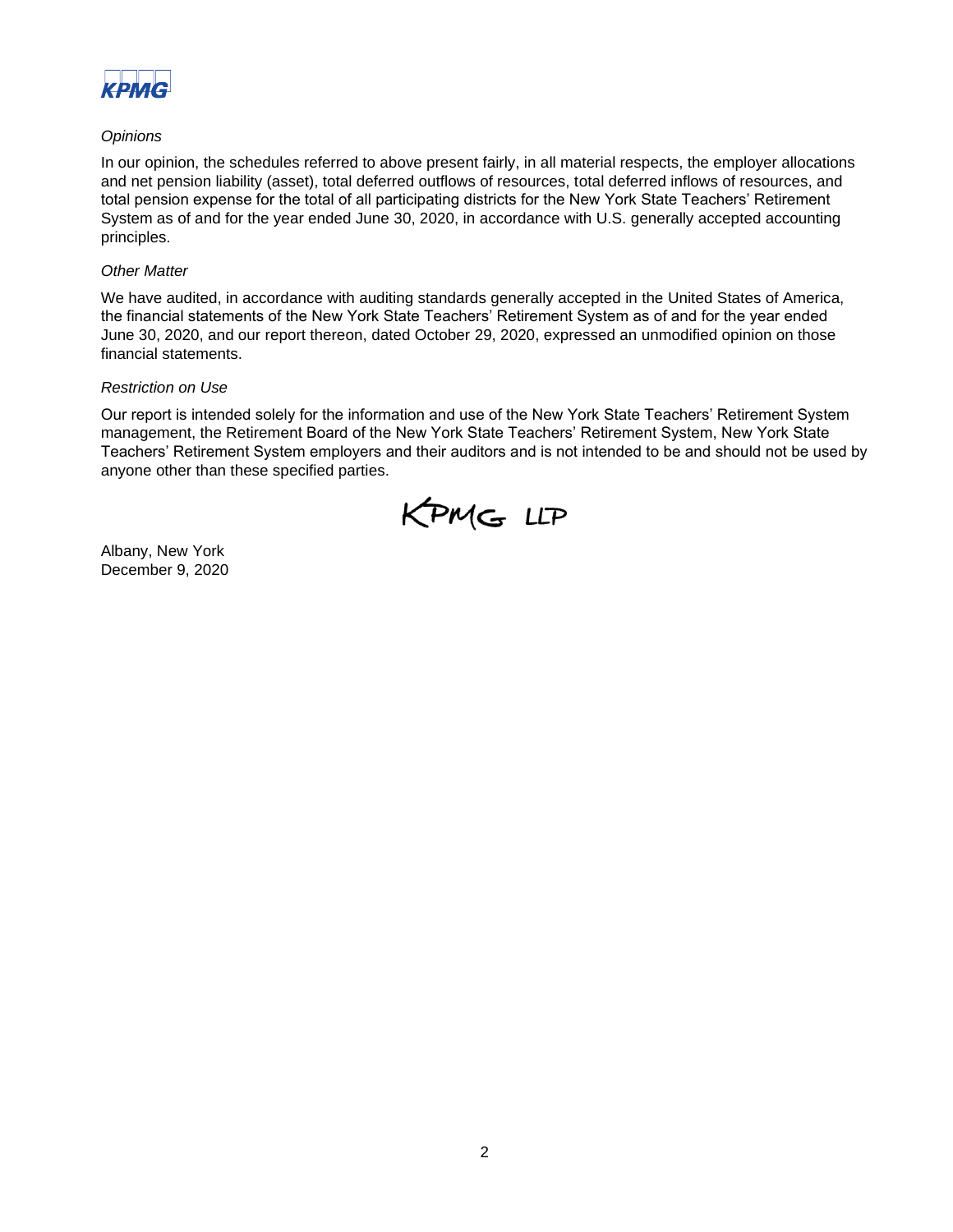Schedule of Employer Allocations

<span id="page-4-0"></span>

| <b>District Code</b> | <b>Required</b><br>employer<br>contributions | <b>Employer</b><br>allocation<br>percentage |
|----------------------|----------------------------------------------|---------------------------------------------|
| <b>All districts</b> | \$<br>1,503,822,923                          | 100.000000 %                                |
| 1005                 | 8,349,598                                    | 0.555225                                    |
| 1010                 | 2,314,373                                    | 0.153899                                    |
| 1015                 | 2,485,086                                    | 0.165251                                    |
| 1020                 | 1,582,591                                    | 0.105238                                    |
| 1025                 | 2,536,580                                    | 0.168675                                    |
| 1030                 | 3,959,255                                    | 0.263279                                    |
| 1035                 | 27,346,681                                   | 1.818477                                    |
| 1040                 | 2,403,079                                    | 0.159798                                    |
| 1045                 | 1,406,580                                    | 0.093534                                    |
| 1050                 | 3,547,095                                    | 0.235872                                    |
| 1055                 | 1,539,122                                    | 0.102347                                    |
| 1060                 | 1,614,834                                    | 0.107382                                    |
| 1065                 | 3,208,633                                    | 0.213365                                    |
| 1070                 | 2,323,560                                    | 0.154510                                    |
| 1075                 | 1,596,767                                    | 0.106181                                    |
| 1080                 | 3,199,165                                    | 0.212736                                    |
| 1085                 | 1,432,904                                    | 0.095284                                    |
| 1090                 | 1,833,627                                    | 0.121931                                    |
| 1095                 | 1,051,690                                    | 0.069934                                    |
| 1100                 | 1,526,295                                    | 0.101494                                    |
| 1105                 | 3,829,669                                    | 0.254662                                    |
| 1110                 | 3,006,631                                    | 0.199932                                    |
| 1115                 | 847,869                                      | 0.056381                                    |
| 1120                 | 6,054,018                                    | 0.402575                                    |
| 1125                 | 1,482,353                                    | 0.098572                                    |
| 1130                 | 688,565                                      | 0.045788                                    |
| 1135                 | 3,346,186                                    | 0.222512                                    |
| 1140                 | 5,016,663                                    | 0.333594                                    |
| 1145                 | 806,613                                      | 0.053637                                    |
| 1150                 | 6,158,482                                    | 0.409522                                    |
| 1155                 | 9,072,459                                    | 0.603293                                    |
| 1160                 | 10,807,715                                   | 0.718683                                    |
| 1165                 | 10,637,086                                   | 0.707336                                    |
| 1170                 | 4,791,858                                    | 0.318645                                    |
| 1175                 | 2,397,118                                    | 0.159402                                    |
| 1180                 | 1,032,826                                    | 0.068680                                    |
| 1185                 | 1,099,177                                    | 0.073092                                    |
| 1190                 | 1,335,345                                    | 0.088797                                    |
| 1195                 | 1,330,767                                    | 0.088492                                    |
| 1200                 | 1,302,658                                    | 0.086623                                    |
| 1205                 | 2,747,132                                    | 0.182677                                    |
| 1210                 | 3,342,092                                    | 0.222240                                    |
| 1215                 | 1,511,929                                    | 0.100539                                    |
| 1220                 | 2,216,796                                    | 0.147411                                    |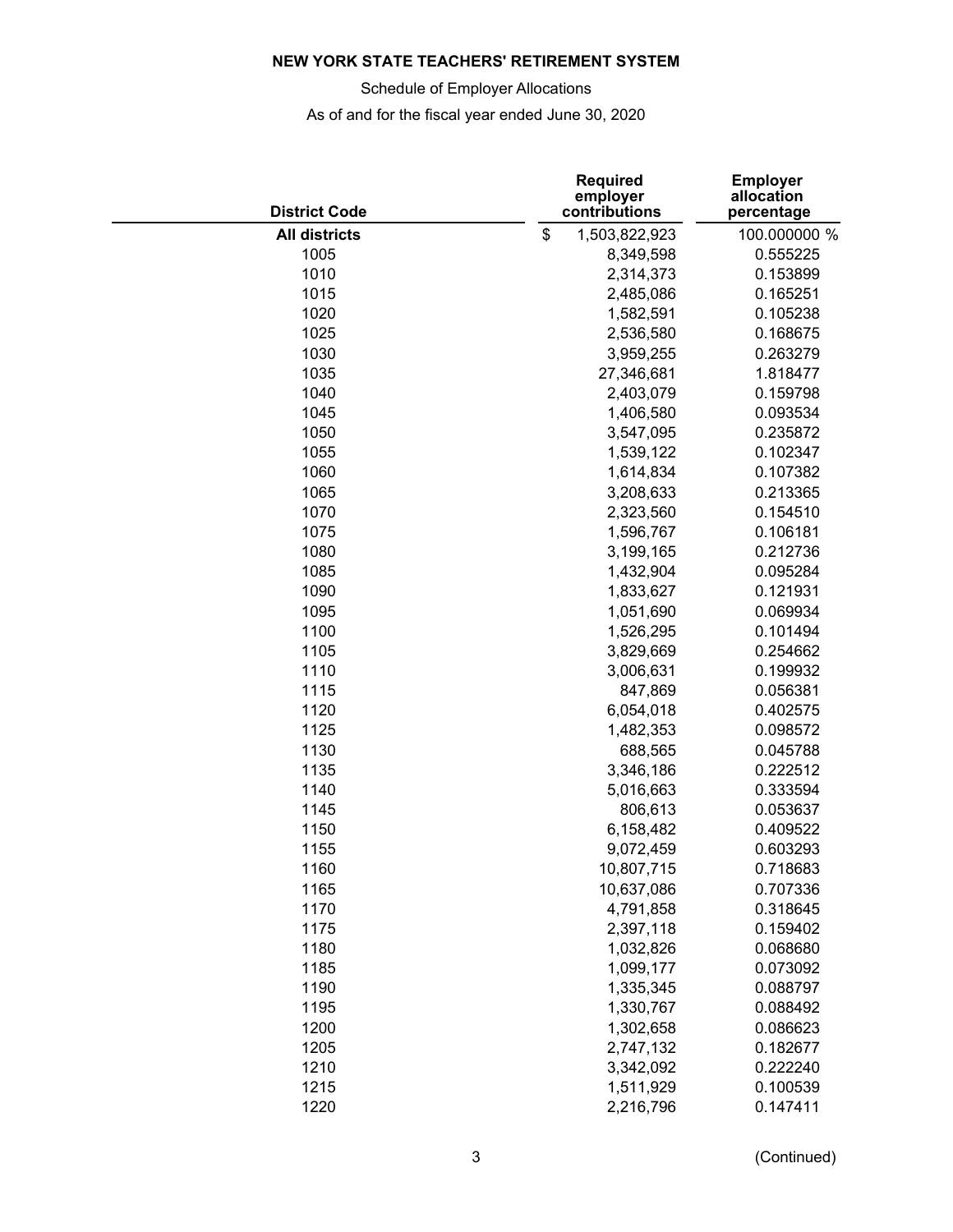Schedule of Employer Allocations

| <b>District Code</b> | <b>Required</b><br>employer<br>contributions | <b>Employer</b><br>allocation<br>percentage |
|----------------------|----------------------------------------------|---------------------------------------------|
| 1225                 | \$<br>3,526,280                              | 0.234488 %                                  |
| 1230                 | 748,968                                      | 0.049804                                    |
| 1235                 | 23,761,757                                   | 1.580090                                    |
| 1240                 | 3,409,514                                    | 0.226723                                    |
| 1245                 | 3,745,390                                    | 0.249058                                    |
| 1250                 | 1,205,121                                    | 0.080137                                    |
| 1255                 | 4,086,087                                    | 0.271713                                    |
| 1260                 | 7,159,112                                    | 0.476061                                    |
| 1265                 | 1,309,710                                    | 0.087092                                    |
| 1270                 | 17,250,303                                   | 1.147097                                    |
| 1275                 | 1,217,624                                    | 0.080969                                    |
| 1280                 | 3,122,467                                    | 0.207635                                    |
| 1285                 | 5,522,343                                    | 0.367220                                    |
| 1290                 | 2,280,302                                    | 0.151634                                    |
| 1295                 | 848,173                                      | 0.056401                                    |
| 1300                 | 8,486,725                                    | 0.564343                                    |
| 1305                 | 23,094,249                                   | 1.535703                                    |
| 2005                 | 1,171,093                                    | 0.077874                                    |
| 2006                 | 1,109,512                                    | 0.073779                                    |
| 2007                 | 2,971,649                                    | 0.197606                                    |
| 2008                 | 2,861,867                                    | 0.190306                                    |
| 2009                 | 2,142,583                                    | 0.142476                                    |
| 2010                 | 7,071,370                                    | 0.470226                                    |
| 2014                 | 903,084                                      | 0.060053                                    |
| 2015                 | 2,012,092                                    | 0.133798                                    |
| 2016                 | 768,453                                      | 0.051100                                    |
| 2018                 | 1,897,377                                    | 0.126170                                    |
| 2020                 | 4,935,930                                    | 0.328225                                    |
| 2025                 | 3,828,940                                    | 0.254614                                    |
| 2030                 | 3,265,962                                    | 0.217177                                    |
| 2035                 | 1,077,729                                    | 0.071666                                    |
| 2040                 | 6,326,050                                    | 0.420665                                    |
| 2044                 | 1,499,882                                    | 0.099738                                    |
| 2045                 | 3,617,541                                    | 0.240556                                    |
| 2046                 | 2,907,459                                    | 0.193338                                    |
| 2047                 | 15,156,306                                   | 1.007852                                    |
| 2048                 | 3,366,928                                    | 0.223891                                    |
| 2050                 | 2,585,283                                    | 0.171914                                    |
| 2052                 | 2,173,528                                    | 0.144534                                    |
| 2055                 | 1,901,077                                    | 0.126416                                    |
| 2056                 | 2,474,628                                    | 0.164556                                    |
| 2057                 | 3,128,714                                    | 0.208051                                    |
| 2058                 | 1,923,837                                    | 0.127930                                    |
| 2059                 | 3,426,397                                    | 0.227846                                    |
| 2060                 | 803,506                                      | 0.053431                                    |
| 2061                 | 930,104                                      | 0.061849                                    |
|                      |                                              |                                             |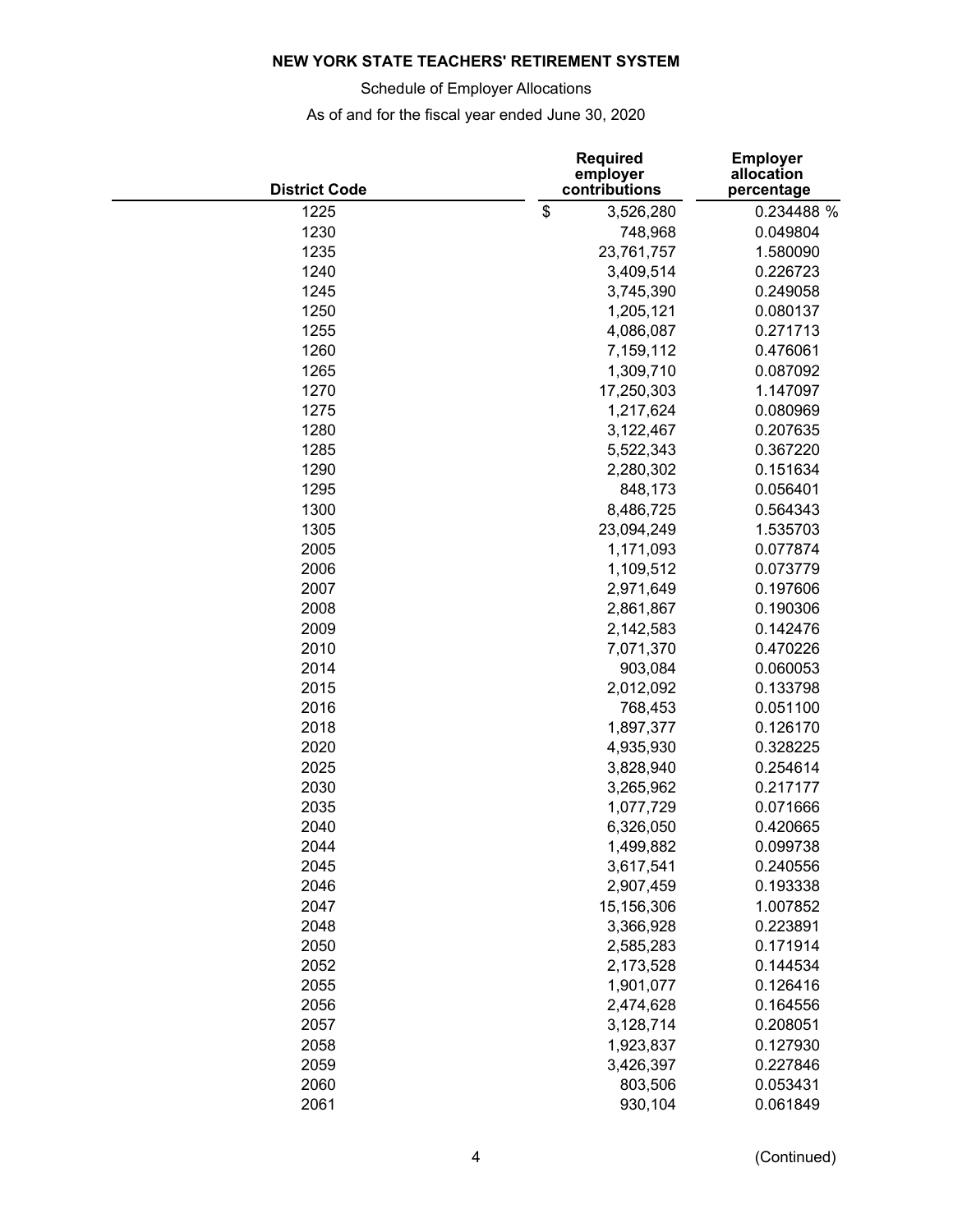Schedule of Employer Allocations

| <b>District Code</b> | <b>Required</b><br>employer<br>contributions | <b>Employer</b><br>allocation<br>percentage |
|----------------------|----------------------------------------------|---------------------------------------------|
| 2062                 | \$<br>1,519,563                              | 0.101047 %                                  |
| 2063                 | 778,829                                      | 0.051790                                    |
| 2064                 | 2,297,925                                    | 0.152806                                    |
| 2065                 | 1,943,299                                    | 0.129224                                    |
| 2066                 | 4,817,946                                    | 0.320380                                    |
| 2067                 | 7,451,054                                    | 0.495474                                    |
| 2068                 | 6,673,649                                    | 0.443779                                    |
| 2069                 | 897,604                                      | 0.059688                                    |
| 2070                 | 1,225,496                                    | 0.081492                                    |
| 2071                 | 995,693                                      | 0.066211                                    |
| 2072                 | 1,190,390                                    | 0.079158                                    |
| 2073                 | 2,479,454                                    | 0.164877                                    |
| 2074                 | 2,372,679                                    | 0.157777                                    |
| 2075                 | 4,669,697                                    | 0.310522                                    |
| 2076                 | 2,891,166                                    | 0.192254                                    |
| 2077                 | 840,286                                      | 0.055877                                    |
| 2078                 | 7,214,698                                    | 0.479757                                    |
| 2079                 | 4,394,480                                    | 0.292221                                    |
| 2080                 | 913,694                                      | 0.060758                                    |
| 2081                 | 1,226,056                                    | 0.081529                                    |
| 2082                 | 669,673                                      | 0.044531                                    |
| 2083                 | 1,636,792                                    | 0.108842                                    |
| 2084                 | 2,667,281                                    | 0.177367                                    |
| 2085                 | 1,348,355                                    | 0.089662                                    |
| 2086                 | 4,455,128                                    | 0.296254                                    |
| 2090                 | 1,981,049                                    | 0.131734                                    |
| 2095                 | 2,044,384                                    | 0.135946                                    |
| 2104                 | 1,158,702                                    | 0.077050                                    |
| 2105                 | 1,072,206                                    | 0.071299                                    |
| 2110                 | 3,026,269                                    | 0.201238                                    |
| 2112                 | 2,094,734                                    | 0.139294                                    |
| 2115                 | 3,959,218                                    | 0.263277                                    |
| 2120                 | 7,823,406                                    | 0.520235                                    |
| 2125                 | 763,268                                      | 0.050755                                    |
| 2130                 | 1,418,915                                    | 0.094354                                    |
| 2135                 | 2,821,901                                    | 0.187648                                    |
| 2140                 | 2,454,499                                    | 0.163217                                    |
| 2145                 | 3,506,896                                    | 0.233199                                    |
| 2146                 | 3,249,225                                    | 0.216064                                    |
| 2147                 | 906,106                                      | 0.060253                                    |
| 2148                 | 2,326,050                                    | 0.154676                                    |
| 2149                 | 1,506,029                                    | 0.100147                                    |
| 2150                 | 616,517                                      | 0.040997                                    |
| 2155                 | 2,301,639                                    | 0.153052                                    |
| 2160                 | 3,999,382                                    | 0.265948                                    |
| 2165                 | 1,367,653                                    | 0.090945                                    |
|                      |                                              |                                             |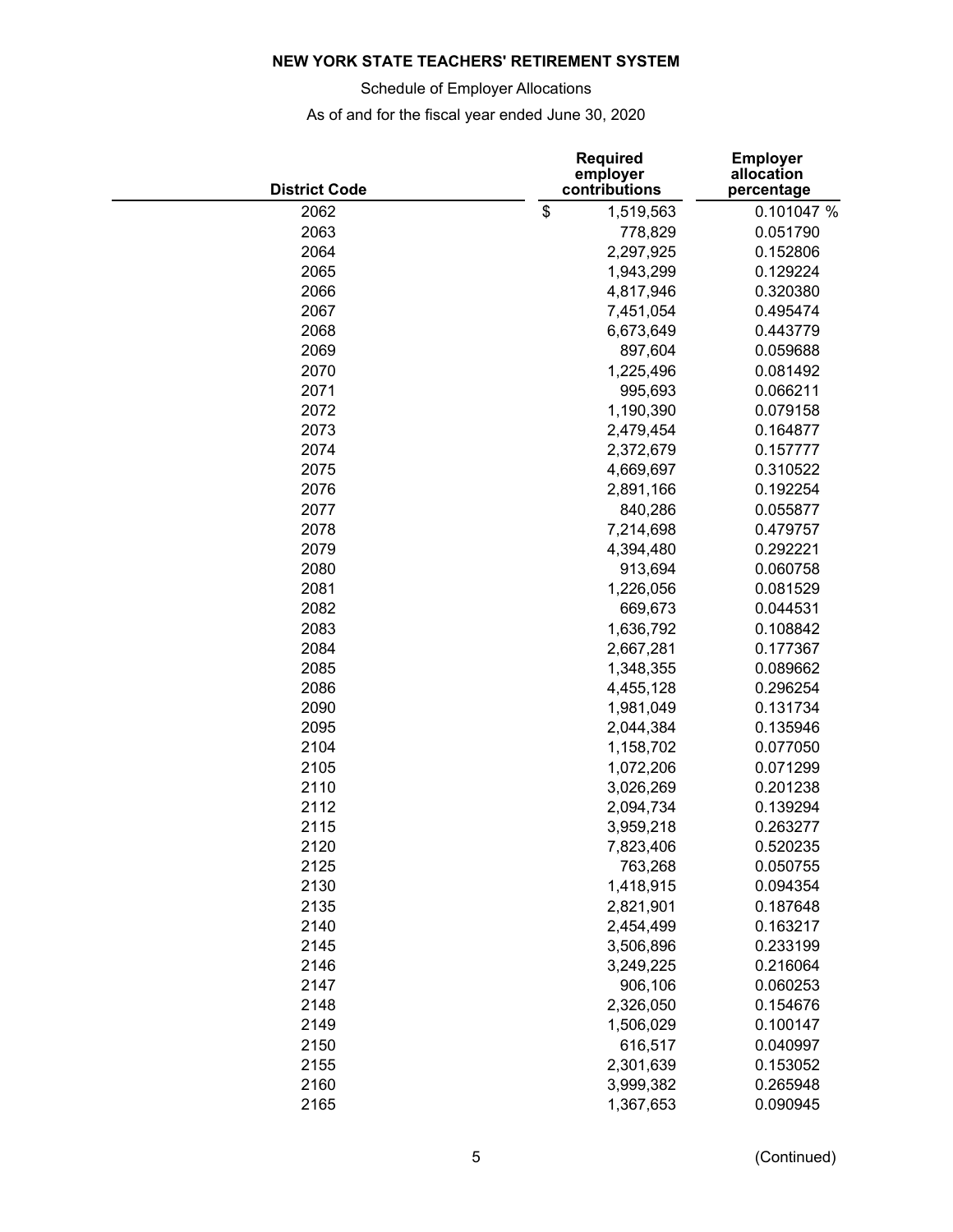Schedule of Employer Allocations

| <b>District Code</b> | <b>Required</b><br>employer<br>contributions | <b>Employer</b><br>allocation<br>percentage |
|----------------------|----------------------------------------------|---------------------------------------------|
| 2170                 | \$<br>6,008,370                              | 0.399540 %                                  |
| 2175                 | 555,591                                      | 0.036945                                    |
| 2180                 | 1,151,076                                    | 0.076543                                    |
| 2185                 | 6,336,437                                    | 0.421355                                    |
| 2187                 | 3,135,594                                    | 0.208508                                    |
| 2190                 | 4,027,273                                    | 0.267802                                    |
| 2191                 | 2,903,327                                    | 0.193063                                    |
| 2195                 | 883,323                                      | 0.058738                                    |
| 2196                 | 1,026,024                                    | 0.068228                                    |
| 2198                 | 2,119,908                                    | 0.140968                                    |
| 2200                 | 9,001,274                                    | 0.598559                                    |
| 2204                 | 7,855,723                                    | 0.522384                                    |
| 2205                 | 257,923                                      | 0.017151                                    |
| 2206                 | 1,216,776                                    | 0.080912                                    |
| 2207                 | 2,188,456                                    | 0.145526                                    |
| 2208                 | 3,921,554                                    | 0.260772                                    |
| 2209                 | 8,756,183                                    | 0.582262                                    |
| 2210                 | 2,507,600                                    | 0.166748                                    |
| 2212                 | 3,144,396                                    | 0.209094                                    |
| 2215                 | 4,789,897                                    | 0.318515                                    |
| 2220                 | 2,054,416                                    | 0.136613                                    |
| 2224                 | 4,182,029                                    | 0.278093                                    |
| 2225                 | 7,364,500                                    | 0.489719                                    |
| 2230                 | 5,770,119                                    | 0.383697                                    |
| 2231                 | 2,880,747                                    | 0.191562                                    |
| 2235                 | 633,817                                      | 0.042147                                    |
| 2239                 | 2,717,074                                    | 0.180678                                    |
| 2240                 | 5,358,425                                    | 0.356320                                    |
| 2241                 | 811,242                                      | 0.053945                                    |
| 2242                 | 1,394,381                                    | 0.092722                                    |
| 2243                 | 1,421,594                                    | 0.094532                                    |
| 2244                 | 880,751                                      | 0.058567                                    |
| 2245                 | 2,347,671                                    | 0.156114                                    |
| 2250                 | 1,336,255                                    | 0.088857                                    |
| 2255                 | 4,270,139                                    | 0.283952                                    |
| 2260                 | 2,934,750                                    | 0.195153                                    |
| 2266                 | 2,428,649                                    | 0.161498                                    |
| 2268                 | 1,298,794                                    | 0.086366                                    |
| 2270                 | 2,389,443                                    | 0.158891                                    |
| 2271                 |                                              |                                             |
| 2272                 | 1,647,203                                    | 0.109534                                    |
|                      | 2,428,840                                    | 0.161511                                    |
| 2275                 | 4,636,993                                    | 0.308347                                    |
| 2280                 | 1,502,330                                    | 0.099901                                    |
| 2281                 | 897,051                                      | 0.059651                                    |
| 2282                 | 3,956,743                                    | 0.263112                                    |
| 2285                 | 5,928,746                                    | 0.394245                                    |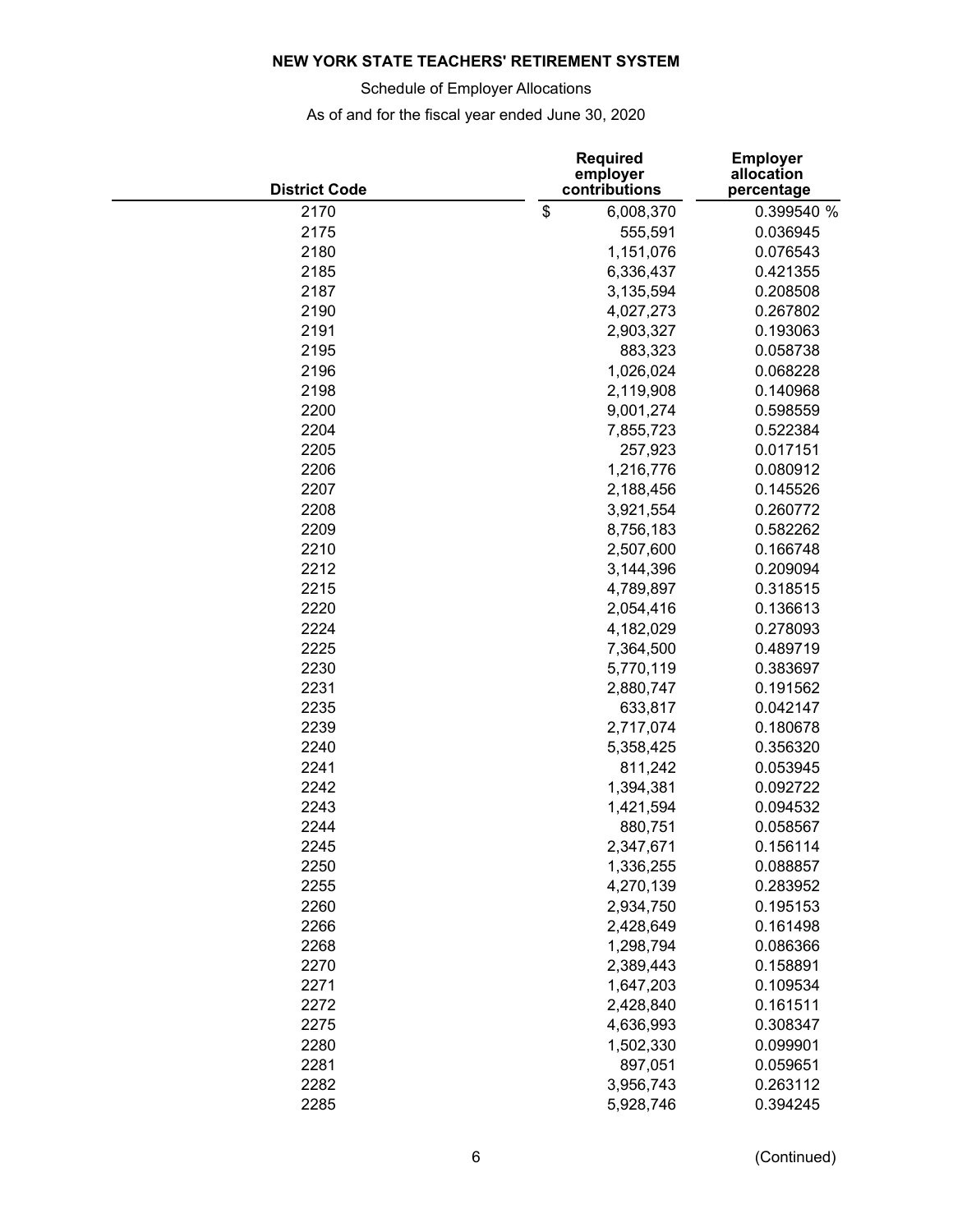Schedule of Employer Allocations

| <b>District Code</b> | <b>Required</b><br>employer<br>contributions | <b>Employer</b><br>allocation<br>percentage |
|----------------------|----------------------------------------------|---------------------------------------------|
| 2286                 | \$<br>3,153,686                              | 0.209711 %                                  |
| 2288                 | 1,828,183                                    | 0.121569                                    |
| 2289                 | 5,981,209                                    | 0.397734                                    |
| 2290                 | 3,441,428                                    | 0.228845                                    |
| 2295                 | 1,632,443                                    | 0.108553                                    |
| 2300                 | 2,979,963                                    | 0.198159                                    |
| 2305                 | 807,603                                      | 0.053703                                    |
| 2310                 | 8,443,927                                    | 0.561497                                    |
| 2315                 | 1,471,310                                    | 0.097838                                    |
| 2317                 | 1,446,582                                    | 0.096194                                    |
| 2320                 | 5,820,453                                    | 0.387044                                    |
| 2325                 | 5,299,149                                    | 0.352379                                    |
| 2328                 | 1,134,330                                    | 0.075430                                    |
| 2330                 | 3,051,898                                    | 0.202943                                    |
| 2335                 | 3,479,836                                    | 0.231399                                    |
| 2338                 | 4,727,858                                    | 0.314389                                    |
| 2339                 | 1,340,623                                    | 0.089148                                    |
| 2340                 | 1,611,159                                    | 0.107138                                    |
| 2345                 | 1,968,055                                    | 0.130870                                    |
| 2350                 | 5,586,168                                    | 0.371464                                    |
| 2355                 | 3,768,389                                    | 0.250587                                    |
| 2360                 | 2,807,092                                    | 0.186664                                    |
| 2361                 | 1,206,998                                    | 0.080262                                    |
| 2362                 | 1,457,224                                    | 0.096901                                    |
| 2363                 | 873,329                                      | 0.058074                                    |
| 2364                 | 1,773,129                                    | 0.117908                                    |
| 2365                 | 8,371,577                                    | 0.556686                                    |
| 2370                 | 1,398,549                                    | 0.093000                                    |
| 2375                 | 1,103,896                                    | 0.073406                                    |
| 2377                 | 1,704,841                                    | 0.113367                                    |
| 2378                 |                                              |                                             |
| 2379                 | 8,798,639                                    | 0.585085                                    |
|                      | 9,069,775                                    | 0.603115                                    |
| 2380                 | 3,436,176                                    | 0.228496                                    |
| 2381                 | 1,791,908                                    | 0.119157                                    |
| 2383                 | 6,371,183                                    | 0.423666                                    |
| 2384                 | 3,994,208                                    | 0.265604                                    |
| 2385                 | 2,567,495                                    | 0.170731                                    |
| 2389                 | 2,393,005                                    | 0.159128                                    |
| 2390                 | 4,811,140                                    | 0.319927                                    |
| 2391                 | 2,450,249                                    | 0.162935                                    |
| 2394                 | 1,677,568                                    | 0.111554                                    |
| 2395                 | 1,423,950                                    | 0.094689                                    |
| 2396                 | 1,017,342                                    | 0.067650                                    |
| 2400                 | 8,633,615                                    | 0.574111                                    |
| 2401                 | 2,015,977                                    | 0.134057                                    |
| 2402                 | 4,776,045                                    | 0.317594                                    |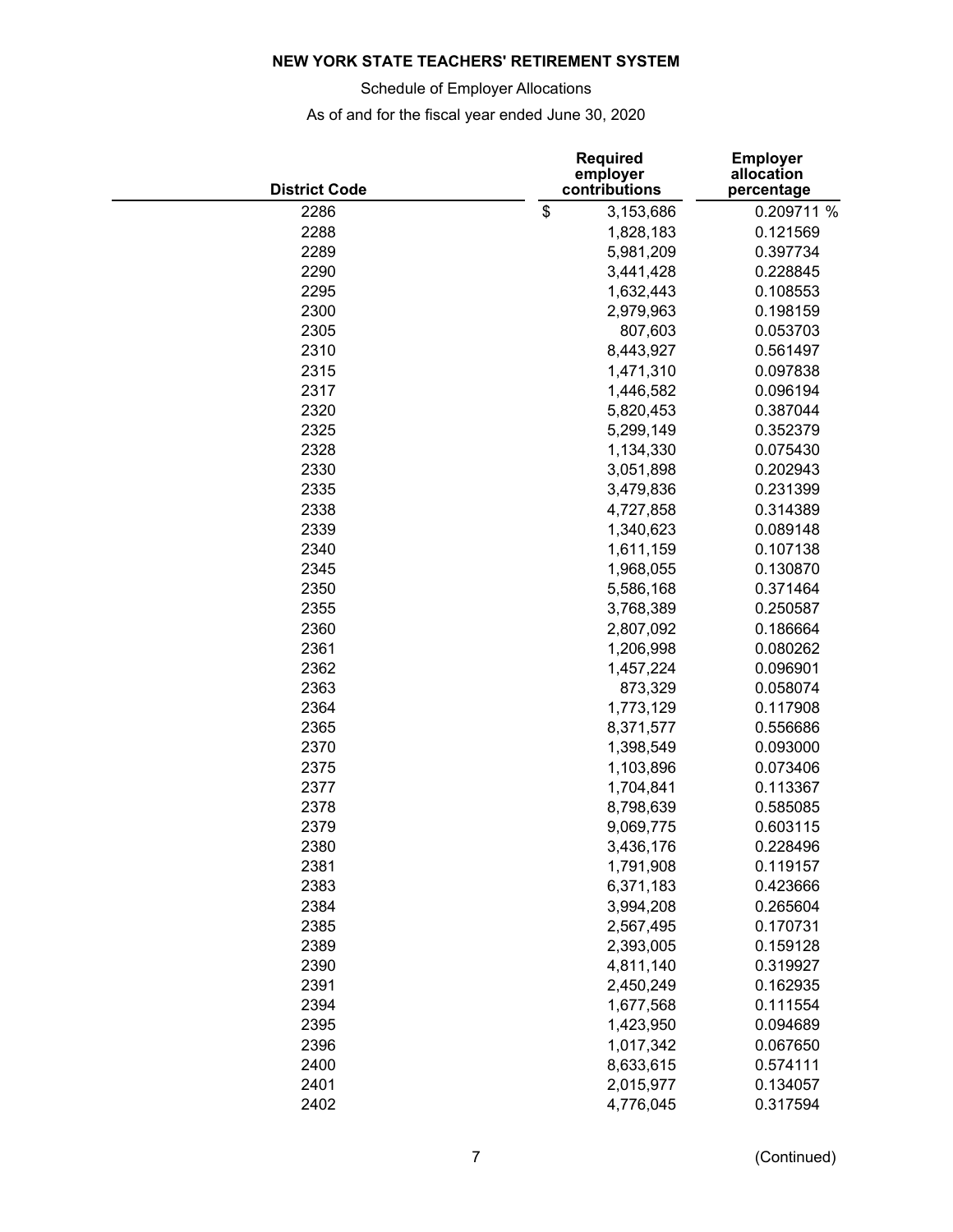Schedule of Employer Allocations

| <b>District Code</b> | <b>Required</b><br>employer<br>contributions | <b>Employer</b><br>allocation<br>percentage |
|----------------------|----------------------------------------------|---------------------------------------------|
| 2403                 | \$<br>2,306,037                              | 0.153345 %                                  |
| 2405                 | 3,107,240                                    | 0.206623                                    |
| 2406                 | 4,084,350                                    | 0.271598                                    |
| 2408                 | 4,462,360                                    | 0.296734                                    |
| 2409                 | 912,918                                      | 0.060706                                    |
| 2410                 | 5,824,124                                    | 0.387288                                    |
| 2415                 | 6,228,523                                    | 0.414179                                    |
| 2420                 | 3,237,151                                    | 0.215261                                    |
| 2425                 | 5,896,607                                    | 0.392108                                    |
| 2426                 | 1,653,853                                    | 0.109977                                    |
| 2428                 | 3,413,902                                    | 0.227015                                    |
| 2430                 | 5,069,642                                    | 0.337117                                    |
| 2435                 | 1,293,624                                    | 0.086022                                    |
| 2440                 | 2,187,076                                    | 0.145434                                    |
| 2441                 | 1,304,855                                    | 0.086769                                    |
| 2445                 | 6,660,287                                    | 0.442890                                    |
| 2450                 | 2,564,816                                    | 0.170553                                    |
| 2455                 | 3,152,994                                    | 0.209665                                    |
| 2458                 | 3,070,461                                    | 0.204177                                    |
| 2460                 | 1,146,743                                    | 0.076255                                    |
| 2464                 | 1,012,440                                    | 0.067324                                    |
| 2465                 | 538,092                                      | 0.035782                                    |
| 2466                 | 1,252,033                                    | 0.083257                                    |
| 2467                 | 1,771,668                                    | 0.117811                                    |
| 2468                 | 1,374,746                                    | 0.091417                                    |
| 2469                 | 4,134,559                                    | 0.274937                                    |
| 2470                 | 3,511,781                                    | 0.233524                                    |
| 2471                 | 3,854,563                                    | 0.256318                                    |
| 2475                 | 5,786,070                                    | 0.384757                                    |
| 2480                 | 1,833,997                                    | 0.121956                                    |
| 2485                 | 4,091,207                                    | 0.272054                                    |
| 2490                 | 5,995,287                                    | 0.398670                                    |
| 2495                 | 778,908                                      | 0.051795                                    |
| 2497                 |                                              | 0.126896                                    |
| 2498                 | 1,908,298                                    |                                             |
|                      | 1,665,712                                    | 0.110765                                    |
| 2500                 | 4,864,440                                    | 0.323472                                    |
| 2504                 | 2,957,118                                    | 0.196640                                    |
| 2505                 | 3,969,898                                    | 0.263987                                    |
| 2507                 | 791,089                                      | 0.052605                                    |
| 2508                 | 2,124,456                                    | 0.141270                                    |
| 2509                 | 3,912,670                                    | 0.260182                                    |
| 2510                 | 1,623,813                                    | 0.107979                                    |
| 2512                 | 11,398,220                                   | 0.757950                                    |
| 2514                 | 1,092,551                                    | 0.072652                                    |
| 2515                 | 974,544                                      | 0.064804                                    |
| 2520                 | 2,183,139                                    | 0.145173                                    |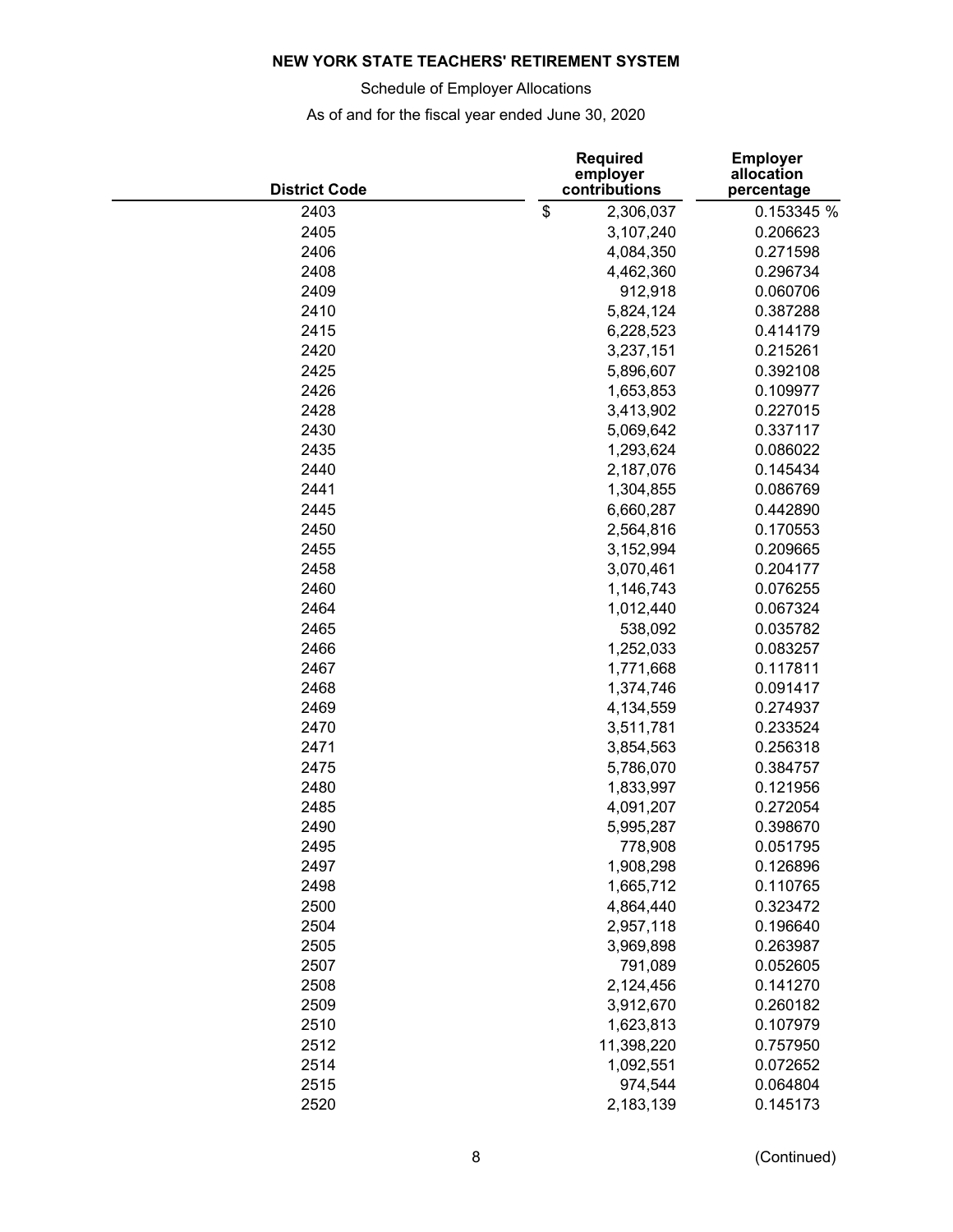Schedule of Employer Allocations

| <b>District Code</b> | <b>Required</b><br>employer<br>contributions | <b>Employer</b><br>allocation<br>percentage |
|----------------------|----------------------------------------------|---------------------------------------------|
| 2525                 | \$<br>3,134,585                              | 0.208441 %                                  |
| 2530                 | 6,079,523                                    | 0.404271                                    |
| 2533                 | 1,491,235                                    | 0.099163                                    |
| 2535                 | 1,803,688                                    | 0.119940                                    |
| 2540                 | 4,195,329                                    | 0.278978                                    |
| 2541                 | 2,583,639                                    | 0.171805                                    |
| 2542                 | 1,511,334                                    | 0.100499                                    |
| 2545                 | 783,802                                      | 0.052121                                    |
| 2547                 | 6,080,676                                    | 0.404348                                    |
| 2550                 | 649,459                                      | 0.043187                                    |
| 2551                 | 1,025,916                                    | 0.068221                                    |
| 2555                 | 1,021,055                                    | 0.067897                                    |
| 2557                 | 8,907,408                                    | 0.592318                                    |
| 2559                 | 856,886                                      | 0.056980                                    |
| 2560                 | 1,077,844                                    | 0.071674                                    |
| 2561                 | 3,490,976                                    | 0.232140                                    |
| 2562                 | 4,267,142                                    | 0.283753                                    |
| 2563                 | 4,551,675                                    | 0.302674                                    |
| 2564                 | 6,279,139                                    | 0.417545                                    |
| 2565                 | 3,457,555                                    | 0.229918                                    |
| 2570                 | 2,445,483                                    | 0.162618                                    |
| 2573                 | 2,572,731                                    | 0.171079                                    |
| 2574                 | 834,425                                      | 0.055487                                    |
| 2575                 | 9,040,301                                    | 0.601155                                    |
| 2576                 | 1,803,503                                    | 0.119928                                    |
| 2580                 | 4,779,212                                    | 0.317804                                    |
| 2582                 |                                              |                                             |
|                      | 1,028,020                                    | 0.068360                                    |
| 2584                 | 2,840,890                                    | 0.188911                                    |
| 2585                 | 9,391,502                                    | 0.624509                                    |
| 2590                 | 3,205,591                                    | 0.213163                                    |
| 2593                 | 7,799,597                                    | 0.518651                                    |
| 2595                 | 606,010                                      | 0.040298                                    |
| 2600                 | 1,228,849                                    | 0.081715                                    |
| 2605                 | 558,238                                      | 0.037121                                    |
| 2610                 | 7,992,083                                    | 0.531451                                    |
| 2611                 | 2,203,966                                    | 0.146558                                    |
| 2612                 | 2,452,815                                    | 0.163105                                    |
| 2613                 | 2,543,529                                    | 0.169138                                    |
| 2614                 | 3,095,068                                    | 0.205813                                    |
| 2615                 | 8,818,647                                    | 0.586415                                    |
| 2616                 | 2,944,335                                    | 0.195790                                    |
| 2617                 | 3,294,241                                    | 0.219058                                    |
| 2618                 | 801,689                                      | 0.053310                                    |
| 2619                 | 1,724,129                                    | 0.114650                                    |
| 2620                 | 615,827                                      | 0.040951                                    |
| 2625                 | 1,044,710                                    | 0.069470                                    |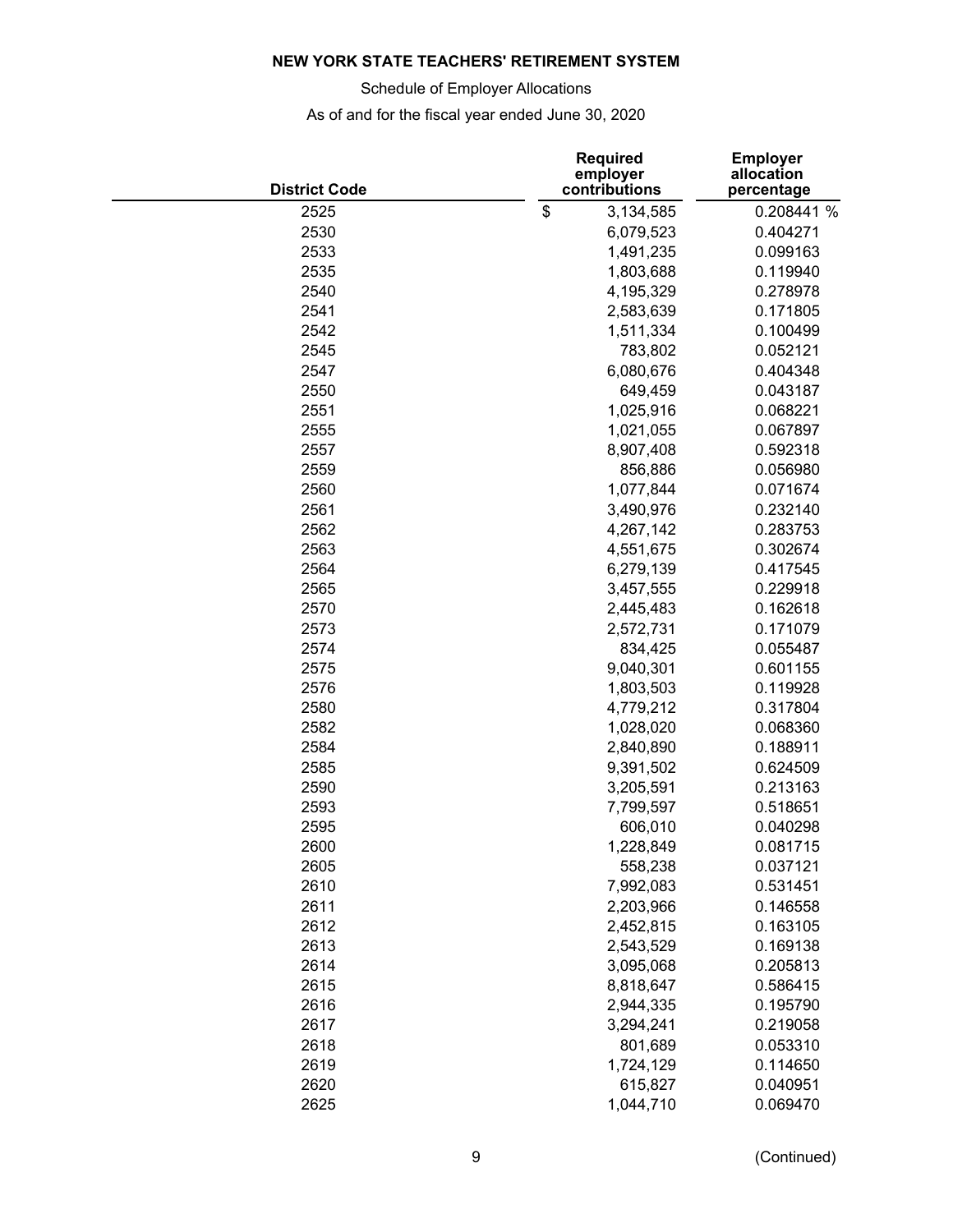Schedule of Employer Allocations

| <b>District Code</b> | <b>Required</b><br>employer<br>contributions | <b>Employer</b><br>allocation<br>percentage |
|----------------------|----------------------------------------------|---------------------------------------------|
| 2626                 | \$<br>695,326                                | 0.046237 %                                  |
| 2630                 | 868,438                                      | 0.057749                                    |
| 2632                 | 1,534,831                                    | 0.102062                                    |
| 2633                 | 5,912,660                                    | 0.393175                                    |
| 2635                 | 772,661                                      | 0.051380                                    |
| 2640                 | 1,974,623                                    | 0.131307                                    |
| 2641                 | 1,189,042                                    | 0.079068                                    |
| 2642                 | 4,558,627                                    | 0.303136                                    |
| 2643                 | 4,415,616                                    | 0.293626                                    |
| 2644                 | 3,949,019                                    | 0.262599                                    |
| 2645                 | 5,115,692                                    | 0.340179                                    |
| 2648                 | 930,495                                      | 0.061875                                    |
| 2649                 | 2,089,059                                    | 0.138917                                    |
| 2650                 | 476,353                                      | 0.031676                                    |
| 2651                 | 7,526,043                                    | 0.500461                                    |
| 2652                 | 821,454                                      | 0.054624                                    |
| 2653                 | 1,207,753                                    | 0.080312                                    |
| 2654                 | 8,022,493                                    | 0.533473                                    |
| 2655                 | 4,291,533                                    | 0.285375                                    |
| 2656                 | 4,049,962                                    | 0.269311                                    |
| 3032                 | 608,760                                      | 0.040481                                    |
| 3041                 | 234,156                                      | 0.015571                                    |
| 3042                 | 625,891                                      | 0.041620                                    |
| 3043                 | 663,028                                      | 0.044090                                    |
| 3044                 | 456,777                                      | 0.030374                                    |
| 3048                 | 217,503                                      | 0.014463                                    |
| 3077                 | 570,467                                      | 0.037934                                    |
| 3078                 | 249,043                                      | 0.016561                                    |
| 3079                 | 148,583                                      | 0.009880                                    |
| 3081                 | 266,941                                      | 0.017751                                    |
| 3082                 | 514,575                                      | 0.034218                                    |
| 3101                 |                                              |                                             |
|                      | 244,424                                      | 0.016254                                    |
| 3105                 | 239,429                                      | 0.015921                                    |
| 3106                 | 434,989                                      | 0.028926                                    |
| 3107                 | 403,068                                      | 0.026803                                    |
| 3126                 | 433,326                                      | 0.028815                                    |
| 3128                 | 392,215                                      | 0.026081                                    |
| 3178                 | 705,512                                      | 0.046915                                    |
| 3179                 | 534,685                                      | 0.035555                                    |
| 3201                 | 269,688                                      | 0.017933                                    |
| 3202                 | 509,721                                      | 0.033895                                    |
| 3204                 | 510,947                                      | 0.033977                                    |
| 3206                 | 594,231                                      | 0.039515                                    |
| 3208                 | 243,835                                      | 0.016214                                    |
| 3226                 | 662,220                                      | 0.044036                                    |
| 3229                 | 419,844                                      | 0.027918                                    |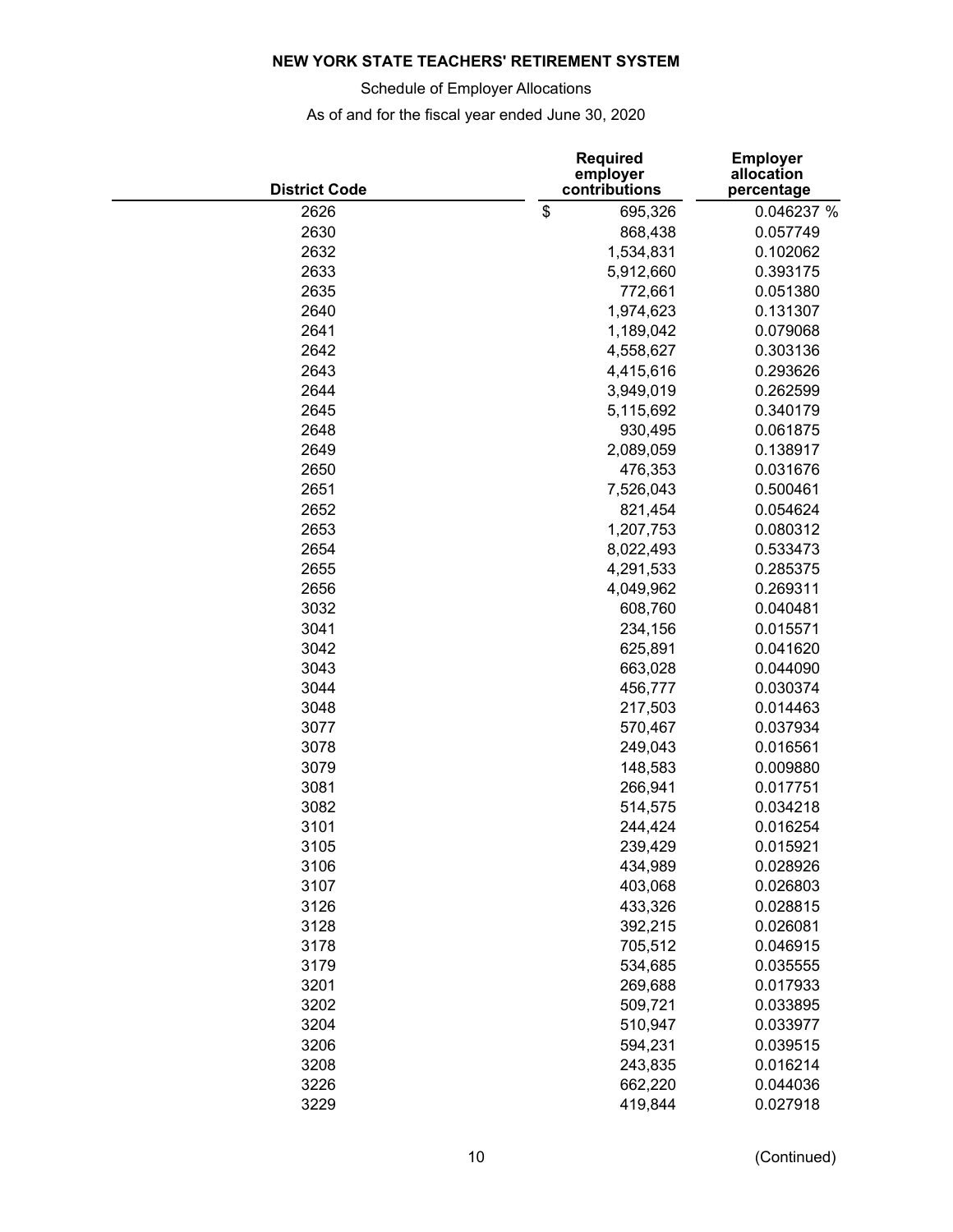Schedule of Employer Allocations

| <b>District Code</b> | <b>Required</b><br>employer<br>contributions | <b>Employer</b><br>allocation<br>percentage |
|----------------------|----------------------------------------------|---------------------------------------------|
| 3231                 | \$<br>615,994                                | 0.040962 %                                  |
| 3232                 | 298,290                                      | 0.019835                                    |
| 3276                 | 629,122                                      | 0.041835                                    |
| 3277                 | 685,801                                      | 0.045604                                    |
| 3278                 | 491,406                                      | 0.032677                                    |
| 3280                 | 524,966                                      | 0.034909                                    |
| 3281                 | 626,193                                      | 0.041640                                    |
| 3284                 | 625,903                                      | 0.041621                                    |
| 3303                 | 628,388                                      | 0.041786                                    |
| 3304                 | 315,753                                      | 0.020997                                    |
| 3305                 | 418,906                                      | 0.027856                                    |
| 3306                 | 416,431                                      | 0.027691                                    |
| 3307                 | 143,608                                      | 0.009550                                    |
| 3308                 | 340,718                                      | 0.022657                                    |
| 3309                 | 589,454                                      | 0.039197                                    |
| 3326                 | 521,158                                      | 0.034656                                    |
| 3327                 | 665,209                                      | 0.044235                                    |
| 3328                 | 371,640                                      | 0.024713                                    |
| 3329                 | 462,684                                      | 0.030767                                    |
| 3330                 | 705,694                                      | 0.046927                                    |
| 3331                 | 787,737                                      | 0.052382                                    |
| 3332                 | 344,661                                      | 0.022919                                    |
| 3452                 | 860,453                                      | 0.057218                                    |
| 3453                 | 284,583                                      | 0.018924                                    |
| 3458                 | 608,619                                      | 0.040471                                    |
| 3460                 | 859,873                                      | 0.057179                                    |
| 3464                 | 239,422                                      | 0.015921                                    |
| 3465                 | 172,790                                      | 0.011490                                    |
| 3466                 | 486,920                                      | 0.032379                                    |
| 3467                 | 268,424                                      | 0.017849                                    |
| 3468                 | 49,880                                       | 0.003317                                    |
| 3471                 | 205,866                                      | 0.013690                                    |
| 3473                 | 391,360                                      | 0.026024                                    |
| 3526                 | 435,310                                      | 0.028947                                    |
| 3527                 | 394,335                                      | 0.026222                                    |
| 3528                 | 352,428                                      | 0.023435                                    |
| 3531                 | 553,810                                      | 0.036827                                    |
| 3552                 | 170,018                                      | 0.011306                                    |
| 3559                 | 399,149                                      | 0.026542                                    |
| 3560                 | 508,526                                      | 0.033816                                    |
|                      |                                              | 0.038076                                    |
| 3561                 | 572,592                                      |                                             |
| 3576                 | 224,293                                      | 0.014915                                    |
| 3577                 | 514,166                                      | 0.034191                                    |
| 3579                 | 265,561                                      | 0.017659                                    |
| 3585                 | 571,499                                      | 0.038003                                    |
| 3586                 | 658,532                                      | 0.043791                                    |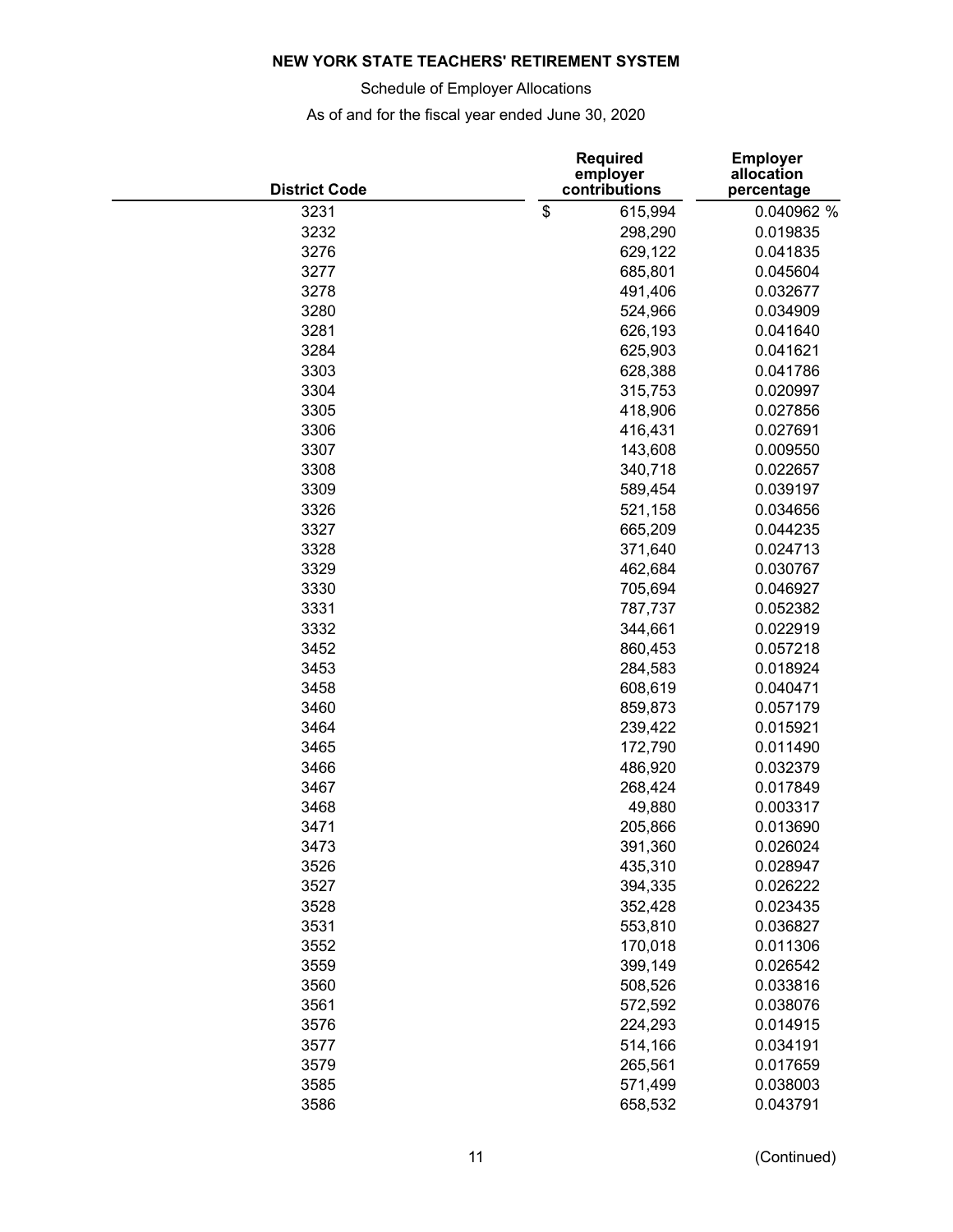Schedule of Employer Allocations

| <b>District Code</b> | <b>Required</b><br>employer<br>contributions | <b>Employer</b><br>allocation<br>percentage |
|----------------------|----------------------------------------------|---------------------------------------------|
| 3589                 | \$<br>545,004                                | 0.036241 %                                  |
| 3591                 | 225,238                                      | 0.014978                                    |
| 3592                 | 529,063                                      | 0.035181                                    |
| 3593                 | 994,252                                      | 0.066115                                    |
| 3594                 | 230,849                                      | 0.015351                                    |
| 3626                 | 1,129,839                                    | 0.075131                                    |
| 3629                 | 654,616                                      | 0.043530                                    |
| 3630                 | 1,073,765                                    | 0.071402                                    |
| 3631                 | 912,363                                      | 0.060670                                    |
| 3632                 | 1,656,786                                    | 0.110172                                    |
| 3635                 | 1,069,852                                    | 0.071142                                    |
| 3636                 | 891,557                                      | 0.059286                                    |
| 3658                 | 947,874                                      | 0.063031                                    |
| 3679                 | 1,042,345                                    | 0.069313                                    |
| 3702                 | 582,553                                      | 0.038738                                    |
| 3709                 | 457,298                                      | 0.030409                                    |
| 3805                 | 383,336                                      | 0.025491                                    |
| 3821                 | 531,892                                      | 0.035369                                    |
| 3822                 | 230,602                                      | 0.015334                                    |
| 3854                 | 1,114,357                                    | 0.074102                                    |
| 3855                 | 598,463                                      | 0.039796                                    |
| 3856                 | 111,428                                      | 0.007410                                    |
| 3927                 | 670,394                                      | 0.044579                                    |
| 3928                 | 298,338                                      | 0.019839                                    |
| 3929                 | 589,523                                      | 0.039202                                    |
| 3930                 | 551,905                                      | 0.036700                                    |
| 3931                 | 736,145                                      | 0.048952                                    |
| 3932                 | 575,922                                      | 0.038297                                    |
| 3934                 | 107,643                                      | 0.007158                                    |
| 3979                 | 396,234                                      | 0.026348                                    |
| 3980                 | 322,480                                      | 0.021444                                    |
| 3981                 | 275,969                                      | 0.018351                                    |
| 3982                 | 121,273                                      | 0.008064                                    |
| 3983                 | 259,146                                      | 0.017232                                    |
| 3986                 | 289,499                                      | 0.019251                                    |
| 3987                 | 202,212                                      | 0.013447                                    |
| 3988                 | 236,010                                      | 0.015694                                    |
| 3989                 | 184,872                                      | 0.012293                                    |
| 3990                 | 264,760                                      | 0.017606                                    |
| 3991                 | 311,523                                      | 0.020715                                    |
| 3992                 | 282,147                                      | 0.018762                                    |
| 3994                 | 535,150                                      | 0.035586                                    |
| 3995                 | 281,617                                      | 0.018727                                    |
| 3996                 | 221,748                                      | 0.014746                                    |
| 3997                 | 248,854                                      | 0.016548                                    |
| 3998                 | 234,056                                      | 0.015564                                    |
|                      |                                              |                                             |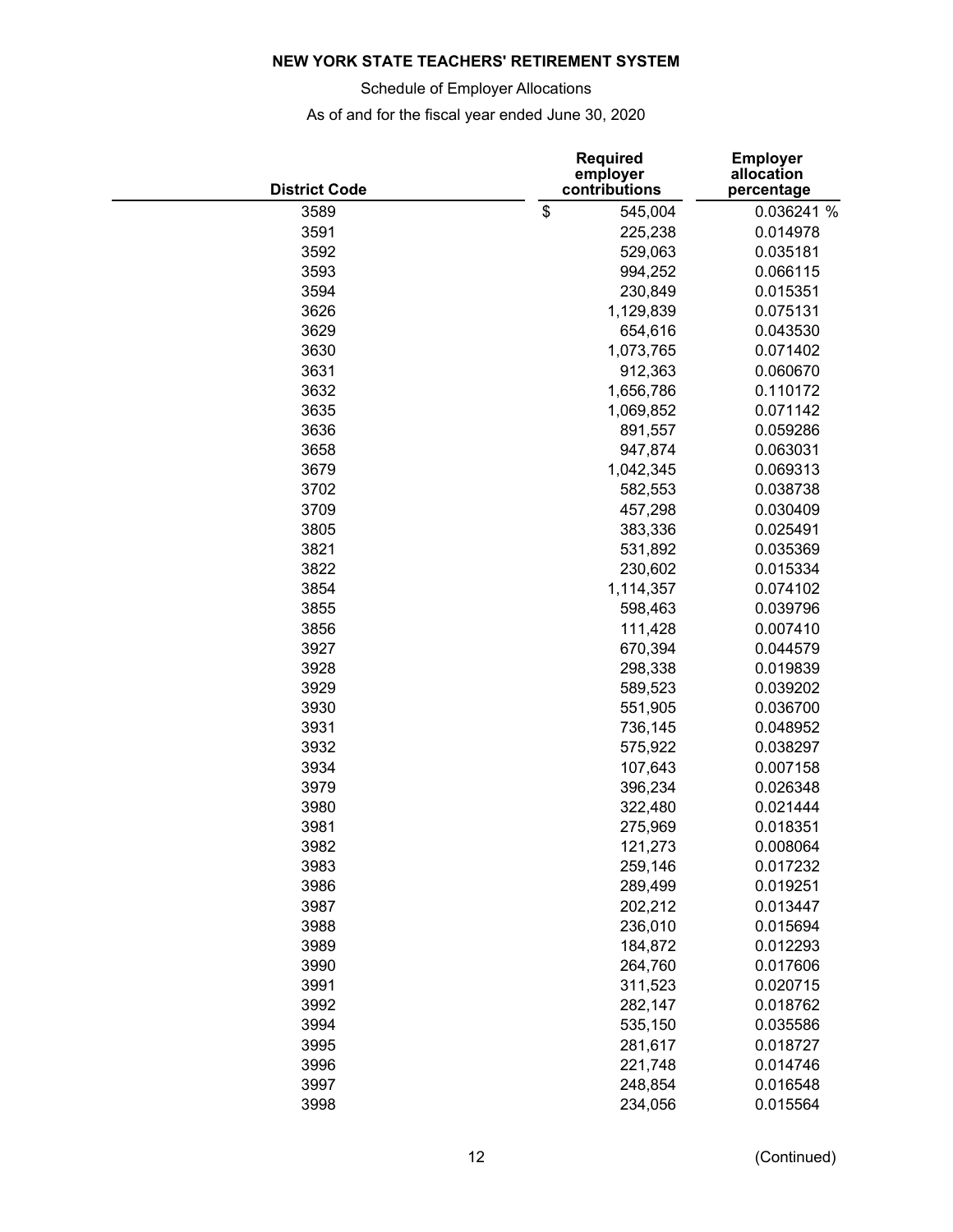Schedule of Employer Allocations

| <b>District Code</b> | <b>Required</b><br>employer<br>contributions | <b>Employer</b><br>allocation<br>percentage |  |  |
|----------------------|----------------------------------------------|---------------------------------------------|--|--|
| 3999                 | \$<br>200,432                                | 0.013328 %                                  |  |  |
| 4004                 | 128,433                                      | 0.008540                                    |  |  |
| 4007                 | 193,490                                      | 0.012867                                    |  |  |
| 4008                 | 75,149                                       | 0.004997                                    |  |  |
| 4009                 | 1,109,556                                    | 0.073782                                    |  |  |
| 4010                 | 109,622                                      | 0.007290                                    |  |  |
| 4014                 | 513,553                                      | 0.034150                                    |  |  |
| 4015                 | 309,534                                      | 0.020583                                    |  |  |
| 4020                 | 606,550                                      | 0.040334                                    |  |  |
| 4021                 | 896,820                                      | 0.059636                                    |  |  |
| 4022                 | 648,599                                      | 0.043130                                    |  |  |
| 4027                 | 552,277                                      | 0.036725                                    |  |  |
| 4028                 | 121,007                                      | 0.008047                                    |  |  |
| 4029                 | 709,190                                      | 0.047159                                    |  |  |
| 4030                 | 432,594                                      | 0.028766                                    |  |  |
| 4031                 | 378,786                                      | 0.025188                                    |  |  |
| 4034                 | 327,878                                      | 0.021803                                    |  |  |
| 4036                 | 483,171                                      | 0.032130                                    |  |  |
| 4101                 | 348,527                                      | 0.023176                                    |  |  |
| 4104                 | 302,789                                      | 0.020135                                    |  |  |
| 4124                 | 1,734                                        | 0.000115                                    |  |  |
| 4126                 | 1,009,686                                    | 0.067141                                    |  |  |
| 4128                 | 668,811                                      | 0.044474                                    |  |  |
| 4130                 | 552,377                                      | 0.036731                                    |  |  |
| 4132                 | 257,676                                      | 0.017135                                    |  |  |
| 4134                 | 244,630                                      | 0.016267                                    |  |  |
| 4135                 | 212,151                                      | 0.014107                                    |  |  |
| 4137                 | 286,924                                      | 0.019080                                    |  |  |
| 4142                 | 914,447                                      | 0.060808                                    |  |  |
| 4143                 | 711,573                                      | 0.047318                                    |  |  |
| 4144                 | 453,492                                      | 0.030156                                    |  |  |
| 4149                 | 244,474                                      | 0.016257                                    |  |  |
| 4151                 | 642,821                                      | 0.042746                                    |  |  |
| 4152                 | 552,256                                      | 0.036724                                    |  |  |
| 4153                 | 653,883                                      | 0.043481                                    |  |  |
| 4154                 | 396,124                                      | 0.026341                                    |  |  |
| 4155                 | 508,356                                      | 0.033804                                    |  |  |
| 4178                 | 467,141                                      | 0.031064                                    |  |  |
| 4180                 | 961,545                                      | 0.063940                                    |  |  |
|                      | 635,630                                      |                                             |  |  |
| 4183<br>4184         | 617,304                                      | 0.042268                                    |  |  |
|                      |                                              | 0.041049                                    |  |  |
| 4202                 | 414,835                                      | 0.027585                                    |  |  |
| 4203                 | 417,264                                      | 0.027747                                    |  |  |
| 4205                 | 283,531                                      | 0.018854                                    |  |  |
| 4206                 | 272,879                                      | 0.018146                                    |  |  |
| 4208                 | 1,404,471                                    | 0.093393                                    |  |  |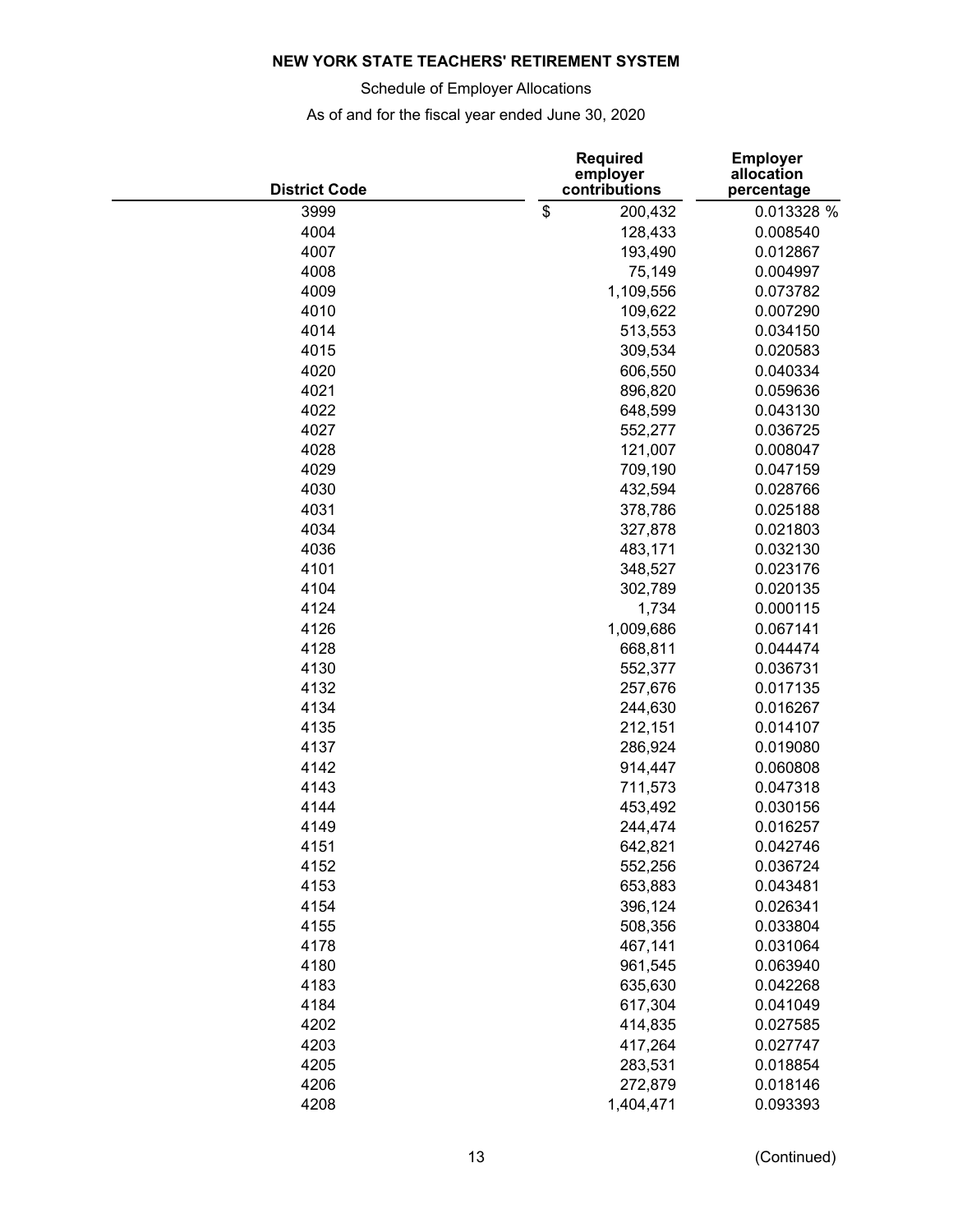Schedule of Employer Allocations

| <b>District Code</b> | <b>Required</b><br>employer<br>contributions | <b>Employer</b><br>allocation<br>percentage |  |  |
|----------------------|----------------------------------------------|---------------------------------------------|--|--|
| 4258                 | \$<br>554,903                                | 0.036900 %                                  |  |  |
| 4259                 | 452,708                                      | 0.030104                                    |  |  |
| 4260                 | 724,000                                      | 0.048144                                    |  |  |
| 4301                 | 1,461,439                                    | 0.097182                                    |  |  |
| 4351                 | 2,006,080                                    | 0.133399                                    |  |  |
| 4353                 | 1,266,277                                    | 0.084204                                    |  |  |
| 4355                 | 2,102,142                                    | 0.139787                                    |  |  |
| 4356                 | 3,410,725                                    | 0.226804                                    |  |  |
| 4357                 | 1,529,875                                    | 0.101732                                    |  |  |
| 4358                 | 1,175,582                                    | 0.078173                                    |  |  |
| 4360                 | 1,273,461                                    | 0.084682                                    |  |  |
| 4361                 | 2,266,744                                    | 0.150732                                    |  |  |
| 4363                 | 1,264,088                                    | 0.084058                                    |  |  |
| 4364                 | 1,346,737                                    | 0.089554                                    |  |  |
| 4365                 | 978,923                                      | 0.065096                                    |  |  |
| 4366                 | 4,715,505                                    | 0.313568                                    |  |  |
| 4367                 | 7,934,200                                    | 0.527602                                    |  |  |
| 4368                 | 6,226,658                                    | 0.414055                                    |  |  |
| 4428                 | 368,746                                      | 0.024521                                    |  |  |
| 4430                 | 421,469                                      | 0.028027                                    |  |  |
| 4434                 | 157,094                                      | 0.010446                                    |  |  |
| 4437                 | 580,970                                      | 0.038633                                    |  |  |
| 4438                 | 461,100                                      | 0.030662                                    |  |  |
| 4439                 | 568,964                                      | 0.037834                                    |  |  |
| 4504                 | 399,797                                      | 0.026585                                    |  |  |
| 4531                 | 547,259                                      | 0.036391                                    |  |  |
| 4532                 | 891,644                                      | 0.059292                                    |  |  |
| 4533                 | 636,225                                      | 0.042307                                    |  |  |
| 4534                 | 614,079                                      | 0.040835                                    |  |  |
| 4557                 | 330,544                                      | 0.021980                                    |  |  |
| 4582                 | 641,229                                      | 0.042640                                    |  |  |
| 4583                 | 500,705                                      | 0.033295                                    |  |  |
| 4586                 | 560,260                                      | 0.037256                                    |  |  |
| 4588                 | 499,795                                      | 0.033235                                    |  |  |
| 4590                 | 539,182                                      | 0.035854                                    |  |  |
| 4592                 | 328,866                                      | 0.021869                                    |  |  |
| 4593                 | 607,473                                      | 0.040395                                    |  |  |
| 4594                 | 628,444                                      | 0.041790                                    |  |  |
| 4595                 | 646,405                                      |                                             |  |  |
|                      | 524,247                                      | 0.042984                                    |  |  |
| 4596                 |                                              | 0.034861                                    |  |  |
| 4597                 | 765,126                                      | 0.050879                                    |  |  |
| 4598                 | 700,491                                      | 0.046581                                    |  |  |
| 4604                 | 919,233                                      | 0.061126                                    |  |  |
| 4617                 | 349,890                                      | 0.023267                                    |  |  |
| 4620                 | 717,072                                      | 0.047683                                    |  |  |
| 4651                 | 787,035                                      | 0.052336                                    |  |  |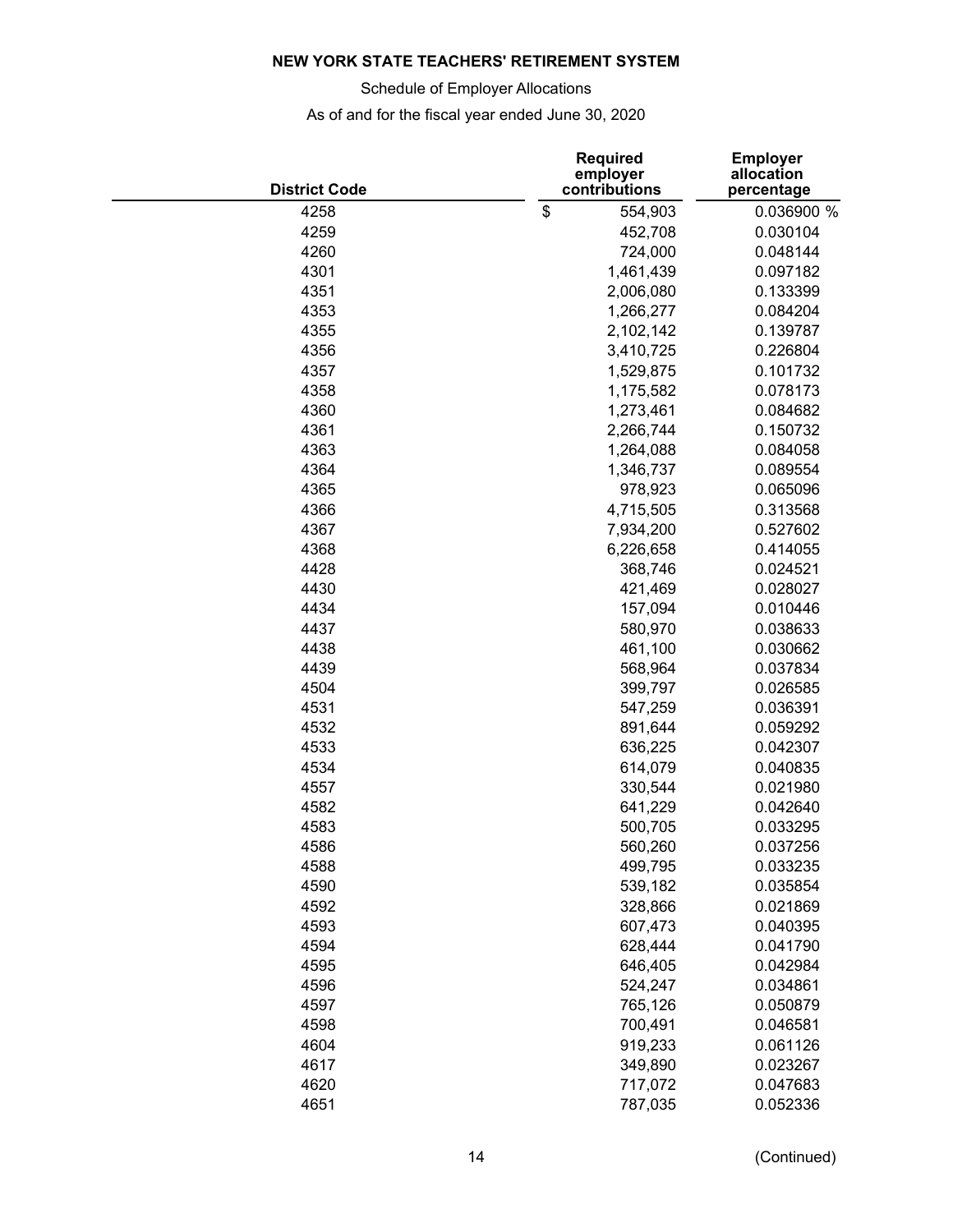Schedule of Employer Allocations

| <b>District Code</b> | <b>Required</b><br>employer<br>contributions | <b>Employer</b><br>allocation<br>percentage |  |  |
|----------------------|----------------------------------------------|---------------------------------------------|--|--|
| 4653                 | \$<br>2,598,671                              | 0.172804 %                                  |  |  |
| 4654                 | 2,831,721                                    | 0.188302                                    |  |  |
| 4662                 | 601,586                                      | 0.040004                                    |  |  |
| 4663                 | 724,466                                      | 0.048175                                    |  |  |
| 4679                 | 572,556                                      | 0.038073                                    |  |  |
| 4680                 | 464,704                                      | 0.030902                                    |  |  |
| 4701                 | 824,905                                      | 0.054854                                    |  |  |
| 4703                 | 693,221                                      | 0.046097                                    |  |  |
| 4704                 | 661,629                                      | 0.043996                                    |  |  |
| 4705                 | 906,082                                      | 0.060252                                    |  |  |
| 4854                 | 884,630                                      | 0.058825                                    |  |  |
| 4855                 | 276,110                                      | 0.018361                                    |  |  |
| 4857                 | 1,764,710                                    | 0.117348                                    |  |  |
| 4862                 | 1,584,124                                    | 0.105340                                    |  |  |
| 4863                 | 1,925,216                                    | 0.128021                                    |  |  |
| 4877                 | 815,508                                      | 0.054229                                    |  |  |
| 4879                 | 612,575                                      | 0.040735                                    |  |  |
| 4883                 | 21,011                                       | 0.001397                                    |  |  |
| 4884                 | 268,197                                      | 0.017834                                    |  |  |
| 4885                 | 684,020                                      | 0.045485                                    |  |  |
| 4890                 | 1,071,415                                    | 0.071246                                    |  |  |
| 4892                 | 981,643                                      | 0.065276                                    |  |  |
| 4894                 | 990,977                                      | 0.065897                                    |  |  |
| 4901                 | 664,068                                      | 0.044159                                    |  |  |
| 4905                 | 172,413                                      | 0.011465                                    |  |  |
| 4906                 | 890,366                                      | 0.059207                                    |  |  |
| 4907                 | 1,377,131                                    | 0.091575                                    |  |  |
| 4908                 | 387,608                                      | 0.025775                                    |  |  |
| 4909                 | 1,048,775                                    | 0.069741                                    |  |  |
| 4910                 | 500,291                                      | 0.033268                                    |  |  |
| 4976                 | 237,091                                      | 0.015766                                    |  |  |
| 4978                 | 271,887                                      | 0.018080                                    |  |  |
| 4979                 | 367,204                                      | 0.024418                                    |  |  |
| 4980                 | 194,406                                      | 0.012927                                    |  |  |
| 4981                 | 224,478                                      | 0.014927                                    |  |  |
| 4982                 | 341,355                                      | 0.022699                                    |  |  |
| 4983                 | 270,876                                      | 0.018012                                    |  |  |
| 5001                 | 547,456                                      | 0.036404                                    |  |  |
| 5002                 | 340,798                                      | 0.022662                                    |  |  |
| 5003                 | 429,116                                      | 0.028535                                    |  |  |
| 5026                 | 303,941                                      | 0.020211                                    |  |  |
| 5027                 | 569,282                                      | 0.037856                                    |  |  |
| 5028                 | 272,972                                      | 0.018152                                    |  |  |
| 5076                 | 771,764                                      | 0.051320                                    |  |  |
| 5078                 | 587,958                                      | 0.039098                                    |  |  |
| 5102                 | 1,957,214                                    | 0.130149                                    |  |  |
|                      |                                              |                                             |  |  |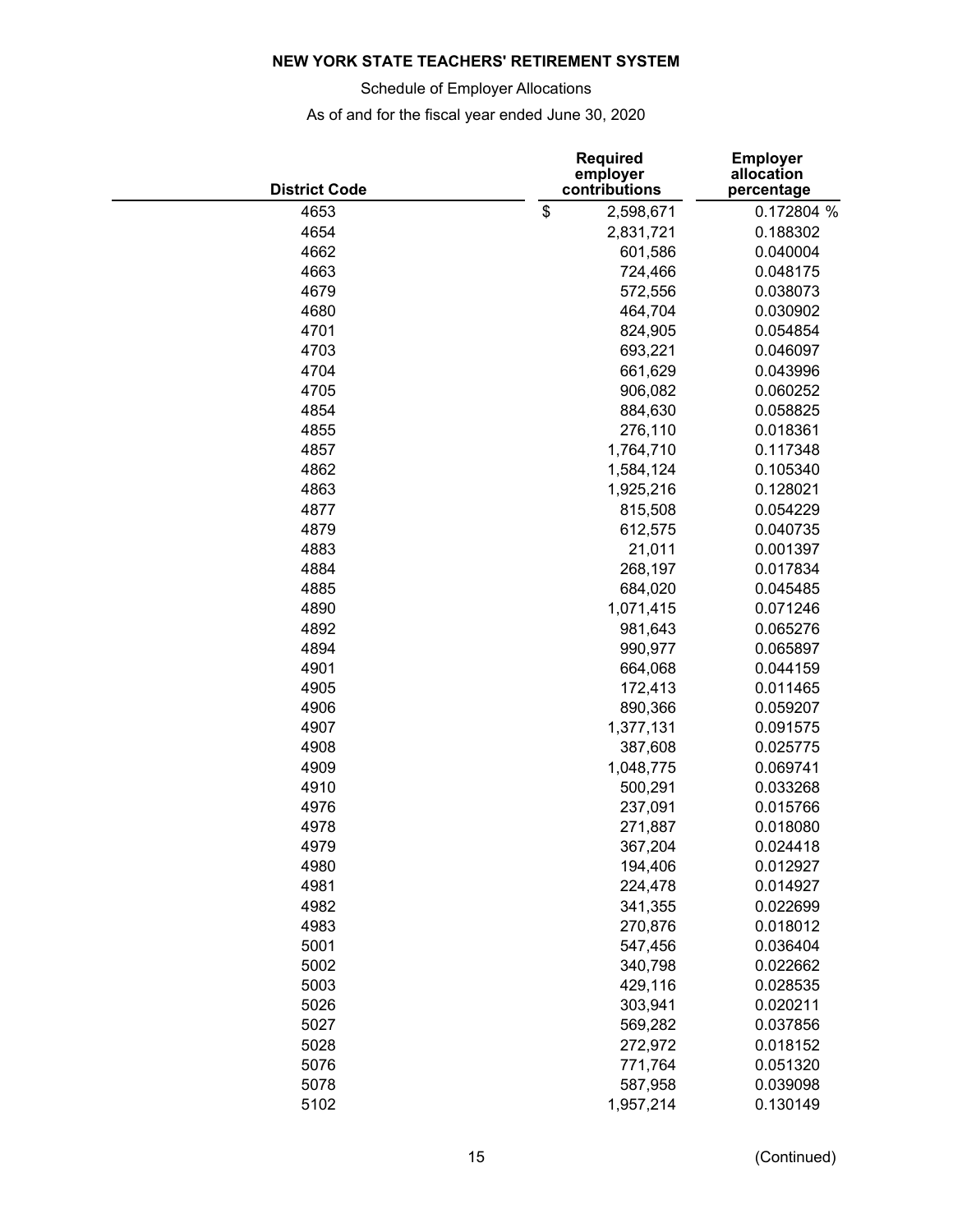Schedule of Employer Allocations

| <b>District Code</b> | <b>Required</b><br>employer<br>contributions | <b>Employer</b><br>allocation<br>percentage |  |  |
|----------------------|----------------------------------------------|---------------------------------------------|--|--|
| 5103                 | \$<br>992,667                                | 0.066010 %                                  |  |  |
| 5107                 | 729,521                                      | 0.048511                                    |  |  |
| 5108                 | 615,001                                      | 0.040896                                    |  |  |
| 5251                 | 488,516                                      | 0.032485                                    |  |  |
| 5253                 | 666,211                                      | 0.044301                                    |  |  |
| 5276                 | 855,486                                      | 0.056887                                    |  |  |
| 5281                 | 294,652                                      | 0.019594                                    |  |  |
| 5282                 | 305,593                                      | 0.020321                                    |  |  |
| 5301                 | 343,219                                      | 0.022823                                    |  |  |
| 5303                 | 179,213                                      | 0.011917                                    |  |  |
| 5305                 | 259,828                                      | 0.017278                                    |  |  |
| 5306                 | 431,982                                      | 0.028726                                    |  |  |
| 5307                 | 565,085                                      | 0.037577                                    |  |  |
| 5308                 | 418,883                                      | 0.027855                                    |  |  |
| 5309                 | 174,189                                      | 0.011583                                    |  |  |
| 5351                 | 2,451,253                                    | 0.163001                                    |  |  |
| 5352                 | 27,005                                       | 0.001796                                    |  |  |
| 5353                 | 281,604                                      | 0.018726                                    |  |  |
| 5354                 | 805,429                                      | 0.053559                                    |  |  |
| 5355                 | 1,551,138                                    | 0.103146                                    |  |  |
| 5356                 | 491,464                                      | 0.032681                                    |  |  |
| 5357                 | 2,228,144                                    | 0.148165                                    |  |  |
| 5358                 | 4,636,853                                    | 0.308338                                    |  |  |
| 5359                 | 412,537                                      | 0.027433                                    |  |  |
| 5360                 | 287,081                                      | 0.019090                                    |  |  |
| 5361                 | 2,138,367                                    | 0.142195                                    |  |  |
| 5362                 | 260,455                                      | 0.017320                                    |  |  |
| 5363                 | 1,945,941                                    | 0.129400                                    |  |  |
| 5364                 | 577,978                                      | 0.038434                                    |  |  |
| 5365                 | 19,514                                       | 0.001298                                    |  |  |
| 5367                 | 517,390                                      | 0.034405                                    |  |  |
| 5368                 | 447,988                                      | 0.029790                                    |  |  |
| 5369                 | 135,937                                      | 0.009039                                    |  |  |
| 5371                 | 150,700                                      | 0.010021                                    |  |  |
| 5372                 | 1,103,999                                    | 0.073413                                    |  |  |
| 5375                 | 1,427,243                                    | 0.094908                                    |  |  |
| 5376                 | 651,687                                      | 0.043335                                    |  |  |
| 5379                 | 24,454                                       | 0.001626                                    |  |  |
| 5380                 | 304,768                                      | 0.020266                                    |  |  |
|                      | 3,463,029                                    |                                             |  |  |
| 5403                 |                                              | 0.230282                                    |  |  |
| 5406<br>5407         | 1,446,761                                    | 0.096206                                    |  |  |
|                      | 2,240,398                                    | 0.148980                                    |  |  |
| 5408                 | 2,357,242                                    | 0.156750                                    |  |  |
| 5409                 | 2,864,330                                    | 0.190470                                    |  |  |
| 5415                 | 1,581,029                                    | 0.105134                                    |  |  |
| 5416                 | 626,678                                      | 0.041672                                    |  |  |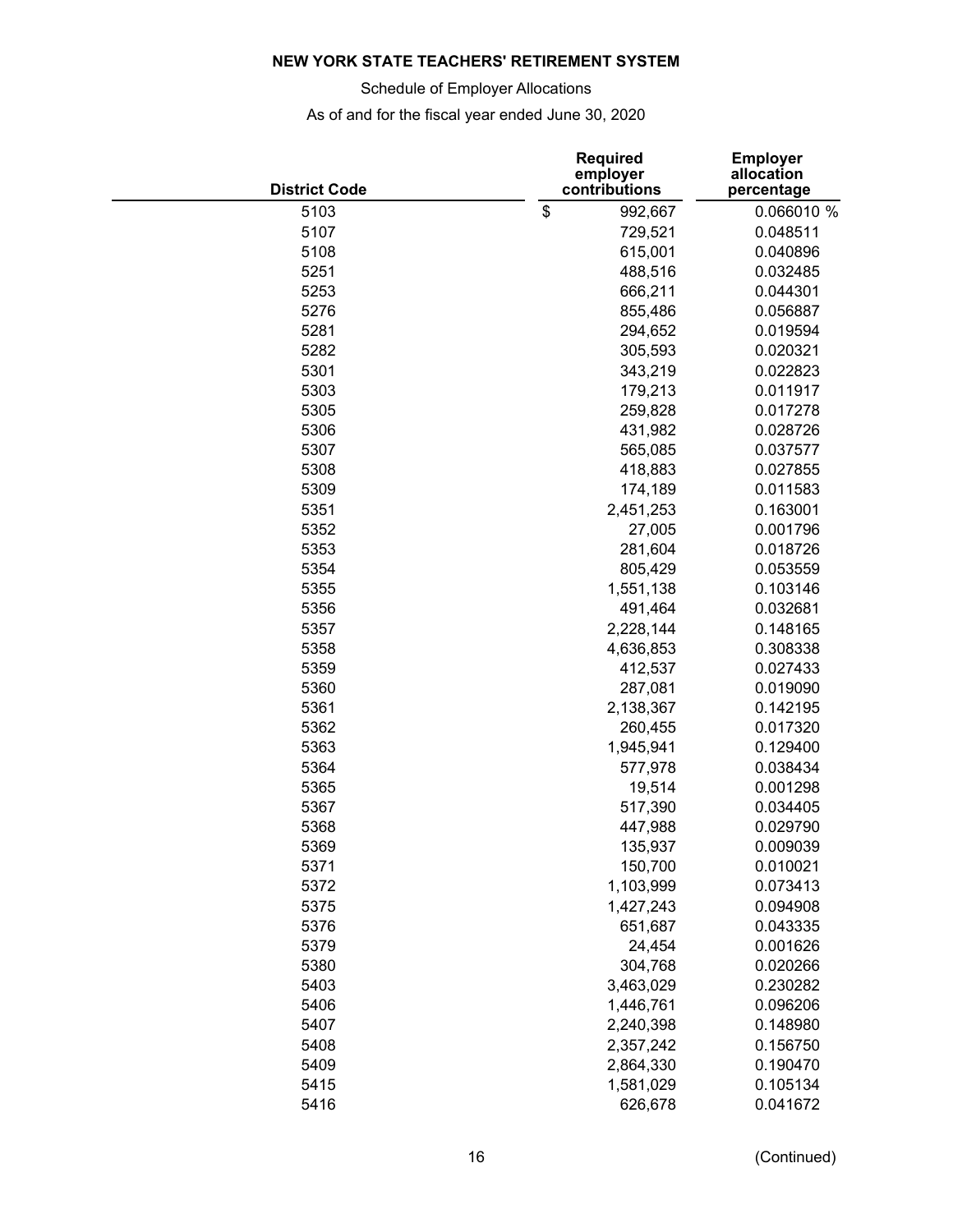Schedule of Employer Allocations

| <b>District Code</b> | <b>Required</b><br>employer<br>contributions | <b>Employer</b><br>allocation<br>percentage |  |  |
|----------------------|----------------------------------------------|---------------------------------------------|--|--|
| 5418                 | \$<br>2,905,010                              | 0.193175 %                                  |  |  |
| 5420                 | 2,765,386                                    | 0.183890                                    |  |  |
| 5427                 | 143,295                                      | 0.009529                                    |  |  |
| 5457                 | 2,036,036                                    | 0.135391                                    |  |  |
| 5458                 | 2,295,991                                    | 0.152677                                    |  |  |
| 5501                 | 914,920                                      | 0.060840                                    |  |  |
| 5504                 | 880,895                                      | 0.058577                                    |  |  |
| 5505                 | 251,581                                      | 0.016729                                    |  |  |
| 5506                 | 430,920                                      | 0.028655                                    |  |  |
| 5507                 | 429,853                                      | 0.028584                                    |  |  |
| 5527                 | 546,738                                      | 0.036357                                    |  |  |
| 5528                 | 589,082                                      | 0.039172                                    |  |  |
| 5530                 | 772,127                                      | 0.051344                                    |  |  |
| 5533                 | 313,123                                      | 0.020822                                    |  |  |
| 5534                 | 576,332                                      | 0.038324                                    |  |  |
| 5535                 | 933,469                                      | 0.062073                                    |  |  |
| 5541                 | 524,955                                      | 0.034908                                    |  |  |
| 5601                 | 1,371,005                                    | 0.091168                                    |  |  |
| 5676                 | 378,138                                      | 0.025145                                    |  |  |
| 5677                 | 326,295                                      | 0.021698                                    |  |  |
| 5678                 | 380,844                                      | 0.025325                                    |  |  |
| 5679                 | 736,582                                      | 0.048981                                    |  |  |
| 5680                 | 679,074                                      | 0.045156                                    |  |  |
| 5681                 | 336,332                                      | 0.022365                                    |  |  |
| 5682                 | 437,531                                      | 0.029095                                    |  |  |
| 5683                 | 637,421                                      | 0.042387                                    |  |  |
| 5684                 | 260,462                                      | 0.017320                                    |  |  |
| 5685                 | 399,981                                      | 0.026598                                    |  |  |
| 5687                 | 770,573                                      | 0.051241                                    |  |  |
| 5688                 | 265,796                                      | 0.017675                                    |  |  |
| 5691                 | 120,319                                      | 0.008001                                    |  |  |
| 5692                 | 623,749                                      | 0.041478                                    |  |  |
| 5693                 | 181,573                                      | 0.012074                                    |  |  |
| 5694                 | 156,895                                      | 0.010433                                    |  |  |
| 5695                 | 154,122                                      | 0.010249                                    |  |  |
| 5801                 | 2,179,164                                    | 0.144908                                    |  |  |
| 5806                 | 1,271,634                                    | 0.084560                                    |  |  |
| 5807                 | 385,859                                      | 0.025659                                    |  |  |
| 5812                 | 518,324                                      | 0.034467                                    |  |  |
| 5813                 | 532,145                                      | 0.035386                                    |  |  |
| 5817                 | 1,755,099                                    | 0.116709                                    |  |  |
| 5820                 | 528,040                                      | 0.035113                                    |  |  |
| 5821                 | 828,617                                      | 0.055101                                    |  |  |
| 5822                 | 969,708                                      | 0.064483                                    |  |  |
| 5823                 | 265,408                                      | 0.017649                                    |  |  |
| 6001                 | 2,274,084                                    | 0.151220                                    |  |  |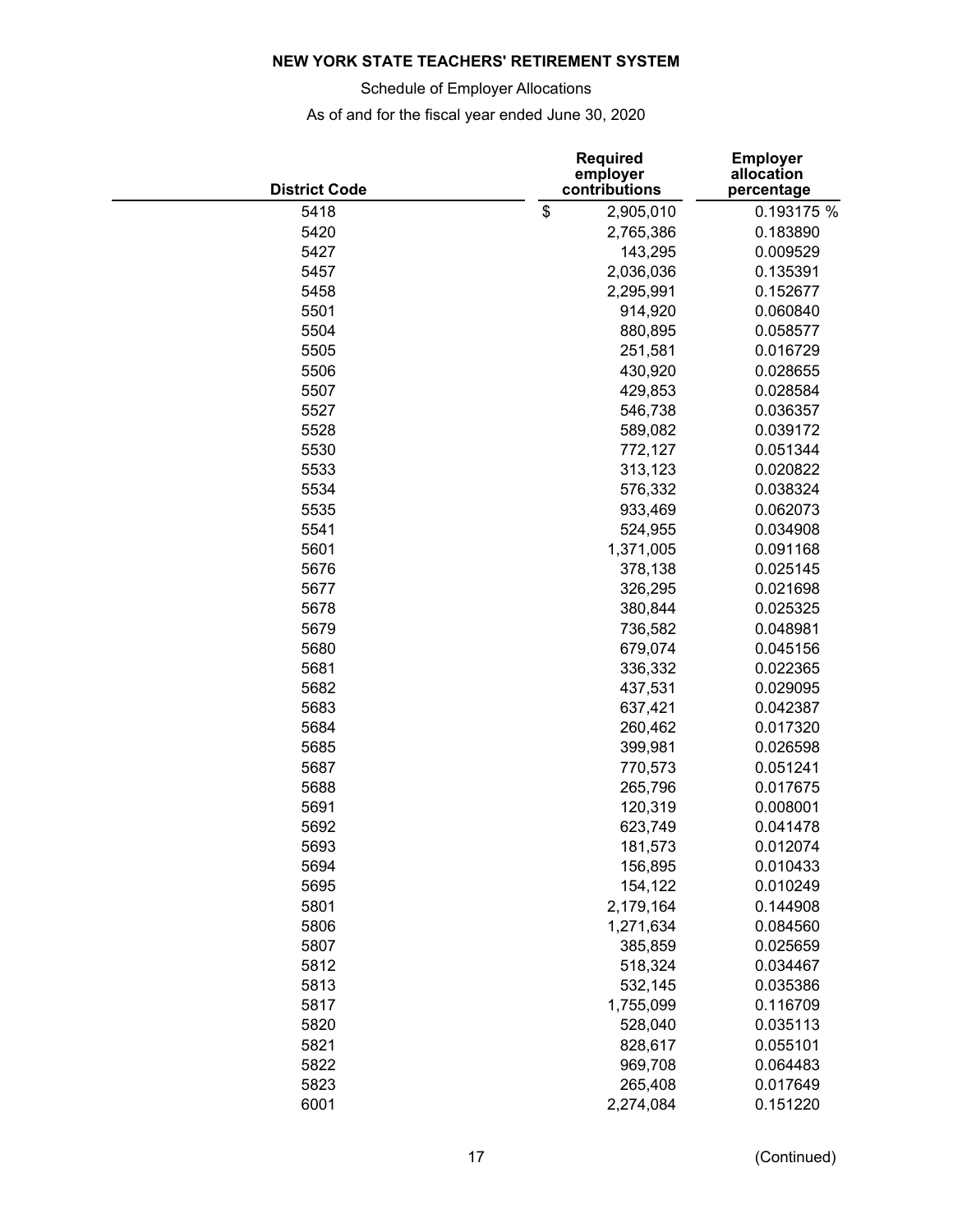Schedule of Employer Allocations

| <b>District Code</b> | <b>Required</b><br>employer<br>contributions | <b>Employer</b><br>allocation<br>percentage |  |  |
|----------------------|----------------------------------------------|---------------------------------------------|--|--|
| 6005                 | \$<br>1,927,760                              | 0.128191 %                                  |  |  |
| 6008                 | 1,773,513                                    | 0.117934                                    |  |  |
| 6011                 | 938,614                                      | 0.062415                                    |  |  |
| 6018                 | 845,878                                      | 0.056248                                    |  |  |
| 6022                 | 874,387                                      | 0.058144                                    |  |  |
| 6026                 | 1,703,501                                    | 0.113278                                    |  |  |
| 6027                 | 2,609,594                                    | 0.173531                                    |  |  |
| 6028                 | 2,224,845                                    | 0.147946                                    |  |  |
| 6036                 | 372,955                                      | 0.024800                                    |  |  |
| 6040                 | 690,941                                      | 0.045946                                    |  |  |
| 6041                 | 981,121                                      | 0.065242                                    |  |  |
| 6042                 | 867,869                                      | 0.057711                                    |  |  |
| 6044                 | 1,310,310                                    | 0.087132                                    |  |  |
| 6048                 | 1,026,274                                    | 0.068244                                    |  |  |
| 6050                 | 1,259,550                                    | 0.083757                                    |  |  |
| 6051                 | 3,073,207                                    | 0.204360                                    |  |  |
| 6052                 | 1,917,188                                    | 0.127488                                    |  |  |
| 6056                 | 8,571,616                                    | 0.569988                                    |  |  |
| 6057                 | 1,820,508                                    | 0.121059                                    |  |  |
| 6061                 | 3,086,526                                    | 0.205245                                    |  |  |
| 6065                 | 3,684,346                                    | 0.244999                                    |  |  |
| 6067                 | 1,887,315                                    | 0.125501                                    |  |  |
| 6068                 | 1,591,299                                    | 0.105817                                    |  |  |
| 6074                 | 2,157,330                                    | 0.143456                                    |  |  |
| 6075                 | 1,574,081                                    | 0.104672                                    |  |  |
| 6078                 | 4,017,795                                    | 0.267172                                    |  |  |
| 6079                 | 1,748,103                                    | 0.116244                                    |  |  |
| 6091                 | 7,807,597                                    | 0.519183                                    |  |  |
| 6093                 | 3,957,610                                    | 0.263170                                    |  |  |
| 6094                 | 2,545,244                                    | 0.169252                                    |  |  |
| 6095                 | 968,541                                      | 0.064405                                    |  |  |
| 6097                 | 779,088                                      | 0.051807                                    |  |  |
| 6099                 | 1,180,713                                    | 0.078514                                    |  |  |
| 6104                 | 1,607,687                                    | 0.106907                                    |  |  |
| 6105                 | 2,802,306                                    | 0.186345                                    |  |  |
| 6109                 | 2,478,848                                    | 0.164836                                    |  |  |
| 6507                 | 79,232                                       | 0.005269                                    |  |  |
| 6511                 | 38,473                                       | 0.002558                                    |  |  |
| 7000                 | 13,451,233                                   | 0.894469                                    |  |  |
|                      | 83,120                                       | 0.005527                                    |  |  |
| 7500                 |                                              |                                             |  |  |
| 7501<br>7502         | 208,275                                      | 0.013850                                    |  |  |
|                      | 41,378                                       | 0.002752                                    |  |  |
| 8000                 | 1,416,656                                    | 0.094204                                    |  |  |
| 8102                 | 321,296                                      | 0.021365                                    |  |  |
| 8105                 | 353,066                                      | 0.023478                                    |  |  |
| 8110                 | 661,524                                      | 0.043990                                    |  |  |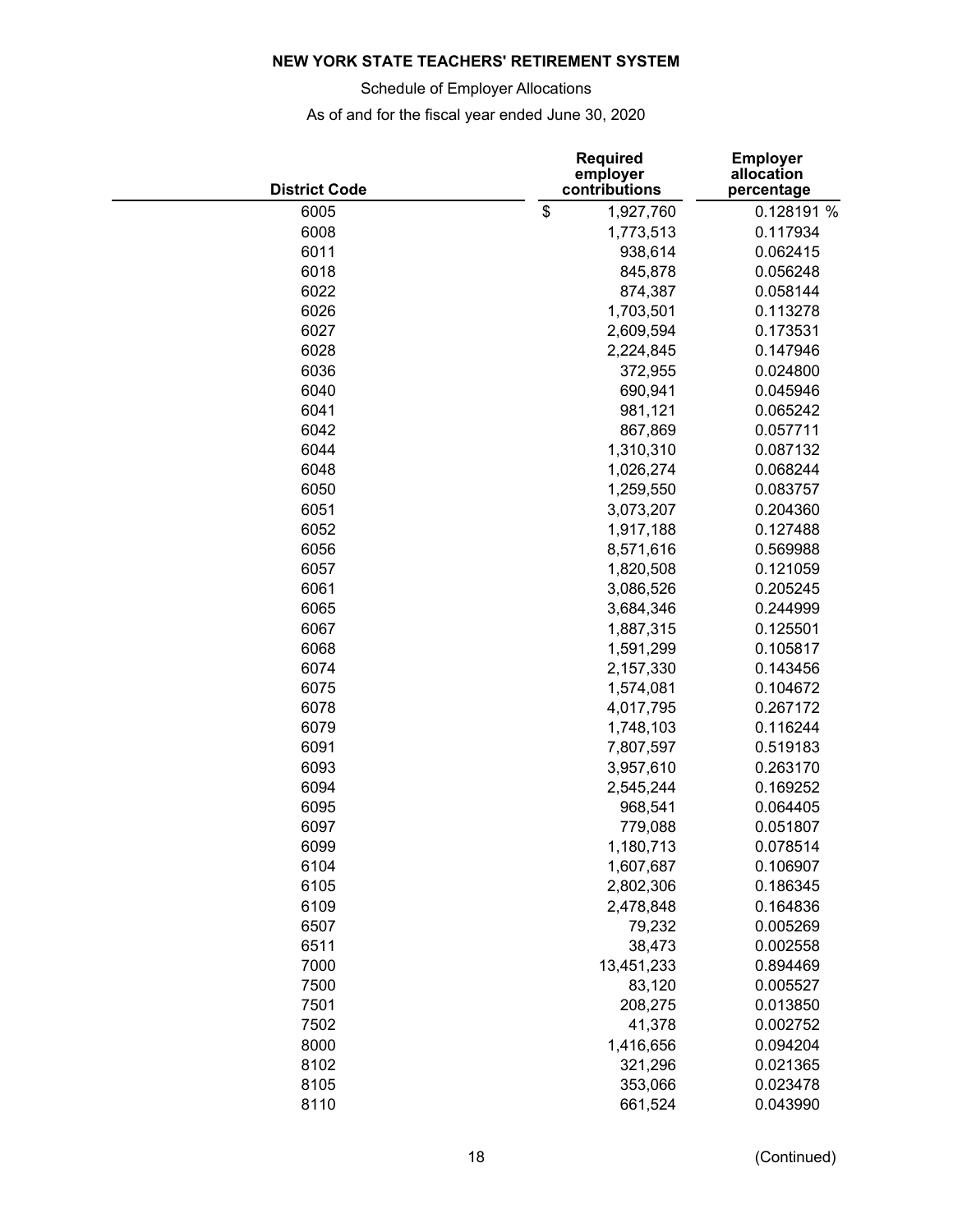Schedule of Employer Allocations

| <b>District Code</b> | <b>Required</b><br>employer<br>contributions | <b>Employer</b><br>allocation<br>percentage |  |  |
|----------------------|----------------------------------------------|---------------------------------------------|--|--|
| 8112                 | \$<br>105,102                                | 0.006989 %                                  |  |  |
| 8113                 | 156,771                                      | 0.010425                                    |  |  |
| 8115                 | 166,522                                      | 0.011073                                    |  |  |
| 8120                 | 640,128                                      | 0.042567                                    |  |  |
| 8124                 | 1,510,652                                    | 0.100454                                    |  |  |
| 8129                 | 455,650                                      | 0.030299                                    |  |  |
| 8130                 | 1,857,859                                    | 0.123542                                    |  |  |
| 8131                 | 256,299                                      | 0.017043                                    |  |  |
| 8133                 | 375,281                                      | 0.024955                                    |  |  |
| 8134                 | 130,566                                      | 0.008682                                    |  |  |
| 8135                 | 943,356                                      | 0.062731                                    |  |  |
| 8140                 | 224,916                                      | 0.014956                                    |  |  |
| 8142                 | 390,106                                      | 0.025941                                    |  |  |
| 8145                 | 377,576                                      | 0.025108                                    |  |  |
| 8146                 | 916,819                                      | 0.060966                                    |  |  |
| 8149                 | 160,166                                      | 0.010651                                    |  |  |
| 8150                 | 2,139,278                                    | 0.142256                                    |  |  |
| 8151                 | 863,377                                      | 0.057412                                    |  |  |
| 8153                 | 332,636                                      | 0.022119                                    |  |  |
| 8155                 | 537,857                                      | 0.035766                                    |  |  |
| 8160                 | 606,281                                      | 0.040316                                    |  |  |
| 8162                 | 179,521                                      | 0.011938                                    |  |  |
| 8166                 | 2,595,616                                    | 0.172601                                    |  |  |
| 8167                 | 95,803                                       | 0.006371                                    |  |  |
| 8168                 | 176,030                                      | 0.011705                                    |  |  |
| 8169                 | 155,123                                      | 0.010315                                    |  |  |
| 8170                 | 1,240,231                                    | 0.082472                                    |  |  |
| 8400                 | 422,010                                      | 0.028062                                    |  |  |
| 8402                 | 516,791                                      | 0.034365                                    |  |  |
| 8403                 | 305,037                                      | 0.020284                                    |  |  |
| 8406                 | 149,171                                      | 0.009919                                    |  |  |
| 8407                 | 1,157,185                                    | 0.076950                                    |  |  |
| 8409                 | 627,388                                      | 0.041720                                    |  |  |
| 8410                 | 342,452                                      | 0.022772                                    |  |  |
| 8412                 | 496,866                                      | 0.033040                                    |  |  |
| 8415                 | 509,344                                      | 0.033870                                    |  |  |
| 8416                 | 181,107                                      | 0.012043                                    |  |  |
| 8419                 | 471,036                                      | 0.031323                                    |  |  |
| 8420                 | 333,257                                      | 0.022161                                    |  |  |
| 8421                 | 270,545                                      | 0.017991                                    |  |  |
| 8423                 | 142,157                                      | 0.009453                                    |  |  |
| 8424                 | 115,887                                      | 0.007706                                    |  |  |
| 8425                 | 332,012                                      | 0.022078                                    |  |  |
| 8427                 | 52,708                                       | 0.003505                                    |  |  |
| 8428                 | 424,263                                      | 0.028212                                    |  |  |
| 8429                 | 198,475                                      | 0.013198                                    |  |  |
|                      |                                              |                                             |  |  |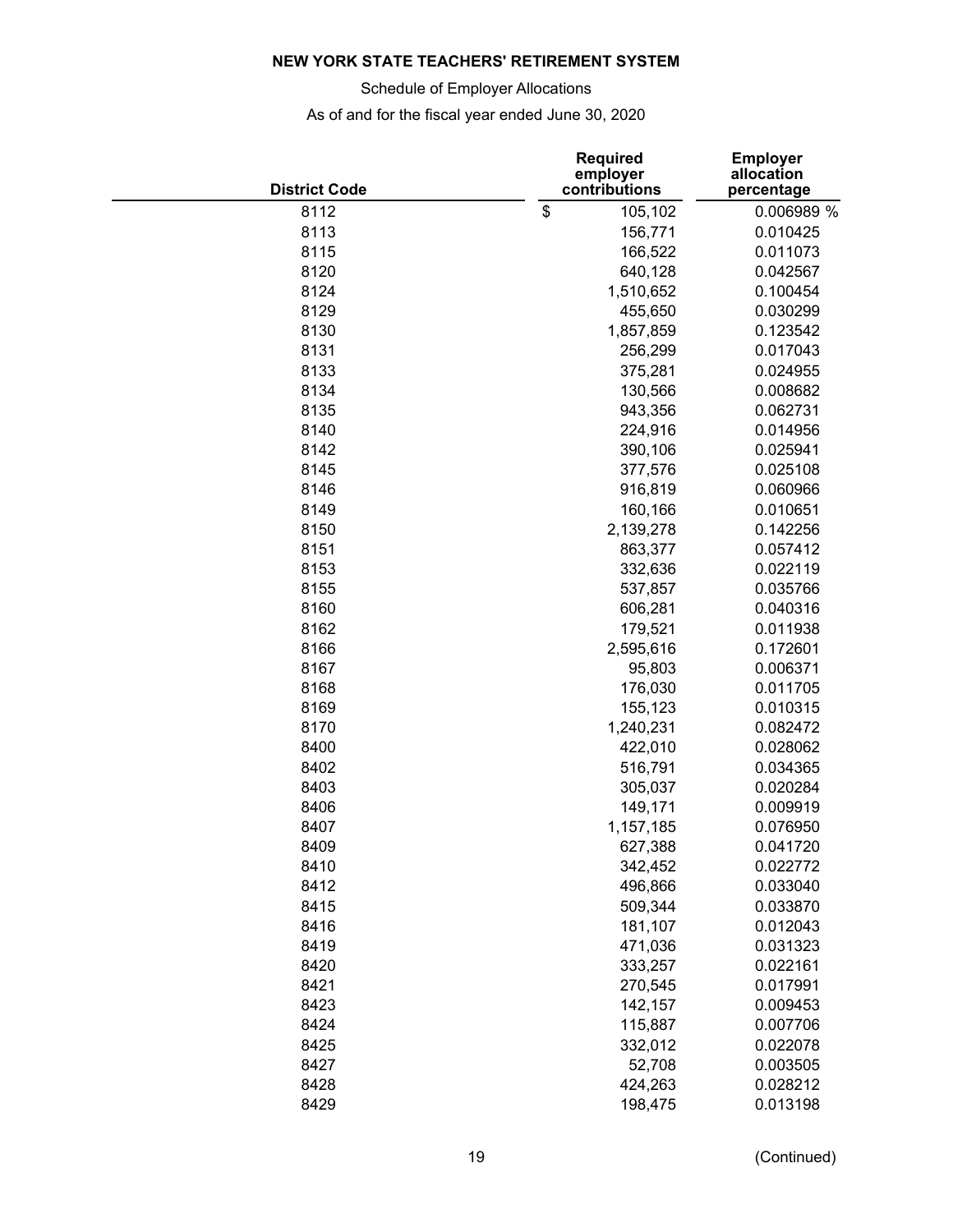Schedule of Employer Allocations

As of and for the fiscal year ended June 30, 2020

| <b>District Code</b> | <b>Required</b><br>employer<br>contributions | <b>Employer</b><br>allocation<br>percentage |            |  |
|----------------------|----------------------------------------------|---------------------------------------------|------------|--|
| 8430                 | \$                                           | 236,294                                     | 0.015713 % |  |
| 8431                 |                                              | 294,599                                     | 0.019590   |  |
| 8432                 |                                              | 234,975                                     | 0.015625   |  |
| 8433                 |                                              | 114,596                                     | 0.007620   |  |
| 8434                 |                                              | 226,404                                     | 0.015055   |  |
| 8435                 |                                              | 155,018                                     | 0.010308   |  |
| 8436                 |                                              | 428,176                                     | 0.028473   |  |
| 8437                 |                                              | 181,360                                     | 0.012060   |  |

See accompanying notes to schedule of employer allocations and schedule of pension amounts by employer.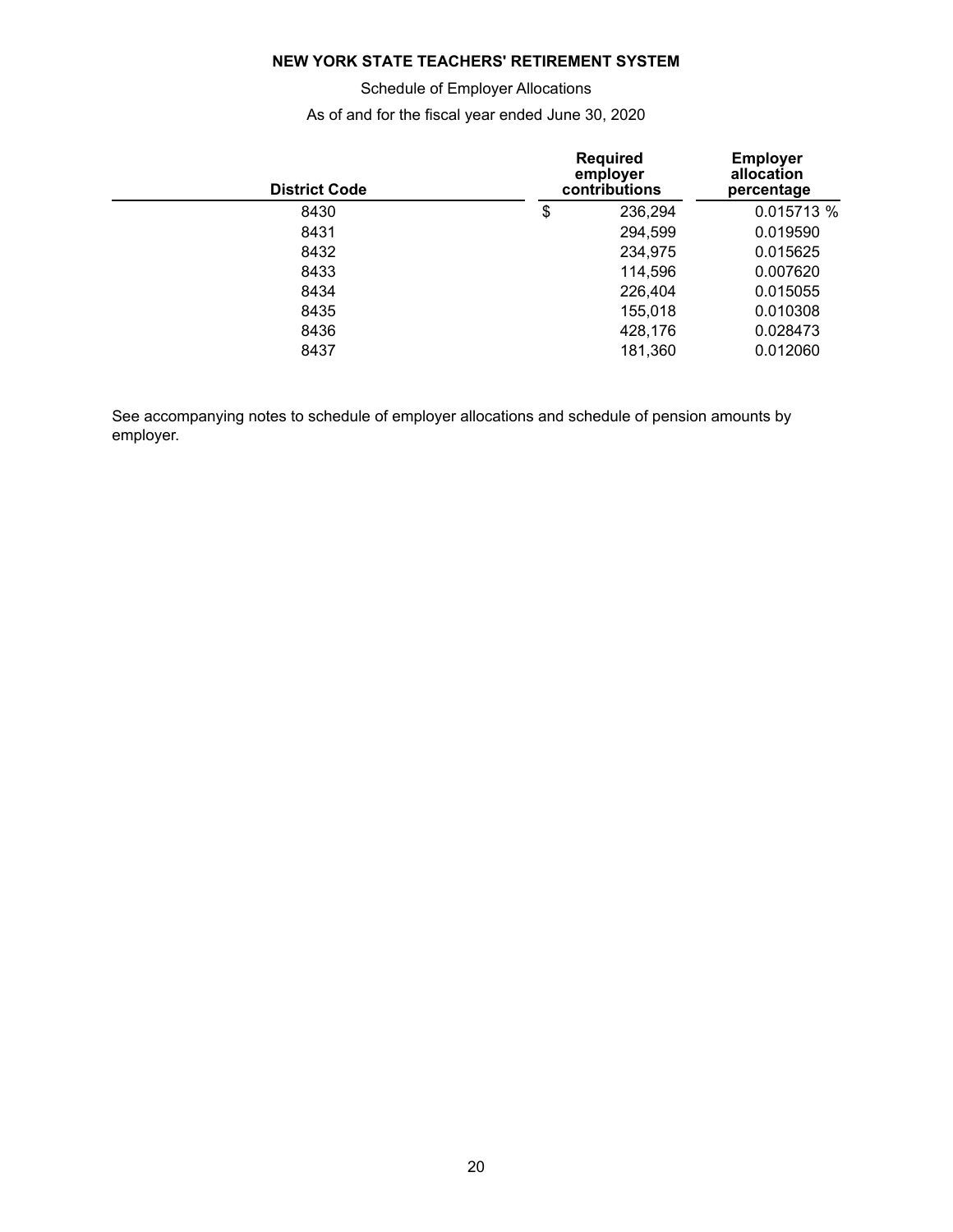#### Schedule of Pension Amounts by Employer

<span id="page-22-0"></span>

|                         |                                  |                                                                       |                                                                                                               | Deferred outflows of resources |                                                                                                                                 |                                            |                                                                       |                           | Deferred inflows of resources                                                                                                   |                                                  |                                                             | <b>Pension expense</b>                                                                                                                                                    |                          |  |
|-------------------------|----------------------------------|-----------------------------------------------------------------------|---------------------------------------------------------------------------------------------------------------|--------------------------------|---------------------------------------------------------------------------------------------------------------------------------|--------------------------------------------|-----------------------------------------------------------------------|---------------------------|---------------------------------------------------------------------------------------------------------------------------------|--------------------------------------------------|-------------------------------------------------------------|---------------------------------------------------------------------------------------------------------------------------------------------------------------------------|--------------------------|--|
| <b>District</b><br>code | Net pension<br>liability (asset) | <b>Differences</b><br>between<br>expected and<br>actual<br>experience | Net difference<br>between projected<br>and actual<br>investment<br>earnings on<br>pension plan<br>investments | Changes of<br>assumptions      | Changes in<br>proportion and<br>differences<br>between employer<br>contributions and<br>proportionate share<br>of contributions | Total deferred<br>outflows of<br>resources | <b>Differences</b><br>between<br>expected and<br>actual<br>experience | Changes of<br>assumptions | Changes in<br>proportion and<br>differences<br>between employer<br>contributions and<br>proportionate share<br>of contributions | <b>Total deferred</b><br>inflows of<br>resources | Proportionate share<br>of allocable plan<br>pension expense | Net amortization of<br>deferred amounts from<br>changes in proportion and<br>differences between<br>employer contributions and<br>proportionate share of<br>contributions | Total pension<br>expense |  |
| <b>All Districts</b>    | \$2,763,270,835                  | 2,421,178,169                                                         | 1,804,658,092                                                                                                 | 3,494,894,477                  | 188, 135, 427                                                                                                                   | 7,908,866,165                              | 141,612,317                                                           | 1,245,747,278             | 188, 135, 427                                                                                                                   | 1,575,495,022                                    | 3,727,814,187                                               | $\overbrace{\phantom{123221111}}$                                                                                                                                         | 3,727,814,187            |  |
| 1005                    | 15,342,365                       | 13,442,982                                                            | 10,019,909                                                                                                    | 19,404,521                     | 205,733                                                                                                                         | 43,073,145                                 | 786,267                                                               | 6,916,698                 | 2,401,895                                                                                                                       | 10,104,860                                       | 20,697,749                                                  | (682, 500)                                                                                                                                                                | 20,015,248               |  |
| 1010                    | 4,252,655                        | 3,726,176                                                             | 2,777,356                                                                                                     | 5,378,618                      | 205,318                                                                                                                         | 12,087,469                                 | 217.940                                                               | 1,917,196                 | 256.293                                                                                                                         | 2,391,429                                        | 5,737,080                                                   | 3.775                                                                                                                                                                     | 5,740,855                |  |
| 1015                    | 4.566.339                        | 4,001,027                                                             | 2.982.220                                                                                                     | 5,775,357                      | 886.342                                                                                                                         | 13.644.945                                 | 234.016                                                               | 2.058.613                 | 455.709                                                                                                                         | 2.748.338                                        | 6,160,259                                                   | 84.903                                                                                                                                                                    | 6,245,163                |  |
| 1020                    | 2,908,007                        | 2,547,996                                                             | 1,899,184                                                                                                     | 3,677,952                      | 78,974                                                                                                                          | 8,204,107                                  | 149,030                                                               | 1,310,998                 | 165,201                                                                                                                         | 1,625,229                                        | 3,923,072                                                   | (14, 047)                                                                                                                                                                 | 3,909,026                |  |
| 1025                    | 4,660,959                        | 4,083,933                                                             | 3,044,015                                                                                                     | 5,895,029                      | 31,942                                                                                                                          | 13,054,919                                 | 238,865                                                               | 2,101,270                 | 496,032                                                                                                                         | 2,836,167                                        | 6,287,907                                                   | (101, 919)                                                                                                                                                                | 6,185,988                |  |
| 1030                    | 7,275,120                        | 6,374,461                                                             | 4,751,291                                                                                                     | 9,201,334                      | 12,186                                                                                                                          | 20,339,272                                 | 372,836                                                               | 3,279,795                 | 588,511                                                                                                                         | 4,241,142                                        | 9,814,563                                                   | (140, 818)                                                                                                                                                                | 9,673,745                |  |
| 1035                    | 50,249,458                       | 44,028,580                                                            | 32,817,301                                                                                                    | 63,553,870                     | 3,126,236                                                                                                                       | 143,525,987                                | 2,575,188                                                             | 22,653,634                | 7,426,055                                                                                                                       | 32,654,877                                       | 67,789,462                                                  | (1,385,695)                                                                                                                                                               | 66,403,767               |  |
| 1040                    | 4,415,652                        | 3,868,995                                                             | 2,883,808                                                                                                     | 5,584,772                      | 132,839                                                                                                                         | 12,470,414                                 | 226,294                                                               | 1,990,679                 | 215,323                                                                                                                         | 2,432,296                                        | 5,956,973                                                   | 888                                                                                                                                                                       | 5,957,861                |  |
| 1045                    | 2,584,587                        | 2,264,616                                                             | 1,687,962                                                                                                     | 3,268,902                      | 128,926                                                                                                                         | 7,350,406                                  | 132,455                                                               | 1,165,193                 | 313,907                                                                                                                         | 1,611,555                                        | 3,486,760                                                   | (42, 260)                                                                                                                                                                 | 3,444,500                |  |
| 1050                    | 6,517,778                        | 5,710,878                                                             | 4,256,681                                                                                                     | 8,243,472                      | 254,804                                                                                                                         | 18,465,834                                 | 334.024                                                               | 2,938,367                 | 329.822                                                                                                                         | 3,602,213                                        | 8,792,864                                                   | 2,541                                                                                                                                                                     | 8,795,405                |  |
| 1055                    | 2,828,132                        | 2,478,010                                                             | 1,847,018                                                                                                     | 3,576,929                      | 515,381                                                                                                                         | 8,417,338                                  | 144,936                                                               | 1,274,988                 | 46,881                                                                                                                          | 1,466,805                                        | 3,815,316                                                   | 82,183                                                                                                                                                                    | 3,897,498                |  |
| 1060                    | 2,967,253                        | 2,599,907                                                             | 1,937,876                                                                                                     | 3,752,884                      | 292,353                                                                                                                         | 8,583,020                                  | 152,066                                                               | 1,337,707                 | 274,781                                                                                                                         | 1,764,554                                        | 4,002,997                                                   | (4,076)                                                                                                                                                                   | 3,998,922                |  |
| 1065                    | 5,895,855                        | 5,165,949                                                             | 3.850.510                                                                                                     | 7,456,884                      | 494,658                                                                                                                         | 16,968,000                                 | 302.151                                                               | 2.657.990                 | 183.043                                                                                                                         | 3,143,184                                        | 7,953,854                                                   | 98.703                                                                                                                                                                    | 8,052,556                |  |
| 1070                    | 4,269,536                        | 3,740,968                                                             | 2,788,382                                                                                                     | 5,399,970                      | 392,555                                                                                                                         | 12,321,875                                 | 218,806                                                               | 1,924,807                 | 72,904                                                                                                                          | 2,216,516                                        | 5,759,855                                                   | 82,493                                                                                                                                                                    | 5,842,347                |  |
| 1075                    | 2,934,055                        | 2,570,819                                                             | 1,916,195                                                                                                     | 3,710,897                      | 212,449                                                                                                                         | 8,410,360                                  | 150,365                                                               | 1,322,741                 | 79,032                                                                                                                          | 1,552,137                                        | 3,958,212                                                   | 14,344                                                                                                                                                                    | 3,972,556                |  |
| 1080                    | 5,878,458                        | 5,150,706                                                             | 3,839,148                                                                                                     | 7,434,881                      | 380,312                                                                                                                         | 16,805,048                                 | 301,260                                                               | 2,650,147                 | 165,028                                                                                                                         | 3,116,434                                        | 7,930,384                                                   | 65,001                                                                                                                                                                    | 7,995,385                |  |
| 1085                    | 2,632,957                        | 2,306,997                                                             | 1,719,552                                                                                                     | 3,330,078                      | 228,793                                                                                                                         | 7,585,419                                  | 134,934                                                               | 1,186,999                 | 230,835                                                                                                                         | 1,552,767                                        | 3,552,013                                                   | (10, 108)                                                                                                                                                                 | 3,541,905                |  |
| 1090                    | 3,369,285                        | 2,952,168                                                             | 2,200,439                                                                                                     | 4,261,362                      | 349,687                                                                                                                         | 9,763,656                                  | 172,669                                                               | 1,518,953                 | 217,307                                                                                                                         | 1,908,929                                        | 4,545,363                                                   | 50,801                                                                                                                                                                    | 4,596,165                |  |
| 1095                    | 1,932,478                        | 1,693,237                                                             | 1,262,077                                                                                                     | 2.444.134                      | 170,317                                                                                                                         | 5,569,766                                  | 99,036                                                                | 871,206                   | 453,150                                                                                                                         | 1,423,392                                        | 2,607,025                                                   | (33, 265)                                                                                                                                                                 | 2,573,761                |  |
| 1100                    | 2,804,564                        | 2,457,359                                                             | 1.831.626                                                                                                     | 3,547,121                      | 180,889                                                                                                                         | 8,016,995                                  | 143,729                                                               | 1,264,363                 | 432,578                                                                                                                         | 1,840,670                                        | 3,783,521                                                   | (77, 156)                                                                                                                                                                 | 3,706,365                |  |
| 1105                    | 7,037,008                        | 6,165,827                                                             | 4,595,783                                                                                                     | 8,900,177                      | 204,483                                                                                                                         | 19,866,271                                 | 360,633                                                               | 3,172,448                 | 640,919                                                                                                                         | 4,174,000                                        | 9,493,336                                                   | (79, 019)                                                                                                                                                                 | 9,414,317                |  |
| 1110                    | 5,524,676                        | 4,840,722                                                             | 3,608,098                                                                                                     | 6,987,430                      | 337,776                                                                                                                         | 15,774,025                                 | 283,129                                                               | 2,490,654                 | 74,563                                                                                                                          | 2,848,346                                        | 7,453,112                                                   | 117,265                                                                                                                                                                   | 7,570,377                |  |
| 1115                    | 1,557,957                        | 1,365,082                                                             | 1,017,483                                                                                                     | 1,970,453                      | 553,791                                                                                                                         | 4,906,810                                  | 79,842                                                                | 702,364                   | 151,356                                                                                                                         | 933,562                                          | 2,101,776                                                   | 57,547                                                                                                                                                                    | 2,159,323                |  |
| 1120                    | 11,124,242                       | 9,747,062                                                             | 7,265,105                                                                                                     | 14,069,578                     | 587,684                                                                                                                         | 31,669,429                                 | 570,096                                                               | 5,015,069                 | 1,109,922                                                                                                                       | 6,695,087                                        | 15,007,254                                                  | (160, 039)                                                                                                                                                                | 14,847,216               |  |
| 1125                    | 2,723,820                        | 2,386,611                                                             | 1,778,893                                                                                                     | 3,444,998                      | 72,098                                                                                                                          | 7,682,600                                  | 139,591                                                               | 1,227,962                 | 252,123                                                                                                                         | 1,619,676                                        | 3,674,592                                                   | (32, 246)                                                                                                                                                                 | 3,642,347                |  |
| 1130                    | 1,265,237                        | 1,108,600                                                             | 826,310                                                                                                       | 1,600,230                      | 16,499                                                                                                                          | 3,551,640                                  | 64,841                                                                | 570,398                   | 222,141                                                                                                                         | 857,380                                          | 1,706,878                                                   | (39, 855)                                                                                                                                                                 | 1,667,024                |  |
| 1135                    | 6,148,608                        | 5,387,411                                                             | 4,015,580                                                                                                     | 7,776,558                      | 162,145                                                                                                                         | 17,341,695                                 | 315,104                                                               | 2,771,937                 | 208,306                                                                                                                         | 3,295,347                                        | 8,294,833                                                   | 28,963                                                                                                                                                                    | 8,323,796                |  |
| 1140                    | 9,218,106                        | 8,076,905                                                             | 6,020,231                                                                                                     | 11,658,759                     | 926,509                                                                                                                         | 26,682,405                                 | 472,410                                                               | 4,155,738                 | 183,572                                                                                                                         | 4,811,720                                        | 12,435,765                                                  | 192,760                                                                                                                                                                   | 12,628,525               |  |
| 1145                    | 1,482,149                        | 1,298,659                                                             | 967,973                                                                                                       | 1,874,573                      |                                                                                                                                 | 4,141,206                                  | 75,957                                                                | 668,187                   | 183,158                                                                                                                         | 927,303                                          | 1,999,506                                                   | (42, 528)                                                                                                                                                                 | 1,956,977                |  |
| 1150                    | 11.316.196                       | 9.915.252                                                             | 7.390.468                                                                                                     | 14.312.354                     | 221.230                                                                                                                         | 31.839.304                                 | 579.933                                                               | 5.101.606                 | 2.039.220                                                                                                                       | 7,720,759                                        | 15,266,211                                                  | (325, 556)                                                                                                                                                                | 14,940,655               |  |
| 1155                    | 16,670,620                       | 14,606,799                                                            | 10,887,376                                                                                                    | 21,084,455                     | 1,129,279                                                                                                                       | 47,707,909                                 | 854,337                                                               | 7,515,506                 | 564,663                                                                                                                         | 8,934,506                                        | 22,489,643                                                  | 16,114                                                                                                                                                                    | 22,505,757               |  |
| 1160                    | 19,859,149                       | 17,400,588                                                            | 12,969,765                                                                                                    | 25, 117, 201                   | 390,134                                                                                                                         | 55,877,689                                 | 1,017,743                                                             | 8,952,970                 | 1,088,438                                                                                                                       | 11,059,151                                       | 26,791,155                                                  | (78, 703)                                                                                                                                                                 | 26,712,452               |  |
| 1165                    | 19,545,618                       | 17, 125, 873                                                          | 12,765,002                                                                                                    | 24,720,658                     | 283,399                                                                                                                         | 54,894,932                                 | 1,001,675                                                             | 8,811,623                 | 1,580,307                                                                                                                       | 11,393,605                                       | 26,368,184                                                  | (210, 128)                                                                                                                                                                | 26,158,056               |  |
| 1170                    | 8,805,027                        | 7,714,966                                                             | 5,750,455                                                                                                     | 11,136,310                     | 272,240                                                                                                                         | 24,873,970                                 | 451,241                                                               | 3,969,513                 | 651,596                                                                                                                         | 5,072,349                                        | 11,878,497                                                  | (23, 437)                                                                                                                                                                 | 11,855,060               |  |
| 1175                    | 4,404,699                        | 3,859,397                                                             | 2,876,654                                                                                                     | 5,570,919                      | 438,411                                                                                                                         | 12,745,382                                 | 225,732                                                               | 1,985,741                 | 116,247                                                                                                                         | 2,327,721                                        | 5,942,197                                                   | 82,474                                                                                                                                                                    | 6,024,670                |  |
| 1180                    | 1.897.815                        | 1,662,866                                                             | 1.239.440                                                                                                     | 2,400,294                      | 895,325                                                                                                                         | 6,197,925                                  | 97,259                                                                | 855.580                   | 171.453                                                                                                                         | 1,124,292                                        | 2,560,264                                                   | 111,654                                                                                                                                                                   | 2,671,918                |  |
| 1185                    | 2,019,735                        | 1,769,692                                                             | 1.319.064                                                                                                     | 2,554,494                      | 430,725                                                                                                                         | 6,073,975                                  | 103.508                                                               | 910.544                   | 109.042                                                                                                                         | 1,123,093                                        | 2,724,740                                                   | 63,330                                                                                                                                                                    | 2,788,070                |  |
| 1190                    | 2,453,692                        | 2,149,925                                                             | 1,602,476                                                                                                     | 3,103,350                      | 80,726                                                                                                                          | 6,936,477                                  | 125,747                                                               | 1,106,182                 | 107,749                                                                                                                         | 1,339,678                                        | 3,310,175                                                   | 6,345                                                                                                                                                                     | 3,316,520                |  |
| 1195                    | 2,445,280                        | 2,142,555                                                             | 1,596,982                                                                                                     | 3,092,710                      | 274,155                                                                                                                         | 7,106,403                                  | 125,316                                                               | 1,102,390                 | 132,001                                                                                                                         | 1,359,706                                        | 3,298,826                                                   | 14,472                                                                                                                                                                    | 3,313,298                |  |
| 1200                    | 2,393,631                        | 2,097,300                                                             | 1,563,251                                                                                                     | 3,027,387                      | 133,765                                                                                                                         | 6,821,703                                  | 122,669                                                               | 1,079,105                 | 25,689                                                                                                                          | 1,227,463                                        | 3,229,149                                                   | 19,155                                                                                                                                                                    | 3,248,304                |  |
| 1205                    | 5,047,849                        | 4,422,926                                                             | 3,296,688                                                                                                     | 6,384,354                      | 839.886                                                                                                                         | 14.943.853                                 | 258,693                                                               | 2,275,689                 | 795,319                                                                                                                         | 3,329,700                                        | 6,809,844                                                   | 133,683                                                                                                                                                                   | 6,943,527                |  |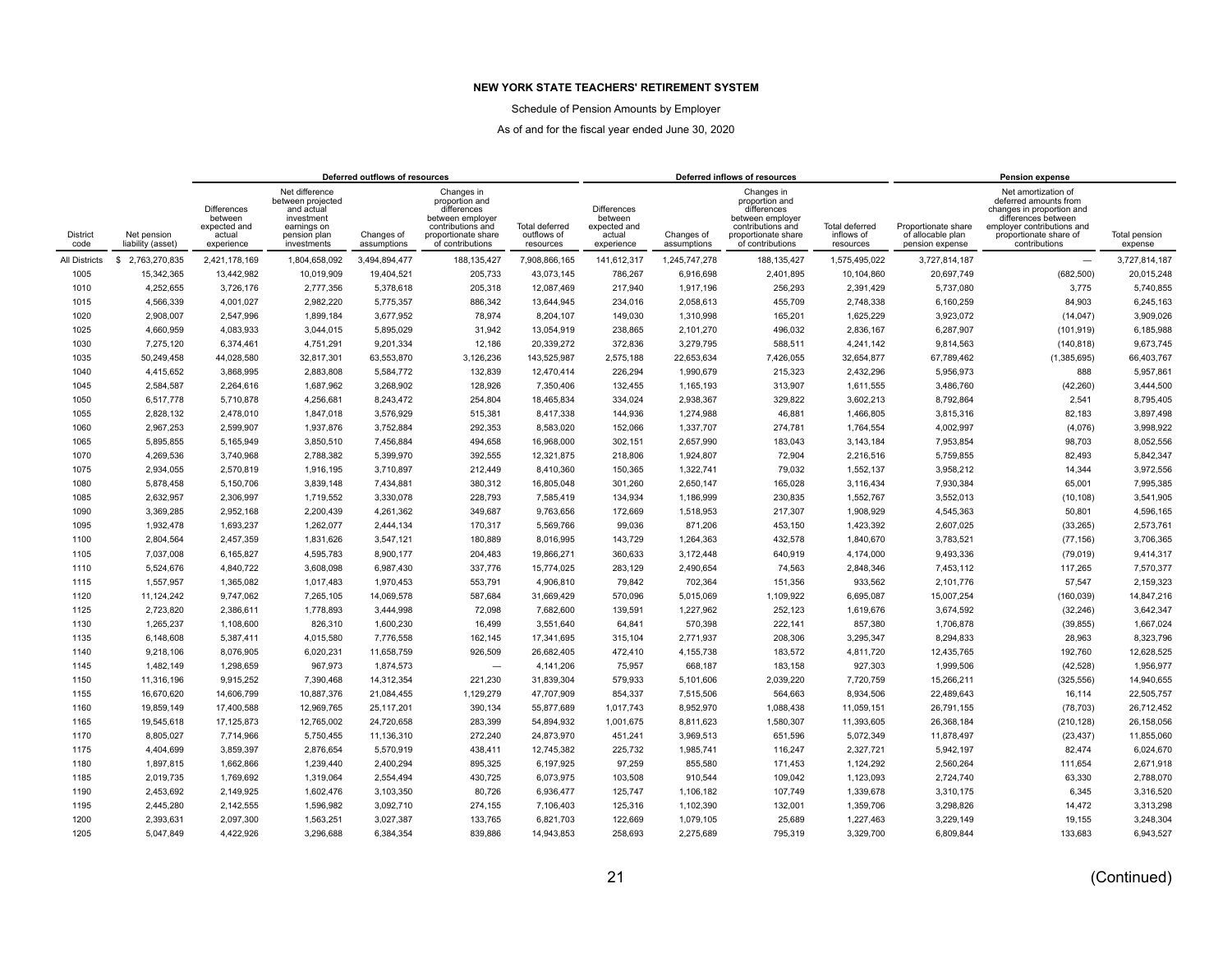#### Schedule of Pension Amounts by Employer

|                         |                                  |                                                                       |                                                                                                               | Deferred outflows of resources |                                                                                                                                 |                                                   | Deferred inflows of resources                                         |                           |                                                                                                                                 |                                                  | <b>Pension expense</b>                                      |                                                                                                                                                                           |                          |
|-------------------------|----------------------------------|-----------------------------------------------------------------------|---------------------------------------------------------------------------------------------------------------|--------------------------------|---------------------------------------------------------------------------------------------------------------------------------|---------------------------------------------------|-----------------------------------------------------------------------|---------------------------|---------------------------------------------------------------------------------------------------------------------------------|--------------------------------------------------|-------------------------------------------------------------|---------------------------------------------------------------------------------------------------------------------------------------------------------------------------|--------------------------|
| <b>District</b><br>code | Net pension<br>liability (asset) | <b>Differences</b><br>between<br>expected and<br>actual<br>experience | Net difference<br>between projected<br>and actual<br>investment<br>earnings on<br>pension plan<br>investments | Changes of<br>assumptions      | Changes in<br>proportion and<br>differences<br>between employer<br>contributions and<br>proportionate share<br>of contributions | <b>Total deferred</b><br>outflows of<br>resources | <b>Differences</b><br>between<br>expected and<br>actual<br>experience | Changes of<br>assumptions | Changes in<br>proportion and<br>differences<br>between employer<br>contributions and<br>proportionate share<br>of contributions | <b>Total deferred</b><br>inflows of<br>resources | Proportionate share<br>of allocable plan<br>pension expense | Net amortization of<br>deferred amounts from<br>changes in proportion and<br>differences between<br>employer contributions and<br>proportionate share of<br>contributions | Total pension<br>expense |
| 1210                    | <b>S</b><br>6,141,085            | 5,380,820                                                             | 4,010,667                                                                                                     | 7,767,044                      | 534                                                                                                                             | 17,159,064                                        | 314,719                                                               | 2,768,545                 | 854,723                                                                                                                         | 3,937,987                                        | 8,284,684                                                   | (191, 137)                                                                                                                                                                | 8,093,547                |
| 1215                    | 2,778,166                        | 2,434,230                                                             | 1,814,386                                                                                                     | 3,513,734                      | 438.771                                                                                                                         | 8.201.121                                         | 142,376                                                               | 1.252.462                 | 6.752                                                                                                                           | 1,401,590                                        | 3,747,909                                                   | 102,302                                                                                                                                                                   | 3,850,211                |
| 1220                    | 4,073,357                        | 3,569,076                                                             | 2,660,259                                                                                                     | 5,151,848                      | 196,797                                                                                                                         | 11,577,980                                        | 208,752                                                               | 1,836,365                 | 47,483                                                                                                                          | 2,092,599                                        | 5,495,197                                                   | 46,039                                                                                                                                                                    | 5,541,236                |
| 1225                    | 6,479,530                        | 5.677.365                                                             | 4.231.701                                                                                                     | 8.195.098                      | 1.095.912                                                                                                                       | 19.200.077                                        | 332.063                                                               | 2,921,124                 | 994.546                                                                                                                         | 4,247,734                                        | 8,741,266                                                   | 112.500                                                                                                                                                                   | 8,853,766                |
| 1230                    | 1,376,226                        | 1,205,850                                                             | 898,797                                                                                                       | 1,740,606                      | 79,064                                                                                                                          | 3,924,317                                         | 70,529                                                                | 620,435                   | 112,852                                                                                                                         | 803,816                                          | 1,856,610                                                   | (467)                                                                                                                                                                     | 1,856,143                |
| 1235                    | 43.662.168                       | 38,256,796                                                            | 28,515,224                                                                                                    | 55.222.481                     | 9.244.255                                                                                                                       | 131.238.756                                       | 2,237,602                                                             | 19.683.929                | 4,735,262                                                                                                                       | 26,656,793                                       | 58,902,822                                                  | 732.688                                                                                                                                                                   | 59,635,510               |
| 1240                    | 6,264,973                        | 5,489,370                                                             | 4,091,577                                                                                                     | 7,923,733                      | 1,221,143                                                                                                                       | 18,725,822                                        | 321,068                                                               | 2,824,397                 | 397,872                                                                                                                         | 3,543,337                                        | 8,451,815                                                   | 106,563                                                                                                                                                                   | 8,558,378                |
| 1245                    | 6,882,144                        | 6,030,135                                                             | 4,494,643                                                                                                     | 8,704,310                      | 125,967                                                                                                                         | 19,355,055                                        | 352,697                                                               | 3,102,632                 | 1,434,934                                                                                                                       | 4,890,262                                        | 9,284,415                                                   | (310, 077)                                                                                                                                                                | 8,974,338                |
| 1250                    | 2,214,408                        | 1,940,264                                                             | 1,446,202                                                                                                     | 2,800,710                      | 11,754                                                                                                                          | 6,198,930                                         | 113,484                                                               | 998,307                   | 716,625                                                                                                                         | 1,828,416                                        | 2,987,366                                                   | (140, 523)                                                                                                                                                                | 2,846,842                |
| 1255                    | 7,508,175                        | 6,578,664                                                             | 4,903,497                                                                                                     | 9,496,094                      | 13,075                                                                                                                          | 20,991,330                                        | 384,780                                                               | 3,384,862                 | 507,316                                                                                                                         | 4,276,958                                        | 10,128,968                                                  | (125,063)                                                                                                                                                                 | 10,003,905               |
| 1260                    | 13, 154, 850                     | 11,526,281                                                            | 8,591,271                                                                                                     | 16,637,824                     | 155,332                                                                                                                         | 36,910,708                                        | 674,161                                                               | 5,930,515                 | 1,433,186                                                                                                                       | 8,037,862                                        | 17,746,664                                                  | (302, 696)                                                                                                                                                                | 17,443,967               |
| 1265                    | 2,406,588                        | 2,108,653                                                             | 1,571,713                                                                                                     | 3,043,774                      | 9.918                                                                                                                           | 6,734,058                                         | 123.333                                                               | 1,084,947                 | 242,808                                                                                                                         | 1,451,088                                        | 3,246,629                                                   | (51, 288)                                                                                                                                                                 | 3,195,341                |
| 1270                    | 31,697,388                       | 27,773,255                                                            | 20,701,173                                                                                                    | 40,089,819                     | 833,445                                                                                                                         | 89,397,692                                        | 1,624,430                                                             | 14,289,926                | 3,113,029                                                                                                                       | 19,027,385                                       | 42,761,633                                                  | (819, 195)                                                                                                                                                                | 41,942,438               |
| 1275                    | 2,237,381                        | 1,960,394                                                             | 1,461,206                                                                                                     | 2,829,767                      | 35,212                                                                                                                          | 6,286,578                                         | 114,661                                                               | 1,008,664                 | 237,650                                                                                                                         | 1,360,975                                        | 3,018,358                                                   | (48, 638)                                                                                                                                                                 | 2,969,720                |
| 1280                    | 5,737,526                        | 5,027,220                                                             | 3,747,107                                                                                                     | 7,256,634                      | 244,379                                                                                                                         | 16,275,341                                        | 294,037                                                               | 2,586,611                 | 273,113                                                                                                                         | 3,153,761                                        | 7,740,258                                                   | (16, 301)                                                                                                                                                                 | 7,723,957                |
| 1285                    | 10,147,291                       | 8,891,057                                                             | 6,627,070                                                                                                     | 12,833,961                     | 980,023                                                                                                                         | 29,332,111                                        | 520,029                                                               | 4,574,637                 | 896,689                                                                                                                         | 5,991,355                                        | 13,689,290                                                  | (42, 645)                                                                                                                                                                 | 13,646,645               |
| 1290                    | 4,190,049                        | 3,671,321                                                             | 2,736,469                                                                                                     | 5,299,437                      | 156,811                                                                                                                         | 11,864,038                                        | 214,732                                                               | 1,888,972                 | 403,002                                                                                                                         | 2,506,707                                        | 5,652,621                                                   | (28, 568)                                                                                                                                                                 | 5,624,054                |
| 1295                    | 1,558,517                        | 1,365,572                                                             | 1,017,848                                                                                                     | 1,971,161                      | 91,518                                                                                                                          | 4,446,099                                         | 79,871                                                                | 702,616                   | 46,951                                                                                                                          | 829,438                                          | 2,102,530                                                   | 2,997                                                                                                                                                                     | 2,105,527                |
| 1300                    | 15,594,336                       | 13,663,759                                                            | 10,184,469                                                                                                    | 19,723,206                     | 240,763                                                                                                                         | 43,812,197                                        | 799,180                                                               | 7,030,292                 | 1,006,035                                                                                                                       | 8,835,507                                        | 21,037,673                                                  | (188, 774)                                                                                                                                                                | 20,848,899               |
| 1305                    | 42,435,625                       | 37,182,098                                                            | 27,714,183                                                                                                    | 53,671,189                     | 95,108                                                                                                                          | 118,662,579                                       | 2,174,744                                                             | 19,130,975                | 2,243,343                                                                                                                       | 23,549,062                                       | 57,248,143                                                  | (583, 667)                                                                                                                                                                | 56,664,476               |
| 2005                    | 2,151,881                        | 1,885,478                                                             | 1,405,367                                                                                                     | 2,721,629                      | 282,528                                                                                                                         | 6,295,001                                         | 110,280                                                               | 970,118                   | 5,982                                                                                                                           | 1,086,380                                        | 2,903,013                                                   | 65,917                                                                                                                                                                    | 2,968,931                |
| 2006                    | 2,038,726                        | 1,786,332                                                             | 1,331,467                                                                                                     | 2,578,514                      | 101,072                                                                                                                         | 5,797,384                                         | 104,481                                                               | 919,105                   | 64,426                                                                                                                          | 1,088,013                                        | 2,750,361                                                   | 7,472                                                                                                                                                                     | 2,757,833                |
| 2007                    | 5,460,397                        | 4,784,401                                                             | 3,566,118                                                                                                     | 6,906,132                      | 517,297                                                                                                                         | 15,773,947                                        | 279,835                                                               | 2,461,675                 | 466,720                                                                                                                         | 3,208,230                                        | 7,366,396                                                   | (38, 367)                                                                                                                                                                 | 7,328,028                |
| 2008                    | 5,258,673                        | 4,607,650                                                             | 3,434,375                                                                                                     | 6,650,998                      | 21,098                                                                                                                          | 14,714,121                                        | 269,497                                                               | 2,370,733                 | 554,972                                                                                                                         | 3,195,202                                        | 7,094,258                                                   | (109, 945)                                                                                                                                                                | 6,984,313                |
| 2009                    | 3,936,990                        | 3,449,591                                                             | 2,571,200                                                                                                     | 4,979,376                      | 185,763                                                                                                                         | 11,185,931                                        | 201,763                                                               | 1,774,887                 | 108,339                                                                                                                         | 2,084,990                                        | 5,311,230                                                   | 10,714                                                                                                                                                                    | 5,321,944                |
| 2010                    | 12,993,624                       | 11,385,015                                                            | 8,485,976                                                                                                     | 16,433,910                     | 296,654                                                                                                                         | 36,601,555                                        | 665,898                                                               | 5,857,830                 | 339,029                                                                                                                         | 6,862,757                                        | 17,529,160                                                  | 20,118                                                                                                                                                                    | 17,549,278               |
| 2014                    | 1,659,415                        | 1,453,979                                                             | 1,083,743                                                                                                     | 2,098,773                      | 153,841                                                                                                                         | 4,790,337                                         | 85,042                                                                | 748,103                   | 25,114                                                                                                                          | 858,259                                          | 2,238,648                                                   | 40,274                                                                                                                                                                    | 2,278,921                |
| 2015                    | 3,697,214                        | 3,239,499                                                             | 2,414,605                                                                                                     | 4,676,115                      | 233,052                                                                                                                         | 10,563,272                                        | 189,475                                                               | 1,666,791                 | 284,191                                                                                                                         | 2,140,457                                        | 4,987,758                                                   | (22, 258)                                                                                                                                                                 | 4,965,501                |
| 2016                    | 1,412,030                        | 1,237,221                                                             | 922,179                                                                                                       | 1,785,889                      | 300,010                                                                                                                         | 4,245,300                                         | 72,364                                                                | 636,576                   | 101,499                                                                                                                         | 810,439                                          | 1,904,911                                                   | 51,725                                                                                                                                                                    | 1,956,637                |
| 2018                    | 3,486,426                        | 3,054,807                                                             | 2,276,942                                                                                                     | 4,409,517                      | 123,334                                                                                                                         | 9,864,600                                         | 178,673                                                               | 1,571,763                 | 189,589                                                                                                                         | 1,940,024                                        | 4,703,393                                                   | (26, 818)                                                                                                                                                                 | 4,676,575                |
| 2020                    | 9,069,759                        | 7,946,923                                                             | 5,923,348                                                                                                     | 11,471,134                     | 448,545                                                                                                                         | 25,789,950                                        | 464,808                                                               | 4,088,860                 | 94,912                                                                                                                          | 4,648,580                                        | 12,235,636                                                  | 93,180                                                                                                                                                                    | 12,328,816               |
| 2025                    | 7,035,667                        | 6,164,652                                                             | 4,594,907                                                                                                     | 8,898,481                      | $\overline{\phantom{0}}$                                                                                                        | 19,658,041                                        | 360,564                                                               | 3,171,844                 | 340,453                                                                                                                         | 3,872,861                                        | 9,491,527                                                   | (100, 096)                                                                                                                                                                | 9,391,431                |
| 2030                    | 6,001,197                        | 5,258,249                                                             | 3,919,307                                                                                                     | 7,590,117                      | 146,996                                                                                                                         | 16,914,670                                        | 307,550                                                               | 2,705,480                 | 160,888                                                                                                                         | 3,173,918                                        | 8,095,966                                                   | 27,603                                                                                                                                                                    | 8,123,569                |
| 2035                    | 1,980,325                        | 1,735,161                                                             | 1,293,326                                                                                                     | 2,504,650                      | 50,304                                                                                                                          | 5,583,440                                         | 101,488                                                               | 892,777                   | 90,765                                                                                                                          | 1,085,029                                        | 2,671,574                                                   | (9,961)                                                                                                                                                                   | 2,661,613                |
| 2040                    | 11,624,100                       | 10,185,038                                                            | 7,591,557                                                                                                     | 14,701,782                     | 97,964                                                                                                                          | 32,576,340                                        | 595,713                                                               | 5,240,417                 | 1,219,842                                                                                                                       | 7,055,972                                        | 15,681,592                                                  | (284, 233)                                                                                                                                                                | 15,397,359               |
| 2044                    | 2,756,029                        | 2,414,833                                                             | 1,799,929                                                                                                     | 3,485,735                      | 20,649                                                                                                                          | 7,721,146                                         | 141,241                                                               | 1,242,483                 | 403,057                                                                                                                         | 1,786,780                                        | 3,718,045                                                   | (132, 608)                                                                                                                                                                | 3,585,436                |
| 2045                    | 6,647,222                        | 5,824,296                                                             | 4,341,218                                                                                                     | 8,407,188                      | 209,700                                                                                                                         | 18,782,403                                        | 340,657                                                               | 2,996,723                 | 293,597                                                                                                                         | 3,630,978                                        | 8,967,491                                                   | (26, 242)                                                                                                                                                                 | 8,941,250                |
| 2046                    | 5,342,449                        | 4,681,055                                                             | 3,489,088                                                                                                     | 6,756,955                      | 424,279                                                                                                                         | 15,351,376                                        | 273,790                                                               | 2,408,501                 | 33,715                                                                                                                          | 2,716,007                                        | 7,207,277                                                   | 78,361                                                                                                                                                                    | 7,285,638                |
| 2047                    | 27,849,675                       | 24,401,888                                                            | 18,188,279                                                                                                    | 35,223,357                     | 36,061                                                                                                                          | 77,849,585                                        | 1,427,242                                                             | 12,555,286                | 1,792,460                                                                                                                       | 15,774,989                                       | 37,570,842                                                  | (434, 681)                                                                                                                                                                | 37, 136, 161             |
| 2048                    | 6,186,722                        | 5,420,806                                                             | 4,040,472                                                                                                     | 7,824,763                      | 650,977                                                                                                                         | 17,937,019                                        | 317,058                                                               | 2,789,119                 | 277,559                                                                                                                         | 3,383,736                                        | 8,346,250                                                   | 102,576                                                                                                                                                                   | 8,448,826                |
| 2050                    | 4,750,451                        | 4,162,345                                                             | 3,102,461                                                                                                     | 6,008,214                      | 230,288                                                                                                                         | 13,503,309                                        | 243,451                                                               | 2,141,615                 | 124,663                                                                                                                         | 2,509,729                                        | 6,408,636                                                   | 22,200                                                                                                                                                                    | 6,430,837                |
| 2052                    | 3,993,853                        | 3,499,414                                                             | 2,608,336                                                                                                     | 5,051,294                      | 721,604                                                                                                                         | 11,880,648                                        | 204,677                                                               | 1,800,522                 | 304,196                                                                                                                         | 2,309,396                                        | 5,387,941                                                   | 45,706                                                                                                                                                                    | 5,433,647                |
| 2055                    | 3,493,224                        | 3,060,763                                                             | 2,281,382                                                                                                     | 4,418,116                      | 459,179                                                                                                                         | 10,219,440                                        | 179,021                                                               | 1,574,827                 | 56,341                                                                                                                          | 1,810,190                                        | 4,712,564                                                   | 100,557                                                                                                                                                                   | 4,813,121                |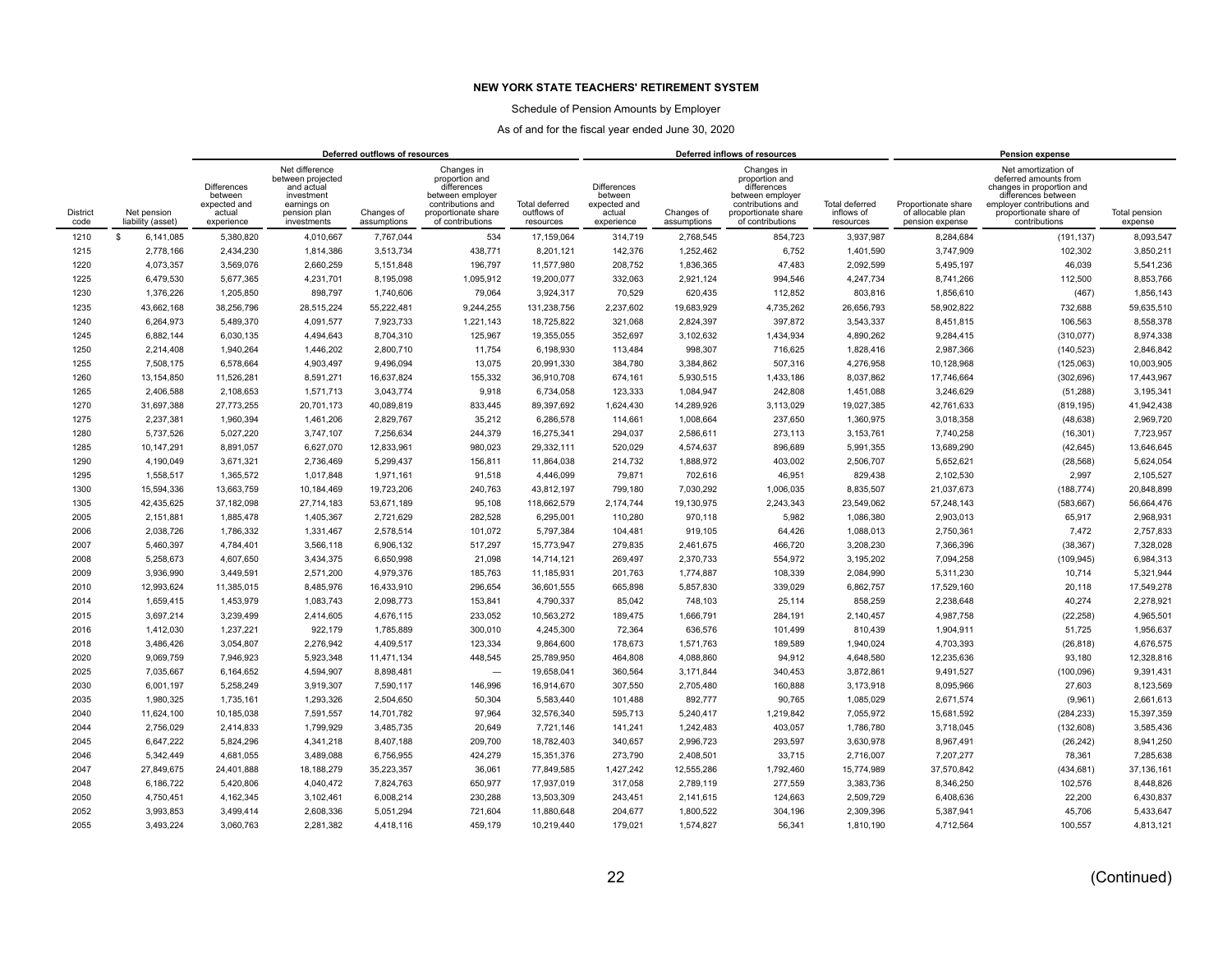#### Schedule of Pension Amounts by Employer

|                         |                                  | Deferred outflows of resources                                 |                                                                                                               |                           |                                                                                                                                 |                                            |                                                                       |                           | Deferred inflows of resources                                                                                                   | <b>Pension expense</b>                    |                                                             |                                                                                                                                                                           |                          |
|-------------------------|----------------------------------|----------------------------------------------------------------|---------------------------------------------------------------------------------------------------------------|---------------------------|---------------------------------------------------------------------------------------------------------------------------------|--------------------------------------------|-----------------------------------------------------------------------|---------------------------|---------------------------------------------------------------------------------------------------------------------------------|-------------------------------------------|-------------------------------------------------------------|---------------------------------------------------------------------------------------------------------------------------------------------------------------------------|--------------------------|
| <b>District</b><br>code | Net pension<br>liability (asset) | Differences<br>between<br>expected and<br>actual<br>experience | Net difference<br>between projected<br>and actual<br>investment<br>earnings on<br>pension plan<br>investments | Changes of<br>assumptions | Changes in<br>proportion and<br>differences<br>between employer<br>contributions and<br>proportionate share<br>of contributions | Total deferred<br>outflows of<br>resources | <b>Differences</b><br>between<br>expected and<br>actual<br>experience | Changes of<br>assumptions | Changes in<br>proportion and<br>differences<br>between employer<br>contributions and<br>proportionate share<br>of contributions | Total deferred<br>inflows of<br>resources | Proportionate share<br>of allocable plan<br>pension expense | Net amortization of<br>deferred amounts from<br>changes in proportion and<br>differences between<br>employer contributions and<br>proportionate share of<br>contributions | Total pension<br>expense |
| 2056                    | 4,547,123<br>-S                  | 3.984.190                                                      | 2,969,670                                                                                                     | 5.751.052                 | 204,709                                                                                                                         | 12,909,620                                 | 233.031                                                               | 2,049,950                 | 200,133                                                                                                                         | 2,483,114                                 | 6,134,335                                                   | (144)                                                                                                                                                                     | 6,134,191                |
| 2057                    | 5,749,003                        | 5,037,277                                                      | 3,754,603                                                                                                     | 7,271,151                 | 488,787                                                                                                                         | 16,551,818                                 | 294,625                                                               | 2,591,786                 | 219,518                                                                                                                         | 3,105,929                                 | 7,755,742                                                   | 61,940                                                                                                                                                                    | 7,817,683                |
| 2058                    | 3,535,046                        | 3,097,408                                                      | 2,308,695                                                                                                     | 4,471,011                 | 295,854                                                                                                                         | 10,172,968                                 | 181,164                                                               | 1,593,682                 | 49,339                                                                                                                          | 1,824,185                                 | 4,768,984                                                   | 48,205                                                                                                                                                                    | 4,817,189                |
| 2059                    | 6,295,996                        | 5,516,553                                                      | 4,111,838                                                                                                     | 7,962,970                 | 41,660                                                                                                                          | 17,633,021                                 | 322,658                                                               | 2,838,383                 | 770,524                                                                                                                         | 3,931,564                                 | 8,493,668                                                   | (166,006)                                                                                                                                                                 | 8,327,662                |
| 2060                    | 1,476,441                        | 1,293,658                                                      | 964,245                                                                                                       | 1,867,354                 | 322,246                                                                                                                         | 4,447,503                                  | 75,665                                                                | 665,614                   | 145,773                                                                                                                         | 887,052                                   | 1,991,805                                                   | 16,919                                                                                                                                                                    | 2,008,724                |
| 2061                    | 1,709,064                        | 1,497,482                                                      | 1,116,169                                                                                                     | 2,161,569                 | 176.646                                                                                                                         | 4.951.866                                  | 87,586                                                                | 770,486                   | 62,121                                                                                                                          | 920,193                                   | 2,305,628                                                   | 33,976                                                                                                                                                                    | 2,339,604                |
| 2062                    | 2,792,193                        | 2,446,520                                                      | 1,823,547                                                                                                     | 3,531,474                 | 255,614                                                                                                                         | 8,057,155                                  | 143,095                                                               | 1,258,786                 | 375,843                                                                                                                         | 1,777,723                                 | 3,766,832                                                   | (18, 467)                                                                                                                                                                 | 3,748,365                |
| 2063                    | 1.431.097                        | 1.253.927                                                      | 934.632                                                                                                       | 1,810,005                 | 6,093                                                                                                                           | 4.004.658                                  | 73,341                                                                | 645.172                   | 139.174                                                                                                                         | 857.687                                   | 1,930,634                                                   | (37, 217)                                                                                                                                                                 | 1,893,417                |
| 2064                    | 4,222,431                        | 3,699,694                                                      | 2,757,618                                                                                                     | 5,340,392                 | 356,653                                                                                                                         | 12, 154, 358                               | 216,391                                                               | 1,903,571                 | $\overline{\phantom{a}}$                                                                                                        | 2,119,962                                 | 5,696,307                                                   | 96,637                                                                                                                                                                    | 5,792,944                |
| 2065                    | 3,570,808                        | 3,128,742                                                      | 2,332,050                                                                                                     | 4,516,240                 | 251,243                                                                                                                         | 10,228,276                                 | 182,997                                                               | 1,609,804                 | 8,097                                                                                                                           | 1,800,898                                 | 4,817,229                                                   | 78,197                                                                                                                                                                    | 4,895,425                |
| 2066                    | 8,852,963                        | 7,756,967                                                      | 5,781,761                                                                                                     | 11,196,938                | 655,209                                                                                                                         | 25,390,875                                 | 453,697                                                               | 3,991,123                 | 114,428                                                                                                                         | 4,559,248                                 | 11,943,166                                                  | 79,126                                                                                                                                                                    | 12,022,291               |
| 2067                    | 13,691,293                       | 11,996,312                                                     | 8,941,614                                                                                                     | 17,316,299                | 937,609                                                                                                                         | 39,191,834                                 | 701,652                                                               | 6,172,356                 | 1,039,889                                                                                                                       | 7,913,897                                 | 18,470,356                                                  | (92, 713)                                                                                                                                                                 | 18,377,643               |
| 2068                    | 12,262,814                       | 10,744,679                                                     | 8,008,692                                                                                                     | 15,509,605                | 682,569                                                                                                                         | 34,945,546                                 | 628,446                                                               | 5,528,364                 | 676,079                                                                                                                         | 6,832,889                                 | 16,543,254                                                  | (19, 293)                                                                                                                                                                 | 16,523,960               |
| 2069                    | 1,649,344                        | 1,445,156                                                      | 1,077,167                                                                                                     | 2,086,037                 | 91,015                                                                                                                          | 4,699,374                                  | 84,526                                                                | 743,563                   | 172,610                                                                                                                         | 1,000,699                                 | 2,225,062                                                   | (46, 913)                                                                                                                                                                 | 2,178,150                |
| 2070                    | 2,251,846                        | 1,973,067                                                      | 1,470,653                                                                                                     | 2,848,061                 | 161,416                                                                                                                         | 6,453,197                                  | 115,403                                                               | 1,015,185                 | 45,394                                                                                                                          | 1,175,982                                 | 3,037,872                                                   | 23,632                                                                                                                                                                    | 3,061,504                |
| 2071                    | 1,829,584                        | 1,603,081                                                      | 1.194.879                                                                                                     | 2,313,997                 | 203,908                                                                                                                         | 5,315,865                                  | 93.763                                                                | 824,819                   | 68.707                                                                                                                          | 987.289                                   | 2,468,215                                                   | 28,008                                                                                                                                                                    | 2,496,224                |
| 2072                    | 2,187,339                        | 1,916,546                                                      | 1,428,524                                                                                                     | 2,766,474                 | 66,350                                                                                                                          | 6,177,894                                  | 112,097                                                               | 986,104                   | 91,980                                                                                                                          | 1,190,181                                 | 2,950,848                                                   | 473                                                                                                                                                                       | 2,951,320                |
| 2073                    | 4,555,991                        | 3,991,960                                                      | 2.975.462                                                                                                     | 5,762,268                 | 236,875                                                                                                                         | 12.966.565                                 | 233,486                                                               | 2,053,948                 | 334,684                                                                                                                         | 2,622,117                                 | 6,146,299                                                   | 7,160                                                                                                                                                                     | 6,153,459                |
| 2074                    | 4,359,792                        | 3,820,051                                                      | 2,847,327                                                                                                     | 5,514,123                 | 746,736                                                                                                                         | 12,928,236                                 | 223,431                                                               | 1,965,497                 | 33,994                                                                                                                          | 2,222,922                                 | 5,881,615                                                   | 135,764                                                                                                                                                                   | 6,017,380                |
| 2075                    | 8,580,557                        | 7,518,285                                                      | 5,603,856                                                                                                     | 10,852,408                | 893,732                                                                                                                         | 24,868,281                                 | 439,737                                                               | 3,868,316                 | 207,208                                                                                                                         | 4,515,261                                 | 11,575,674                                                  | 214,770                                                                                                                                                                   | 11,790,444               |
| 2076                    | 5,312,510                        | 4,654,822                                                      | 3,469,535                                                                                                     | 6,719,088                 | 182,095                                                                                                                         | 15,025,540                                 | 272,256                                                               | 2,395,004                 | 341,669                                                                                                                         | 3,008,929                                 | 7,166,887                                                   | (50,094)                                                                                                                                                                  | 7,116,793                |
| 2077                    | 1,544,024                        | 1,352,874                                                      | 1,008,383                                                                                                     | 1,952,831                 | 17,798                                                                                                                          | 4,331,886                                  | 79,128                                                                | 696,082                   | 112,674                                                                                                                         | 887,884                                   | 2,082,979                                                   | (23, 370)                                                                                                                                                                 | 2,059,608                |
| 2078                    | 13,256,989                       | 11,615,775                                                     | 8,657,976                                                                                                     | 16,767,005                | 1,970,320                                                                                                                       | 39,011,075                                 | 679,395                                                               | 5,976,561                 | 249,455                                                                                                                         | 6,905,412                                 | 17,884,454                                                  | 330,122                                                                                                                                                                   | 18,214,576               |
| 2079                    | 8,074,846                        | 7,075,181                                                      | 5.273.582                                                                                                     | 10,212,801                | 78,590                                                                                                                          | 22,640,154                                 | 413,820                                                               | 3,640,330                 | 558,824                                                                                                                         | 4,612,974                                 | 10,893,440                                                  | (127, 705)                                                                                                                                                                | 10,765,735               |
| 2080                    | 1,678,911                        | 1,471,062                                                      | 1,096,476                                                                                                     | 2,123,431                 | 265,727                                                                                                                         | 4,956,696                                  | 86,041                                                                | 756,892                   | 33,889                                                                                                                          | 876,823                                   | 2,264,949                                                   | 59,671                                                                                                                                                                    | 2,324,619                |
| 2081<br>2082            | 2,252,875                        | 1,973,969                                                      | 1,471,325                                                                                                     | 2,849,362                 | 62,117                                                                                                                          | 6,356,772                                  | 115,455                                                               | 1,015,649                 | 101,578                                                                                                                         | 1,232,682                                 | 3,039,260                                                   | (7,057)                                                                                                                                                                   | 3,032,203                |
| 2083                    | 1,230,522<br>3,007,601           | 1,078,184<br>2,635,260                                         | 803,639<br>1,964,227                                                                                          | 1,556,324<br>3,803,915    | 76,928<br>72,449                                                                                                                | 3,515,075<br>8,475,852                     | 63,062<br>154,134                                                     | 554,748                   | 12,303<br>135,726                                                                                                               | 630,113                                   | 1,660,047<br>4,057,430                                      | 14,974                                                                                                                                                                    | 1,675,020<br>4,035,003   |
| 2084                    | 4,901,122                        | 4,294,364                                                      | 3,200,863                                                                                                     | 6,198,779                 | 237,812                                                                                                                         | 13,931,817                                 | 251,173                                                               | 1,355,897<br>2,209,541    | 318,156                                                                                                                         | 1,645,757<br>2,778,869                    | 6,611,901                                                   | (22, 427)<br>(22,098)                                                                                                                                                     | 6,589,803                |
| 2085                    | 2,477,599                        | 2,170,872                                                      | 1,618,089                                                                                                     | 3,133,586                 | 21,472                                                                                                                          | 6,944,019                                  | 126,972                                                               | 1,116,960                 | 143,898                                                                                                                         | 1,387,830                                 | 3,342,426                                                   | (22, 239)                                                                                                                                                                 | 3,320,186                |
| 2086                    | 8,186,287                        | 7,172,825                                                      | 5,346,363                                                                                                     | 10,353,748                | 513,881                                                                                                                         | 23,386,817                                 | 419,531                                                               | 3,690,570                 | 87,049                                                                                                                          | 4,197,151                                 | 11,043,780                                                  | 77,659                                                                                                                                                                    | 11,121,440               |
| 2090                    | 3,640,173                        | 3,189,520                                                      | 2,377,352                                                                                                     | 4,603,972                 | 169,805                                                                                                                         | 10,340,650                                 | 186,552                                                               | 1,641,075                 | 69,737                                                                                                                          | 1,897,364                                 | 4,910,807                                                   | 29,245                                                                                                                                                                    | 4,940,052                |
| 2095                    | 3,756,550                        | 3,291,490                                                      | 2,453,357                                                                                                     | 4,751,162                 | 1,466                                                                                                                           | 10,497,475                                 | 192,516                                                               | 1,693,541                 | 435,282                                                                                                                         | 2,321,339                                 | 5,067,806                                                   | (93, 106)                                                                                                                                                                 | 4,974,701                |
| 2104                    | 2,129,111                        | 1,865,527                                                      | 1,390,496                                                                                                     | 2,692,830                 | 230,602                                                                                                                         | 6,179,456                                  | 109,113                                                               | 959,853                   | 366,969                                                                                                                         | 1,435,935                                 | 2,872,296                                                   | (6, 457)                                                                                                                                                                  | 2,865,838                |
| 2105                    | 1,970,176                        | 1,726,269                                                      | 1,286,698                                                                                                     | 2,491,814                 | 161,530                                                                                                                         | 5,666,311                                  | 100,968                                                               | 888,202                   | 340,084                                                                                                                         | 1,329,254                                 | 2,657,883                                                   | (19, 117)                                                                                                                                                                 | 2,638,766                |
| 2110                    | 5,560,762                        | 4,872,340                                                      | 3,631,665                                                                                                     | 7,033,069                 | 200,122                                                                                                                         | 15,737,196                                 | 284,978                                                               | 2,506,922                 | 134,124                                                                                                                         | 2,926,025                                 | 7,501,793                                                   | 14,425                                                                                                                                                                    | 7,516,218                |
| 2112                    | 3,849,068                        | 3,372,553                                                      | 2,513,779                                                                                                     | 4,868,175                 | 242,154                                                                                                                         | 10,996,661                                 | 197,257                                                               | 1,735,250                 | 169,846                                                                                                                         | 2,102,354                                 | 5,192,618                                                   | 42,634                                                                                                                                                                    | 5,235,251                |
| 2115                    | 7,275,054                        | 6,374,403                                                      | 4,751,248                                                                                                     | 9,201,250                 | 1,782,935                                                                                                                       | 22,109,837                                 | 372,833                                                               | 3,279,765                 | 10,553                                                                                                                          | 3,663,150                                 | 9,814,474                                                   | 438,040                                                                                                                                                                   | 10,252,514               |
| 2120                    | 14,375,489                       | 12,595,805                                                     | 9,388,455                                                                                                     | 18,181,648                | 418,928                                                                                                                         | 40,584,836                                 | 736,716                                                               | 6,480,808                 | 203,394                                                                                                                         | 7,420,917                                 | 19,393,377                                                  | 48,678                                                                                                                                                                    | 19,442,055               |
| 2125                    | 1,402,503                        | 1,228,873                                                      | 915,958                                                                                                       | 1,773,840                 | 200,847                                                                                                                         | 4,119,518                                  | 71,876                                                                | 632,281                   | 105.177                                                                                                                         | 809,334                                   | 1,892,059                                                   | 2,404                                                                                                                                                                     | 1,894,463                |
| 2130                    | 2,607,252                        | 2,284,475                                                      | 1,702,764                                                                                                     | 3,297,567                 | 296,400                                                                                                                         | 7,581,207                                  | 133,617                                                               | 1,175,410                 | 2,637                                                                                                                           | 1,311,664                                 | 3,517,336                                                   | 74,864                                                                                                                                                                    | 3,592,200                |
| 2135                    | 5,185,236                        | 4,543,304                                                      | 3.386.414                                                                                                     | 6,558,117                 | 137,846                                                                                                                         | 14,625,680                                 | 265,733                                                               | 2,337,626                 | 292.018                                                                                                                         | 2,895,377                                 | 6,995,187                                                   | (25, 425)                                                                                                                                                                 | 6,969,762                |
| 2140                    | 4,510,135                        | 3,951,781                                                      | 2,945,514                                                                                                     | 5,704,271                 | 100,613                                                                                                                         | 12,702,179                                 | 231,136                                                               | 2,033,275                 | 234,931                                                                                                                         | 2,499,341                                 | 6,084,436                                                   | (42, 902)                                                                                                                                                                 | 6,041,534                |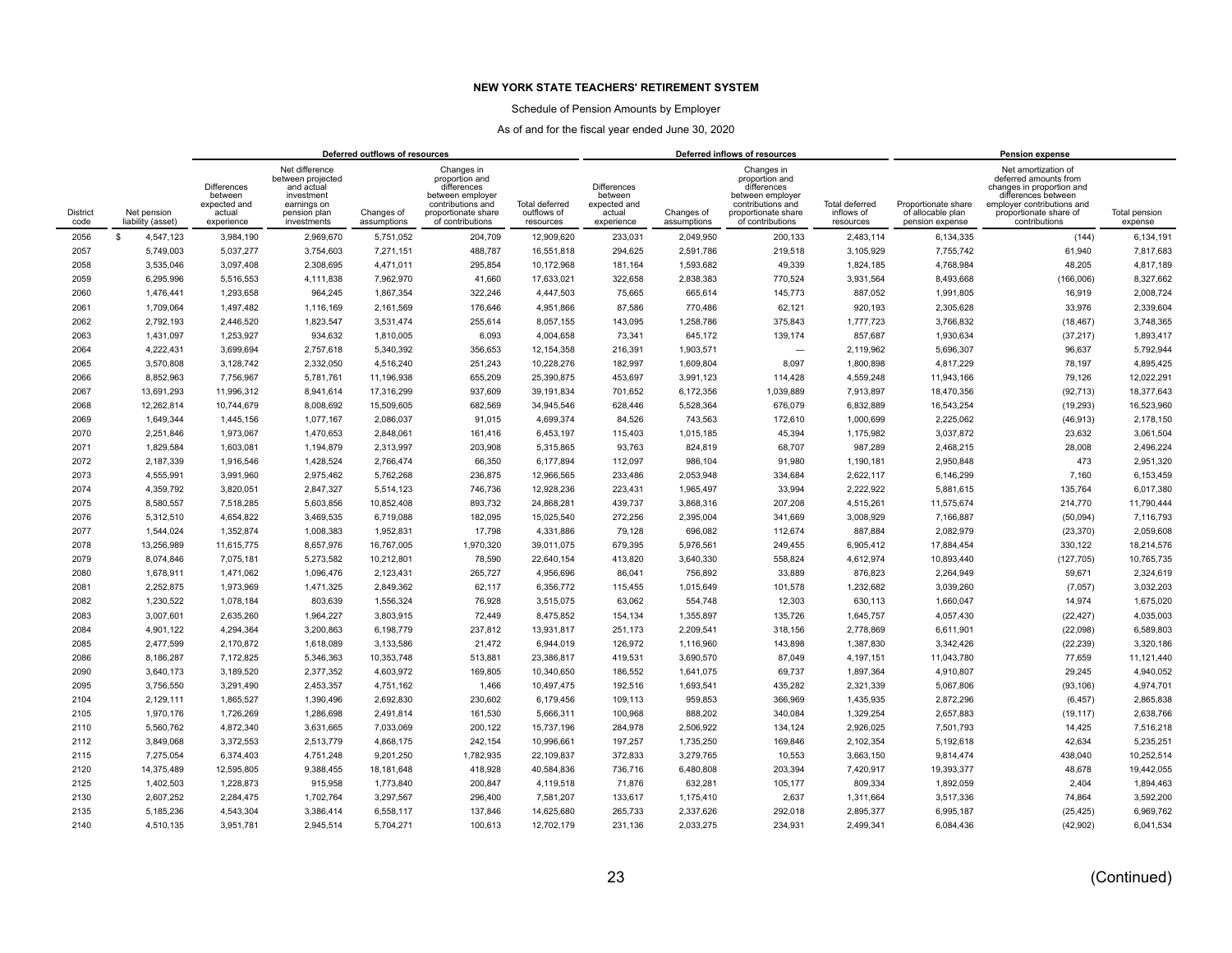#### Schedule of Pension Amounts by Employer

|                         |                                  | Deferred outflows of resources                                        |                                                                                                               |                           |                                                                                                                                 |                                            | Deferred inflows of resources                                         |                           |                                                                                                                                 |                                                  | <b>Pension expense</b>                                      |                                                                                                                                                                           |                          |
|-------------------------|----------------------------------|-----------------------------------------------------------------------|---------------------------------------------------------------------------------------------------------------|---------------------------|---------------------------------------------------------------------------------------------------------------------------------|--------------------------------------------|-----------------------------------------------------------------------|---------------------------|---------------------------------------------------------------------------------------------------------------------------------|--------------------------------------------------|-------------------------------------------------------------|---------------------------------------------------------------------------------------------------------------------------------------------------------------------------|--------------------------|
| <b>District</b><br>code | Net pension<br>liability (asset) | <b>Differences</b><br>between<br>expected and<br>actual<br>experience | Net difference<br>between projected<br>and actual<br>investment<br>earnings on<br>pension plan<br>investments | Changes of<br>assumptions | Changes in<br>proportion and<br>differences<br>between emplover<br>contributions and<br>proportionate share<br>of contributions | Total deferred<br>outflows of<br>resources | <b>Differences</b><br>between<br>expected and<br>actual<br>experience | Changes of<br>assumptions | Changes in<br>proportion and<br>differences<br>between employer<br>contributions and<br>proportionate share<br>of contributions | <b>Total deferred</b><br>inflows of<br>resources | Proportionate share<br>of allocable plan<br>pension expense | Net amortization of<br>deferred amounts from<br>changes in proportion and<br>differences between<br>employer contributions and<br>proportionate share of<br>contributions | Total pension<br>expense |
| 2145                    | 6,443,913<br>s.                  | 5,646,157                                                             | 4,208,440                                                                                                     | 8,150,050                 | 227,694                                                                                                                         | 18,232,341                                 | 330,238                                                               | 2,905,067                 | 104,002                                                                                                                         | 3,339,308                                        | 8,693,216                                                   | 31,557                                                                                                                                                                    | 8,724,773                |
| 2146                    | 5,970,443                        | 5,231,302                                                             | 3,899,222                                                                                                     | 7,551,220                 | 1,915,029                                                                                                                       | 18,596,774                                 | 305,974                                                               | 2,691,616                 | 154,214                                                                                                                         | 3,151,804                                        | 8,054,477                                                   | 439,081                                                                                                                                                                   | 8,493,558                |
| 2147                    | 1,664,967                        | 1,458,844                                                             | 1,087,369                                                                                                     | 2,105,795                 | 157,370                                                                                                                         | 4,809,378                                  | 85,326                                                                | 750,606                   | 63,455                                                                                                                          | 899,387                                          | 2,246,137                                                   | 28,600                                                                                                                                                                    | 2,274,737                |
| 2148                    | 4,274,111                        | 3,744,976                                                             | 2,791,369                                                                                                     | 5,405,755                 | 17,218                                                                                                                          | 11,959,318                                 | 219,040                                                               | 1,926,869                 | 405,452                                                                                                                         | 2,551,362                                        | 5,766,026                                                   | (87, 802)                                                                                                                                                                 | 5,678,224                |
| 2149                    | 2,767,324                        | 2,424,729                                                             | 1,807,305                                                                                                     | 3,500,021                 | 100,333                                                                                                                         | 7,832,388                                  | 141,820                                                               | 1,247,574                 | 82,484                                                                                                                          | 1,471,879                                        | 3,733,282                                                   | 21,778                                                                                                                                                                    | 3,755,060                |
| 2150                    | 1,132,848                        | 992,601                                                               | 739,849                                                                                                       | 1,432,789                 | 9,331                                                                                                                           | 3,174,570                                  | 58,056                                                                | 510,714                   | 81,957                                                                                                                          | 650,728                                          | 1,528,278                                                   | (12, 771)                                                                                                                                                                 | 1,515,507                |
| 2155                    | 4.229.255                        | 3,705,674                                                             | 2.762.074                                                                                                     | 5,349,023                 | 65.184                                                                                                                          | 11.881.955                                 | 216,741                                                               | 1,906,647                 | 138.384                                                                                                                         | 2,261,772                                        | 5,705,513                                                   | (8, 818)                                                                                                                                                                  | 5,696,695                |
| 2160                    | 7,348,855                        | 6,439,067                                                             | 4,799,446                                                                                                     | 9,294,591                 | 1,062,967                                                                                                                       | 21,596,071                                 | 376,615                                                               | 3,313,036                 | 390,810                                                                                                                         | 4,080,460                                        | 9,914,035                                                   | 159,479                                                                                                                                                                   | 10,073,514               |
| 2165                    | 2,513,059                        | 2,201,943                                                             | 1,641,248                                                                                                     | 3,178,435                 | 138,099                                                                                                                         | 7,159,725                                  | 128,789                                                               | 1,132,946                 | 121,687                                                                                                                         | 1,383,423                                        | 3,390,264                                                   | 890                                                                                                                                                                       | 3,391,154                |
| 2170                    | 11,040,364                       | 9,673,568                                                             | 7,210,326                                                                                                     | 13,963,492                | 608,977                                                                                                                         | 31,456,363                                 | 565,797                                                               | 4,977,255                 | 151,237                                                                                                                         | 5,694,290                                        | 14,894,098                                                  | 131,994                                                                                                                                                                   | 15,026,092               |
| 2175                    | 1,020,897                        | 894,510                                                               | 666,736                                                                                                       | 1,291,198                 | 71,952                                                                                                                          | 2,924,395                                  | 52,319                                                                | 460,244                   | 38,748                                                                                                                          | 551,312                                          | 1,377,250                                                   | 10,007                                                                                                                                                                    | 1,387,257                |
| 2180                    | 2,115,100                        | 1,853,251                                                             | 1,381,346                                                                                                     | 2,675,109                 | 91,072                                                                                                                          | 6,000,778                                  | 108,395                                                               | 953,537                   | 52,886                                                                                                                          | 1,114,817                                        | 2,853,394                                                   | 12,021                                                                                                                                                                    | 2,865,415                |
| 2185                    | 11,643,187                       | 10,201,762                                                            | 7,604,022                                                                                                     | 14,725,922                | 772,422                                                                                                                         | 33,304,128                                 | 596,691                                                               | 5,249,022                 | 121,781                                                                                                                         | 5,967,494                                        | 15,707,342                                                  | 165,925                                                                                                                                                                   | 15,873,267               |
| 2187                    | 5,761,645                        | 5,048,354                                                             | 3,762,859                                                                                                     | 7,287,140                 | 7,916                                                                                                                           | 16,106,270                                 | 295,273                                                               | 2,597,485                 | 364,933                                                                                                                         | 3,257,691                                        | 7,772,797                                                   | (77, 630)                                                                                                                                                                 | 7,695,167                |
| 2190                    | 7,400,103                        | 6,483,971                                                             | 4,832,916                                                                                                     | 9,359,408                 | 816,307                                                                                                                         | 21,492,603                                 | 379,241                                                               | 3,336,140                 | 2,162                                                                                                                           | 3,717,543                                        | 9,983,173                                                   | 198,036                                                                                                                                                                   | 10,181,209               |
| 2191                    | 5,334,856                        | 4,674,401                                                             | 3,484,128                                                                                                     | 6,747,351                 | 354,452                                                                                                                         | 15.260.333                                 | 273,401                                                               | 2,405,078                 | 241,202                                                                                                                         | 2,919,681                                        | 7,197,033                                                   | 15,482                                                                                                                                                                    | 7,212,515                |
| 2195                    | 1,623,103                        | 1,422,163                                                             | 1,060,029                                                                                                     | 2,052,848                 | 78,276                                                                                                                          | 4,613,316                                  | 83,181                                                                | 731,733                   | 76,481                                                                                                                          | 891,395                                          | 2,189,661                                                   | (4,900)                                                                                                                                                                   | 2,184,762                |
| 2196                    | 1,885,317                        | 1,651,915                                                             | 1,231,277                                                                                                     | 2,384,487                 | 66,187                                                                                                                          | 5,333,866                                  | 96,619                                                                | 849,945                   | 144,684                                                                                                                         | 1,091,248                                        | 2,543,403                                                   | (18, 778)                                                                                                                                                                 | 2,524,625                |
| 2198                    | 3,895,325                        | 3,413,084                                                             | 2,543,989                                                                                                     | 4,926,679                 | 125,197                                                                                                                         | 11,008,949                                 | 199,628                                                               | 1,756,104                 | 172,522                                                                                                                         | 2,128,254                                        | 5,255,021                                                   | (30, 384)                                                                                                                                                                 | 5,224,637                |
| 2200                    | 16,539,818                       | 14,492,190                                                            | 10,801,951                                                                                                    | 20,919,020                | 1,087,221                                                                                                                       | 47,300,382                                 | 847,634                                                               | 7,456,538                 | 529,575                                                                                                                         | 8,833,747                                        | 22,313,183                                                  | 169,643                                                                                                                                                                   | 22,482,826               |
| 2204                    | 14,434,871                       | 12,647,836                                                            | 9,427,236                                                                                                     | 18,256,752                | 1,264,350                                                                                                                       | 41,596,175                                 | 739,759                                                               | 6,507,578                 | 66,592                                                                                                                          | 7,313,930                                        | 19,473,487                                                  | 324,046                                                                                                                                                                   | 19,797,533               |
| 2205                    | 473,933                          | 415,260                                                               | 309,520                                                                                                       | 599,415                   | 55,145                                                                                                                          | 1,379,341                                  | 24,288                                                                | 213,660                   | 132,024                                                                                                                         | 369,973                                          | 639,364                                                     | (10, 459)                                                                                                                                                                 | 628,904                  |
| 2206                    | 2,235,823                        | 1,959,029                                                             | 1,460,189                                                                                                     | 2,827,796                 | 107,157                                                                                                                         | 6,354,170                                  | 114,582                                                               | 1,007,962                 | 101,644                                                                                                                         | 1,224,187                                        | 3,016,256                                                   | 5,511                                                                                                                                                                     | 3,021,767                |
| 2207<br>2208            | 4,021,283<br>7,205,845           | 3,523,449<br>6,313,762                                                | 2,626,250                                                                                                     | 5,085,987                 | 479,826<br>84,770                                                                                                               | 11,715,512<br>20,218,298                   | 206,083                                                               | 1,812,889<br>3,248,564    | 186,447<br>786,252                                                                                                              | 2,205,419                                        | 5,424,946                                                   | 74,544                                                                                                                                                                    | 5,499,490<br>9,533,629   |
| 2209                    | 16,089,464                       | 14,097,590                                                            | 4,706,049<br>10,507,831                                                                                       | 9,113,717<br>20,349,428   | 1,194,680                                                                                                                       | 46,149,528                                 | 369,286<br>824,554                                                    | 7,253,508                 | 331,332                                                                                                                         | 4,404,102<br>8,409,394                           | 9,721,107<br>21,705,629                                     | (187, 478)<br>237,077                                                                                                                                                     | 21,942,706               |
| 2210                    | 4,607,709                        | 4,037,275                                                             | 3,009,238                                                                                                     | 5,827,679                 | $\overline{\phantom{0}}$                                                                                                        | 12,874,192                                 | 236,136                                                               | 2,077,263                 | 486,977                                                                                                                         | 2,800,376                                        | 6,216,069                                                   | (120, 040)                                                                                                                                                                | 6,096,029                |
| 2212                    | 5,777,821                        | 5,062,527                                                             | 3,773,423                                                                                                     | 7,307,598                 | 213,292                                                                                                                         | 16,356,840                                 | 296,102                                                               | 2,604,777                 | 242,331                                                                                                                         | 3,143,210                                        | 7,794,618                                                   | (31,700)                                                                                                                                                                  | 7,762,918                |
| 2215                    | 8,801,423                        | 7,711,808                                                             | 5.748.101                                                                                                     | 11,131,752                | 180,252                                                                                                                         | 24,771,913                                 | 451,056                                                               | 3,967,888                 | 581,676                                                                                                                         | 5,000,620                                        | 11,873,635                                                  | (46, 297)                                                                                                                                                                 | 11,827,338               |
| 2220                    | 3,774,984                        | 3,307,641                                                             | 2,465,396                                                                                                     | 4,774,476                 | 15,876                                                                                                                          | 10,563,389                                 | 193,461                                                               | 1,701,851                 | 518,453                                                                                                                         | 2,413,765                                        | 5,092,675                                                   | (98, 124)                                                                                                                                                                 | 4,994,550                |
| 2224                    | 7,684,467                        | 6,733,131                                                             | 5,018,631                                                                                                     | 9,719,063                 | 51,482                                                                                                                          | 21,522,307                                 | 393,814                                                               | 3,464,338                 | 253,515                                                                                                                         | 4,111,668                                        | 10,366,796                                                  | (41, 564)                                                                                                                                                                 | 10,325,232               |
| 2225                    | 13,532,249                       | 11,856,958                                                            | 8,837,745                                                                                                     | 17,115,146                | 1,323,876                                                                                                                       | 39, 133, 726                               | 693,502                                                               | 6,100,655                 | 149,782                                                                                                                         | 6,943,939                                        | 18,255,797                                                  | 420,348                                                                                                                                                                   | 18,676,145               |
| 2230                    | 10,602,579                       | 9,289,981                                                             | 6,924,414                                                                                                     | 13,409,795                | 2,329,876                                                                                                                       | 31,954,065                                 | 543,362                                                               | 4,779,891                 | 683,539                                                                                                                         | 6,006,792                                        | 14,303,500                                                  | 474,086                                                                                                                                                                   | 14,777,586               |
| 2231                    | 5,293,365                        | 4,638,047                                                             | 3,457,031                                                                                                     | 6,694,875                 | 459,472                                                                                                                         | 15,249,425                                 | 271,275                                                               | 2,386,373                 | 113,214                                                                                                                         | 2,770,861                                        | 7,141,059                                                   | 79,441                                                                                                                                                                    | 7,220,500                |
| 2235                    | 1,164,637                        | 1,020,455                                                             | 760,610                                                                                                       | 1,472,994                 | 61,999                                                                                                                          | 3,316,057                                  | 59,685                                                                | 525,045                   | 134,871                                                                                                                         | 719,602                                          | 1,571,163                                                   | (17, 593)                                                                                                                                                                 | 1,553,570                |
| 2239                    | 4.992.616                        | 4,374,531                                                             | 3.260.616                                                                                                     | 6.314.497                 | 298.637                                                                                                                         | 14.248.281                                 | 255.862                                                               | 2,250,788                 | 1.588                                                                                                                           | 2.508.239                                        | 6,735,332                                                   | 74.419                                                                                                                                                                    | 6,809,751                |
| 2240                    | 9,846,093                        | 8,627,148                                                             | 6,430,362                                                                                                     | 12,453,016                | 290,294                                                                                                                         | 27,800,820                                 | 504,593                                                               | 4,438,850                 | 934,302                                                                                                                         | 5,877,745                                        | 13,282,956                                                  | (74, 694)                                                                                                                                                                 | 13,208,262               |
| 2241                    | 1,490,655                        | 1,306,112                                                             | 973,529                                                                                                       | 1,885,332                 | 91,394                                                                                                                          | 4,256,367                                  | 76,393                                                                | 672,022                   | 26,802                                                                                                                          | 775,217                                          | 2,010,982                                                   | 22,930                                                                                                                                                                    | 2,033,912                |
| 2242                    | 2,562,171                        | 2,244,974                                                             | 1,673,322                                                                                                     | 3,240,550                 | 286,937                                                                                                                         | 7,445,783                                  | 131,306                                                               | 1,155,087                 | 56,560                                                                                                                          | 1,342,953                                        | 3,456,519                                                   | 74,942                                                                                                                                                                    | 3,531,460                |
| 2243                    | 2,612,175                        | 2,288,788                                                             | 1,705,979                                                                                                     | 3,303,793                 | 211,074                                                                                                                         | 7,509,634                                  | 133,869                                                               | 1,177,630                 | 26,354                                                                                                                          | 1,337,853                                        | 3,523,977                                                   | 53,790                                                                                                                                                                    | 3,577,767                |
| 2244                    | 1,618,377                        | 1,418,022                                                             | 1,056,942                                                                                                     | 2,046,871                 | 110,540                                                                                                                         | 4,632,375                                  | 82,939                                                                | 729,602                   | 195,838                                                                                                                         | 1,008,379                                        | 2,183,286                                                   | (4, 749)                                                                                                                                                                  | 2,178,536                |
| 2245                    | 4,313,840                        | 3,779,787                                                             | 2,817,316                                                                                                     | 5,456,004                 | 100,410                                                                                                                         | 12, 153, 517                               | 221,076                                                               | 1,944,780                 | 329,294                                                                                                                         | 2,495,151                                        | 5,819,623                                                   | (81, 269)                                                                                                                                                                 | 5,738,354                |
| 2250                    | 2,455,366                        | 2,151,392                                                             | 1,603,569                                                                                                     | 3,105,466                 | 42,752                                                                                                                          | 6,903,179                                  | 125,833                                                               | 1,106,936                 | 79,069                                                                                                                          | 1,311,838                                        | 3,312,432                                                   | (22, 984)                                                                                                                                                                 | 3,289,449                |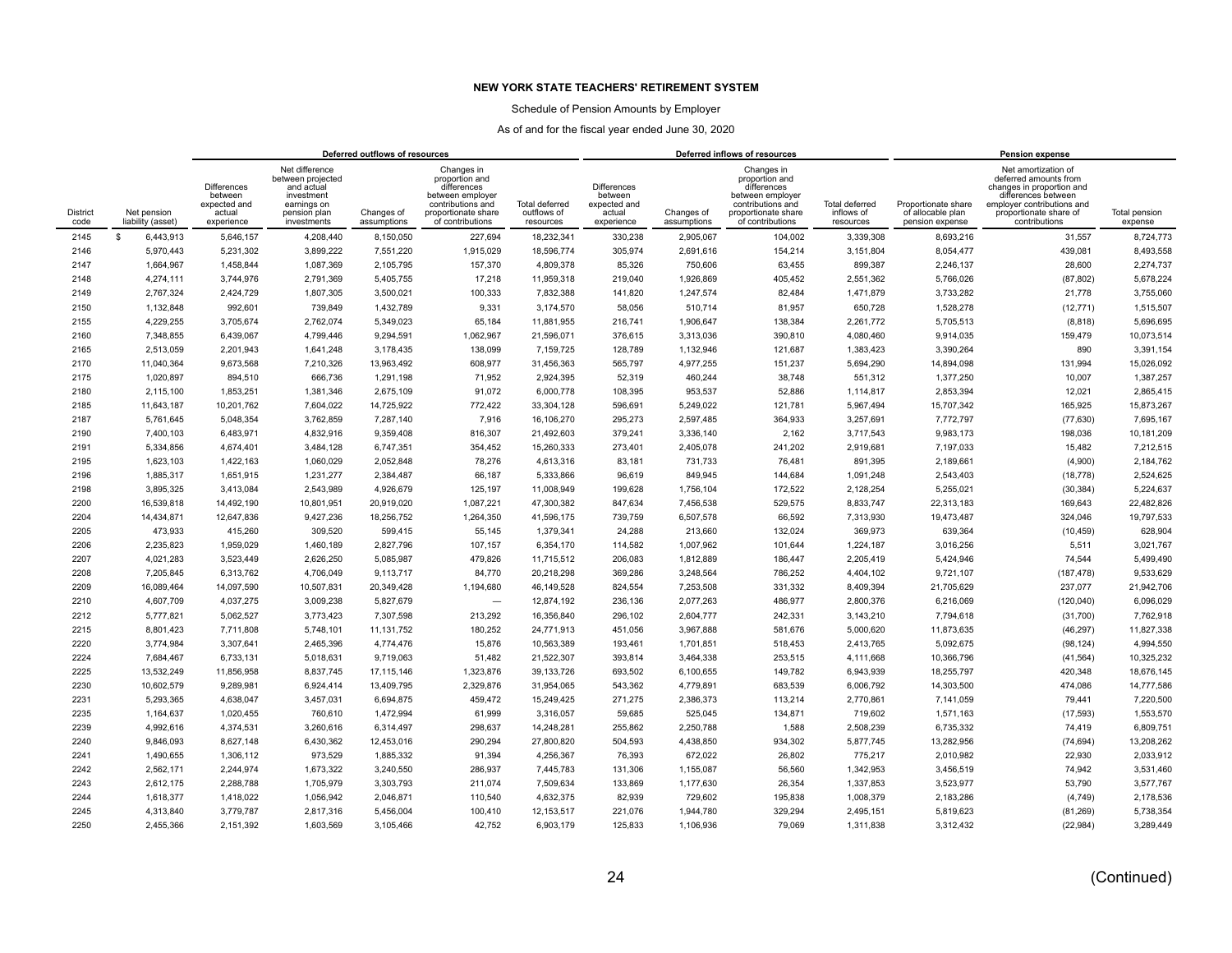#### Schedule of Pension Amounts by Employer

|                         |                                  |                                                                       |                                                                                                               | Deferred outflows of resources |                                                                                                                                 |                                            |                                                                |                           | Deferred inflows of resources                                                                                                   |                                                  |                                                             | <b>Pension expense</b>                                                                                                                                                    |                          |
|-------------------------|----------------------------------|-----------------------------------------------------------------------|---------------------------------------------------------------------------------------------------------------|--------------------------------|---------------------------------------------------------------------------------------------------------------------------------|--------------------------------------------|----------------------------------------------------------------|---------------------------|---------------------------------------------------------------------------------------------------------------------------------|--------------------------------------------------|-------------------------------------------------------------|---------------------------------------------------------------------------------------------------------------------------------------------------------------------------|--------------------------|
| <b>District</b><br>code | Net pension<br>liability (asset) | <b>Differences</b><br>between<br>expected and<br>actual<br>experience | Net difference<br>between projected<br>and actual<br>investment<br>earnings on<br>pension plan<br>investments | Changes of<br>assumptions      | Changes in<br>proportion and<br>differences<br>between employer<br>contributions and<br>proportionate share<br>of contributions | Total deferred<br>outflows of<br>resources | Differences<br>between<br>expected and<br>actual<br>experience | Changes of<br>assumptions | Changes in<br>proportion and<br>differences<br>between employer<br>contributions and<br>proportionate share<br>of contributions | <b>Total deferred</b><br>inflows of<br>resources | Proportionate share<br>of allocable plan<br>pension expense | Net amortization of<br>deferred amounts from<br>changes in proportion and<br>differences between<br>emplover contributions and<br>proportionate share of<br>contributions | Total pension<br>expense |
| 2255                    | \$<br>7,846,369                  | 6,874,989                                                             | 5,124,367                                                                                                     | 9,923,830                      | 152,810                                                                                                                         | 22,075,996                                 | 402,111                                                        | 3,537,327                 | 264,946                                                                                                                         | 4,204,385                                        | 10,585,211                                                  | (50, 467)                                                                                                                                                                 | 10,534,744               |
| 2260                    | 5,392,596                        | 4,724,993                                                             | 3,521,838                                                                                                     | 6.820.379                      | 422,857                                                                                                                         | 15,490,067                                 | 276,360                                                        | 2,431,109                 | 8.270                                                                                                                           | 2,715,739                                        | 7,274,928                                                   | 115,641                                                                                                                                                                   | 7,390,568                |
| 2266                    | 4,462,637                        | 3,910,163                                                             | 2,914,493                                                                                                     | 5,644,197                      | 171,414                                                                                                                         | 12,640,267                                 | 228,702                                                        | 2,011,861                 | 45,551                                                                                                                          | 2,286,114                                        | 6,020,358                                                   | 24,182                                                                                                                                                                    | 6,044,541                |
| 2268                    | 2,386,530                        | 2.091.078                                                             | 1.558.613                                                                                                     | 3,018,405                      | 371.654                                                                                                                         | 7.039.751                                  | 122,305                                                        | 1,075,904                 | 84.078                                                                                                                          | 1.282.287                                        | 3,219,569                                                   | 81,212                                                                                                                                                                    | 3,300,781                |
| 2270                    | 4,390,596                        | 3,847,040                                                             | 2,867,444                                                                                                     | 5,553,082                      | 80,491                                                                                                                          | 12,348,057                                 | 225,010                                                        | 1,979,383                 | 267,200                                                                                                                         | 2,471,593                                        | 5,923,171                                                   | (52, 624)                                                                                                                                                                 | 5,870,547                |
| 2271                    | 3,026,732                        | 2.652.023                                                             | 1.976.721                                                                                                     | 3,828,111                      | 67,671                                                                                                                          | 8,524,526                                  | 155,114                                                        | 1,364,522                 | 198,274                                                                                                                         | 1,717,910                                        | 4,083,239                                                   | (24, 077)                                                                                                                                                                 | 4,059,162                |
| 2272                    | 4,462,987                        | 3,910,470                                                             | 2,914,722                                                                                                     | 5,644,640                      | 328,970                                                                                                                         | 12,798,802                                 | 228,720                                                        | 2,012,019                 | 33,331                                                                                                                          | 2,274,070                                        | 6,020,831                                                   | 65,490                                                                                                                                                                    | 6,086,321                |
| 2275                    | 8,520,462                        | 7,465,630                                                             | 5,564,609                                                                                                     | 10,776,402                     | 351,695                                                                                                                         | 24, 158, 335                               | 436,657                                                        | 3,841,224                 | 204,937                                                                                                                         | 4,482,818                                        | 11,494,602                                                  | 83,619                                                                                                                                                                    | 11,578,222               |
| 2280                    | 2,760,527                        | 2,418,774                                                             | 1,802,866                                                                                                     | 3,491,424                      | 148,718                                                                                                                         | 7,861,782                                  | 141,472                                                        | 1,244,510                 | 156,774                                                                                                                         | 1,542,756                                        | 3,724,113                                                   | (16, 322)                                                                                                                                                                 | 3,707,791                |
| 2281                    | 1,648,330                        | 1,444,267                                                             | 1,076,504                                                                                                     | 2,084,753                      | 127,195                                                                                                                         | 4,732,718                                  | 84,474                                                         | 743,106                   | 40,444                                                                                                                          | 868,023                                          | 2,223,693                                                   | 12,269                                                                                                                                                                    | 2,235,962                |
| 2282                    | 7,270,506                        | 6,370,418                                                             | 4,748,278                                                                                                     | 9,195,498                      | 1,015,446                                                                                                                       | 21,329,640                                 | 372,599                                                        | 3,277,715                 | $\overline{\phantom{0}}$                                                                                                        | 3,650,314                                        | 9,808,338                                                   | 268,882                                                                                                                                                                   | 10,077,221               |
| 2285                    | 10,894,056                       | 9,545,373                                                             | 7,114,774                                                                                                     | 13,778,446                     | 321,898                                                                                                                         | 30,760,491                                 | 558.299                                                        | 4,911,296                 | 623.046                                                                                                                         | 6,092,641                                        | 14,696,720                                                  | (36,950)                                                                                                                                                                  | 14,659,770               |
| 2286                    | 5,794,890                        | 5,077,483                                                             | 3,784,571                                                                                                     | 7,329,187                      | 368,758                                                                                                                         | 16,559,999                                 | 296,977                                                        | 2,612,472                 | 66,946                                                                                                                          | 2,976,395                                        | 7,817,646                                                   | 91,825                                                                                                                                                                    | 7,909,471                |
| 2288                    | 3,359,282                        | 2,943,404                                                             | 2,193,906                                                                                                     | 4,248,710                      | 275,071                                                                                                                         | 9.661.091                                  | 172,157                                                        | 1,514,443                 |                                                                                                                                 | 1,686,600                                        | 4,531,869                                                   | 77,107                                                                                                                                                                    | 4,608,976                |
| 2289                    | 10,990,457                       | 9,629,840                                                             | 7,177,732                                                                                                     | 13,900,371                     | 590,446                                                                                                                         | 31,298,388                                 | 563,240                                                        | 4,954,756                 | 458,078                                                                                                                         | 5,976,073                                        | 14,826,771                                                  | 129,277                                                                                                                                                                   | 14,956,048               |
| 2290                    | 6,323,615                        | 5,540,752                                                             | 4,129,875                                                                                                     | 7,997,901                      |                                                                                                                                 | 17,668,528                                 | 324,073                                                        | 2,850,834                 | 631,914                                                                                                                         | 3,806,821                                        | 8,530,927                                                   | (152, 437)                                                                                                                                                                | 8,378,491                |
| 2295                    | 2,999,611                        | 2,628,259                                                             | 1,959,009                                                                                                     | 3,793,810                      | 15,244                                                                                                                          | 8,396,321                                  | 153,724                                                        | 1,352,295                 | 497,238                                                                                                                         | 2,003,257                                        | 4,046,651                                                   | (102, 215)                                                                                                                                                                | 3,944,435                |
| 2300                    | 5,475,675                        | 4,797,787                                                             | 3,576,096                                                                                                     | 6,925,454                      | 1,883,145                                                                                                                       | 17, 182, 482                               | 280,618                                                        | 2,468,563                 | $\overline{\phantom{a}}$                                                                                                        | 2,749,180                                        | 7,387,006                                                   | 485,997                                                                                                                                                                   | 7,873,004                |
| 2305                    | 1,483,969                        | 1,300,254                                                             | 969,162                                                                                                       | 1,876,875                      | 30,394                                                                                                                          | 4,176,685                                  | 76,051                                                         | 669,008                   | 105,764                                                                                                                         | 850,822                                          | 2,001,961                                                   | (21, 304)                                                                                                                                                                 | 1,980,657                |
| 2310                    | 15,515,695                       | 13,594,853                                                            | 10.133.109                                                                                                    | 19,623,743                     | 1,850,237                                                                                                                       | 45,201,942                                 | 795,150                                                        | 6,994,839                 |                                                                                                                                 | 7,789,988                                        | 20,931,581                                                  | 430,509                                                                                                                                                                   | 21,362,090               |
| 2315                    | 2,703,528                        | 2,368,832                                                             | 1,765,641                                                                                                     | 3,419,334                      | 157,388                                                                                                                         | 7,711,195                                  | 138,551                                                        | 1,218,814                 | 196,978                                                                                                                         | 1,554,342                                        | 3,647,218                                                   | (5,979)                                                                                                                                                                   | 3,641,239                |
| 2317                    | 2,658,090                        | 2,329,019                                                             | 1,735,966                                                                                                     | 3,361,866                      | 40,176                                                                                                                          | 7,467,027                                  | 136,222                                                        | 1,198,329                 | 180,229                                                                                                                         | 1,514,780                                        | 3,585,920                                                   | (25, 018)                                                                                                                                                                 | 3,560,901                |
| 2320                    | 10,695,068                       | 9,371,019                                                             | 6,984,817                                                                                                     | 13,526,771                     | 775,712                                                                                                                         | 30,658,320                                 | 548,102                                                        | 4,821,587                 | 269,615                                                                                                                         | 5,639,304                                        | 14,428,273                                                  | 122,829                                                                                                                                                                   | 14,551,101               |
| 2325                    | 9,737,173                        | 8,531,712                                                             | 6,359,228                                                                                                     | 12,315,258                     | 300,243                                                                                                                         | 27,506,440                                 | 499,011                                                        | 4,389,746                 | 308,145                                                                                                                         | 5,196,902                                        | 13,136,017                                                  | (28, 059)                                                                                                                                                                 | 13, 107, 958             |
| 2328                    | 2,084,328                        | 1,826,288                                                             | 1,361,249                                                                                                     | 2,636,190                      | 286,065                                                                                                                         | 6,109,792                                  | 106,818                                                        | 939,664                   | 52,225                                                                                                                          | 1,098,706                                        | 2,811,881                                                   | 45,095                                                                                                                                                                    | 2,856,976                |
| 2330                    | 5,607,855                        | 4,913,603                                                             | 3,662,421                                                                                                     | 7,092,632                      | 336,298                                                                                                                         | 16,004,954                                 | 287,392                                                        | 2,528,153                 | 352,977                                                                                                                         | 3,168,521                                        | 7,565,325                                                   | (14, 507)                                                                                                                                                                 | 7,550,818                |
| 2335                    | 6,394,190                        | 5,602,590                                                             | 4,175,967                                                                                                     | 8,087,162                      | 97,564                                                                                                                          | 17,963,283                                 | 327,690                                                        | 2,882,651                 | 162,749                                                                                                                         | 3,373,090                                        | 8,626,137                                                   | (39, 731)                                                                                                                                                                 | 8,586,406                |
| 2338                    | 8,687,427                        | 7,611,924                                                             | 5,673,651                                                                                                     | 10,987,573                     | 292,428                                                                                                                         | 24,565,576                                 | 445,214                                                        | 3,916,496                 | 103,674                                                                                                                         | 4,465,384                                        | 11,719,848                                                  | 20,976                                                                                                                                                                    | 11,740,824               |
| 2339                    | 2,463,390                        | 2,158,423                                                             | 1,608,810                                                                                                     | 3,115,616                      | 374,613                                                                                                                         | 7,257,462                                  | 126,244                                                        | 1,110,554                 | 243,375                                                                                                                         | 1,480,173                                        | 3,323,258                                                   | 13,100                                                                                                                                                                    | 3,336,358                |
| 2340                    | 2,960,501                        | 2,593,991                                                             | 1,933,467                                                                                                     | 3,744,345                      | 56,706                                                                                                                          | 8,328,510                                  | 151,720                                                        | 1,334,663                 | 208,633                                                                                                                         | 1,695,016                                        | 3,993,889                                                   | (47, 890)                                                                                                                                                                 | 3,945,999                |
| 2345                    | 3,616,295                        | 3,168,598                                                             | 2,361,758                                                                                                     | 4,573,772                      | 283,699                                                                                                                         | 10,387,827                                 | 185,328                                                        | 1,630,311                 | 144,572                                                                                                                         | 1,960,211                                        | 4,878,594                                                   | 16,400                                                                                                                                                                    | 4,894,994                |
| 2350                    | 10,264,570                       | 8,993,817                                                             | 6,703,664                                                                                                     | 12,982,292                     | 396,324                                                                                                                         | 29,076,097                                 | 526,039                                                        | 4,627,509                 | 733,706                                                                                                                         | 5,887,255                                        | 13,847,506                                                  | (99,076)                                                                                                                                                                  | 13,748,430               |
| 2355                    | 6,924,405                        | 6,067,165                                                             | 4,522,244                                                                                                     | 8,757,761                      | 649,216                                                                                                                         | 19,996,386                                 | 354,862                                                        | 3,121,684                 | 162,909                                                                                                                         | 3,639,455                                        | 9,341,428                                                   | 90,344                                                                                                                                                                    | 9,431,773                |
| 2360                    | 5,158,025                        | 4,519,462                                                             | 3,368,643                                                                                                     | 6,523,701                      | 185,400                                                                                                                         | 14,597,206                                 | 264,339                                                        | 2,325,359                 | 121,483                                                                                                                         | 2,711,180                                        | 6,958,478                                                   | (2, 399)                                                                                                                                                                  | 6,956,079                |
| 2361                    | 2,217,857                        | 1,943,286                                                             | 1,448,455                                                                                                     | 2,805,072                      | 142,398                                                                                                                         | 6,339,211                                  | 113,661                                                        | 999,862                   | 118,461                                                                                                                         | 1,231,983                                        | 2,992,018                                                   | 848                                                                                                                                                                       | 2,992,867                |
| 2362                    | 2,677,645                        | 2,346,152                                                             | 1,748,737                                                                                                     | 3,386,597                      | 19,900                                                                                                                          | 7,501,387                                  | 137,224                                                        | 1,207,145                 | 234,068                                                                                                                         | 1,578,437                                        | 3,612,299                                                   | (46, 401)                                                                                                                                                                 | 3,565,898                |
| 2363                    | 1,604,740                        | 1,406,073                                                             | 1,048,036                                                                                                     | 2,029,623                      | 130,130                                                                                                                         | 4,613,862                                  | 82,240                                                         | 723,454                   | 57,990                                                                                                                          | 863,684                                          | 2,164,888                                                   | 21,247                                                                                                                                                                    | 2,186,135                |
| 2364                    | 3,258,121                        | 2,854,766                                                             | 2,127,838                                                                                                     | 4,120,764                      | 70,687                                                                                                                          | 9,174,056                                  | 166,972                                                        | 1,468,837                 | 332,206                                                                                                                         | 1,968,015                                        | 4,395,396                                                   | (52, 401)                                                                                                                                                                 | 4,342,994                |
| 2365                    | 15,382,751                       | 13,478,368                                                            | 10,046,285                                                                                                    | 19,455,600                     | 1,309,927                                                                                                                       | 44,290,180                                 | 788,336                                                        | 6,934,905                 | 949,474                                                                                                                         | 8,672,715                                        | 20,752,232                                                  | 22,867                                                                                                                                                                    | 20,775,100               |
| 2370                    | 2,569,830                        | 2,251,685                                                             | 1,678,324                                                                                                     | 3,250,237                      | 121,633                                                                                                                         | 7,301,880                                  | 131,699                                                        | 1,158,540                 | 75,680                                                                                                                          | 1,365,919                                        | 3,466,851                                                   | 4,722                                                                                                                                                                     | 3,471,573                |
| 2375                    | 2,028,406                        | 1,777,289                                                             | 1,324,727                                                                                                     | 2,565,461                      | 301,096                                                                                                                         | 5,968,573                                  | 103,952                                                        | 914,453                   | 82,362                                                                                                                          | 1,100,766                                        | 2,736,438                                                   | 33,415                                                                                                                                                                    | 2,769,854                |
| 2377                    | 3,132,641                        | 2,744,820                                                             | 2,045,889                                                                                                     | 3,962,062                      | 277,373                                                                                                                         | 9,030,144                                  | 160,542                                                        | 1,412,268                 | 267,225                                                                                                                         | 1,840,035                                        | 4,226,116                                                   | 29,760                                                                                                                                                                    | 4,255,876                |
| 2378                    | 16, 167, 476                     | 14, 165, 944                                                          | 10,558,779                                                                                                    | 20,448,095                     | 252,006                                                                                                                         | 45,424,824                                 | 828,552                                                        | 7,288,677                 | 541,878                                                                                                                         | 8,659,107                                        | 21,810,872                                                  | (103, 626)                                                                                                                                                                | 21,707,246               |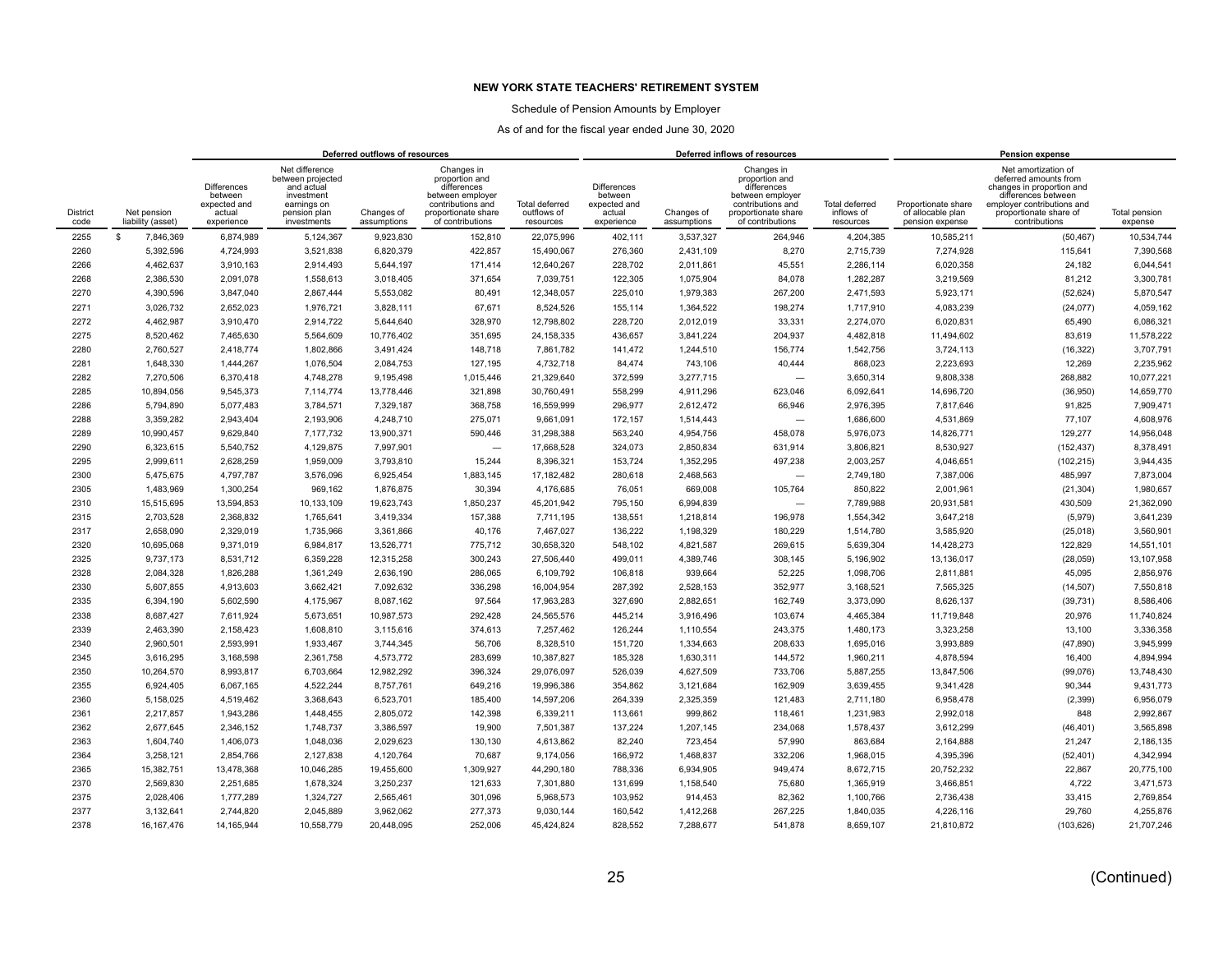#### Schedule of Pension Amounts by Employer

|                         |                                  |                                                                |                                                                                                               | Deferred outflows of resources |                                                                                                                                 |                                                   |                                                                       |                           | Deferred inflows of resources                                                                                                   |                                           |                                                             | <b>Pension expense</b>                                                                                                                                                    |                          |
|-------------------------|----------------------------------|----------------------------------------------------------------|---------------------------------------------------------------------------------------------------------------|--------------------------------|---------------------------------------------------------------------------------------------------------------------------------|---------------------------------------------------|-----------------------------------------------------------------------|---------------------------|---------------------------------------------------------------------------------------------------------------------------------|-------------------------------------------|-------------------------------------------------------------|---------------------------------------------------------------------------------------------------------------------------------------------------------------------------|--------------------------|
| <b>District</b><br>code | Net pension<br>liability (asset) | Differences<br>between<br>expected and<br>actual<br>experience | Net difference<br>between projected<br>and actual<br>investment<br>earnings on<br>pension plan<br>investments | Changes of<br>assumptions      | Changes in<br>proportion and<br>differences<br>between emplover<br>contributions and<br>proportionate share<br>of contributions | <b>Total deferred</b><br>outflows of<br>resources | <b>Differences</b><br>between<br>expected and<br>actual<br>experience | Changes of<br>assumptions | Changes in<br>proportion and<br>differences<br>between employer<br>contributions and<br>proportionate share<br>of contributions | Total deferred<br>inflows of<br>resources | Proportionate share<br>of allocable plan<br>pension expense | Net amortization of<br>deferred amounts from<br>changes in proportion and<br>differences between<br>employer contributions and<br>proportionate share of<br>contributions | Total pension<br>expense |
| 2379                    | 16,665,689<br>S.                 | 14,602,479                                                     | 10,884,156                                                                                                    | 21,078,218                     | 134,284                                                                                                                         | 46,699,137                                        | 854,085                                                               | 7,513,284                 | 1,139,817                                                                                                                       | 9,507,185                                 | 22,482,991                                                  | (227, 643)                                                                                                                                                                | 22,255,348               |
| 2380                    | 6,313,965                        | 5,532,297                                                      | 4,123,573                                                                                                     | 7,985,697                      | 583,209                                                                                                                         | 18,224,775                                        | 323,579                                                               | 2,846,484                 | 180,215                                                                                                                         | 3,350,277                                 | 8,517,909                                                   | 104,373                                                                                                                                                                   | 8,622,282                |
| 2381                    | 3,292,626                        | 2,884,999                                                      | 2,150,373                                                                                                     | 4,164,405                      | 494,354                                                                                                                         | 9,694,131                                         | 168,741                                                               | 1,484,393                 | 317,631                                                                                                                         | 1,970,764                                 | 4,441,945                                                   | (5,006)                                                                                                                                                                   | 4,436,939                |
| 2383                    | 11,707,032                       | 10,257,702                                                     | 7,645,718                                                                                                     | 14,806,671                     | 348,458                                                                                                                         | 33,058,550                                        | 599,963                                                               | 5,277,804                 | 559,335                                                                                                                         | 6,437,103                                 | 15,793,472                                                  | 22,679                                                                                                                                                                    | 15,816,151               |
| 2384                    | 7,339,346                        | 6,430,736                                                      | 4,793,237                                                                                                     | 9,282,565                      | 182,766                                                                                                                         | 20,689,303                                        | 376,127                                                               | 3,308,749                 | 622,622                                                                                                                         | 4,307,499                                 | 9,901,208                                                   | (174, 776)                                                                                                                                                                | 9,726,432                |
| 2385                    | 4,717,766                        | 4,133,707                                                      | 3,081,115                                                                                                     | 5,966,877                      | 477,559                                                                                                                         | 13,659,258                                        | 241,776                                                               | 2,126,880                 | 93,018                                                                                                                          | 2,461,674                                 | 6,364,543                                                   | 86,993                                                                                                                                                                    | 6,451,536                |
| 2389                    | 4.397.140                        | 3,852,775                                                      | 2.871.718                                                                                                     | 5.561.359                      | 470.099                                                                                                                         | 12.755.951                                        | 225.345                                                               | 1,982,334                 | 379.069                                                                                                                         | 2.586.748                                 | 5,932,000                                                   | 34,585                                                                                                                                                                    | 5,966,585                |
| 2390                    | 8,840,457                        | 7,746,010                                                      | 5,773,594                                                                                                     | 11,181,121                     | 815,818                                                                                                                         | 25,516,542                                        | 453,056                                                               | 3,985,485                 | 326,397                                                                                                                         | 4,764,939                                 | 11,926,295                                                  | 156,890                                                                                                                                                                   | 12,083,184               |
| 2391                    | 4,502,326                        | 3,944,939                                                      | 2,940,414                                                                                                     | 5,694,395                      | 288,099                                                                                                                         | 12,867,846                                        | 230,736                                                               | 2,029,754                 | 250,522                                                                                                                         | 2,511,012                                 | 6,073,902                                                   | 46,763                                                                                                                                                                    | 6,120,664                |
| 2394                    | 3,082,526                        | 2,700,910                                                      | 2,013,160                                                                                                     | 3,898,678                      | 160,630                                                                                                                         | 8,773,378                                         | 157,974                                                               | 1,389,675                 | 93,785                                                                                                                          | 1,641,434                                 | 4,158,508                                                   | 16,743                                                                                                                                                                    | 4,175,251                |
| 2395                    | 2,616,504                        | 2,292,581                                                      | 1,708,806                                                                                                     | 3,309,268                      | 89,934                                                                                                                          | 7,400,590                                         | 134,091                                                               | 1,179,581                 | 151,251                                                                                                                         | 1,464,923                                 | 3,529,817                                                   | (9,998)                                                                                                                                                                   | 3,519,819                |
| 2396                    | 1,869,364                        | 1,637,937                                                      | 1,220,859                                                                                                     | 2,364,311                      | 305,411                                                                                                                         | 5,528,517                                         | 95,801                                                                | 842,753                   | 191,402                                                                                                                         | 1,129,956                                 | 2,521,882                                                   | 1,711                                                                                                                                                                     | 2,523,593                |
| 2400                    | 15,864,246                       | 13,900,253                                                     | 10,360,743                                                                                                    | 20,064,578                     | 536,788                                                                                                                         | 44,862,363                                        | 813,012                                                               | 7,151,974                 | 1,601,594                                                                                                                       | 9,566,580                                 | 21,401,796                                                  | (108, 374)                                                                                                                                                                | 21,293,423               |
| 2401                    | 3,704,353                        | 3,245,755                                                      | 2,419,267                                                                                                     | 4,685,145                      | 202,993                                                                                                                         | 10,553,160                                        | 189,841                                                               | 1,670,009                 | 297,184                                                                                                                         | 2,157,034                                 | 4,997,389                                                   | 6,221                                                                                                                                                                     | 5,003,610                |
| 2402                    | 8,775,970                        | 7,689,506                                                      | 5,731,478                                                                                                     | 11,099,560                     | 412,051                                                                                                                         | 24,932,594                                        | 449,752                                                               | 3,956,413                 | 258,134                                                                                                                         | 4,664,299                                 | 11,839,298                                                  | 32,690                                                                                                                                                                    | 11,871,988               |
| 2403                    | 4,237,337                        | 3,712,755                                                      | 2,767,352                                                                                                     | 5,359,245                      | 72,708                                                                                                                          | 11,912,061                                        | 217,155                                                               | 1,910,291                 | 244,231                                                                                                                         | 2,371,677                                 | 5,716,415                                                   | (40, 456)                                                                                                                                                                 | 5,675,960                |
| 2405                    | 5,709,546                        | 5,002,705                                                      | 3,728,834                                                                                                     | 7,221,247                      | 37,752                                                                                                                          | 15,990,537                                        | 292,603                                                               | 2,573,997                 | 567,002                                                                                                                         | 3,433,602                                 | 7,702,512                                                   | (124, 140)                                                                                                                                                                | 7,578,372                |
| 2406                    | 7,504,983                        | 6,575,867                                                      | 4,901,412                                                                                                     | 9,492,057                      | 288,312                                                                                                                         | 21,257,647                                        | 384,616                                                               | 3,383,422                 | 381,187                                                                                                                         | 4,149,226                                 | 10,124,661                                                  | (73, 361)                                                                                                                                                                 | 10,051,300               |
| 2408                    | 8,199,576                        | 7,184,469                                                      | 5,355,042                                                                                                     | 10,370,555                     | 83,101                                                                                                                          | 22,993,167                                        | 420,212                                                               | 3,696,561                 | 834,977                                                                                                                         | 4,951,751                                 | 11,061,708                                                  | (147, 346)                                                                                                                                                                | 10,914,361               |
| 2409                    | 1,677,484                        | 1,469,812                                                      | 1,095,544                                                                                                     | 2,121,627                      | 150,144                                                                                                                         | 4,837,126                                         | 85,968                                                                | 756,249                   | 202,379                                                                                                                         | 1,044,596                                 | 2,263,024                                                   | (3,920)                                                                                                                                                                   | 2,259,104                |
| 2410                    | 10,701,814                       | 9,376,930                                                      | 6,989,222                                                                                                     | 13,535,303                     | 192,569                                                                                                                         | 30,094,025                                        | 548,447                                                               | 4,824,628                 | 1,145,761                                                                                                                       | 6,518,837                                 | 14,437,373                                                  | (142, 575)                                                                                                                                                                | 14,294,798               |
| 2415                    | 11,444,896                       | 10,028,019                                                     | 7,474,520                                                                                                     | 14,475,130                     | 1,228,986                                                                                                                       | 33,206,655                                        | 586,529                                                               | 5,159,627                 | 340,681                                                                                                                         | 6,086,837                                 | 15,439,835                                                  | 179,839                                                                                                                                                                   | 15,619,674               |
| 2420                    | 5,948,257                        | 5,211,864                                                      | 3,884,733                                                                                                     | 7,523,161                      | 145,396                                                                                                                         | 16,765,154                                        | 304,837                                                               | 2,681,614                 | 268,312                                                                                                                         | 3,254,763                                 | 8,024,547                                                   | (36, 110)                                                                                                                                                                 | 7,988,437                |
| 2425                    | 10,835,000                       | 9,493,628                                                      | 7,076,205                                                                                                     | 13,703,754                     | 1,446,698                                                                                                                       | 31,720,285                                        | 555,273                                                               | 4,884,672                 | 51,121                                                                                                                          | 5,491,066                                 | 14,617,050                                                  | 401,497                                                                                                                                                                   | 15,018,547               |
| 2426                    | 3,038,951                        | 2,662,729                                                      | 1,984,701                                                                                                     | 3,843,566                      | 418,936                                                                                                                         | 8.909.932                                         | 155,740                                                               | 1,370,030                 | 31,364                                                                                                                          | 1,557,135                                 | 4,099,723                                                   | 98,332                                                                                                                                                                    | 4,198,055                |
| 2428                    | 6,273,036                        | 5,496,434                                                      | 4,096,842                                                                                                     | 7,933,930                      | 124,033                                                                                                                         | 17,651,240                                        | 321,481                                                               | 2,828,032                 | 199,121                                                                                                                         | 3,348,634                                 | 8,462,692                                                   | (20, 284)                                                                                                                                                                 | 8,442,408                |
| 2430                    | 9,315,454                        | 8,162,201                                                      | 6,083,808                                                                                                     | 11,781,881                     | 115,830                                                                                                                         | 26, 143, 720                                      | 477,399                                                               | 4,199,625                 | 422,765                                                                                                                         | 5,099,789                                 | 12,567,092                                                  | (64, 286)                                                                                                                                                                 | 12,502,807               |
| 2435                    | 2,377,030                        | 2,082,754                                                      | 1,552,409                                                                                                     | 3,006,390                      | 289,917                                                                                                                         | 6,931,470                                         | 121,818                                                               | 1,071,621                 | 86,839                                                                                                                          | 1,280,278                                 | 3,206,753                                                   | 35,008                                                                                                                                                                    | 3,241,761                |
| 2440                    | 4,018,746                        | 3,521,226                                                      | 2.624.594                                                                                                     | 5,082,779                      | 294,818                                                                                                                         | 11,523,416                                        | 205.953                                                               | 1,811,745                 | 100,707                                                                                                                         | 2,118,405                                 | 5,421,524                                                   | 72,794                                                                                                                                                                    | 5,494,319                |
| 2441                    | 2,397,667                        | 2,100,836                                                      | 1,565,887                                                                                                     | 3,032,491                      | 45,769                                                                                                                          | 6,744,982                                         | 122,876                                                               | 1,080,924                 | 109,827                                                                                                                         | 1,313,628                                 | 3,234,593                                                   | (12,968)                                                                                                                                                                  | 3,221,625                |
| 2445                    | 12,238,261                       | 10,723,166                                                     | 7,992,658                                                                                                     | 15,478,552                     | 247,466                                                                                                                         | 34,441,842                                        | 627,187                                                               | 5,517,295                 | 1,054,081                                                                                                                       | 7,198,564                                 | 16,510,131                                                  | (113, 530)                                                                                                                                                                | 16,396,602               |
| 2450                    | 4,712,842                        | 4,129,393                                                      | 3,077,899                                                                                                     | 5,960,649                      | 25,191                                                                                                                          | 13, 193, 132                                      | 241,524                                                               | 2,124,660                 | 217,417                                                                                                                         | 2,583,601                                 | 6,357,900                                                   | (57, 636)                                                                                                                                                                 | 6,300,265                |
| 2455                    | 5,793,618                        | 5,076,369                                                      | 3,783,741                                                                                                     | 7,327,579                      | 362,002                                                                                                                         | 16,549,690                                        | 296,912                                                               | 2,611,899                 | 286,515                                                                                                                         | 3,195,326                                 | 7,815,930                                                   | 6,489                                                                                                                                                                     | 7,822,420                |
| 2458                    | 5,641,965                        | 4,943,490                                                      | 3,684,698                                                                                                     | 7,135,772                      | 526,099                                                                                                                         | 16,290,059                                        | 289,140                                                               | 2,543,530                 | 113,209                                                                                                                         | 2,945,879                                 | 7,611,341                                                   | 102,425                                                                                                                                                                   | 7,713,765                |
| 2460                    | 2,107,137                        | 1,846,273                                                      | 1,376,145                                                                                                     | 2,665,038                      | 114,130                                                                                                                         | 6,001,586                                         | 107,987                                                               | 949,947                   | 89,096                                                                                                                          | 1,147,030                                 | 2,842,651                                                   | 934                                                                                                                                                                       | 2,843,585                |
| 2464                    | 1.860.355                        | 1,630,043                                                      | 1.214.975                                                                                                     | 2.352.916                      | 74,235                                                                                                                          | 5.272.170                                         | 95.340                                                                | 838,692                   | 3.759                                                                                                                           | 937.791                                   | 2,509,728                                                   | 19.089                                                                                                                                                                    | 2,528,817                |
| 2465                    | 988,743                          | 866,336                                                        | 645,736                                                                                                       | 1,250,529                      | 98,062                                                                                                                          | 2,860,664                                         | 50,671                                                                | 445,748                   | 46,399                                                                                                                          | 542,818                                   | 1,333,872                                                   | 17,910                                                                                                                                                                    | 1,351,781                |
| 2466                    | 2,300,607                        | 2,015,792                                                      | 1,502,498                                                                                                     | 2,909,732                      | 304,110                                                                                                                         | 6,732,132                                         | 117,902                                                               | 1,037,167                 | 271,759                                                                                                                         | 1,426,828                                 | 3,103,653                                                   | (27, 903)                                                                                                                                                                 | 3,075,750                |
| 2467                    | 3,255,436                        | 2,852,413                                                      | 2,126,085                                                                                                     | 4,117,368                      | 236,038                                                                                                                         | 9,331,904                                         | 166,835                                                               | 1,467,627                 | 73,226                                                                                                                          | 1,707,688                                 | 4,391,773                                                   | 21,586                                                                                                                                                                    | 4,413,359                |
| 2468                    | 2,526,092                        | 2,213,362                                                      | 1,649,759                                                                                                     | 3,194,918                      | 401,807                                                                                                                         | 7,459,846                                         | 129,457                                                               | 1,138,821                 | $\overbrace{\phantom{123221111}}$                                                                                               | 1,268,279                                 | 3,407,846                                                   | 95,428                                                                                                                                                                    | 3,503,273                |
| 2469<br>2470            | 7,597,241<br>6,452,889           | 6,656,703<br>5,654,022                                         | 4,961,664<br>4,214,302                                                                                        | 9,608,742                      | 179,088<br>594,535                                                                                                              | 21,406,197                                        | 389,344<br>330,698                                                    | 3,425,014<br>2,909,114    | 445,916<br>164,282                                                                                                              | 4,260,275<br>3,404,093                    | 10,249,123<br>8,705,325                                     | (16, 253)                                                                                                                                                                 | 10,232,869<br>8,797,309  |
|                         | 7,082,749                        |                                                                |                                                                                                               | 8,161,403                      |                                                                                                                                 | 18,624,262                                        |                                                                       |                           |                                                                                                                                 |                                           |                                                             | 91,984                                                                                                                                                                    | 9,664,576                |
| 2471                    |                                  | 6,205,906                                                      | 4,625,656                                                                                                     | 8,958,029                      | 414,268                                                                                                                         | 20,203,859                                        | 362,977                                                               | 3,193,069                 | 13,496                                                                                                                          | 3,569,543                                 | 9,555,044                                                   | 109,532                                                                                                                                                                   |                          |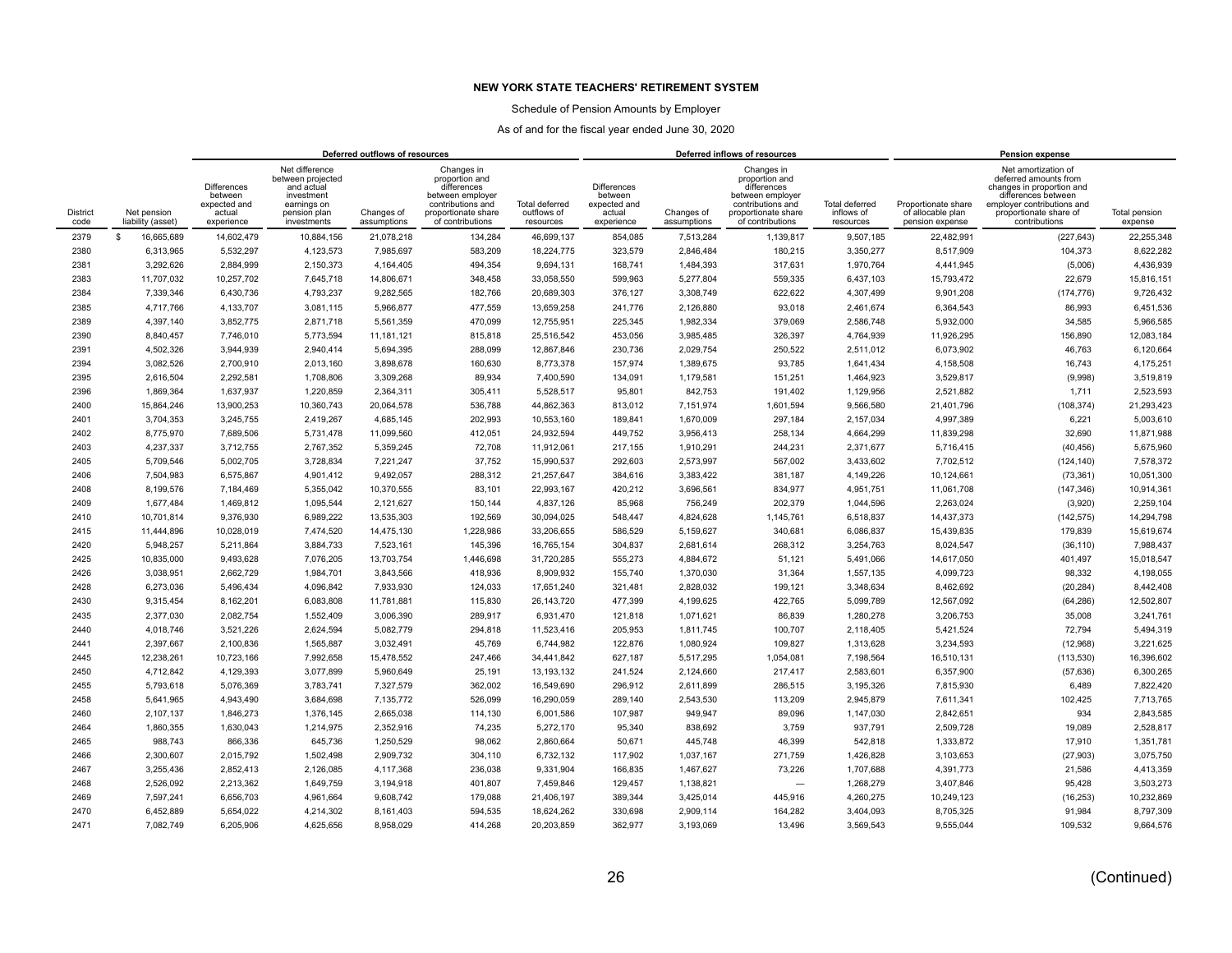#### Schedule of Pension Amounts by Employer

|                         |                                  |                                                                |                                                                                                               | Deferred outflows of resources |                                                                                                                                 |                                                   |                                                                       |                           | Deferred inflows of resources                                                                                                   |                                           |                                                             | <b>Pension expense</b>                                                                                                                                                    |                          |
|-------------------------|----------------------------------|----------------------------------------------------------------|---------------------------------------------------------------------------------------------------------------|--------------------------------|---------------------------------------------------------------------------------------------------------------------------------|---------------------------------------------------|-----------------------------------------------------------------------|---------------------------|---------------------------------------------------------------------------------------------------------------------------------|-------------------------------------------|-------------------------------------------------------------|---------------------------------------------------------------------------------------------------------------------------------------------------------------------------|--------------------------|
| <b>District</b><br>code | Net pension<br>liability (asset) | Differences<br>between<br>expected and<br>actual<br>experience | Net difference<br>between projected<br>and actual<br>investment<br>earnings on<br>pension plan<br>investments | Changes of<br>assumptions      | Changes in<br>proportion and<br>differences<br>between emplover<br>contributions and<br>proportionate share<br>of contributions | <b>Total deferred</b><br>outflows of<br>resources | <b>Differences</b><br>between<br>expected and<br>actual<br>experience | Changes of<br>assumptions | Changes in<br>proportion and<br>differences<br>between employer<br>contributions and<br>proportionate share<br>of contributions | Total deferred<br>inflows of<br>resources | Proportionate share<br>of allocable plan<br>pension expense | Net amortization of<br>deferred amounts from<br>changes in proportion and<br>differences between<br>employer contributions and<br>proportionate share of<br>contributions | Total pension<br>expense |
| 2475                    | 10,631,889<br>S.                 | 9,315,662                                                      | 6,943,556                                                                                                     | 13,446,865                     | 844,876                                                                                                                         | 30,550,959                                        | 544,864                                                               | 4,793,105                 | 145,100                                                                                                                         | 5,483,069                                 | 14,343,041                                                  | 172,166                                                                                                                                                                   | 14,515,207               |
| 2480                    | 3,369,965                        | 2,952,764                                                      | 2,200,883                                                                                                     | 4,262,222                      | 422,913                                                                                                                         | 9,838,782                                         | 172,704                                                               | 1,519,259                 | 27,006                                                                                                                          | 1,718,970                                 | 4,546,281                                                   | 92.348                                                                                                                                                                    | 4,638,629                |
| 2485                    | 7,517,582                        | 6,586,906                                                      | 4,909,640                                                                                                     | 9,507,992                      | 505,715                                                                                                                         | 21,510,253                                        | 385,262                                                               | 3,389,102                 | 958,982                                                                                                                         | 4,733,345                                 | 10,141,659                                                  | (198, 204)                                                                                                                                                                | 9,943,455                |
| 2490                    | 11,016,325                       | 9,652,505                                                      | 7,194,626                                                                                                     | 13,933,087                     | 104,399                                                                                                                         | 30,884,618                                        | 564,565                                                               | 4,966,418                 | 157,712                                                                                                                         | 5,688,695                                 | 14,861,668                                                  | 12,821                                                                                                                                                                    | 14,874,489               |
| 2495                    | 1,431,241                        | 1,254,054                                                      | 934,726                                                                                                       | 1,810,187                      | 68,503                                                                                                                          | 4,067,470                                         | 73,348                                                                | 645,237                   | 146,003                                                                                                                         | 864,589                                   | 1,930,828                                                   | (32, 302)                                                                                                                                                                 | 1,898,526                |
| 2497                    | 3,506,493                        | 3,072,390                                                      | 2,290,048                                                                                                     | 4,434,898                      | 269,627                                                                                                                         | 10,066,962                                        | 179,701                                                               | 1,580,809                 | 25,958                                                                                                                          | 1,786,468                                 | 4,730,465                                                   | 60,097                                                                                                                                                                    | 4,790,562                |
| 2498                    | 3,060,742                        | 2.681.823                                                      | 1.998.933                                                                                                     | 3,871,126                      | 259,251                                                                                                                         | 8.811.132                                         | 156,857                                                               | 1,379,854                 | 51.060                                                                                                                          | 1,587,772                                 | 4,129,120                                                   | 43,835                                                                                                                                                                    | 4,172,955                |
| 2500                    | 8,938,396                        | 7,831,823                                                      | 5,837,556                                                                                                     | 11,304,990                     | 111,784                                                                                                                         | 25,086,153                                        | 458,076                                                               | 4,029,638                 | 386,644                                                                                                                         | 4,874,358                                 | 12,058,419                                                  | (58,930)                                                                                                                                                                  | 11,999,490               |
| 2504                    | 5,433,697                        | 4,761,006                                                      | 3,548,681                                                                                                     | 6,872,362                      | 336,519                                                                                                                         | 15,518,568                                        | 278,467                                                               | 2,449,638                 | 633,090                                                                                                                         | 3,361,195                                 | 7,330,376                                                   | (117, 595)                                                                                                                                                                | 7,212,781                |
| 2505                    | 7,294,677                        | 6,391,596                                                      | 4,764,063                                                                                                     | 9,226,068                      | 559,855                                                                                                                         | 20,941,583                                        | 373,838                                                               | 3,288,611                 | 38,239                                                                                                                          | 3,700,688                                 | 9,840,946                                                   | 127,155                                                                                                                                                                   | 9,968,101                |
| 2507                    | 1,453,624                        | 1,273,665                                                      | 949,344                                                                                                       | 1,838,496                      | 32,866                                                                                                                          | 4,094,371                                         | 74,495                                                                | 655,328                   | 93,751                                                                                                                          | 823,575                                   | 1,961,024                                                   | (11, 482)                                                                                                                                                                 | 1,949,542                |
| 2508                    | 3,903,682                        | 3,420,407                                                      | 2,549,447                                                                                                     | 4,937,249                      | 385,622                                                                                                                         | 11,292,724                                        | 200,056                                                               | 1,759,871                 | 102,082                                                                                                                         | 2,062,010                                 | 5,266,296                                                   | 74,462                                                                                                                                                                    | 5,340,758                |
| 2509                    | 7,189,522                        | 6,299,460                                                      | 4,695,388                                                                                                     | 9,093,072                      | 343,823                                                                                                                         | 20,431,743                                        | 368,449                                                               | 3,241,205                 | 120,937                                                                                                                         | 3,730,591                                 | 9,699,086                                                   | 57,310                                                                                                                                                                    | 9,756,397                |
| 2510                    | 2,983,752                        | 2,614,364                                                      | 1,948,651                                                                                                     | 3,773,752                      | 148,117                                                                                                                         | 8,484,883                                         | 152,912                                                               | 1,345,145                 | 109,337                                                                                                                         | 1,607,394                                 | 4,025,256                                                   | 33,264                                                                                                                                                                    | 4,058,520                |
| 2512                    | 20,944,201                       | 18,351,311                                                     | 13,678,399                                                                                                    | 26,489,540                     | 1,902,354                                                                                                                       | 60,421,604                                        | 1,073,350                                                             | 9,442,137                 | 720,098                                                                                                                         | 11,235,585                                | 28,254,954                                                  | 454,490                                                                                                                                                                   | 28,709,444               |
| 2514                    | 2,007,559                        | 1,759,024                                                      | 1,311,112                                                                                                     | 2,539,095                      | 209,555                                                                                                                         | 5,818,786                                         | 102,884                                                               | 905,055                   | 199,291                                                                                                                         | 1,207,230                                 | 2,708,315                                                   | 14,051                                                                                                                                                                    | 2,722,365                |
| 2515                    | 1,790,721                        | 1,569,030                                                      | 1,169,498                                                                                                     | 2,264,846                      | 199,280                                                                                                                         | 5,202,654                                         | 91,771                                                                | 807,299                   | 229,227                                                                                                                         | 1,128,297                                 | 2,415,788                                                   | 7,971                                                                                                                                                                     | 2,423,759                |
| 2520                    | 4,011,512                        | 3,514,888                                                      | 2,619,869                                                                                                     | 5,073,630                      | 128,727                                                                                                                         | 11,337,113                                        | 205,582                                                               | 1,808,484                 | 55,338                                                                                                                          | 2,069,404                                 | 5,411,765                                                   | 14,717                                                                                                                                                                    | 5,426,482                |
| 2525                    | 5,759,791                        | 5,046,730                                                      | 3,761,649                                                                                                     | 7,284,795                      | 230,701                                                                                                                         | 16,323,874                                        | 295,178                                                               | 2,596,649                 | 178,660                                                                                                                         | 3,070,487                                 | 7,770,296                                                   | 9,616                                                                                                                                                                     | 7,779,911                |
| 2530                    | 11,171,107                       | 9,788,125                                                      | 7,295,712                                                                                                     | 14,128,851                     | 518,423                                                                                                                         | 31,731,111                                        | 572,498                                                               | 5,036,197                 | 241,078                                                                                                                         | 5,849,773                                 | 15,070,478                                                  | 93,591                                                                                                                                                                    | 15, 164, 069             |
| 2533                    | 2,740,141                        | 2,400,912                                                      | 1,789,552                                                                                                     | 3,465,640                      | 156,516                                                                                                                         | 7,812,620                                         | 140,427                                                               | 1,235,320                 | 211,283                                                                                                                         | 1,587,030                                 | 3,696,610                                                   | (11, 478)                                                                                                                                                                 | 3,685,133                |
| 2535                    | 3,314,271                        | 2,903,965                                                      | 2,164,510                                                                                                     | 4,191,782                      | 104,122                                                                                                                         | 9.364.378                                         | 169,850                                                               | 1,494,151                 | 123,674                                                                                                                         | 1,787,675                                 | 4,471,146                                                   | 4,046                                                                                                                                                                     | 4,475,192                |
| 2540                    | 7,708,906                        | 6,754,545                                                      | 5,034,592                                                                                                     | 9,749,972                      | 140,542                                                                                                                         | 21,679,651                                        | 395,067                                                               | 3,475,356                 | 433,198                                                                                                                         | 4,303,620                                 | 10,399,766                                                  | (106, 221)                                                                                                                                                                | 10,293,545               |
| 2541                    | 4,747,430                        | 4,159,698                                                      | 3,100,488                                                                                                     | 6,004,394                      | 317,157                                                                                                                         | 13,581,736                                        | 243,297                                                               | 2,140,253                 | 279,476                                                                                                                         | 2,663,025                                 | 6,404,561                                                   | 9,522                                                                                                                                                                     | 6,414,082                |
| 2542                    | 2,777,073                        | 2,433,272                                                      | 1,813,672                                                                                                     | 3,512,351                      | 233,442                                                                                                                         | 7,992,737                                         | 142,320                                                               | 1,251,970                 | 62,930                                                                                                                          | 1,457,219                                 | 3,746,434                                                   | 47,297                                                                                                                                                                    | 3,793,731                |
| 2545                    | 1,440,235                        | 1,261,934                                                      | 940,600                                                                                                       | 1,821,562                      | 121,740                                                                                                                         | 4,145,835                                         | 73,809                                                                | 649,292                   | 55,154                                                                                                                          | 778,255                                   | 1,942,961                                                   | 17,921                                                                                                                                                                    | 1,960,882                |
| 2547                    | 11,173,228                       | 9,789,983                                                      | 7,297,097                                                                                                     | 14, 131, 533                   | 170,221                                                                                                                         | 31,388,834                                        | 572,606                                                               | 5,037,153                 | 1,478,378                                                                                                                       | 7,088,138                                 | 15,073,339                                                  | (302, 024)                                                                                                                                                                | 14,771,314               |
| 2550                    | 1,193,380                        | 1,045,640                                                      | 779,382                                                                                                       | 1,509,348                      | 228,096                                                                                                                         | 3,562,465                                         | 61,158                                                                | 538,004                   | 75,544                                                                                                                          | 674,706                                   | 1,609,939                                                   | 36,595                                                                                                                                                                    | 1,646,535                |
| 2551                    | 1,885,118                        | 1,651,741                                                      | 1,231,148                                                                                                     | 2,384,236                      | 216,180                                                                                                                         | 5,483,304                                         | 96,609                                                                | 849,856                   | 185,094                                                                                                                         | 1,131,558                                 | 2,543,135                                                   | 5,372                                                                                                                                                                     | 2,548,507                |
| 2555<br>2557            | 1,876,186                        | 1,643,914                                                      | 1,225,314                                                                                                     | 2,372,938                      | 255,893                                                                                                                         | 5,498,060                                         | 96,151                                                                | 845,829                   | 2,799                                                                                                                           | 944,778                                   | 2,531,085                                                   | 53,719                                                                                                                                                                    | 2,584,803<br>22,033,459  |
|                         | 16,367,340                       | 14,341,065                                                     | 10,689,308                                                                                                    | 20,700,876                     | 159,155                                                                                                                         | 45,890,403                                        | 838,795                                                               | 7,378,781                 | 401,569                                                                                                                         | 8,619,145                                 | 22,080,500                                                  | (47, 041)                                                                                                                                                                 |                          |
| 2559                    | 1,574,525                        | 1,379,599                                                      | 1,028,303                                                                                                     | 1,991,408                      | 247,127                                                                                                                         | 4,646,437                                         | 80,691                                                                | 709,833<br>892,872        | 48,851                                                                                                                          | 839,375                                   | 2,124,127                                                   | 33,644                                                                                                                                                                    | 2,157,771                |
| 2560                    | 1,980,536                        | 1,735,346                                                      | 1,293,464                                                                                                     | 2,504,917                      | 138,113                                                                                                                         | 5,671,840                                         | 101,499                                                               |                           | 112,049                                                                                                                         | 1,106,420                                 | 2,671,859                                                   | 8,662                                                                                                                                                                     | 2,680,522                |
| 2561<br>2562            | 6,414,660                        | 5,620,526                                                      | 4,189,335                                                                                                     | 8,113,052                      | 302,459                                                                                                                         | 18,225,371                                        | 328,739                                                               | 2,891,879                 | 131,617                                                                                                                         | 3,352,235                                 | 8,653,752                                                   | 28,842                                                                                                                                                                    | 8,682,594<br>10,486,945  |
| 2563                    | 7,840,863                        | 6,870,165                                                      | 5,120,771                                                                                                     | 9,916,866                      | 108,020                                                                                                                         | 22,015,821                                        | 401,829                                                               | 3,534,845                 | 508,645                                                                                                                         | 4,445,319                                 | 10,577,783                                                  | (90, 838)                                                                                                                                                                 |                          |
|                         | 8.363.691                        | 7,328,267                                                      | 5.462.224                                                                                                     | 10,578,123                     | 138,146                                                                                                                         | 23,506,760                                        | 428.623                                                               | 3,770,548                 | 411.959                                                                                                                         | 4.611.130                                 | 11,283,109                                                  | (118, 807)                                                                                                                                                                | 11,164,303               |
| 2564                    | 11,537,903                       | 10,109,511                                                     | 7,535,262                                                                                                     | 14,592,761                     | 24,633                                                                                                                          | 32,262,167                                        | 591,295                                                               | 5,201,557                 | 1,801,969                                                                                                                       | 7,594,821                                 | 15,565,306                                                  | (402, 176)                                                                                                                                                                | 15, 163, 130             |
| 2565<br>2570            | 6,353,249                        | 5,566,717                                                      | 4,149,228                                                                                                     | 8,035,381                      | 534,315                                                                                                                         | 18,285,641                                        | 325,592                                                               | 2,864,193                 | 225,343                                                                                                                         | 3,415,128                                 | 8,570,904                                                   | 123,988                                                                                                                                                                   | 8,694,892<br>6,037,775   |
|                         | 4,493,568<br>4,727,386           | 3,937,265                                                      | 2,934,694                                                                                                     | 5,683,318                      | 122,952<br>831                                                                                                                  | 12,678,228<br>13,209,407                          | 230,287<br>242,269                                                    | 2,025,806                 | 161,728<br>187,918                                                                                                              | 2,417,821                                 | 6,062,086                                                   | (24, 312)                                                                                                                                                                 | 6,330,104                |
| 2573<br>2574            | 1,533,253                        | 4,142,136<br>1,343,436                                         | 3,087,397<br>1,001,349                                                                                        | 5,979,043<br>1,939,208         | 96,454                                                                                                                          | 4,380,448                                         | 78,576                                                                | 2,131,216<br>691,226      | $\overline{\phantom{0}}$                                                                                                        | 2,561,403<br>769,803                      | 6,377,520<br>2,068,448                                      | (47, 417)<br>26,259                                                                                                                                                       | 2,094,707                |
| 2575                    | 16,611,531                       | 14,555,025                                                     | 10,848,786                                                                                                    | 21,009,721                     | 366,739                                                                                                                         | 46,780,270                                        | 851,309                                                               | 7,488,868                 | 2,444,821                                                                                                                       | 10,784,997                                | 22,409,928                                                  | (540.913)                                                                                                                                                                 | 21,869,015               |
| 2576                    | 3,313,933                        | 2,903,668                                                      | 2,164,288                                                                                                     | 4,191,353                      | 3,630                                                                                                                           | 9,262,940                                         | 169,833                                                               | 1,493,998                 | 176,569                                                                                                                         | 1,840,400                                 | 4,470,689                                                   | (56, 220)                                                                                                                                                                 | 4,414,469                |
|                         |                                  |                                                                |                                                                                                               |                                |                                                                                                                                 |                                                   |                                                                       |                           |                                                                                                                                 |                                           |                                                             |                                                                                                                                                                           |                          |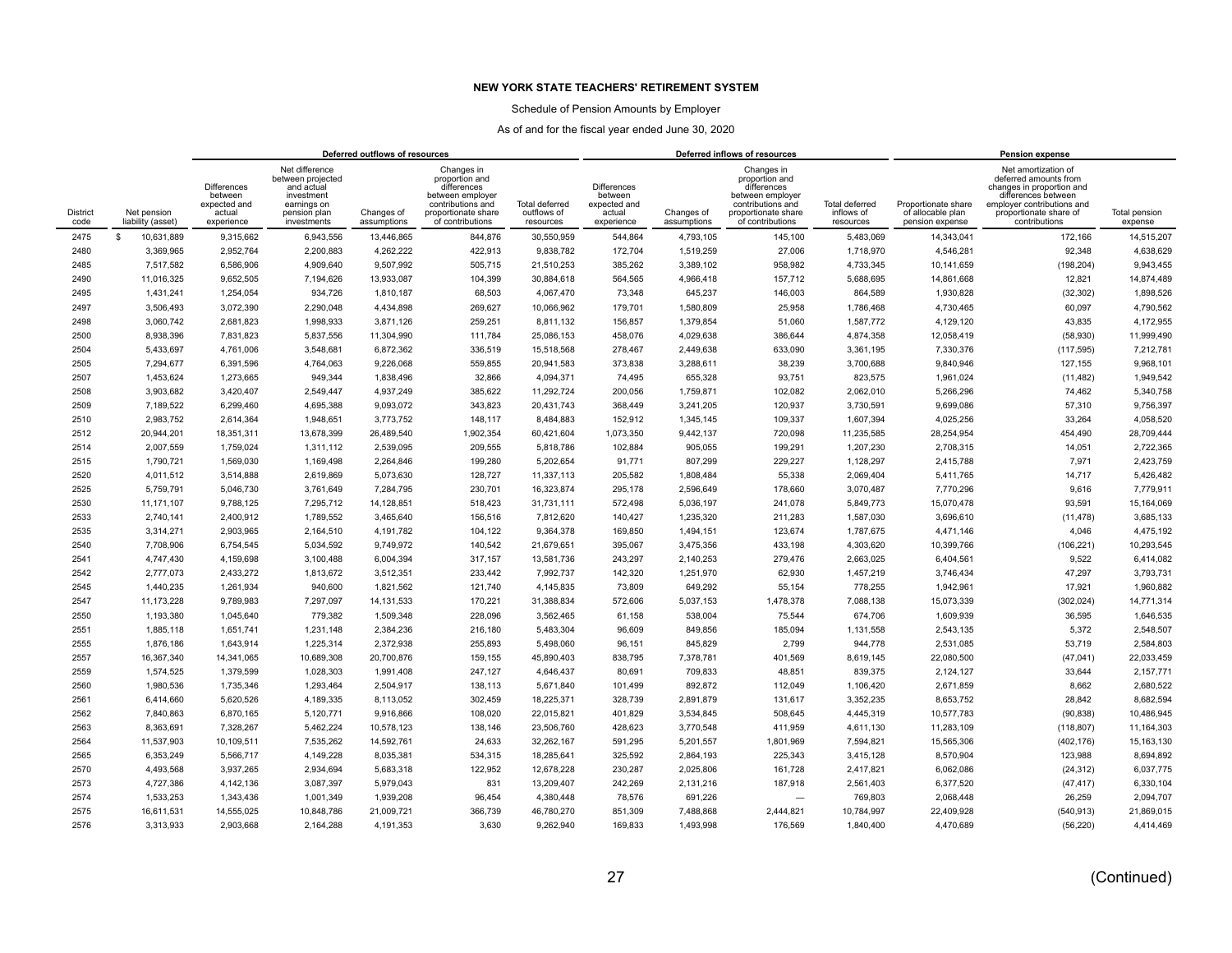#### Schedule of Pension Amounts by Employer

|                         |                                  |                                                                       |                                                                                                               | Deferred outflows of resources |                                                                                                                                 |                                            |                                                                |                           | Deferred inflows of resources                                                                                                   |                                                  |                                                             | <b>Pension expense</b>                                                                                                                                                    |                          |
|-------------------------|----------------------------------|-----------------------------------------------------------------------|---------------------------------------------------------------------------------------------------------------|--------------------------------|---------------------------------------------------------------------------------------------------------------------------------|--------------------------------------------|----------------------------------------------------------------|---------------------------|---------------------------------------------------------------------------------------------------------------------------------|--------------------------------------------------|-------------------------------------------------------------|---------------------------------------------------------------------------------------------------------------------------------------------------------------------------|--------------------------|
| <b>District</b><br>code | Net pension<br>liability (asset) | <b>Differences</b><br>between<br>expected and<br>actual<br>experience | Net difference<br>between projected<br>and actual<br>investment<br>earnings on<br>pension plan<br>investments | Changes of<br>assumptions      | Changes in<br>proportion and<br>differences<br>between employer<br>contributions and<br>proportionate share<br>of contributions | Total deferred<br>outflows of<br>resources | Differences<br>between<br>expected and<br>actual<br>experience | Changes of<br>assumptions | Changes in<br>proportion and<br>differences<br>between employer<br>contributions and<br>proportionate share<br>of contributions | <b>Total deferred</b><br>inflows of<br>resources | Proportionate share<br>of allocable plan<br>pension expense | Net amortization of<br>deferred amounts from<br>changes in proportion and<br>differences between<br>emplover contributions and<br>proportionate share of<br>contributions | Total pension<br>expense |
| 2580                    | \$<br>8,781,789                  | 7,694,605                                                             | 5,735,278                                                                                                     | 11,106,920                     | 151,903                                                                                                                         | 24,688,705                                 | 450,050                                                        | 3,959,036                 | 266,868                                                                                                                         | 4,675,954                                        | 11,847,148                                                  | (59, 136)                                                                                                                                                                 | 11,788,012               |
| 2582                    | 1,888,985                        | 1,655,129                                                             | 1,233,673                                                                                                     | 2.389.126                      | 303,613                                                                                                                         | 5,581,540                                  | 96,807                                                         | 851,599                   | $\overline{\phantom{0}}$                                                                                                        | 948,405                                          | 2,548,351                                                   | 81,445                                                                                                                                                                    | 2,629,796                |
| 2584                    | 5,220,128                        | 4,573,877                                                             | 3,409,201                                                                                                     | 6,602,248                      | 53,150                                                                                                                          | 14,638,476                                 | 267,522                                                        | 2,353,356                 | 242,052                                                                                                                         | 2,862,930                                        | 7,042,259                                                   | (48, 122)                                                                                                                                                                 | 6,994,137                |
| 2585                    | 17,256,861                       | 15,120,464                                                            | 11.270.243                                                                                                    | 21.825.913                     | 1.290.628                                                                                                                       | 49.507.248                                 | 884,381                                                        | 7,779,798                 | 54.161                                                                                                                          | 8,718,339                                        | 23,280,517                                                  | 308.711                                                                                                                                                                   | 23,589,228               |
| 2590                    | 5,890,266                        | 5,161,052                                                             | 3,846,860                                                                                                     | 7,449,816                      | 27,666                                                                                                                          | 16,485,393                                 | 301,865                                                        | 2,655,470                 | 425,136                                                                                                                         | 3,382,470                                        | 7,946,314                                                   | (106, 307)                                                                                                                                                                | 7,840,007                |
| 2593                    | 14.331.740                       | 12,557,472                                                            | 9.359.882                                                                                                     | 18,126,315                     | 21,768                                                                                                                          | 40,065,437                                 | 734,474                                                        | 6,461,084                 | 1,157,639                                                                                                                       | 8,353,197                                        | 19,334,356                                                  | (348, 408)                                                                                                                                                                | 18,985,948               |
| 2595                    | 1,113,543                        | 975,686                                                               | 727,241                                                                                                       | 1,408,372                      | 183,685                                                                                                                         | 3,294,985                                  | 57,067                                                         | 502,011                   | 35,404                                                                                                                          | 594,482                                          | 1,502,234                                                   | 19,186                                                                                                                                                                    | 1,521,421                |
| 2600                    | 2,258,007                        | 1,978,466                                                             | 1,474,677                                                                                                     | 2,855,853                      | 99,172                                                                                                                          | 6,408,168                                  | 115,719                                                        | 1,017,962                 | 389,933                                                                                                                         | 1,523,614                                        | 3,046,184                                                   | (78, 802)                                                                                                                                                                 | 2,967,381                |
| 2605                    | 1,025,761                        | 898,772                                                               | 669,912                                                                                                       | 1,297,350                      | 74,891                                                                                                                          | 2,940,925                                  | 52,568                                                         | 462,437                   | 43,666                                                                                                                          | 558,672                                          | 1,383,812                                                   | 4,008                                                                                                                                                                     | 1,387,820                |
| 2610                    | 14,685,432                       | 12,867,377                                                            | 9,590,874                                                                                                     | 18,573,653                     | 413,951                                                                                                                         | 41,445,856                                 | 752,600                                                        | 6,620,537                 | 833,128                                                                                                                         | 8,206,265                                        | 19,811,508                                                  | (160, 423)                                                                                                                                                                | 19,651,085               |
| 2611                    | 4,049,783                        | 3,548,420                                                             | 2,644,863                                                                                                     | 5,122,033                      | 285,835                                                                                                                         | 11,601,151                                 | 207,544                                                        | 1,825,737                 | 513,217                                                                                                                         | 2,546,498                                        | 5,463,394                                                   | 1,353                                                                                                                                                                     | 5,464,747                |
| 2612                    | 4,507,041                        | 3.949.069                                                             | 2.943.493                                                                                                     | 5,700,357                      | 286.898                                                                                                                         | 12,879,817                                 | 230.977                                                        | 2,031,880                 | 29.814                                                                                                                          | 2.292.670                                        | 6,080,262                                                   | 47,848                                                                                                                                                                    | 6,128,109                |
| 2613                    | 4,673,728                        | 4,095,121                                                             | 3,052,354                                                                                                     | 5,911,178                      | $\overline{\phantom{m}}$                                                                                                        | 13,058,653                                 | 239,520                                                        | 2,107,026                 | 466,507                                                                                                                         | 2,813,052                                        | 6,305,133                                                   | (112, 638)                                                                                                                                                                | 6,192,494                |
| 2614                    | 5,687,179                        | 4,983,107                                                             | 3,714,226                                                                                                     | 7,192,958                      | 612,877                                                                                                                         | 16,503,168                                 | 291,457                                                        | 2,563,914                 | 188,336                                                                                                                         | 3,043,706                                        | 7,672,337                                                   | 102,628                                                                                                                                                                   | 7,774,965                |
| 2615                    | 16,204,241                       | 14, 198, 157                                                          | 10,582,790                                                                                                    | 20,494,593                     |                                                                                                                                 | 45,275,541                                 | 830,436                                                        | 7,305,252                 | 905,260                                                                                                                         | 9,040,947                                        | 21,860,470                                                  | (225, 505)                                                                                                                                                                | 21,634,965               |
| 2616                    | 5,410,208                        | 4,740,424                                                             | 3,533,340                                                                                                     | 6,842,653                      | 548,199                                                                                                                         | 15,664,617                                 | 277,263                                                        | 2,439,048                 | 12,771                                                                                                                          | 2,729,082                                        | 7,298,687                                                   | 125,312                                                                                                                                                                   | 7,423,999                |
| 2617                    | 6,053,160                        | 5,303,779                                                             | 3,953,244                                                                                                     | 7,655,838                      | 468,368                                                                                                                         | 17,381,228                                 | 310,213                                                        | 2,728,906                 | 470,938                                                                                                                         | 3,510,057                                        | 8,166,067                                                   | 55,346                                                                                                                                                                    | 8,221,413                |
| 2618                    | 1,473,101                        | 1,290,731                                                             | 962.064                                                                                                       | 1,863,130                      | 178,856                                                                                                                         | 4,294,781                                  | 75,494                                                         | 664,108                   | 94,800                                                                                                                          | 834,402                                          | 1,987,299                                                   | 4,875                                                                                                                                                                     | 1,992,174                |
| 2619                    | 3,168,084                        | 2,775,875                                                             | 2,069,036                                                                                                     | 4,006,888                      | 337,744                                                                                                                         | 9,189,543                                  | 162,358                                                        | 1,428,246                 | 66,435                                                                                                                          | 1,657,040                                        | 4,273,930                                                   | 44,611                                                                                                                                                                    | 4,318,541                |
| 2620                    | 1,131,581                        | 991.491                                                               | 739.021                                                                                                       | 1,431,186                      | 76,198                                                                                                                          | 3,237,898                                  | 57,991                                                         | 510,143                   | 94.106                                                                                                                          | 662.241                                          | 1,526,569                                                   | 1,164                                                                                                                                                                     | 1,527,733                |
| 2625                    | 1,919,652                        | 1,681,999                                                             | 1,253,701                                                                                                     | 2,427,913                      | 135,653                                                                                                                         | 5,499,266                                  | 98,378                                                         | 865,424                   | 107,840                                                                                                                         | 1,071,642                                        | 2,589,723                                                   | 19,190                                                                                                                                                                    | 2,608,913                |
| 2626                    | 1,277,661                        | 1,119,486                                                             | 834,424                                                                                                       | 1,615,943                      | 259,928                                                                                                                         | 3,829,782                                  | 65,478                                                         | 575,999                   | 33,485                                                                                                                          | 674,962                                          | 1,723,639                                                   | 54,987                                                                                                                                                                    | 1,778,626                |
| 2630                    | 1,595,753                        | 1,398,199                                                             | 1,042,166                                                                                                     | 2,018,256                      | 207,072                                                                                                                         | 4,665,693                                  | 81,779                                                         | 719,403                   | 226,226                                                                                                                         | 1,027,408                                        | 2,152,764                                                   | 23,651                                                                                                                                                                    | 2,176,414                |
| 2632                    | 2,820,248                        | 2,471,102                                                             | 1,841,869                                                                                                     | 3,566,958                      | 544,360                                                                                                                         | 8,424,289                                  | 144,532                                                        | 1,271,434                 | 70,445                                                                                                                          | 1,486,412                                        | 3,804,680                                                   | 106,071                                                                                                                                                                   | 3,910,751                |
| 2633                    | 10,864,498                       | 9,519,474                                                             | 7,095,470                                                                                                     | 13,741,061                     | 395,061                                                                                                                         | 30,751,066                                 | 556,785                                                        | 4,897,970                 | 429,369                                                                                                                         | 5,884,124                                        | 14,656,844                                                  | (24, 762)                                                                                                                                                                 | 14,632,082               |
| 2635                    | 1,419,762                        | 1,243,995                                                             | 927,229                                                                                                       | 1,795,668                      | 188,655                                                                                                                         | 4,155,548                                  | 72,760                                                         | 640,062                   | 182,542                                                                                                                         | 895,364                                          | 1,915,342                                                   | 565                                                                                                                                                                       | 1,915,906                |
| 2640                    | 3,628,365                        | 3,179,174                                                             | 2,369,641                                                                                                     | 4,589,038                      | 470,294                                                                                                                         | 10,608,147                                 | 185,947                                                        | 1,635,752                 | 210,475                                                                                                                         | 2,032,174                                        | 4,894,877                                                   | 127,098                                                                                                                                                                   | 5,021,975                |
| 2641                    | 2,184,862                        | 1,914,376                                                             | 1,426,906                                                                                                     | 2,763,342                      | 90,421                                                                                                                          | 6,195,045                                  | 111,970                                                        | 984,987                   | 192,297                                                                                                                         | 1,289,254                                        | 2,947,506                                                   | 474                                                                                                                                                                       | 2,947,980                |
| 2642                    | 8,376,466                        | 7,339,461                                                             | 5,470,567                                                                                                     | 10,594,280                     | 1,041,282                                                                                                                       | 24,445,590                                 | 429,278                                                        | 3,776,307                 | 159,671                                                                                                                         | 4,365,256                                        | 11,300,344                                                  | 225,679                                                                                                                                                                   | 11,526,022               |
| 2643                    | 8,113,684                        | 7,109,211                                                             | 5,298,947                                                                                                     | 10,261,922                     | 364,207                                                                                                                         | 23,034,287                                 | 415,811                                                        | 3,657,839                 | 365,445                                                                                                                         | 4,439,094                                        | 10,945,835                                                  | 75,113                                                                                                                                                                    | 11,020,947               |
| 2644                    | 7,256,313                        | 6,357,982                                                             | 4,739,009                                                                                                     | 9,177,547                      | 505,078                                                                                                                         | 20,779,616                                 | 371,872                                                        | 3,271,316                 | 61,616                                                                                                                          | 3,704,804                                        | 9,789,191                                                   | 122,136                                                                                                                                                                   | 9,911,328                |
| 2645                    | 9,400,072                        | 8,236,344                                                             | 6,139,071                                                                                                     | 11,888,903                     | 307,121                                                                                                                         | 26,571,439                                 | 481,736                                                        | 4,237,773                 | 823,762                                                                                                                         | 5,543,270                                        | 12,681,247                                                  | (166, 163)                                                                                                                                                                | 12,515,084               |
| 2648                    | 1,709,782                        | 1,498,111                                                             | 1,116,637                                                                                                     | 2,162,476                      | 231,390                                                                                                                         | 5,008,614                                  | 87,623                                                         | 770,810                   | 8,529                                                                                                                           | 866,961                                          | 2,306,595                                                   | 53,152                                                                                                                                                                    | 2,359,748                |
| 2649                    | 3,838,640                        | 3,363,417                                                             | 2,506,969                                                                                                     | 4,854,987                      | 89,836                                                                                                                          | 10,815,208                                 | 196,723                                                        | 1,730,549                 | 175,940                                                                                                                         | 2,103,212                                        | 5,178,551                                                   | (7, 764)                                                                                                                                                                  | 5,170,787                |
| 2650                    | 875,298                          | 766,936                                                               | 571,646                                                                                                       | 1,107,048                      | 116,370                                                                                                                         | 2,562,000                                  | 44,857                                                         | 394,605                   | 196,874                                                                                                                         | 636,336                                          | 1,180,828                                                   | (9,960)                                                                                                                                                                   | 1,170,868                |
| 2651                    | 13,829,084                       | 12,117,045                                                            | 9.031.604                                                                                                     | 17,490,573                     | 421,040                                                                                                                         | 39,060,263                                 | 708,714                                                        | 6,234,476                 | 1,254,639                                                                                                                       | 8,197,828                                        | 18,656,245                                                  | (295, 053)                                                                                                                                                                | 18,361,191               |
| 2652                    | 1,509,420                        | 1,322,554                                                             | 985,784                                                                                                       | 1,909,065                      | 119,164                                                                                                                         | 4,336,566                                  | 77,355                                                         | 680,482                   | 23,791                                                                                                                          | 781,628                                          | 2,036,296                                                   | 28,779                                                                                                                                                                    | 2,065,075                |
| 2653                    | 2,219,243                        | 1,944,501                                                             | 1,449,360                                                                                                     | 2,806,826                      | 83,780                                                                                                                          | 6,284,467                                  | 113,732                                                        | 1,000,487                 | 112,764                                                                                                                         | 1,226,983                                        | 2,993,889                                                   | (20, 039)                                                                                                                                                                 | 2,973,849                |
| 2654                    | 14,741,311                       | 12,916,339                                                            | 9,627,369                                                                                                     | 18,644,328                     | 204,316                                                                                                                         | 41,392,351                                 | 755,464                                                        | 6,645,729                 | 1,378,911                                                                                                                       | 8,780,103                                        | 19,886,892                                                  | (222, 159)                                                                                                                                                                | 19,664,733               |
| 2655                    | 7,885,681                        | 6,909,434                                                             | 5,150,041                                                                                                     | 9,973,551                      | 78,924                                                                                                                          | 22,111,951                                 | 404,126                                                        | 3,555,050                 | 310,087                                                                                                                         | 4,269,263                                        | 10,638,245                                                  | (77, 398)                                                                                                                                                                 | 10,560,848               |
| 2656                    | 7,441,795                        | 6,520,501                                                             | 4,860,144                                                                                                     | 9,412,138                      | 373,844                                                                                                                         | 21,166,628                                 | 381,378                                                        | 3,354,936                 | 224,078                                                                                                                         | 3,960,391                                        | 10,039,417                                                  | 60,939                                                                                                                                                                    | 10,100,356               |
| 3032                    | 1,118,595                        | 980,113                                                               | 730,540                                                                                                       | 1,414,762                      | 10,507                                                                                                                          | 3,135,923                                  | 57,326                                                         | 504,289                   | 162,247                                                                                                                         | 723,861                                          | 1,509,050                                                   | (32, 252)                                                                                                                                                                 | 1,476,798                |
| 3041                    | 430,260                          | 376,994                                                               | 280.998                                                                                                       | 544,179                        | 45,896                                                                                                                          | 1,248,067                                  | 22,050                                                         | 193,971                   | 34,788                                                                                                                          | 250,809                                          | 580,446                                                     | 1,050                                                                                                                                                                     | 581,497                  |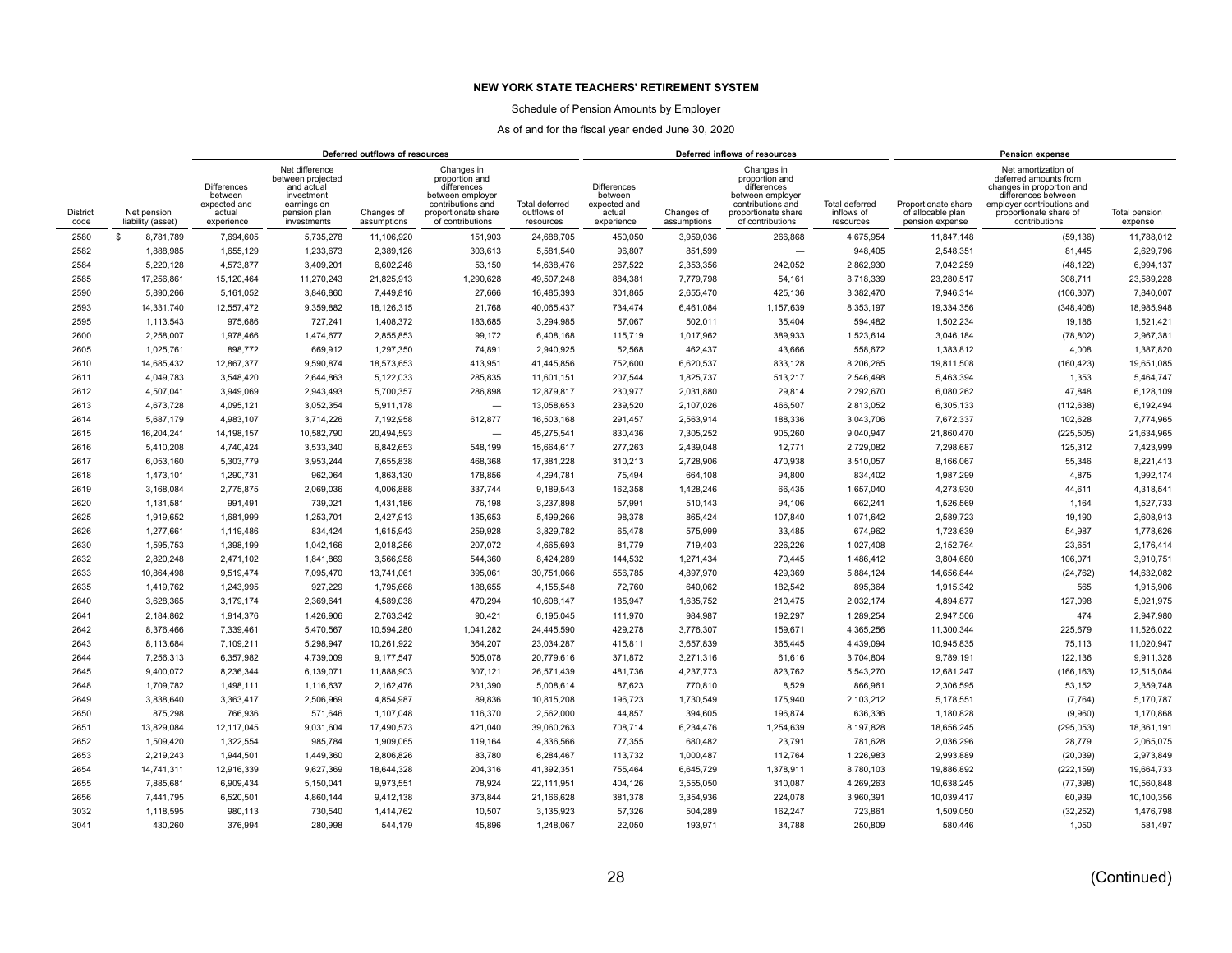#### Schedule of Pension Amounts by Employer

|                         |                                  |                                                                       |                                                                                                               | Deferred outflows of resources |                                                                                                                                 |                                            |                                                                       |                           | Deferred inflows of resources                                                                                                   |                                                  |                                                             | <b>Pension expense</b>                                                                                                                                                    |                          |
|-------------------------|----------------------------------|-----------------------------------------------------------------------|---------------------------------------------------------------------------------------------------------------|--------------------------------|---------------------------------------------------------------------------------------------------------------------------------|--------------------------------------------|-----------------------------------------------------------------------|---------------------------|---------------------------------------------------------------------------------------------------------------------------------|--------------------------------------------------|-------------------------------------------------------------|---------------------------------------------------------------------------------------------------------------------------------------------------------------------------|--------------------------|
| <b>District</b><br>code | Net pension<br>liability (asset) | <b>Differences</b><br>between<br>expected and<br>actual<br>experience | Net difference<br>between projected<br>and actual<br>investment<br>earnings on<br>pension plan<br>investments | Changes of<br>assumptions      | Changes in<br>proportion and<br>differences<br>between employer<br>contributions and<br>proportionate share<br>of contributions | Total deferred<br>outflows of<br>resources | <b>Differences</b><br>between<br>expected and<br>actual<br>experience | Changes of<br>assumptions | Changes in<br>proportion and<br>differences<br>between employer<br>contributions and<br>proportionate share<br>of contributions | <b>Total deferred</b><br>inflows of<br>resources | Proportionate share<br>of allocable plan<br>pension expense | Net amortization of<br>deferred amounts from<br>changes in proportion and<br>differences between<br>employer contributions and<br>proportionate share of<br>contributions | Total pension<br>expense |
| 3042                    | \$.<br>1,150,073                 | 1,007,694                                                             | 751,099                                                                                                       | 1,454,575                      | 232,070                                                                                                                         | 3,445,439                                  | 58,939                                                                | 518,480                   | 11,274                                                                                                                          | 588,693                                          | 1,551,516                                                   | 50,671                                                                                                                                                                    | 1,602,188                |
| 3043                    | 1,218,313                        | 1,067,486                                                             | 795,665                                                                                                       | 1,540,882                      | 145,411                                                                                                                         | 3,549,445                                  | 62,436                                                                | 549,244                   | 16,516                                                                                                                          | 628,196                                          | 1,643,576                                                   | 24,008                                                                                                                                                                    | 1,667,584                |
| 3044                    | 839,327                          | 735,418                                                               | 548,154                                                                                                       | 1,061,553                      | 103,044                                                                                                                         | 2,448,170                                  | 43,014                                                                | 378,388                   | 48,394                                                                                                                          | 469,796                                          | 1,132,301                                                   | 19,957                                                                                                                                                                    | 1,152,258                |
| 3048                    | 399.661                          | 350.183                                                               | 261,014                                                                                                       | 505,479                        | 95,872                                                                                                                          | 1.212.548                                  | 20,482                                                                | 180.177                   | 88.108                                                                                                                          | 288,767                                          | 539,167                                                     | (334)                                                                                                                                                                     | 538,833                  |
| 3077                    | 1,048,232                        | 918,461                                                               | 684,587                                                                                                       | 1,325,770                      | 50,219                                                                                                                          | 2,979,037                                  | 53,720                                                                | 472,568                   | 8,321                                                                                                                           | 534,608                                          | 1,414,127                                                   | 14,533                                                                                                                                                                    | 1,428,660                |
| 3078                    | 457.617                          | 400.964                                                               | 298.864                                                                                                       | 578.778                        | 20,670                                                                                                                          | 1.299.276                                  | 23,452                                                                | 206,304                   | 18.580                                                                                                                          | 248.336                                          | 617,352                                                     | 1,130                                                                                                                                                                     | 618,481                  |
| 3079                    | 273,021                          | 239,221                                                               | 178,306                                                                                                       | 345,308                        | 60,273                                                                                                                          | 823,108                                    | 13,992                                                                | 123,084                   | 15,400                                                                                                                          | 152,476                                          | 368,321                                                     | 11,031                                                                                                                                                                    | 379,352                  |
| 3081                    | 490.504                          | 429.780                                                               | 320,342                                                                                                       | 620.374                        | 111.499                                                                                                                         | 1,481,994                                  | 25,137                                                                | 221,131                   | 40,522                                                                                                                          | 286,790                                          | 661,719                                                     | 19,995                                                                                                                                                                    | 681,713                  |
| 3082                    | 945,531                          | 828,474                                                               | 617,514                                                                                                       | 1,195,876                      | 80,366                                                                                                                          | 2,722,231                                  | 48,457                                                                | 426,267                   | 65,942                                                                                                                          | 540,666                                          | 1,275,576                                                   | 5,974                                                                                                                                                                     | 1,281,550                |
| 3101                    | 449,129                          | 393,527                                                               | 293,321                                                                                                       | 568,044                        | 79,267                                                                                                                          | 1,334,158                                  | 23,017                                                                | 202,478                   | 71,785                                                                                                                          | 297,280                                          | 605,901                                                     | (3,912)                                                                                                                                                                   | 601,990                  |
| 3105                    | 439,949                          | 385,484                                                               | 287,325                                                                                                       | 556,433                        | 56,569                                                                                                                          | 1,285,811                                  | 22,547                                                                | 198,339                   | 5,157                                                                                                                           | 226,043                                          | 593,517                                                     | 11,361                                                                                                                                                                    | 604,878                  |
| 3106                    | 799.291                          | 700,339                                                               | 522,007                                                                                                       | 1,010,917                      | 36,886                                                                                                                          | 2,270,148                                  | 40,962                                                                | 360,339                   | 71.895                                                                                                                          | 473,196                                          | 1,078,290                                                   | (19, 829)                                                                                                                                                                 | 1,058,461                |
| 3107                    | 740,636                          | 648,946                                                               | 483,700                                                                                                       | 936,732                        | 41,408                                                                                                                          | 2,110,787                                  | 37,956                                                                | 333,896                   | 52,344                                                                                                                          | 424,196                                          | 999,162                                                     | 5,968                                                                                                                                                                     | 1,005,130                |
| 3126                    | 796.236                          | 697.662                                                               | 520.012                                                                                                       | 1.007.054                      | 470.654                                                                                                                         | 2.695.382                                  | 40.806                                                                | 358,962                   | 64.919                                                                                                                          | 464,686                                          | 1,074,169                                                   | 114,323                                                                                                                                                                   | 1,188,492                |
| 3128                    | 720,693                          | 631,472                                                               | 470,676                                                                                                       | 911,510                        | 147,733                                                                                                                         | 2,161,390                                  | 36,934                                                                | 324,906                   | 34,172                                                                                                                          | 396,012                                          | 972,258                                                     | 25,952                                                                                                                                                                    | 998,210                  |
| 3178                    | 1,296,377                        | 1,135,886                                                             | 846.648                                                                                                       | 1,639,615                      | 103,480                                                                                                                         | 3,725,630                                  | 66,437                                                                | 584,437                   | 7.562                                                                                                                           | 658,436                                          | 1,748,889                                                   | 27,085                                                                                                                                                                    | 1,775,974                |
| 3179                    | 982,483                          | 860,852                                                               | 641,648                                                                                                       | 1,242,613                      | 290                                                                                                                             | 2,745,403                                  | 50,350                                                                | 442,926                   | 130,221                                                                                                                         | 623,498                                          | 1,325,427                                                   | (26, 910)                                                                                                                                                                 | 1,298,517                |
| 3201                    | 495,551                          | 434,202                                                               | 323,638                                                                                                       | 626,757                        | 86,239                                                                                                                          | 1.470.836                                  | 25,396                                                                | 223,406                   | 11,204                                                                                                                          | 260,006                                          | 668,527                                                     | 19,524                                                                                                                                                                    | 688,052                  |
| 3202                    | 936,611                          | 820,658                                                               | 611,689                                                                                                       | 1,184,595                      | 15,801                                                                                                                          | 2,632,742                                  | 47,999                                                                | 422,246                   | 31,757                                                                                                                          | 502,003                                          | 1,263,543                                                   | (6, 390)                                                                                                                                                                  | 1,257,152                |
| 3204                    | 938.865                          | 822,633                                                               | 613,161                                                                                                       | 1,187,445                      | 70,413                                                                                                                          | 2,693,653                                  | 48,115                                                                | 423,262                   | 53,581                                                                                                                          | 524,958                                          | 1,266,583                                                   | 8,241                                                                                                                                                                     | 1,274,824                |
| 3206                    | 1,091,898                        | 956,721                                                               | 713,105                                                                                                       | 1,380,996                      | 36,568                                                                                                                          | 3,087,390                                  | 55,958                                                                | 492,253                   | 103,770                                                                                                                         | 651,981                                          | 1,473,034                                                   | (18,042)                                                                                                                                                                  | 1,454,992                |
| 3208                    | 448.046                          | 392.578                                                               | 292.613                                                                                                       | 566,673                        | 52,800                                                                                                                          | 1,304,664                                  | 22,961                                                                | 201,989                   | 18,141                                                                                                                          | 243,092                                          | 604,440                                                     | 9,052                                                                                                                                                                     | 613,492                  |
| 3226                    | 1,216,828                        | 1,066,185                                                             | 794,695                                                                                                       | 1,539,004                      | 153,405                                                                                                                         | 3,553,290                                  | 62,360                                                                | 548,575                   | 18,018                                                                                                                          | 628,953                                          | 1,641,572                                                   | 41,249                                                                                                                                                                    | 1,682,821                |
| 3229                    | 771,462                          | 675,955                                                               | 503,832                                                                                                       | 975,720                        | 38,829                                                                                                                          | 2,194,335                                  | 39,536                                                                | 347,793                   | 44,369                                                                                                                          | 431,698                                          | 1,040,747                                                   | (10, 194)                                                                                                                                                                 | 1,030,553                |
| 3231                    | 1,131,887                        | 991,760                                                               | 739,222                                                                                                       | 1,431,574                      | 76,580                                                                                                                          | 3,239,135                                  | 58,007                                                                | 510,281                   | 49,928                                                                                                                          | 618,216                                          | 1,526,982                                                   | 8,008                                                                                                                                                                     | 1,534,990                |
| 3232                    | 548,108                          | 480,252                                                               | 357,962                                                                                                       | 693,228                        | 45,289                                                                                                                          | 1,576,732                                  | 28,089                                                                | 247,100                   | 31,468                                                                                                                          | 306,658                                          | 739,429                                                     | (864)                                                                                                                                                                     | 738,565                  |
| 3276                    | 1,156,011                        | 1,012,897                                                             | 754,976                                                                                                       | 1,462,084                      | 16,695                                                                                                                          | 3,246,653                                  | 59,243                                                                | 521,157                   | 125,658                                                                                                                         | 706,058                                          | 1,559,526                                                   | (22,065)                                                                                                                                                                  | 1,537,461                |
| 3277                    | 1,260,157                        | 1,104,149                                                             | 822,993                                                                                                       | 1,593,805                      | 69,387                                                                                                                          | 3,590,334                                  | 64,581                                                                | 568,108                   | 78,251                                                                                                                          | 710,940                                          | 1,700,025                                                   | (11, 369)                                                                                                                                                                 | 1,688,656                |
| 3278                    | 902,958                          | 791,172                                                               | 589,711                                                                                                       | 1,142,031                      | 13,824                                                                                                                          | 2,536,738                                  | 46,275                                                                | 407,075                   | 42,300                                                                                                                          | 495,649                                          | 1,218,143                                                   | (5,048)                                                                                                                                                                   | 1,213,095                |
| 3280                    | 964,623                          | 845,203                                                               | 629.983                                                                                                       | 1,220,024                      | 199,398                                                                                                                         | 2,894,608                                  | 49,435                                                                | 434,875                   | 26,412                                                                                                                          | 510,721                                          | 1,301,333                                                   | 34,877                                                                                                                                                                    | 1,336,210                |
| 3281                    | 1,150,628                        | 1,008,181                                                             | 751,461                                                                                                       | 1,455,277                      | 60,142                                                                                                                          | 3,275,061                                  | 58,967                                                                | 518,730                   | 233,827                                                                                                                         | 811,524                                          | 1,552,265                                                   | (31, 647)                                                                                                                                                                 | 1,520,618                |
| 3284                    | 1,150,095                        | 1,007,713                                                             | 751,113                                                                                                       | 1,454,603                      | 24,209                                                                                                                          | 3,237,638                                  | 58,940                                                                | 518,490                   | 55,103                                                                                                                          | 632,533                                          | 1,551,546                                                   | (16, 808)                                                                                                                                                                 | 1,534,738                |
| 3303                    | 1,154,661                        | 1,011,714                                                             | 754,095                                                                                                       | 1,460,377                      | 126,174                                                                                                                         | 3,352,359                                  | 59,174                                                                | 520,548                   | 7,767                                                                                                                           | 587,489                                          | 1,557,705                                                   | 36,101                                                                                                                                                                    | 1,593,806                |
| 3304                    | 580,196                          | 508,368                                                               | 378,919                                                                                                       | 733,813                        | 75,251                                                                                                                          | 1,696,351                                  | 29,734                                                                | 261,566                   | 14,573                                                                                                                          | 305,873                                          | 782,718                                                     | 12,914                                                                                                                                                                    | 795,632                  |
| 3305<br>3306            | 769,739<br>765.191               | 674,445                                                               | 502,707<br>499,737                                                                                            | 973,540<br>967,789             | 44,276<br>66,795                                                                                                                | 2,194,968                                  | 39,448                                                                | 347,016<br>344,966        | 8,428<br>48,997                                                                                                                 | 394,892                                          | 1,038,423                                                   | 8,440                                                                                                                                                                     | 1,046,863<br>1,030,858   |
| 3307                    |                                  | 670,460                                                               | 172,336                                                                                                       | 333,746                        |                                                                                                                                 | 2,204,780<br>866,328                       | 39,215                                                                |                           | 14,765                                                                                                                          | 433,178                                          | 1,032,287<br>355,989                                        | (1,430)                                                                                                                                                                   | 382,534                  |
| 3308                    | 263,880<br>626.069               | 231,211<br>548.562                                                    | 408.878                                                                                                       |                                | 129,034                                                                                                                         |                                            | 13,523                                                                | 118,963<br>282,247        |                                                                                                                                 | 147,251                                          |                                                             | 26,545                                                                                                                                                                    | 832,944                  |
| 3309                    |                                  | 949,030                                                               | 707,372                                                                                                       | 791,831<br>1,369,894           | 24,240<br>58,478                                                                                                                | 1,773,511<br>3,084,775                     | 32,085                                                                | 488,296                   | 53,690<br>70,335                                                                                                                | 368,021                                          | 844,604                                                     | (11,659)                                                                                                                                                                  | 1,451,779                |
| 3326                    | 1,083,120<br>957,626             | 839,072                                                               | 625,414                                                                                                       | 1,211,174                      | 66,302                                                                                                                          | 2,741,963                                  | 55,508<br>49,076                                                      | 431,720                   | 38,767                                                                                                                          | 614,139<br>519,563                               | 1,461,192<br>1,291,894                                      | (9, 413)<br>11,896                                                                                                                                                        | 1,303,790                |
| 3327                    | 1,222,320                        | 1,070,997                                                             | 798,282                                                                                                       | 1,545,951                      | 167,673                                                                                                                         | 3,582,903                                  | 62,642                                                                | 551,051                   | 37,405                                                                                                                          | 651,097                                          | 1,648,982                                                   | 35,157                                                                                                                                                                    | 1,684,138                |
| 3328                    | 682,887                          | 598,345                                                               | 445,985                                                                                                       | 863,693                        | 209,496                                                                                                                         | 2,117,519                                  | 34,997                                                                | 307,861                   | 111,860                                                                                                                         | 454,718                                          | 921,254                                                     | 41,951                                                                                                                                                                    | 963,205                  |
| 3329                    | 850,180                          | 744,928                                                               | 555,242                                                                                                       | 1,075,280                      | 46,856                                                                                                                          | 2,422,307                                  | 43,570                                                                | 383,281                   | 28,298                                                                                                                          | 455,149                                          | 1,146,943                                                   | 7,258                                                                                                                                                                     | 1,154,201                |
|                         |                                  |                                                                       |                                                                                                               |                                |                                                                                                                                 |                                            |                                                                       |                           |                                                                                                                                 |                                                  |                                                             |                                                                                                                                                                           |                          |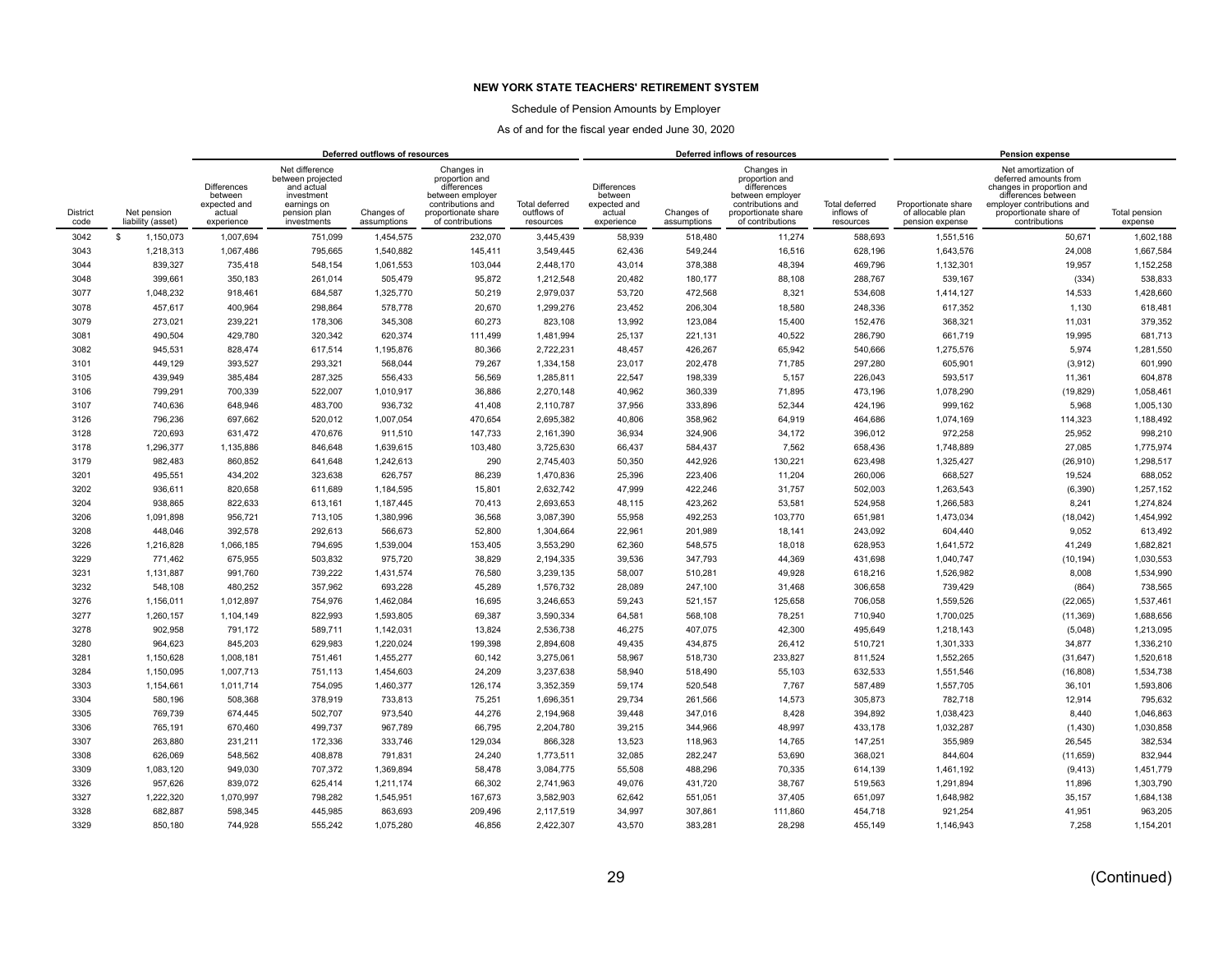#### Schedule of Pension Amounts by Employer

|                         |                                  |                                                                       |                                                                                                               | Deferred outflows of resources |                                                                                                                                 |                                            |                                                                       |                           | Deferred inflows of resources                                                                                                   |                                                  |                                                             | <b>Pension expense</b>                                                                                                                                                    |                          |
|-------------------------|----------------------------------|-----------------------------------------------------------------------|---------------------------------------------------------------------------------------------------------------|--------------------------------|---------------------------------------------------------------------------------------------------------------------------------|--------------------------------------------|-----------------------------------------------------------------------|---------------------------|---------------------------------------------------------------------------------------------------------------------------------|--------------------------------------------------|-------------------------------------------------------------|---------------------------------------------------------------------------------------------------------------------------------------------------------------------------|--------------------------|
| <b>District</b><br>code | Net pension<br>liability (asset) | <b>Differences</b><br>between<br>expected and<br>actual<br>experience | Net difference<br>between projected<br>and actual<br>investment<br>earnings on<br>pension plan<br>investments | Changes of<br>assumptions      | Changes in<br>proportion and<br>differences<br>between employer<br>contributions and<br>proportionate share<br>of contributions | Total deferred<br>outflows of<br>resources | <b>Differences</b><br>between<br>expected and<br>actual<br>experience | Changes of<br>assumptions | Changes in<br>proportion and<br>differences<br>between employer<br>contributions and<br>proportionate share<br>of contributions | <b>Total deferred</b><br>inflows of<br>resources | Proportionate share<br>of allocable plan<br>pension expense | Net amortization of<br>deferred amounts from<br>changes in proportion and<br>differences between<br>employer contributions and<br>proportionate share of<br>contributions | Total pension<br>expense |
| 3330                    | \$.<br>1,296,710                 | 1,136,178                                                             | 846,865                                                                                                       | 1,640,037                      | 67,635                                                                                                                          | 3,690,715                                  | 66,454                                                                | 584,587                   | 42,800                                                                                                                          | 693,842                                          | 1,749,338                                                   | 10,802                                                                                                                                                                    | 1,760,140                |
| 3331                    | 1,447,465                        | 1,268,269                                                             | 945,321                                                                                                       | 1,830,706                      | 183,336                                                                                                                         | 4,227,633                                  | 74,180                                                                | 652,551                   | 141,562                                                                                                                         | 868,293                                          | 1,952,715                                                   | (17,650)                                                                                                                                                                  | 1,935,065                |
| 3332                    | 633,313                          | 554,909                                                               | 413,609                                                                                                       | 800,994                        | 74,281                                                                                                                          | 1,843,793                                  | 32,456                                                                | 285,512                   | 20,847                                                                                                                          | 338,816                                          | 854,377                                                     | 10,703                                                                                                                                                                    | 865,080                  |
| 3452                    | 1,581,081                        | 1,385,343                                                             | 1,032,584                                                                                                     | 1,999,699                      | 124,678                                                                                                                         | 4,542,305                                  | 81,027                                                                | 712,788                   | 120,694                                                                                                                         | 914,509                                          | 2,132,971                                                   | (5, 126)                                                                                                                                                                  | 2,127,845                |
| 3453                    | 522,920                          | 458,183                                                               | 341,513                                                                                                       | 661,372                        | 67,548                                                                                                                          | 1,528,615                                  | 26,799                                                                | 235,745                   | 32,113                                                                                                                          | 294,657                                          | 705,450                                                     | 7,422                                                                                                                                                                     | 712,872                  |
| 3458                    | 1.118.336                        | 979.886                                                               | 730.371                                                                                                       | 1.414.435                      | 134.877                                                                                                                         | 3.259.569                                  | 57,313                                                                | 504,172                   | 27.450                                                                                                                          | 588.934                                          | 1,508,701                                                   | 29.374                                                                                                                                                                    | 1,538,074                |
| 3460                    | 1,580,014                        | 1,384,409                                                             | 1,031,888                                                                                                     | 1,998,350                      | 380,256                                                                                                                         | 4,794,903                                  | 80,973                                                                | 712,308                   | 26,070                                                                                                                          | 819,350                                          | 2,131,532                                                   | 73,870                                                                                                                                                                    | 2,205,401                |
| 3464                    | 439.937                          | 385,473                                                               | 287,317                                                                                                       | 556,418                        | 52,287                                                                                                                          | 1.281.494                                  | 22,546                                                                | 198,334                   | 6.811                                                                                                                           | 227,691                                          | 593,501                                                     | 8,738                                                                                                                                                                     | 602,238                  |
| 3465                    | 317,502                          | 278,195                                                               | 207,357                                                                                                       | 401,566                        | 57,679                                                                                                                          | 944,797                                    | 16,271                                                                | 143,137                   | 43,013                                                                                                                          | 202,421                                          | 428,329                                                     | (3,652)                                                                                                                                                                   | 424,676                  |
| 3466                    | 894,715                          | 783,949                                                               | 584,327                                                                                                       | 1,131,606                      | 29,485                                                                                                                          | 2,529,367                                  | 45,852                                                                | 403,358                   | 47,951                                                                                                                          | 497,162                                          | 1,207,023                                                   | (6, 377)                                                                                                                                                                  | 1,200,645                |
| 3467                    | 493,228                          | 432,166                                                               | 322,121                                                                                                       | 623,818                        | 11,998                                                                                                                          | 1,390,103                                  | 25,277                                                                | 222,359                   | 105,916                                                                                                                         | 353,552                                          | 665,393                                                     | (22, 509)                                                                                                                                                                 | 642,884                  |
| 3468                    | 91.655                           | 80,308                                                                | 59,859                                                                                                        | 115,922                        | 20,545                                                                                                                          | 276.633                                    | 4,697                                                                 | 41,320                    | 11,504                                                                                                                          | 57,521                                           | 123,648                                                     | 2,277                                                                                                                                                                     | 125,925                  |
| 3471                    | 378,279                          | 331,448                                                               | 247,049                                                                                                       | 478,434                        | 18,736                                                                                                                          | 1,075,667                                  | 19,386                                                                | 170,537                   | 31,500                                                                                                                          | 221,423                                          | 510,320                                                     | (1, 911)                                                                                                                                                                  | 508,409                  |
| 3473                    | 719.122                          | 630,095                                                               | 469.650                                                                                                       | 909.523                        | 119.634                                                                                                                         | 2,128,901                                  | 36,854                                                                | 324,197                   | 51.935                                                                                                                          | 412.986                                          | 970.138                                                     | 6,631                                                                                                                                                                     | 976,769                  |
| 3526                    | 799,882                          | 700,856                                                               | 522,393                                                                                                       | 1,011,664                      | 130,450                                                                                                                         | 2,365,363                                  | 40,992                                                                | 360,605                   | 27,805                                                                                                                          | 429,403                                          | 1,079,087                                                   | 19,982                                                                                                                                                                    | 1,099,069                |
| 3527                    | 724,589                          | 634,885                                                               | 473,220                                                                                                       | 916.436                        | 31,574                                                                                                                          | 2,056,116                                  | 37,134                                                                | 326,662                   | 43,137                                                                                                                          | 406,932                                          | 977,513                                                     | 4,160                                                                                                                                                                     | 981,673                  |
| 3528                    | 647,585                          | 567,414                                                               | 422,930                                                                                                       | 819,044                        | 101,424                                                                                                                         | 1,910,812                                  | 33,187                                                                | 291,946                   | 73,160                                                                                                                          | 398,294                                          | 873,630                                                     | 9,775                                                                                                                                                                     | 883,405                  |
| 3531                    | 1,017,624                        | 891,642                                                               | 664,598                                                                                                       | 1,287,058                      | 41,553                                                                                                                          | 2,884,851                                  | 52,151                                                                | 458,769                   | 149,197                                                                                                                         | 660,117                                          | 1,372,835                                                   | (42, 136)                                                                                                                                                                 | 1,330,699                |
| 3552                    | 312,407                          | 273,731                                                               | 204,029                                                                                                       | 395,122                        | 77,713                                                                                                                          | 950,596                                    | 16,010                                                                | 140,841                   | 36,235                                                                                                                          | 193,086                                          | 421,456                                                     | 13,512                                                                                                                                                                    | 434,968                  |
| 3559                    | 733,435                          | 642,636                                                               | 478,997                                                                                                       | 927,625                        | 140,796                                                                                                                         | 2,190,054                                  | 37,587                                                                | 330,650                   | 32,404                                                                                                                          | 400,641                                          | 989,447                                                     | 28,083                                                                                                                                                                    | 1,017,530                |
| 3560                    | 934,415                          | 818,735                                                               | 610,255                                                                                                       | 1,181,818                      | 108,610                                                                                                                         | 2,719,417                                  | 47,887                                                                | 421,256                   | 45,107                                                                                                                          | 514,250                                          | 1,260,581                                                   | 8,520                                                                                                                                                                     | 1,269,101                |
| 3561                    | 1,052,136                        | 921,881                                                               | 687.137                                                                                                       | 1,330,707                      | 231,783                                                                                                                         | 3,171,508                                  | 53,920                                                                | 474,327                   | 136,986                                                                                                                         | 665,233                                          | 1,419,392                                                   | 29,782                                                                                                                                                                    | 1,449,174                |
| 3576                    | 412,138                          | 361,115                                                               | 269,162                                                                                                       | 521,259                        | 59,530                                                                                                                          | 1,211,066                                  | 21,121                                                                | 185,801                   | 25,459                                                                                                                          | 232,382                                          | 555,998                                                     | 7,021                                                                                                                                                                     | 563,019                  |
| 3577                    | 944,779                          | 827,815                                                               | 617,023                                                                                                       | 1,194,925                      | 44,363                                                                                                                          | 2,684,127                                  | 48,418                                                                | 425,928                   | 45,954                                                                                                                          | 520,301                                          | 1,274,562                                                   | (5, 549)                                                                                                                                                                  | 1,269,012                |
| 3579                    | 487,969                          | 427,558                                                               | 318,686                                                                                                       | 617,167                        | 101,302                                                                                                                         | 1,464,713                                  | 25,007                                                                | 219,988                   | 50,975                                                                                                                          | 295,970                                          | 658,298                                                     | 13,333                                                                                                                                                                    | 671,632                  |
| 3585                    | 1,050,128                        | 920,123                                                               | 685,826                                                                                                       | 1,328,168                      | 151,626                                                                                                                         | 3,085,742                                  | 53,817                                                                | 473,423                   | 68,486                                                                                                                          | 595,725                                          | 1,416,685                                                   | 10,859                                                                                                                                                                    | 1,427,543                |
| 3586                    | 1,210,052                        | 1,060,247                                                             | 790,270                                                                                                       | 1,530,434                      | 92,361                                                                                                                          | 3,473,311                                  | 62,013                                                                | 545,520                   | 105,535                                                                                                                         | 713,067                                          | 1,632,430                                                   | (6,025)                                                                                                                                                                   | 1,626,406                |
| 3589                    | 1,001,444                        | 877,466                                                               | 654,031                                                                                                       | 1,266,594                      | 65,898                                                                                                                          | 2,863,988                                  | 51,322                                                                | 451,475                   | 182,667                                                                                                                         | 685,463                                          | 1,351,007                                                   | (18, 471)                                                                                                                                                                 | 1,332,536                |
| 3591                    | 413,875                          | 362,637                                                               | 270,297                                                                                                       | 523,455                        | 81,586                                                                                                                          | 1,237,975                                  | 21,210                                                                | 186,584                   | 7,493                                                                                                                           | 215,288                                          | 558,341                                                     | 20,203                                                                                                                                                                    | 578,544                  |
| 3592                    | 972,152                          | 851,799                                                               | 634,900                                                                                                       | 1,229,545                      | 93,262                                                                                                                          | 2,809,507                                  | 49,821                                                                | 438,269                   | 20,028                                                                                                                          | 508,118                                          | 1,311,489                                                   | 11,230                                                                                                                                                                    | 1,322,720                |
| 3593                    | 1,826,935                        | 1,600,761                                                             | 1,193,149                                                                                                     | 2,310,647                      | 94,464                                                                                                                          | 5,199,021                                  | 93,627                                                                | 823,625                   | 19,339                                                                                                                          | 936,591                                          | 2,464,642                                                   | 18,653                                                                                                                                                                    | 2,483,295                |
| 3594                    | 424,184                          | 371,670                                                               | 277,029                                                                                                       | 536,494                        | 61,669                                                                                                                          | 1,246,861                                  | 21,739                                                                | 191,232                   | 10,930                                                                                                                          | 223,901                                          | 572,249                                                     | 10,238                                                                                                                                                                    | 582,486                  |
| 3626                    | 2,076,077                        | 1,819,059                                                             | 1,355,860                                                                                                     | 2,625,754                      | 61,989                                                                                                                          | 5,862,662                                  | 106,395                                                               | 935,944                   | 103,410                                                                                                                         | 1,145,749                                        | 2,800,750                                                   | (2, 563)                                                                                                                                                                  | 2,798,187                |
| 3629                    | 1,202,855                        | 1,053,942                                                             | 785,570                                                                                                       | 1,521,332                      | 192,836                                                                                                                         | 3,553,680                                  | 61,644                                                                | 542,275                   | 48,652                                                                                                                          | 652,571                                          | 1,622,722                                                   | 20,089                                                                                                                                                                    | 1,642,811                |
| 3630                    | 1,973,040                        | 1,728,778                                                             | 1,288,568                                                                                                     | 2,495,437                      | 291,966                                                                                                                         | 5,804,749                                  | 101,115                                                               | 889,493                   | 44,516                                                                                                                          | 1,035,123                                        | 2,661,747                                                   | 58,264                                                                                                                                                                    | 2,720,011                |
| 3631                    | 1,676,464                        | 1,468,918                                                             | 1,094,878                                                                                                     | 2,120,337                      | 241,517                                                                                                                         | 4,925,651                                  | 85,916                                                                | 755,789                   | 124,505                                                                                                                         | 966,210                                          | 2,261,649                                                   | 27,568                                                                                                                                                                    | 2,289,216                |
| 3632                    | 3,044,339                        | 2,667,450                                                             | 1,988,220                                                                                                     | 3,850,381                      | 176,124                                                                                                                         | 8,682,176                                  | 156,017                                                               | 1,372,460                 | 69,681                                                                                                                          | 1,598,157                                        | 4,106,992                                                   | 27,632                                                                                                                                                                    | 4,134,624                |
| 3635                    | 1,965,851                        | 1,722,478                                                             | 1,283,873                                                                                                     | 2,486,343                      | 308,017                                                                                                                         | 5.800.711                                  | 100,746                                                               | 886,252                   | 7,038                                                                                                                           | 994,035                                          | 2,652,048                                                   | 68,944                                                                                                                                                                    | 2,720,992                |
| 3636                    | 1,638,233                        | 1,435,420                                                             | 1,069,910                                                                                                     | 2,071,983                      | 229,380                                                                                                                         | 4,806,693                                  | 83,956                                                                | 738,554                   | 1,592                                                                                                                           | 824,102                                          | 2,210,072                                                   | 55,339                                                                                                                                                                    | 2,265,411                |
| 3658                    | 1,741,716                        | 1,526,092                                                             | 1,137,493                                                                                                     | 2,202,866                      | 120,954                                                                                                                         | 4,987,405                                  | 89,260                                                                | 785,207                   | 200,941                                                                                                                         | 1,075,407                                        | 2,349,677                                                   | (17, 828)                                                                                                                                                                 | 2,331,850                |
| 3679                    | 1,915,307                        | 1,678,192                                                             | 1,250,863                                                                                                     | 2,422,417                      | 10,723                                                                                                                          | 5,362,195                                  | 98,156                                                                | 863,465                   | 178,385                                                                                                                         | 1,140,006                                        | 2,583,861                                                   | (33, 942)                                                                                                                                                                 | 2,549,919                |
| 3702                    | 1,070,439                        | 937,919                                                               | 699,091                                                                                                       | 1,353,857                      | 19,208                                                                                                                          | 3,010,075                                  | 54,858                                                                | 482,579                   | 121,091                                                                                                                         | 658,528                                          | 1,444,086                                                   | (28, 777)                                                                                                                                                                 | 1,415,308                |
| 3709                    | 840,285                          | 736,257                                                               | 548,780                                                                                                       | 1,062,764                      | 15,618                                                                                                                          | 2,363,420                                  | 43,063                                                                | 378,820                   | 83,214                                                                                                                          | 505,097                                          | 1,133,593                                                   | (21, 014)                                                                                                                                                                 | 1,112,579                |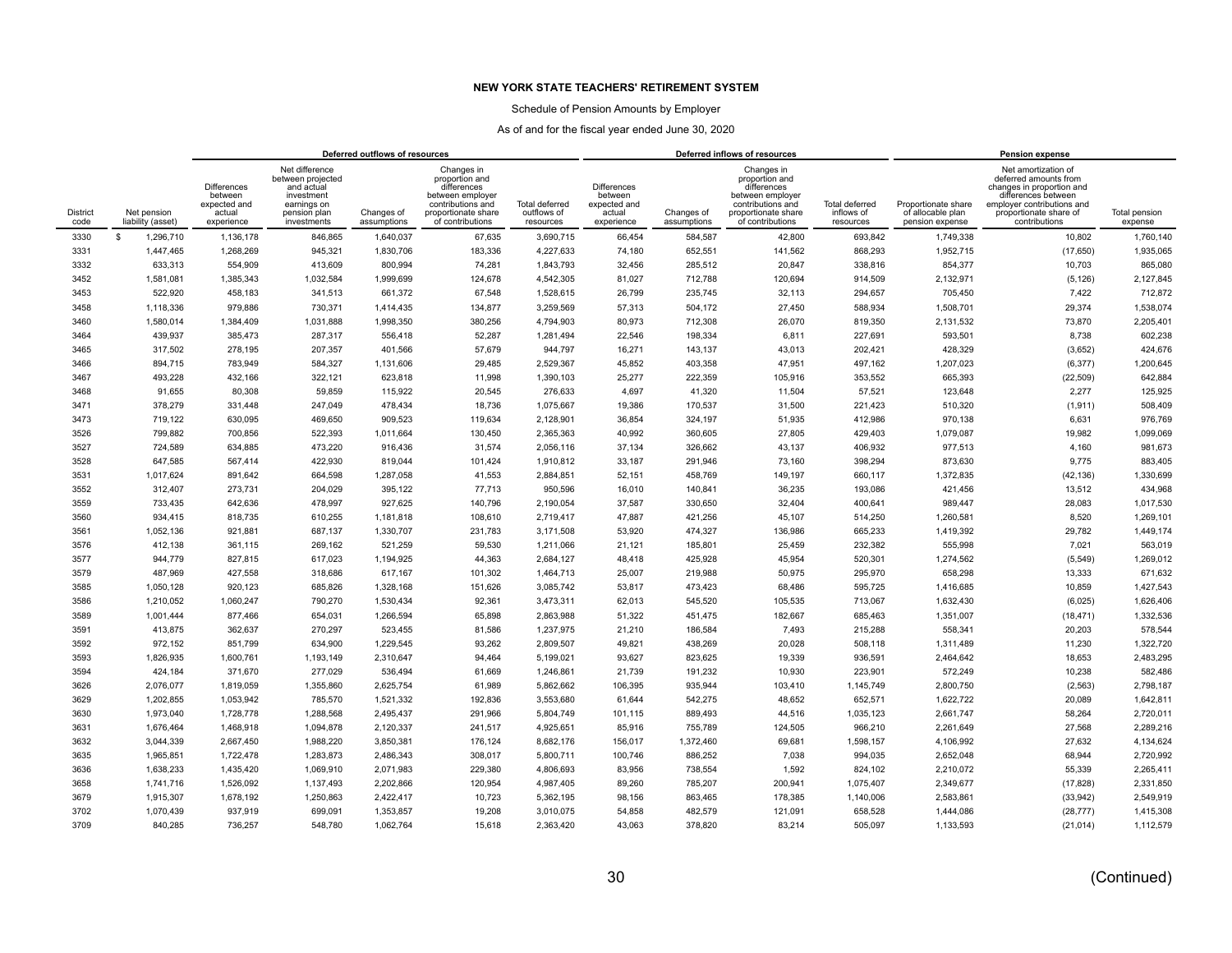#### Schedule of Pension Amounts by Employer

|                         |                                  |                                                                       |                                                                                                               | Deferred outflows of resources |                                                                                                                                 |                                            |                                                                       |                           | Deferred inflows of resources                                                                                                   |                                                  |                                                             | <b>Pension expense</b>                                                                                                                                                    |                          |
|-------------------------|----------------------------------|-----------------------------------------------------------------------|---------------------------------------------------------------------------------------------------------------|--------------------------------|---------------------------------------------------------------------------------------------------------------------------------|--------------------------------------------|-----------------------------------------------------------------------|---------------------------|---------------------------------------------------------------------------------------------------------------------------------|--------------------------------------------------|-------------------------------------------------------------|---------------------------------------------------------------------------------------------------------------------------------------------------------------------------|--------------------------|
| <b>District</b><br>code | Net pension<br>liability (asset) | <b>Differences</b><br>between<br>expected and<br>actual<br>experience | Net difference<br>between projected<br>and actual<br>investment<br>earnings on<br>pension plan<br>investments | Changes of<br>assumptions      | Changes in<br>proportion and<br>differences<br>between emplover<br>contributions and<br>proportionate share<br>of contributions | Total deferred<br>outflows of<br>resources | <b>Differences</b><br>between<br>expected and<br>actual<br>experience | Changes of<br>assumptions | Changes in<br>proportion and<br>differences<br>between emplover<br>contributions and<br>proportionate share<br>of contributions | <b>Total deferred</b><br>inflows of<br>resources | Proportionate share<br>of allocable plan<br>pension expense | Net amortization of<br>deferred amounts from<br>changes in proportion and<br>differences between<br>employer contributions and<br>proportionate share of<br>contributions | Total pension<br>expense |
| 3805                    | 704,380<br>S                     | 617,178                                                               | 460,022                                                                                                       | 890,876                        | 17,951                                                                                                                          | 1,986,027                                  | 36,098                                                                | 317,551                   | 127,839                                                                                                                         | 481,488                                          | 950,250                                                     | (18,024)                                                                                                                                                                  | 932,225                  |
| 3821                    | 977,350                          | 856,354                                                               | 638,295                                                                                                       | 1,236,120                      | 63,543                                                                                                                          | 2,794,312                                  | 50,087                                                                | 440,612                   | 175,108                                                                                                                         | 665,808                                          | 1,318,502                                                   | (39, 843)                                                                                                                                                                 | 1,278,659                |
| 3822                    | 423,731                          | 371,273                                                               | 276,733                                                                                                       | 535,921                        | 17,468                                                                                                                          | 1,201,396                                  | 21,715                                                                | 191,028                   | 168,237                                                                                                                         | 380,981                                          | 571,638                                                     | (33, 321)                                                                                                                                                                 | 538,317                  |
| 3854                    | 2,047,627                        | 1,794,131                                                             | 1,337,280                                                                                                     | 2,589,772                      | 281,711                                                                                                                         | 6,002,894                                  | 104,937                                                               | 923,118                   | 326,131                                                                                                                         | 1,354,186                                        | 2,762,369                                                   | (23, 341)                                                                                                                                                                 | 2,739,028                |
| 3855                    | 1,099,674                        | 963,535                                                               | 718,184                                                                                                       | 1,390,832                      | 90,261                                                                                                                          | 3,162,811                                  | 56,356                                                                | 495,759                   | 36,268                                                                                                                          | 588,383                                          | 1,483,525                                                   | 4,786                                                                                                                                                                     | 1,488,311                |
| 3856                    | 204,748                          | 179,401                                                               | 133,719                                                                                                       | 258,959                        | 42,164                                                                                                                          | 614,243                                    | 10,493                                                                | 92,305                    | 18,701                                                                                                                          | 121,500                                          | 276,218                                                     | 6,049                                                                                                                                                                     | 282,267                  |
| 3927                    | 1,231,847                        | 1,079,345                                                             | 804.504                                                                                                       | 1,558,000                      | 89,827                                                                                                                          | 3.531.676                                  | 63,130                                                                | 555,346                   | 71.613                                                                                                                          | 690,088                                          | 1,661,834                                                   | (3, 424)                                                                                                                                                                  | 1,658,410                |
| 3928                    | 548,196                          | 480,329                                                               | 358,020                                                                                                       | 693,340                        | 206,636                                                                                                                         | 1,738,325                                  | 28,094                                                                | 247,140                   | 103,827                                                                                                                         | 379,061                                          | 739,548                                                     | 25,449                                                                                                                                                                    | 764,997                  |
| 3929                    | 1,083,248                        | 949,142                                                               | 707.456                                                                                                       | 1,370,056                      | 210,264                                                                                                                         | 3,236,917                                  | 55,514                                                                | 488,353                   | 62,170                                                                                                                          | 606,038                                          | 1,461,364                                                   | 22,412                                                                                                                                                                    | 1,483,777                |
| 3930                    | 1,014,124                        | 888,576                                                               | 662,312                                                                                                       | 1,282,631                      | 93,429                                                                                                                          | 2,926,948                                  | 51,972                                                                | 457,191                   | 39,261                                                                                                                          | 548,423                                          | 1,368,113                                                   | 10,364                                                                                                                                                                    | 1,378,477                |
| 3931                    | 1,352,664                        | 1,185,204                                                             | 883,408                                                                                                       | 1,710,805                      | 128,372                                                                                                                         | 3,907,789                                  | 69,321                                                                | 609,813                   | 113,624                                                                                                                         | 792,758                                          | 1,824,823                                                   | (12, 581)                                                                                                                                                                 | 1,812,242                |
| 3932                    | 1,058,255                        | 927,243                                                               | 691,133                                                                                                       | 1,338,446                      | 13,715                                                                                                                          | 2,970,538                                  | 54,234                                                                | 477,086                   | 79,393                                                                                                                          | 610,713                                          | 1,427,648                                                   | (13, 622)                                                                                                                                                                 | 1,414,026                |
| 3934                    | 197,793                          | 173,306                                                               | 129,176                                                                                                       | 250,162                        | 27,631                                                                                                                          | 580.275                                    | 10,137                                                                | 89,170                    | 5,907                                                                                                                           | 105,213                                          | 266,834                                                     | 8,995                                                                                                                                                                     | 275,830                  |
| 3979                    | 728,079                          | 637,943                                                               | 475,500                                                                                                       | 920,851                        | 74,310                                                                                                                          | 2,108,603                                  | 37,313                                                                | 328,235                   | 85,515                                                                                                                          | 451,063                                          | 982,221                                                     | 5,890                                                                                                                                                                     | 988,112                  |
| 3980                    | 592,556                          | 519,198                                                               | 386,991                                                                                                       | 749,445                        | 170,124                                                                                                                         | 1,825,758                                  | 30,367                                                                | 267,138                   | 39,555                                                                                                                          | 337,060                                          | 799,393                                                     | 32,787                                                                                                                                                                    | 832,179                  |
| 3981                    | 507.093                          | 444,315                                                               | 331.176                                                                                                       | 641,355                        | 44.019                                                                                                                          | 1.460.865                                  | 25,988                                                                | 228,609                   | 102,696                                                                                                                         | 357,293                                          | 684,098                                                     | (12, 730)                                                                                                                                                                 | 671,368                  |
| 3982                    | 222,838                          | 195,251                                                               | 145,533                                                                                                       | 281,839                        | 33,501                                                                                                                          | 656,124                                    | 11,420                                                                | 100,461                   | 10,789                                                                                                                          | 122,670                                          | 300,622                                                     | 5,265                                                                                                                                                                     | 305,887                  |
| 3983                    | 476,180                          | 417,229                                                               | 310,987                                                                                                       | 602,257                        | 101,216                                                                                                                         | 1,431,688                                  | 24,403                                                                | 214,673                   | 2,547                                                                                                                           | 241,623                                          | 642,394                                                     | 31,292                                                                                                                                                                    | 673,686                  |
| 3986                    | 531,954                          | 466,098                                                               | 347,412                                                                                                       | 672,797                        | 82,172                                                                                                                          | 1,568,480                                  | 27,262                                                                | 239,817                   | 45,952                                                                                                                          | 313,030                                          | 717,637                                                     | 14,193                                                                                                                                                                    | 731,829                  |
| 3987                    | 371,564                          | 325,564                                                               | 242,664                                                                                                       | 469.942                        | 95,715                                                                                                                          | 1,133,885                                  | 19,042                                                                | 167,510                   | 43,508                                                                                                                          | 230,059                                          | 501,261                                                     | 10,688                                                                                                                                                                    | 511,949                  |
| 3988                    | 433,668                          | 379,980                                                               | 283,223                                                                                                       | 548,489                        | 152,798                                                                                                                         | 1,364,490                                  | 22,225                                                                | 195,508                   | 10,101                                                                                                                          | 227,834                                          | 585,044                                                     | 35,607                                                                                                                                                                    | 620,651                  |
| 3989                    | 339,702                          | 297,647                                                               | 221,855                                                                                                       | 429.644                        | 61,546                                                                                                                          | 1,010,693                                  | 17,409                                                                | 153,146                   | 8,437                                                                                                                           | 178,992                                          | 458,278                                                     | 11,277                                                                                                                                                                    | 469,555                  |
| 3990<br>3991            | 486,497<br>572,423               | 426,268                                                               | 317,725                                                                                                       | 615,305<br>723,982             | 103,679                                                                                                                         | 1,462,977<br>1,727,308                     | 24,932                                                                | 219,324<br>258,062        | 5,460                                                                                                                           | 249,716                                          | 656,313                                                     | 25,696                                                                                                                                                                    | 682,009<br>779,866       |
| 3992                    | 518,444                          | 501,558<br>454,261                                                    | 373,843<br>338,589                                                                                            | 655,711                        | 127,926<br>61,933                                                                                                               | 1,510,495                                  | 29,336<br>26,569                                                      | 233,727                   | 65,882<br>21,013                                                                                                                | 353,280<br>281,309                               | 772,233<br>699,411                                          | 7,633<br>5,314                                                                                                                                                            | 704,725                  |
| 3994                    | 983,336                          | 861,599                                                               | 642,205                                                                                                       | 1,243,691                      | 107,369                                                                                                                         | 2,854,864                                  | 50,394                                                                | 443,311                   | 74,256                                                                                                                          | 567,961                                          | 1,326,578                                                   | 3,947                                                                                                                                                                     | 1,330,524                |
| 3995                    | 517.470                          | 453,407                                                               | 337,953                                                                                                       | 654,479                        | 20,260                                                                                                                          | 1,466,098                                  | 26,519                                                                | 233,287                   | 48.394                                                                                                                          | 308,201                                          | 698,097                                                     | (5, 248)                                                                                                                                                                  | 692,849                  |
| 3996                    | 407,461                          | 357,018                                                               | 266,108                                                                                                       | 515,344                        | 22,441                                                                                                                          | 1,160,910                                  | 20,882                                                                | 183,693                   | 11,443                                                                                                                          | 216,018                                          | 549,689                                                     | 2,726                                                                                                                                                                     | 552,415                  |
| 3997                    | 457.268                          | 400,658                                                               | 298.636                                                                                                       | 578.337                        | 42.583                                                                                                                          | 1.320.215                                  | 23,434                                                                | 206,147                   | 34.355                                                                                                                          | 263.937                                          | 616,881                                                     | 5.390                                                                                                                                                                     | 622.271                  |
| 3998                    | 430,077                          | 376,833                                                               | 280,878                                                                                                       | 543,947                        | 27,770                                                                                                                          | 1,229,428                                  | 22,041                                                                | 193,889                   | 26,729                                                                                                                          | 242,658                                          | 580,199                                                     | (2, 191)                                                                                                                                                                  | 578,008                  |
| 3999                    | 368,293                          | 322,698                                                               | 240,527                                                                                                       | 465.804                        | 215,714                                                                                                                         | 1.244.743                                  | 18,874                                                                | 166,035                   | 50,691                                                                                                                          | 235,600                                          | 496,848                                                     | 20,268                                                                                                                                                                    | 517,116                  |
| 4004                    | 235,995                          | 206,779                                                               | 154,125                                                                                                       | 298,479                        | 41,214                                                                                                                          | 700,598                                    | 12,094                                                                | 106,392                   | 17,421                                                                                                                          | 135,907                                          | 318,371                                                     | 7,346                                                                                                                                                                     | 325,718                  |
| 4007                    | 355,537                          | 311,521                                                               | 232,197                                                                                                       | 449,671                        | 17,249                                                                                                                          | 1,010,638                                  | 18,221                                                                | 160,284                   | 18,911                                                                                                                          | 197,416                                          | 479,640                                                     | 84                                                                                                                                                                        | 479,724                  |
| 4008                    | 138,086                          | 120,991                                                               | 90,182                                                                                                        | 174,646                        | 15,832                                                                                                                          | 401,651                                    | 7,077                                                                 | 62,252                    | 32,912                                                                                                                          | 102,240                                          | 186,286                                                     | (719)                                                                                                                                                                     | 185,567                  |
| 4009                    | 2,038,807                        | 1,786,403                                                             | 1,331,520                                                                                                     | 2,578,616                      | 167,190                                                                                                                         | 5,863,728                                  | 104,485                                                               | 919,142                   | 70,664                                                                                                                          | 1,094,291                                        | 2,750,470                                                   | 20,450                                                                                                                                                                    | 2,770,920                |
| 4010                    | 201.431                          | 176.494                                                               | 131.552                                                                                                       | 254.763                        | 15.470                                                                                                                          | 578.279                                    | 10,323                                                                | 90.810                    | 30.625                                                                                                                          | 131,758                                          | 271.742                                                     | (3,322)                                                                                                                                                                   | 268,420                  |
| 4014                    | 943,652                          | 826,828                                                               | 616,287                                                                                                       | 1,193,500                      | 122,626                                                                                                                         | 2,759,240                                  | 48,360                                                                | 425,420                   | 86,988                                                                                                                          | 560,768                                          | 1,273,041                                                   | 2,798                                                                                                                                                                     | 1,275,839                |
| 4015                    | 568,768                          | 498,354                                                               | 371,455                                                                                                       | 719,359                        | 96,269                                                                                                                          | 1,685,438                                  | 29,148                                                                | 256,414                   | 56,680                                                                                                                          | 342,242                                          | 767,301                                                     | 3,289                                                                                                                                                                     | 770,590                  |
| 4020                    | 1,114,535                        | 976,556                                                               | 727,889                                                                                                       | 1,409,627                      | 139,077                                                                                                                         | 3,253,149                                  | 57,118                                                                | 502,458                   | 44,545                                                                                                                          | 604,121                                          | 1,503,573                                                   | 15,251                                                                                                                                                                    | 1,518,824                |
| 4021                    | 1,647,905                        | 1,443,894                                                             | 1,076,226                                                                                                     | 2,084,216                      | 38,472                                                                                                                          | 4,642,808                                  | 84,452                                                                | 742,914                   | 124,070                                                                                                                         | 951,436                                          | 2,223,120                                                   | (27, 867)                                                                                                                                                                 | 2,195,253                |
| 4022                    | 1,191,799                        | 1,044,254                                                             | 778,349                                                                                                       | 1,507,348                      | 29,386                                                                                                                          | 3,359,337                                  | 61,077                                                                | 537,291                   | 56,079                                                                                                                          | 654,448                                          | 1,607,806                                                   | (12,065)                                                                                                                                                                  | 1,595,742                |
| 4027                    | 1,014,808                        | 889,174                                                               | 662,758                                                                                                       | 1,283,495                      | 390,505                                                                                                                         | 3,225,933                                  | 52,007                                                                | 457,499                   | 75,709                                                                                                                          | 585,215                                          | 1,369,035                                                   | 55,341                                                                                                                                                                    | 1,424,376                |
| 4028                    | 222,351                          | 194,824                                                               | 145,215                                                                                                       | 281,222                        | 17,850                                                                                                                          | 639,111                                    | 11,395                                                                | 100,241                   | 29,267                                                                                                                          | 140,903                                          | 299,964                                                     | (1,460)                                                                                                                                                                   | 298,505                  |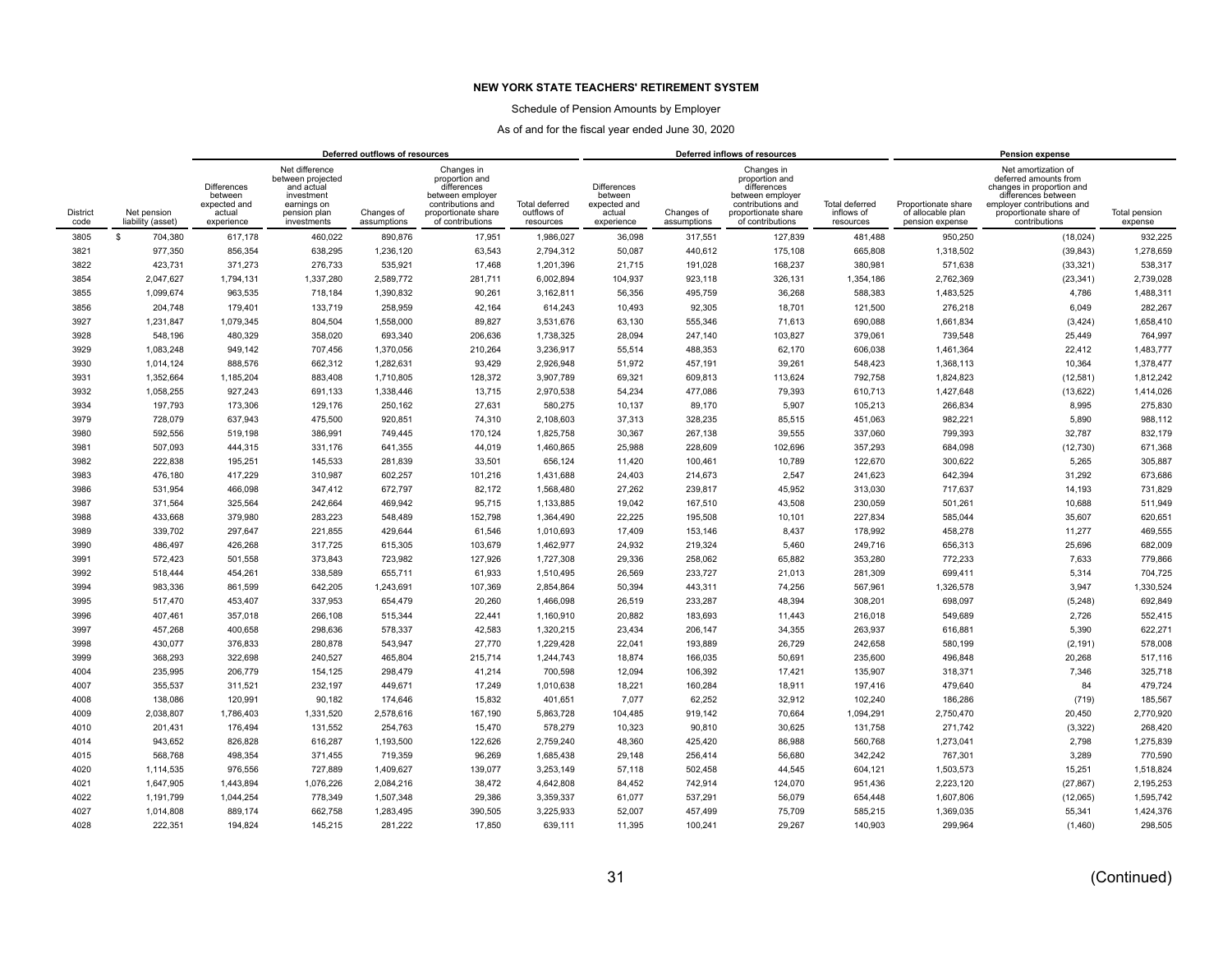#### Schedule of Pension Amounts by Employer

|                         |                                  |                                                                       |                                                                                                               | Deferred outflows of resources |                                                                                                                                 |                                                   |                                                                |                           | Deferred inflows of resources                                                                                                   |                                           |                                                             | <b>Pension expense</b>                                                                                                                                                    |                          |
|-------------------------|----------------------------------|-----------------------------------------------------------------------|---------------------------------------------------------------------------------------------------------------|--------------------------------|---------------------------------------------------------------------------------------------------------------------------------|---------------------------------------------------|----------------------------------------------------------------|---------------------------|---------------------------------------------------------------------------------------------------------------------------------|-------------------------------------------|-------------------------------------------------------------|---------------------------------------------------------------------------------------------------------------------------------------------------------------------------|--------------------------|
| <b>District</b><br>code | Net pension<br>liability (asset) | <b>Differences</b><br>between<br>expected and<br>actual<br>experience | Net difference<br>between projected<br>and actual<br>investment<br>earnings on<br>pension plan<br>investments | Changes of<br>assumptions      | Changes in<br>proportion and<br>differences<br>between employer<br>contributions and<br>proportionate share<br>of contributions | <b>Total deferred</b><br>outflows of<br>resources | Differences<br>between<br>expected and<br>actual<br>experience | Changes of<br>assumptions | Changes in<br>proportion and<br>differences<br>between employer<br>contributions and<br>proportionate share<br>of contributions | Total deferred<br>inflows of<br>resources | Proportionate share<br>of allocable plan<br>pension expense | Net amortization of<br>deferred amounts from<br>changes in proportion and<br>differences between<br>employer contributions and<br>proportionate share of<br>contributions | Total pension<br>expense |
| 4029                    | s<br>1,303,135                   | 1,141,807                                                             | 851,061                                                                                                       | 1,648,162                      | 56,653                                                                                                                          | 3,697,684                                         | 66,783                                                         | 587,484                   | 42,231                                                                                                                          | 696,497                                   | 1,758,005                                                   | 1,142                                                                                                                                                                     | 1,759,147                |
| 4030                    | 794,891                          | 696,484                                                               | 519,134                                                                                                       | 1,005,352                      | 8,788                                                                                                                           | 2,229,758                                         | 40,737                                                         | 358,356                   | 38,253                                                                                                                          | 437,345                                   | 1,072,355                                                   | (5,683)                                                                                                                                                                   | 1,066,672                |
| 4031                    | 696,018                          | 609,851                                                               | 454,561                                                                                                       | 880,300                        | 86,961                                                                                                                          | 2,031,673                                         | 35,670                                                         | 313,781                   | 54,352                                                                                                                          | 403,803                                   | 938,969                                                     | 9,214                                                                                                                                                                     | 948,183                  |
| 4034                    | 602,474                          | 527,888                                                               | 393,469                                                                                                       | 761,990                        | 61,414                                                                                                                          | 1,744,760                                         | 30,876                                                         | 271,610                   | 53,651                                                                                                                          | 356,136                                   | 812,773                                                     | 603                                                                                                                                                                       | 813,376                  |
| 4036                    | 887,826                          | 777,913                                                               | 579,828                                                                                                       | 1,122,893                      | 273,466                                                                                                                         | 2,754,100                                         | 45,499                                                         | 400,253                   | 35,140                                                                                                                          | 480,893                                   | 1,197,729                                                   | 66,183                                                                                                                                                                    | 1,263,912                |
| 4101                    | 640,417                          | 561,133                                                               | 418,248                                                                                                       | 809,978                        | 121,242                                                                                                                         | 1,910,602                                         | 32,820                                                         | 288,715                   | 110,225                                                                                                                         | 431,760                                   | 863,960                                                     | 3,911                                                                                                                                                                     | 867,871                  |
| 4104                    | 556,373                          | 487,494                                                               | 363,360                                                                                                       | 703,683                        | 9,070                                                                                                                           | 1,563,607                                         | 28,513                                                         | 250,826                   | 28,104                                                                                                                          | 307,443                                   | 750,580                                                     | (4,042)                                                                                                                                                                   | 746,538                  |
| 4124                    | 3,187                            | 2,792                                                                 | 2,081                                                                                                         | 4,031                          | 98,705                                                                                                                          | 107,610                                           | 163                                                            | 1,437                     | 6,679                                                                                                                           | 8,280                                     | 4,299                                                       | 15,933                                                                                                                                                                    | 20,232                   |
| 4126                    | 1,855,295                        | 1,625,610                                                             | 1,211,671                                                                                                     | 2,346,517                      | 127,026                                                                                                                         | 5,310,823                                         | 95,080                                                         | 836,411                   | $\overline{\phantom{0}}$                                                                                                        | 931,491                                   | 2,502,902                                                   | 38,440                                                                                                                                                                    | 2,541,342                |
| 4128                    | 1,228,939                        | 1,076,796                                                             | 802,605                                                                                                       | 1,554,321                      | 38,435                                                                                                                          | 3,472,157                                         | 62,981                                                         | 554,034                   | 108,295                                                                                                                         | 725,310                                   | 1,657,910                                                   | (18, 129)                                                                                                                                                                 | 1,639,781                |
| 4130                    | 1,014,991                        | 889,335                                                               | 662,878                                                                                                       | 1,283,727                      | 134,129                                                                                                                         | 2,970,069                                         | 52,016                                                         | 457,582                   | 38,732                                                                                                                          | 548,330                                   | 1,369,282                                                   | 27,874                                                                                                                                                                    | 1,397,156                |
| 4132                    | 473,479                          | 414,862                                                               | 309,223                                                                                                       | 598,840                        | 54,896                                                                                                                          | 1,377,821                                         | 24,265                                                         | 213,455                   | 41,336                                                                                                                          | 279,056                                   | 638,750                                                     | 2,591                                                                                                                                                                     | 641,341                  |
| 4134                    | 449,507                          | 393,858                                                               | 293,568                                                                                                       | 568,522                        | 58,413                                                                                                                          | 1,314,361                                         | 23,036                                                         | 202,648                   | 6,416                                                                                                                           | 232,101                                   | 606,412                                                     | 10,617                                                                                                                                                                    | 617,029                  |
| 4135                    | 389,827                          | 341,567                                                               | 254,591                                                                                                       | 493,041                        | 64,595                                                                                                                          | 1,153,794                                         | 19,978                                                         | 175,743                   | 40,609                                                                                                                          | 236,330                                   | 525,900                                                     | 15,400                                                                                                                                                                    | 541,300                  |
| 4137                    | 527,223                          | 461.952                                                               | 344,323                                                                                                       | 666.814                        | 28,221                                                                                                                          | 1,501,310                                         | 27,019                                                         | 237,684                   | 13,463                                                                                                                          | 278,166                                   | 711,254                                                     | 2,242                                                                                                                                                                     | 713,496                  |
| 4142                    | 1,680,293                        | 1,472,273                                                             | 1,097,379                                                                                                     | 2,125,180                      | 99,349                                                                                                                          | 4,794,181                                         | 86,112                                                         | 757,516                   | 68,097                                                                                                                          | 911,725                                   | 2,266,814                                                   | 5,660                                                                                                                                                                     | 2,272,474                |
| 4143                    | 1,307,514                        | 1,145,644                                                             | 853,922                                                                                                       | 1,653,702                      | 121,467                                                                                                                         | 3,774,734                                         | 67,008                                                         | 589,458                   | 27,478                                                                                                                          | 683,944                                   | 1,763,914                                                   | 17,800                                                                                                                                                                    | 1,781,713                |
| 4144                    | 833,290                          | 730,129                                                               | 544,211                                                                                                       | 1,053,918                      | 48,905                                                                                                                          | 2,377,163                                         | 42,705                                                         | 375,667                   | 62,574                                                                                                                          | 480,946                                   | 1,124,157                                                   | (7, 107)                                                                                                                                                                  | 1,117,050                |
| 4149                    | 449,220                          | 393,607                                                               | 293,380                                                                                                       | 568,159                        | 74,280                                                                                                                          | 1,329,426                                         | 23,022                                                         | 202,519                   | 31,093                                                                                                                          | 256,633                                   | 606,024                                                     | 10,268                                                                                                                                                                    | 616,292                  |
| 4151                    | 1,181,182                        | 1,034,952                                                             | 771,415                                                                                                       | 1,493,920                      | 105,065                                                                                                                         | 3,405,353                                         | 60,533                                                         | 532,505                   | 26,215                                                                                                                          | 619,252                                   | 1,593,484                                                   | 23,916                                                                                                                                                                    | 1,617,400                |
| 4152                    | 1,014,770                        | 889,141                                                               | 662,734                                                                                                       | 1,283,448                      | 148,254                                                                                                                         | 2,983,576                                         | 52,005                                                         | 457,482                   | 12,557                                                                                                                          | 522,044                                   | 1,368,984                                                   | 21,973                                                                                                                                                                    | 1,390,957                |
| 4153                    | 1,201,508                        | 1,052,761                                                             | 784,690                                                                                                       | 1,519,628                      | 62,461                                                                                                                          | 3,419,540                                         | 61,575                                                         | 541,668                   | 18,359                                                                                                                          | 621,602                                   | 1,620,905                                                   | 11,870                                                                                                                                                                    | 1,632,775                |
| 4154                    | 727.876                          | 637.765                                                               | 475.367                                                                                                       | 920.594                        | 21,645                                                                                                                          | 2.055.371                                         | 37,302                                                         | 328.144                   | 163.763                                                                                                                         | 529.209                                   | 981,947                                                     | (29, 774)                                                                                                                                                                 | 952,173                  |
| 4155                    | 934,103                          | 818,461                                                               | 610,051                                                                                                       | 1,181,423                      | 15,897                                                                                                                          | 2,625,832                                         | 47,871                                                         | 421,116                   | 42,872                                                                                                                          | 511,858                                   | 1,260,160                                                   | (10, 280)                                                                                                                                                                 | 1,249,880                |
| 4178                    | 858,371                          | 752,105                                                               | 560.591                                                                                                       | 1,085,639                      | 145,882                                                                                                                         | 2,544,217                                         | 43,990                                                         | 386,974                   | 20,197                                                                                                                          | 451,160                                   | 1,157,993                                                   | 29,473                                                                                                                                                                    | 1,187,465                |
| 4180                    | 1,766,836                        | 1,548,102                                                             | 1,153,899                                                                                                     | 2,234,636                      | 100,478                                                                                                                         | 5,037,114                                         | 90,547                                                         | 796,531                   | 12,177                                                                                                                          | 899,255                                   | 2,383,565                                                   | 22,771                                                                                                                                                                    | 2,406,336                |
| 4183                    | 1,167,968                        | 1,023,374                                                             | 762,786                                                                                                       | 1,477,208                      | 49,396                                                                                                                          | 3,312,764                                         | 59,856                                                         | 526,548                   | 40,387                                                                                                                          | 626,791                                   | 1,575,658                                                   | 4,339                                                                                                                                                                     | 1,579,997                |
| 4184                    | 1,134,295                        | 993,870                                                               | 740,794                                                                                                       | 1,434,620                      | 63,195                                                                                                                          | 3,232,478                                         | 58,130                                                         | 511,367                   | 108,353                                                                                                                         | 677,850                                   | 1,530,231                                                   | (10, 756)                                                                                                                                                                 | 1,519,475                |
| 4202                    | 762,259                          | 667,891                                                               | 497,822                                                                                                       | 964,080                        | 57,589                                                                                                                          | 2,187,383                                         | 39,064                                                         | 343,644                   | 56,152                                                                                                                          | 438,860                                   | 1,028,332                                                   | 9,067                                                                                                                                                                     | 1,037,399                |
| 4203                    | 766,722                          | 671,802                                                               | 500,737                                                                                                       | 969,725                        | 29,005                                                                                                                          | 2,171,269                                         | 39,293                                                         | 345,656                   | 38,798                                                                                                                          | 423,747                                   | 1,034,353                                                   | 1,166                                                                                                                                                                     | 1,035,519                |
| 4205                    | 520.988                          | 456.490                                                               | 340,251                                                                                                       | 658,929                        | 41,088                                                                                                                          | 1,496,757                                         | 26,700                                                         | 234,874                   | 34,542                                                                                                                          | 296,116                                   | 702,844                                                     | (871)                                                                                                                                                                     | 701,973                  |
| 4206                    | 501,415                          | 439,340                                                               | 327,468                                                                                                       | 634,173                        | 50,005                                                                                                                          | 1,450,987                                         | 25,697                                                         | 226,050                   | 8,366                                                                                                                           | 260,112                                   | 676,438                                                     | 11,824                                                                                                                                                                    | 688,262                  |
| 4208                    | 2,580,712                        | 2,261,220                                                             | 1,685,431                                                                                                     | 3,264,000                      | 384,769                                                                                                                         | 7,595,421                                         | 132,257                                                        | 1,163,445                 | 37,890                                                                                                                          | 1,333,592                                 | 3,481,532                                                   | 78,668                                                                                                                                                                    | 3,560,199                |
| 4258                    | 1,019,634                        | 893,403                                                               | 665,910                                                                                                       | 1,289,599                      | 54,114                                                                                                                          | 2,903,027                                         | 52,254                                                         | 459,675                   | 233,297                                                                                                                         | 745,226                                   | 1,375,545                                                   | (26, 467)                                                                                                                                                                 | 1,349,078                |
| 4259                    | 831,850                          | 728,867                                                               | 543,271                                                                                                       | 1,052,097                      | 126,623                                                                                                                         | 2,450,859                                         | 42,631                                                         | 375,018                   | 10,314                                                                                                                          | 427,963                                   | 1,122,215                                                   | 26,881                                                                                                                                                                    | 1,149,096                |
| 4260                    | 1,330,348                        | 1,165,651                                                             | 868,834                                                                                                       | 1,682,581                      | 206,039                                                                                                                         | 3,923,105                                         | 68,178                                                         | 599,752                   | 58,625                                                                                                                          | 726,555                                   | 1,794,717                                                   | 38,559                                                                                                                                                                    | 1,833,276                |
| 4301                    | 2,685,391                        | 2,352,940                                                             | 1,753,796                                                                                                     | 3,396,395                      | 260,826                                                                                                                         | 7,763,957                                         | 137,621                                                        | 1,210,637                 | 144,110                                                                                                                         | 1,492,368                                 | 3,622,750                                                   | 25,205                                                                                                                                                                    | 3,647,955                |
| 4351                    | 3,686,168                        | 3,229,820                                                             | 2,407,391                                                                                                     | 4,662,144                      | 711,445                                                                                                                         | 11,010,801                                        | 188,909                                                        | 1,661,811                 | 73,852                                                                                                                          | 1,924,571                                 | 4,972,856                                                   | 115,212                                                                                                                                                                   | 5,088,068                |
| 4353                    | 2,326,781                        | 2,038,726                                                             | 1,519,592                                                                                                     | 2,942,836                      | 138,942                                                                                                                         | 6,640,096                                         | 119,243                                                        | 1,048,967                 | 15,325                                                                                                                          | 1,183,536                                 | 3,138,964                                                   | 33,913                                                                                                                                                                    | 3,172,877                |
| 4355                    | 3,862,680                        | 3,384,481                                                             | 2,522,669                                                                                                     | 4,885,392                      | 169,699                                                                                                                         | 10,962,240                                        | 197,955                                                        | 1,741,387                 | 75,055                                                                                                                          | 2,014,397                                 | 5,210,982                                                   | 10,871                                                                                                                                                                    | 5,221,853                |
| 4356                    | 6,267,198                        | 5,491,320                                                             | 4,093,030                                                                                                     | 7,926,547                      | 550,265                                                                                                                         | 18,061,162                                        | 321,182                                                        | 2,825,400                 | 373,312                                                                                                                         | 3,519,894                                 | 8,454,817                                                   | 30,168                                                                                                                                                                    | 8,484,985                |
| 4357                    | 2,811,142                        | 2,463,123                                                             | 1,835,922                                                                                                     | 3,555,441                      | 330,818                                                                                                                         | 8,185,304                                         | 144,066                                                        | 1,267,329                 | 49,760                                                                                                                          | 1,461,154                                 | 3,792,396                                                   | 73,846                                                                                                                                                                    | 3,866,242                |
| 4358                    | 2,160,128                        | 1,892,705                                                             | 1,410,753                                                                                                     | 2,732,060                      | 112,159                                                                                                                         | 6,147,677                                         | 110,702                                                        | 973,837                   | 40,973                                                                                                                          | 1,125,512                                 | 2,914,140                                                   | 14,473                                                                                                                                                                    | 2,928,613                |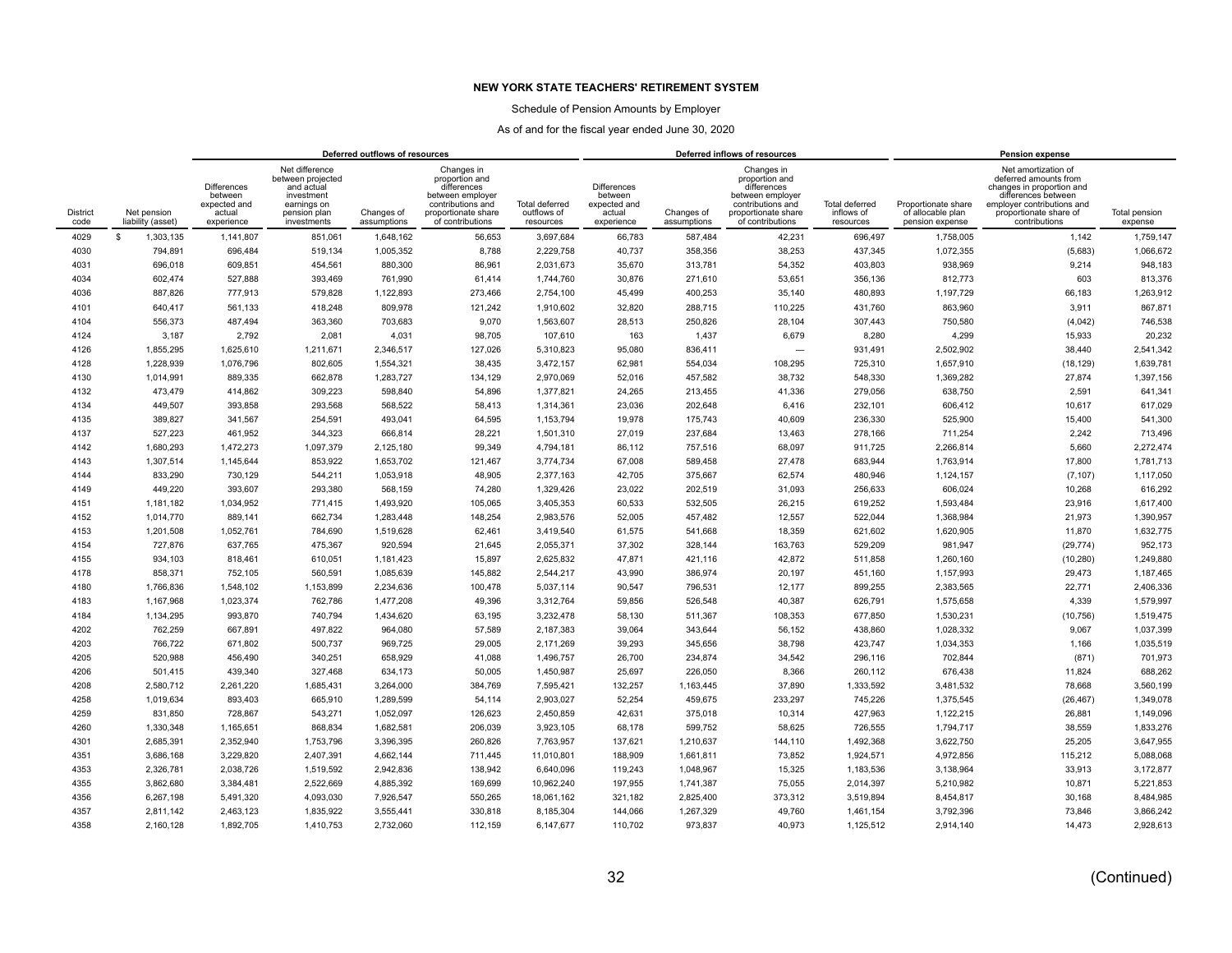#### Schedule of Pension Amounts by Employer

|                         |                                  |                                                                       |                                                                                                               | Deferred outflows of resources |                                                                                                                                 |                                                   |                                                                |                           | Deferred inflows of resources                                                                                                   |                                           |                                                             | <b>Pension expense</b>                                                                                                                                                    |                          |
|-------------------------|----------------------------------|-----------------------------------------------------------------------|---------------------------------------------------------------------------------------------------------------|--------------------------------|---------------------------------------------------------------------------------------------------------------------------------|---------------------------------------------------|----------------------------------------------------------------|---------------------------|---------------------------------------------------------------------------------------------------------------------------------|-------------------------------------------|-------------------------------------------------------------|---------------------------------------------------------------------------------------------------------------------------------------------------------------------------|--------------------------|
| <b>District</b><br>code | Net pension<br>liability (asset) | <b>Differences</b><br>between<br>expected and<br>actual<br>experience | Net difference<br>between projected<br>and actual<br>investment<br>earnings on<br>pension plan<br>investments | Changes of<br>assumptions      | Changes in<br>proportion and<br>differences<br>between employer<br>contributions and<br>proportionate share<br>of contributions | <b>Total deferred</b><br>outflows of<br>resources | Differences<br>between<br>expected and<br>actual<br>experience | Changes of<br>assumptions | Changes in<br>proportion and<br>differences<br>between employer<br>contributions and<br>proportionate share<br>of contributions | Total deferred<br>inflows of<br>resources | Proportionate share<br>of allocable plan<br>pension expense | Net amortization of<br>deferred amounts from<br>changes in proportion and<br>differences between<br>employer contributions and<br>proportionate share of<br>contributions | Total pension<br>expense |
| 4360                    | $\mathbf{s}$<br>2,339,982        | 2,050,292                                                             | 1,528,213                                                                                                     | 2,959,532                      | 229,382                                                                                                                         | 6,767,419                                         | 119,920                                                        | 1,054,919                 | 9,919                                                                                                                           | 1,184,757                                 | 3,156,772                                                   | 91,213                                                                                                                                                                    | 3,247,985                |
| 4361                    | 4,165,137                        | 3,649,493                                                             | 2,720,200                                                                                                     | 5,267,929                      | $\overline{\phantom{0}}$                                                                                                        | 11,637,622                                        | 213,455                                                        | 1,877,741                 | 299,021                                                                                                                         | 2,390,217                                 | 5,619,014                                                   | (59, 179)                                                                                                                                                                 | 5,559,835                |
| 4363                    | 2,322,759                        | 2,035,202                                                             | 1,516,965                                                                                                     | 2,937,750                      | 213,010                                                                                                                         | 6,702,928                                         | 119,037                                                        | 1,047,154                 | 89,704                                                                                                                          | 1,255,895                                 | 3,133,538                                                   | 36,300                                                                                                                                                                    | 3,169,838                |
| 4364                    | 2,474,626                        | 2,168,268                                                             | 1,616,148                                                                                                     | 3,129,827                      | 330,378                                                                                                                         | 7,244,621                                         | 126,820                                                        | 1,115,620                 | 61,955                                                                                                                          | 1,304,395                                 | 3,338,416                                                   | 66,037                                                                                                                                                                    | 3,404,453                |
| 4365                    | 1,798,769                        | 1,576,082                                                             | 1,174,754                                                                                                     | 2,275,024                      | 414,661                                                                                                                         | 5,440,521                                         | 92,183                                                         | 810,927                   | 122,737                                                                                                                         | 1,025,848                                 | 2,426,645                                                   | 42,002                                                                                                                                                                    | 2,468,647                |
| 4366                    | 8,664,728                        | 7,592,036                                                             | 5,658,827                                                                                                     | 10,958,865                     | 291,035                                                                                                                         | 24,500,762                                        | 444,051                                                        | 3,906,263                 | 162,345                                                                                                                         | 4,512,658                                 | 11,689,226                                                  | 33,525                                                                                                                                                                    | 11,722,751               |
| 4367                    | 14,579,073                       | 12,774,186                                                            | 9,521,413                                                                                                     | 18,439,135                     | 563,715                                                                                                                         | 41,298,448                                        | 747,149                                                        | 6,572,588                 | 319,164                                                                                                                         | 7,638,902                                 | 19,668,024                                                  | 79,712                                                                                                                                                                    | 19,747,735               |
| 4368                    | 11,441,468                       | 10,025,015                                                            | 7,472,281                                                                                                     | 14,470,794                     | 115,671                                                                                                                         | 32,083,761                                        | 586,353                                                        | 5,158,082                 | 370,980                                                                                                                         | 6,115,416                                 | 15,435,210                                                  | (50, 653)                                                                                                                                                                 | 15,384,557               |
| 4428                    | 677,569                          | 593,686                                                               | 442,512                                                                                                       | 856,968                        | 50,754                                                                                                                          | 1,943,921                                         | 34,724                                                         | 305,464                   | 95,145                                                                                                                          | 435,334                                   | 914,081                                                     | (4, 450)                                                                                                                                                                  | 909,631                  |
| 4430                    | 774,449                          | 678,572                                                               | 505,783                                                                                                       | 979,498                        | 66,994                                                                                                                          | 2,230,847                                         | 39,689                                                         | 349,140                   | 69,374                                                                                                                          | 458,203                                   | 1,044,777                                                   | 3,186                                                                                                                                                                     | 1,047,963                |
| 4434                    | 288,659                          | 252,923                                                               | 188,520                                                                                                       | 365,087                        | 38,608                                                                                                                          | 845,138                                           | 14,793                                                         | 130,134                   | 41,845                                                                                                                          | 186,772                                   | 389,418                                                     | 702                                                                                                                                                                       | 390,120                  |
| 4437                    | 1,067,530                        | 935,370                                                               | 697,191                                                                                                       | 1,350,177                      | 80,483                                                                                                                          | 3,063,221                                         | 54,709                                                         | 481,268                   | 1,229                                                                                                                           | 537,205                                   | 1,440,161                                                   | 15,463                                                                                                                                                                    | 1,455,624                |
| 4438                    | 847,269                          | 742,378                                                               | 553,341                                                                                                       | 1,071,599                      | 70,706                                                                                                                          | 2,438,023                                         | 43,421                                                         | 381,969                   | 35,800                                                                                                                          | 461,189                                   | 1,143,016                                                   | 11,251                                                                                                                                                                    | 1,154,267                |
| 4439                    | 1,045,469                        | 916,040                                                               | 682,783                                                                                                       | 1,322,275                      | 124,923                                                                                                                         | 3,046,021                                         | 53,578                                                         | 471,322                   | 82,971                                                                                                                          | 607,872                                   | 1,410,399                                                   | 5,783                                                                                                                                                                     | 1,416,182                |
| 4504                    | 734,627                          | 643,680                                                               | 479,776                                                                                                       | 929.132                        | 68.484                                                                                                                          | 2,121,072                                         | 37,648                                                         | 331,187                   | 57,472                                                                                                                          | 426,307                                   | 991,055                                                     | (1, 443)                                                                                                                                                                  | 989,612                  |
| 4531                    | 1,005,588                        | 881,096                                                               | 656,737                                                                                                       | 1,271,834                      | 103,828                                                                                                                         | 2,913,495                                         | 51,534                                                         | 453,342                   | 13,757                                                                                                                          | 518,634                                   | 1,356,597                                                   | 21,420                                                                                                                                                                    | 1,378,017                |
| 4532                    | 1,638,393                        | 1,435,560                                                             | 1,070,014                                                                                                     | 2,072,186                      | 40,656                                                                                                                          | 4,618,416                                         | 83,965                                                         | 738,626                   | 250,322                                                                                                                         | 1,072,913                                 | 2,210,288                                                   | (47, 220)                                                                                                                                                                 | 2,163,068                |
| 4533                    | 1,169,062                        | 1,024,333                                                             | 763,500                                                                                                       | 1,478,592                      | 72,449                                                                                                                          | 3,338,873                                         | 59,912                                                         | 527,041                   | 92,883                                                                                                                          | 679,836                                   | 1,577,134                                                   | 2,099                                                                                                                                                                     | 1,579,233                |
| 4534                    | 1,128,369                        | 988,677                                                               | 736,924                                                                                                       | 1,427,124                      | 51,604                                                                                                                          | 3,204,328                                         | 57,827                                                         | 508,695                   | 41,068                                                                                                                          | 607,589                                   | 1,522,235                                                   | (817)                                                                                                                                                                     | 1,521,418                |
| 4557                    | 607,374                          | 532,181                                                               | 396,669                                                                                                       | 768,187                        | 28,824                                                                                                                          | 1,725,861                                         | 31,127                                                         | 273,819                   | 109,802                                                                                                                         | 414,748                                   | 819,383                                                     | (20, 674)                                                                                                                                                                 | 798,709                  |
| 4582                    | 1,178,257                        | 1,032,389                                                             | 769,505                                                                                                       | 1,490,221                      | 212,625                                                                                                                         | 3,504,740                                         | 60,383                                                         | 531,186                   | 45,683                                                                                                                          | 637,252                                   | 1,589,538                                                   | 46,667                                                                                                                                                                    | 1,636,205                |
| 4583                    | 920,044                          | 806,143                                                               | 600,869                                                                                                       | 1,163,641                      | 89,094                                                                                                                          | 2,659,747                                         | 47,150                                                         | 414,777                   | 96,899                                                                                                                          | 558,827                                   | 1,241,193                                                   | (5, 416)                                                                                                                                                                  | 1,235,777                |
| 4586                    | 1.029.475                        | 902.027                                                               | 672.338                                                                                                       | 1.302.047                      | 119,776                                                                                                                         | 2.996.187                                         | 52.759                                                         | 464,112                   | 22.843                                                                                                                          | 539.713                                   | 1,388,823                                                   | 22,673                                                                                                                                                                    | 1,411,495                |
| 4588                    | 918,373                          | 804,678                                                               | 599,778                                                                                                       | 1,161,528                      | 135,705                                                                                                                         | 2,701,688                                         | 47,065                                                         | 414,024                   | 118,154                                                                                                                         | 579,243                                   | 1,238,938                                                   | 10,054                                                                                                                                                                    | 1,248,993                |
| 4590                    | 990.746                          | 868,091                                                               | 647,044                                                                                                       | 1,253,063                      | 88,814                                                                                                                          | 2,857,012                                         | 50,774                                                         | 446,651                   | 70,808                                                                                                                          | 568,233                                   | 1,336,574                                                   | 8,872                                                                                                                                                                     | 1,345,446                |
| 4592                    | 604,291                          | 529,480                                                               | 394,655                                                                                                       | 764,287                        | 8,003                                                                                                                           | 1,696,425                                         | 30,969                                                         | 272,429                   | 106,705                                                                                                                         | 410,102                                   | 815,224                                                     | (27, 739)                                                                                                                                                                 | 787,485                  |
| 4593                    | 1,116,230                        | 978,041                                                               | 728,996                                                                                                       | 1,411,772                      | 68,720                                                                                                                          | 3,187,529                                         | 57,205                                                         | 503,223                   | 54,493                                                                                                                          | 614,920                                   | 1,505,860                                                   | (137)                                                                                                                                                                     | 1,505,723                |
| 4594                    | 1,154,765                        | 1,011,805                                                             | 754,163                                                                                                       | 1,460,509                      | 311,779                                                                                                                         | 3,538,255                                         | 59,179                                                         | 520,595                   | 317,893                                                                                                                         | 897,667                                   | 1,557,845                                                   | (12, 757)                                                                                                                                                                 | 1,545,088                |
| 4595                    | 1,187,768                        | 1,040,722                                                             | 775,717                                                                                                       | 1,502,250                      | 101,346                                                                                                                         | 3,420,035                                         | 60,871                                                         | 535,474                   | 95,510                                                                                                                          | 691,855                                   | 1,602,368                                                   | (7, 175)                                                                                                                                                                  | 1,595,193                |
| 4596                    | 963,303                          | 844,046                                                               | 629,121                                                                                                       | 1,218,354                      | 16,984                                                                                                                          | 2,708,504                                         | 49,367                                                         | 434,279                   | 56,942                                                                                                                          | 540,589                                   | 1,299,552                                                   | (5, 155)                                                                                                                                                                  | 1,294,397                |
| 4597                    | 1,405,918                        | 1,231,865                                                             | 918.187                                                                                                       | 1,778,159                      | 101,403                                                                                                                         | 4,029,614                                         | 72,051                                                         | 633,821                   | 45.014                                                                                                                          | 750,885                                   | 1,896,665                                                   | 9,071                                                                                                                                                                     | 1,905,736                |
| 4598<br>4604            | 1,287,150<br>1,689,088           | 1,127,801<br>1,479,979                                                | 840,622                                                                                                       | 1,627,945                      | 28,715<br>72,411                                                                                                                | 3,625,083                                         | 65,964                                                         | 580,277<br>761,481        | 71,953<br>177,973                                                                                                               | 718,195                                   | 1,736,441<br>2,278,679                                      | (22, 131)                                                                                                                                                                 | 1,714,310<br>2,242,137   |
| 4617                    | 642,923                          |                                                                       | 1,103,123<br>419,885                                                                                          | 2,136,303<br>813,148           |                                                                                                                                 | 4,791,816<br>2,191,686                            | 86,563<br>32,949                                               | 289,845                   | 10,135                                                                                                                          | 1,026,016                                 |                                                             | (36, 542)                                                                                                                                                                 | 1,005,053                |
| 4620                    | 1,317,618                        | 563,329                                                               | 860,520                                                                                                       |                                | 395,324<br>10,796                                                                                                               | 3,692,293                                         | 67,525                                                         | 594,013                   | 309,338                                                                                                                         | 332,928<br>970,876                        | 867,341<br>1,777,544                                        | 137,713<br>(55,068)                                                                                                                                                       | 1,722,476                |
| 4651                    | 1,446,175                        | 1,154,497<br>1,267,139                                                | 944,479                                                                                                       | 1,666,480<br>1,829,075         | 167,774                                                                                                                         | 4,208,467                                         | 74,114                                                         | 651,970                   | 309,930                                                                                                                         | 1,036,014                                 | 1,950,975                                                   |                                                                                                                                                                           | 1,916,393                |
| 4653                    |                                  |                                                                       |                                                                                                               |                                |                                                                                                                                 |                                                   |                                                                |                           |                                                                                                                                 |                                           |                                                             | (34, 582)                                                                                                                                                                 | 6,289,750                |
| 4654                    | 4,775,052<br>5,203,281           | 4,183,901<br>4,559,115                                                | 3,118,527                                                                                                     | 6,039,329<br>6,580,939         | 16,021<br>451,500                                                                                                               | 13,357,778<br>14,989,753                          | 244,712                                                        | 2,152,705<br>2,345,761    | 712,567<br>637,985                                                                                                              | 3,109,985                                 | 6,441,824                                                   | (152, 074)                                                                                                                                                                | 6,932,864                |
| 4662                    |                                  | 968,563                                                               | 3,398,198<br>721,932                                                                                          |                                | 14,350                                                                                                                          | 3,102,935                                         | 266,658<br>56,650                                              | 498,346                   | 208,850                                                                                                                         | 3,250,405<br>763,847                      | 7,019,530<br>1,491,267                                      | (86, 667)                                                                                                                                                                 | 1,454,385                |
| 4663                    | 1,105,413<br>1,331,204           | 1,166,401                                                             | 869,393                                                                                                       | 1,398,090<br>1,683,663         | 75,325                                                                                                                          | 3,794,781                                         | 68,222                                                         | 600,138                   | 26,708                                                                                                                          | 695,068                                   | 1,795,872                                                   | (36, 882)<br>10,424                                                                                                                                                       | 1,806,296                |
| 4679                    | 1,052,069                        | 921,823                                                               | 687,094                                                                                                       | 1,330,623                      | 254,884                                                                                                                         | 3,194,423                                         | 53,917                                                         | 474,298                   | 17,490                                                                                                                          | 545,704                                   | 1,419,303                                                   | 69,749                                                                                                                                                                    | 1,489,053                |
| 4680                    | 853,892                          | 748,181                                                               | 557,667                                                                                                       | 1,079,975                      | 16,835                                                                                                                          | 2,402,657                                         | 43,760                                                         | 384,955                   | 68.931                                                                                                                          | 497,646                                   | 1,151,951                                                   | (8, 713)                                                                                                                                                                  | 1,143,238                |
| 4701                    | 1,515,761                        | 1,328,110                                                             | 989,925                                                                                                       | 1,917,085                      | 271,322                                                                                                                         | 4,506,443                                         | 77,680                                                         | 683,341                   | 83,587                                                                                                                          | 844,607                                   | 2,044,851                                                   | 58,839                                                                                                                                                                    | 2,103,690                |
|                         |                                  |                                                                       |                                                                                                               |                                |                                                                                                                                 |                                                   |                                                                |                           |                                                                                                                                 |                                           |                                                             |                                                                                                                                                                           |                          |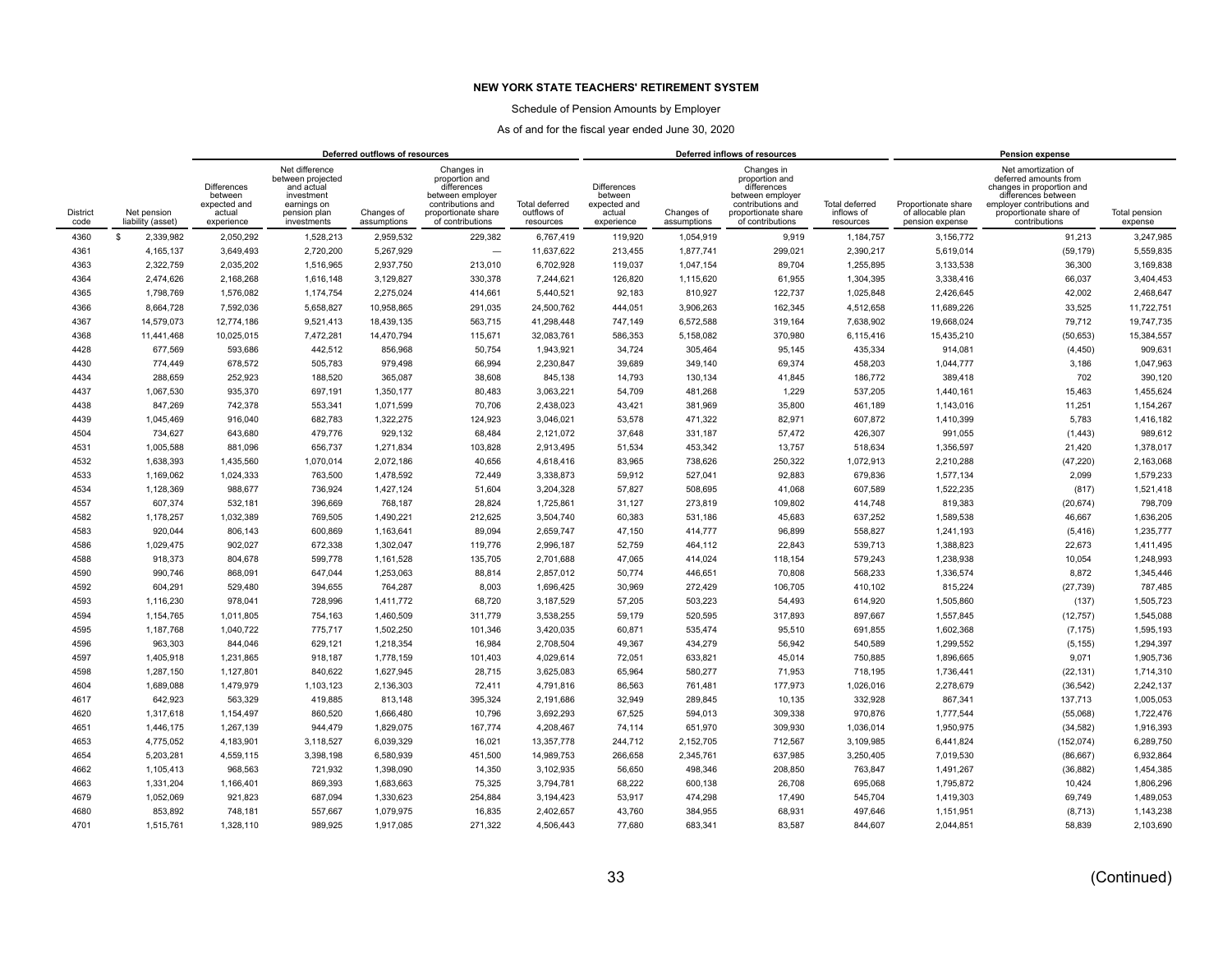#### Schedule of Pension Amounts by Employer

|                         |                                  |                                                                       |                                                                                                               | Deferred outflows of resources |                                                                                                                                 |                                                   |                                                                       |                           | Deferred inflows of resources                                                                                                   |                                                  |                                                             | <b>Pension expense</b>                                                                                                                                                    |                          |
|-------------------------|----------------------------------|-----------------------------------------------------------------------|---------------------------------------------------------------------------------------------------------------|--------------------------------|---------------------------------------------------------------------------------------------------------------------------------|---------------------------------------------------|-----------------------------------------------------------------------|---------------------------|---------------------------------------------------------------------------------------------------------------------------------|--------------------------------------------------|-------------------------------------------------------------|---------------------------------------------------------------------------------------------------------------------------------------------------------------------------|--------------------------|
| <b>District</b><br>code | Net pension<br>liability (asset) | <b>Differences</b><br>between<br>expected and<br>actual<br>experience | Net difference<br>between projected<br>and actual<br>investment<br>earnings on<br>pension plan<br>investments | Changes of<br>assumptions      | Changes in<br>proportion and<br>differences<br>between employer<br>contributions and<br>proportionate share<br>of contributions | <b>Total deferred</b><br>outflows of<br>resources | <b>Differences</b><br>between<br>expected and<br>actual<br>experience | Changes of<br>assumptions | Changes in<br>proportion and<br>differences<br>between employer<br>contributions and<br>proportionate share<br>of contributions | <b>Total deferred</b><br>inflows of<br>resources | Proportionate share<br>of allocable plan<br>pension expense | Net amortization of<br>deferred amounts from<br>changes in proportion and<br>differences between<br>employer contributions and<br>proportionate share of<br>contributions | Total pension<br>expense |
| 4703                    | <b>S</b><br>1,273,791            | 1,116,096                                                             | 831,897                                                                                                       | 1,611,050                      | 240,316                                                                                                                         | 3,799,360                                         | 65,279                                                                | 574,255                   | 60,845                                                                                                                          | 700,380                                          | 1,718,419                                                   | 58,045                                                                                                                                                                    | 1,776,464                |
| 4704                    | 1,215,742                        | 1,065,233                                                             | 793,986                                                                                                       | 1,537,631                      | 105,485                                                                                                                         | 3,502,335                                         | 62,304                                                                | 548,085                   | 16,195                                                                                                                          | 626,585                                          | 1,640,107                                                   | 13,449                                                                                                                                                                    | 1,653,557                |
| 4705                    | 1,664,923                        | 1,458,805                                                             | 1,087,341                                                                                                     | 2,105,740                      | 147,710                                                                                                                         | 4,799,596                                         | 85,324                                                                | 750,586                   | 91,023                                                                                                                          | 926,933                                          | 2,246,078                                                   | 11,980                                                                                                                                                                    | 2,258,058                |
| 4854                    | 1,625,505                        | 1,424,268                                                             | 1,061,597                                                                                                     | 2,055,886                      | 48,042                                                                                                                          | 4,589,794                                         | 83,304                                                                | 732,816                   | 120,341                                                                                                                         | 936,461                                          | 2,192,902                                                   | (22, 214)                                                                                                                                                                 | 2,170,688                |
| 4855                    | 507,352                          | 444,542                                                               | 331,345                                                                                                       | 641,682                        | 78,235                                                                                                                          | 1,495,804                                         | 26,001                                                                | 228,726                   | 10,348                                                                                                                          | 265,075                                          | 684,447                                                     | 18,969                                                                                                                                                                    | 703,416                  |
| 4857                    | 3,242,650                        | 2,841,210                                                             | 2,117,734                                                                                                     | 4,101,197                      | 198,335                                                                                                                         | 9.258.476                                         | 166,180                                                               | 1,461,862                 | 340,369                                                                                                                         | 1,968,411                                        | 4,374,524                                                   | (70, 954)                                                                                                                                                                 | 4,303,570                |
| 4862                    | 2,910,824                        | 2,550,464                                                             | 1,901,023                                                                                                     | 3,681,515                      | 229,723                                                                                                                         | 8,362,725                                         | 149,174                                                               | 1,312,268                 | 45,845                                                                                                                          | 1,507,286                                        | 3,926,872                                                   | 43,363                                                                                                                                                                    | 3,970,235                |
| 4863                    | 3,537,579                        | 3,099,627                                                             | 2,310,349                                                                                                     | 4,474,215                      | 285,332                                                                                                                         | 10,169,524                                        | 181,294                                                               | 1,594,824                 | 87,543                                                                                                                          | 1,863,661                                        | 4,772,402                                                   | 54,225                                                                                                                                                                    | 4,826,627                |
| 4877                    | 1,498,494                        | 1,312,980                                                             | 978,648                                                                                                       | 1,895,246                      | 55,125                                                                                                                          | 4,241,999                                         | 76,795                                                                | 675,556                   | 122,046                                                                                                                         | 874,397                                          | 2,021,556                                                   | (20, 676)                                                                                                                                                                 | 2,000,880                |
| 4879                    | 1,125,606                        | 986,256                                                               | 735,119                                                                                                       | 1,423,629                      | 58,247                                                                                                                          | 3,203,251                                         | 57,685                                                                | 507,449                   | 51,227                                                                                                                          | 616,361                                          | 1,518,508                                                   | 9,626                                                                                                                                                                     | 1,528,134                |
| 4883                    | 38,608                           | 33,828                                                                | 25,214                                                                                                        | 48,830                         | 16,828                                                                                                                          | 124,701                                           | 1,979                                                                 | 17,405                    | 6,232                                                                                                                           | 25,616                                           | 52,084                                                      | 3,646                                                                                                                                                                     | 55,731                   |
| 4884                    | 492,811                          | 431,801                                                               | 321,849                                                                                                       | 623,291                        | 4,272                                                                                                                           | 1,381,212                                         | 25,256                                                                | 222,171                   | 61,479                                                                                                                          | 308,905                                          | 664,831                                                     | (15, 417)                                                                                                                                                                 | 649,414                  |
| 4885                    | 1,256,885                        | 1,101,282                                                             | 820,856                                                                                                       | 1,589,667                      | 102,981                                                                                                                         | 3,614,786                                         | 64,413                                                                | 566,633                   | 40.525                                                                                                                          | 671,571                                          | 1,695,611                                                   | 15,281                                                                                                                                                                    | 1,710,893                |
| 4890                    | 1,968,723                        | 1,724,995                                                             | 1,285,749                                                                                                     | 2,489,976                      | 126,778                                                                                                                         | 5,627,499                                         | 100,893                                                               | 887,546                   | 73,465                                                                                                                          | 1,061,905                                        | 2,655,923                                                   | 23,017                                                                                                                                                                    | 2,678,940                |
| 4892                    | 1,803,766                        | 1,580,460                                                             | 1,178,017                                                                                                     | 2,281,344                      | 53,499                                                                                                                          | 5,093,320                                         | 92,440                                                                | 813,180                   | 63,796                                                                                                                          | 969,415                                          | 2,433,386                                                   | (5, 295)                                                                                                                                                                  | 2,428,090                |
| 4894                    | 1,820,918                        | 1,595,489                                                             | 1,189,219                                                                                                     | 2,303,038                      | 151,771                                                                                                                         | 5,239,517                                         | 93,319                                                                | 820,913                   | 40,623                                                                                                                          | 954,854                                          | 2,456,525                                                   | 41,692                                                                                                                                                                    | 2,498,217                |
| 4901                    | 1,220,223                        | 1,069,160                                                             | 796,913                                                                                                       | 1,543,298                      | 154,922                                                                                                                         | 3,564,292                                         | 62,534                                                                | 550,105                   | 164,836                                                                                                                         | 777,475                                          | 1,646,152                                                   | 14,617                                                                                                                                                                    | 1,660,769                |
| 4905                    | 316,808                          | 277,587                                                               | 206,903                                                                                                       | 400,689                        | 454,795                                                                                                                         | 1,339,974                                         | 16,236                                                                | 142,825                   | 123,071                                                                                                                         | 282,132                                          | 427,393                                                     | 53,244                                                                                                                                                                    | 480,637                  |
| 4906                    | 1,636,045                        | 1,433,503                                                             | 1,068,481                                                                                                     | 2.069.217                      | 96,579                                                                                                                          | 4.667.780                                         | 83,844                                                                | 737,568                   | 48,299                                                                                                                          | 869,711                                          | 2,207,121                                                   | 14,838                                                                                                                                                                    | 2,221,959                |
| 4907                    | 2,530,475                        | 2,217,203                                                             | 1,652,622                                                                                                     | 3,200,462                      | 164,756                                                                                                                         | 7,235,043                                         | 129,682                                                               | 1,140,797                 | 133,206                                                                                                                         | 1,403,685                                        | 3,413,759                                                   | (6, 265)                                                                                                                                                                  | 3,407,494                |
| 4908                    | 712.229                          | 624.055                                                               | 465.148                                                                                                       | 900.804                        | 34,300                                                                                                                          | 2.024.307                                         | 36,500                                                                | 321,090                   | 26,202                                                                                                                          | 383,792                                          | 960,839                                                     | 2,507                                                                                                                                                                     | 963,346                  |
| 4909<br>4910            | 1,927,121<br>919.284             | 1,688,543<br>805,476                                                  | 1,258,579<br>600,373                                                                                          | 2,437,359<br>1,162,680         | 33,765<br>111,465                                                                                                               | 5,418,247<br>2,679,994                            | 98,761<br>47,112                                                      | 868,791<br>414,435        | 119,769<br>168,448                                                                                                              | 1,087,321<br>629,994                             | 2,599,799<br>1,240,167                                      | (17, 589)<br>(10, 695)                                                                                                                                                    | 2,582,210<br>1,229,473   |
| 4976                    | 435,655                          | 381,721                                                               | 284,521                                                                                                       | 551,002                        | 19,036                                                                                                                          | 1,236,279                                         | 22,326                                                                | 196,403                   | 22,520                                                                                                                          | 241,250                                          | 587,724                                                     | (2,642)                                                                                                                                                                   | 585,082                  |
| 4978                    | 499,592                          | 437,743                                                               | 326,278                                                                                                       | 631,868                        | 13,928                                                                                                                          | 1,409,817                                         | 25,603                                                                | 225,228                   | 84,954                                                                                                                          | 335,785                                          | 673,979                                                     | (17, 462)                                                                                                                                                                 | 656,518                  |
| 4979                    | 674,737                          | 591,205                                                               | 440,663                                                                                                       | 853,386                        | 61,247                                                                                                                          | 1,946,500                                         | 34,579                                                                | 304,187                   | 18,842                                                                                                                          | 357,609                                          | 910,260                                                     | 8,775                                                                                                                                                                     | 919,035                  |
| 4980                    | 357,221                          | 312,997                                                               | 233,296                                                                                                       | 451,801                        | 37,594                                                                                                                          | 1,035,688                                         | 18,307                                                                | 161,043                   | 25,423                                                                                                                          | 204,774                                          | 481,912                                                     | 8,020                                                                                                                                                                     | 489,932                  |
| 4981                    | 412,478                          | 361,414                                                               | 269,385                                                                                                       | 521,689                        | 78,923                                                                                                                          | 1,231,410                                         | 21,139                                                                | 185,955                   | 71,934                                                                                                                          | 279,027                                          | 556,457                                                     | (8,736)                                                                                                                                                                   | 547,721                  |
| 4982                    | 627,240                          | 549,588                                                               | 409,643                                                                                                       | 793,312                        | 16,952                                                                                                                          | 1,769,494                                         | 32,145                                                                | 282,774                   | 39,229                                                                                                                          | 354,148                                          | 846,183                                                     | (9, 386)                                                                                                                                                                  | 836,797                  |
| 4983                    | 497,734                          | 436,114                                                               | 325,064                                                                                                       | 629.517                        | 66,940                                                                                                                          | 1,457,635                                         | 25,508                                                                | 224,390                   | 81,845                                                                                                                          | 331,743                                          | 671,472                                                     | (4, 912)                                                                                                                                                                  | 666,560                  |
| 5001                    | 1,005,948                        | 881,412                                                               | 656,972                                                                                                       | 1,272,290                      | 83,622                                                                                                                          | 2,894,297                                         | 51,553                                                                | 453,505                   | 208,279                                                                                                                         | 713,337                                          | 1,357,083                                                   | (32, 927)                                                                                                                                                                 | 1,324,156                |
| 5002                    | 626,216                          | 548,690                                                               | 408,974                                                                                                       | 792,017                        | 77,755                                                                                                                          | 1,827,436                                         | 32,092                                                                | 282,313                   | 157,437                                                                                                                         | 471,842                                          | 844,802                                                     | (12,064)                                                                                                                                                                  | 832,738                  |
| 5003                    | 788,500                          | 690,883                                                               | 514,959                                                                                                       | 997,269                        | 52,418                                                                                                                          | 2,255,529                                         | 40,409                                                                | 355,474                   | 120,195                                                                                                                         | 516,079                                          | 1,063,732                                                   | (17, 925)                                                                                                                                                                 | 1,045,807                |
| 5026                    | 558,491                          | 489,350                                                               | 364,744                                                                                                       | 706,361                        | 42,112                                                                                                                          | 1,602,567                                         | 28,622                                                                | 251,781                   | 50,208                                                                                                                          | 330,611                                          | 753,437                                                     | 2,289                                                                                                                                                                     | 755,727                  |
| 5027                    | 1,046,054                        | 916,553                                                               | 683,165                                                                                                       | 1,323,015                      | 234,753                                                                                                                         | 3,157,485                                         | 53,608                                                                | 471,586                   | 149,616                                                                                                                         | 674,810                                          | 1,411,188                                                   | 3,691                                                                                                                                                                     | 1,414,879                |
| 5028                    | 501.585                          | 439.489                                                               | 327,579                                                                                                       | 634,388                        | 118,610                                                                                                                         | 1.520.066                                         | 25,705                                                                | 226,126                   | 57.670                                                                                                                          | 309,502                                          | 676,668                                                     | 20,977                                                                                                                                                                    | 697,645                  |
| 5076                    | 1,418,114                        | 1,242,552                                                             | 926,153                                                                                                       | 1,793,584                      | 94,837                                                                                                                          | 4,057,126                                         | 72,676                                                                | 639,319                   | 27,114                                                                                                                          | 739,109                                          | 1,913,119                                                   | 25,024                                                                                                                                                                    | 1,938,143                |
| 5078                    | 1,080,371                        | 946,621                                                               | 705,577                                                                                                       | 1,366,417                      | 116,629                                                                                                                         | 3,135,244                                         | 55,367                                                                | 487,056                   | 5,319                                                                                                                           | 547,742                                          | 1,457,483                                                   | 22,229                                                                                                                                                                    | 1,479,712                |
| 5102                    | 3,596,375                        | 3,151,144                                                             | 2,348,748                                                                                                     | 4,548,578                      | 90,671                                                                                                                          | 10,139,142                                        | 184,307                                                               | 1,621,330                 | 68,569                                                                                                                          | 1,874,207                                        | 4,851,721                                                   | 11,968                                                                                                                                                                    | 4,863,689                |
| 5103                    | 1,824,023                        | 1,598,209                                                             | 1,191,247                                                                                                     | 2,306,964                      | 205,050                                                                                                                         | 5,301,471                                         | 93,478                                                                | 822,312                   | 8,531                                                                                                                           | 924,321                                          | 2,460,714                                                   | 41,057                                                                                                                                                                    | 2,501,771                |
| 5107                    | 1,340,493                        | 1,174,540                                                             | 875,460                                                                                                       | 1,695,412                      | 9,093                                                                                                                           | 3,754,505                                         | 68,698                                                                | 604,326                   | 106,605                                                                                                                         | 779,628                                          | 1,808,404                                                   | (22,091)                                                                                                                                                                  | 1,786,313                |
| 5108                    | 1,130,062                        | 990,161                                                               | 738,030                                                                                                       | 1,429,266                      | 100,710                                                                                                                         | 3,258,167                                         | 57,914                                                                | 509,459                   | 76,016                                                                                                                          | 643,389                                          | 1,524,520                                                   | 8,480                                                                                                                                                                     | 1,533,001                |
| 5251                    | 897,646                          | 786,518                                                               | 586,242                                                                                                       | 1,135,314                      | 1,051                                                                                                                           | 2,509,124                                         | 46,003                                                                | 404,680                   | 129,316                                                                                                                         | 579,999                                          | 1,210,977                                                   | (32, 844)                                                                                                                                                                 | 1,178,133                |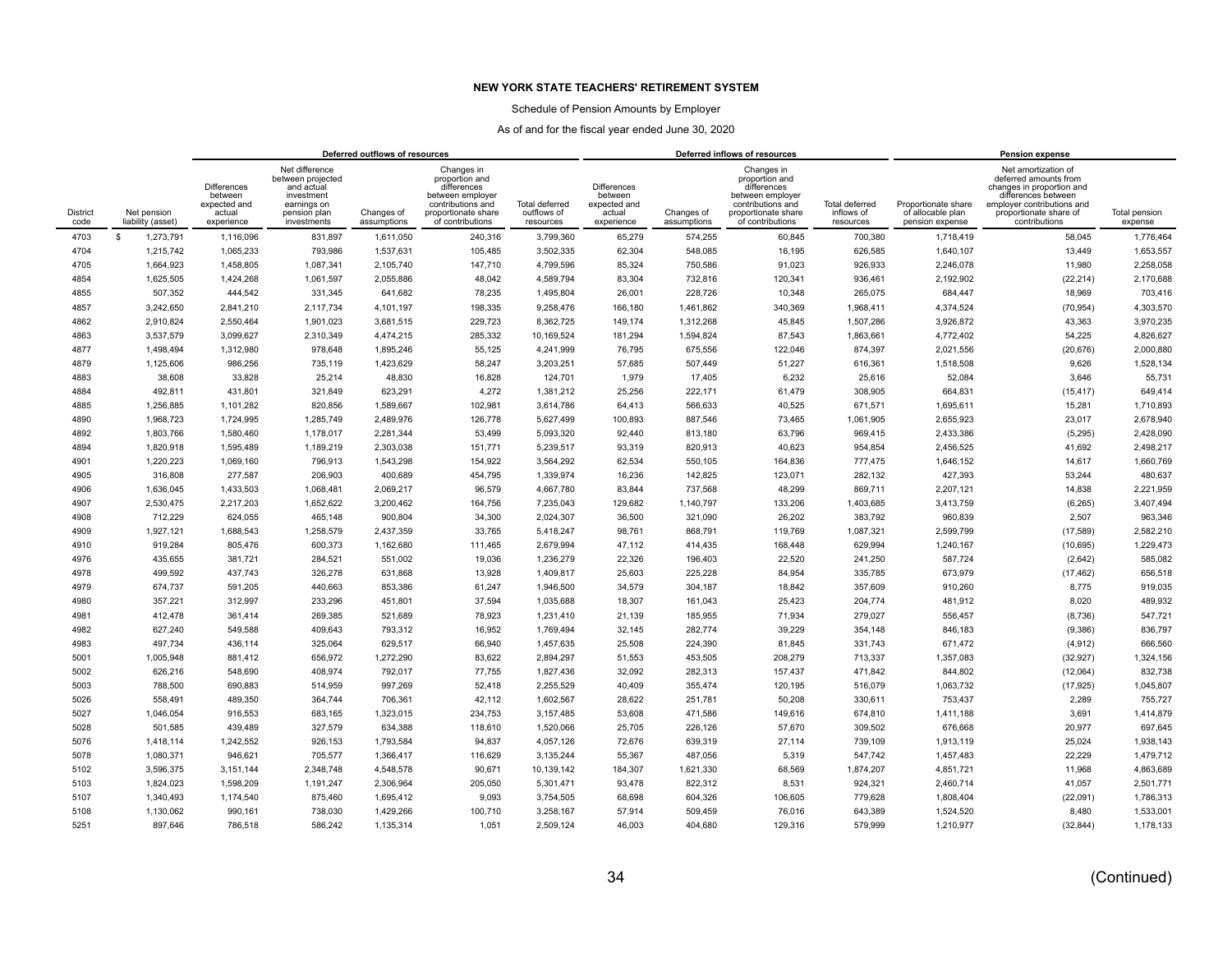#### Schedule of Pension Amounts by Employer

|                         |                                  |                                                                       |                                                                                                               | Deferred outflows of resources |                                                                                                                                 |                                            |                                                                       |                           | Deferred inflows of resources                                                                                                   |                                                  |                                                             | <b>Pension expense</b>                                                                                                                                                    |                          |
|-------------------------|----------------------------------|-----------------------------------------------------------------------|---------------------------------------------------------------------------------------------------------------|--------------------------------|---------------------------------------------------------------------------------------------------------------------------------|--------------------------------------------|-----------------------------------------------------------------------|---------------------------|---------------------------------------------------------------------------------------------------------------------------------|--------------------------------------------------|-------------------------------------------------------------|---------------------------------------------------------------------------------------------------------------------------------------------------------------------------|--------------------------|
| <b>District</b><br>code | Net pension<br>liability (asset) | <b>Differences</b><br>between<br>expected and<br>actual<br>experience | Net difference<br>between projected<br>and actual<br>investment<br>earnings on<br>pension plan<br>investments | Changes of<br>assumptions      | Changes in<br>proportion and<br>differences<br>between emplover<br>contributions and<br>proportionate share<br>of contributions | Total deferred<br>outflows of<br>resources | <b>Differences</b><br>between<br>expected and<br>actual<br>experience | Changes of<br>assumptions | Changes in<br>proportion and<br>differences<br>between emplover<br>contributions and<br>proportionate share<br>of contributions | <b>Total deferred</b><br>inflows of<br>resources | Proportionate share<br>of allocable plan<br>pension expense | Net amortization of<br>deferred amounts from<br>changes in proportion and<br>differences between<br>employer contributions and<br>proportionate share of<br>contributions | Total pension<br>expense |
| 5253                    | 1,224,160<br>S                   | 1,072,609                                                             | 799,484                                                                                                       | 1,548,278                      | 10,389                                                                                                                          | 3,430,760                                  | 62,736                                                                | 551,880                   | 99,770                                                                                                                          | 714,386                                          | 1,651,464                                                   | (21, 946)                                                                                                                                                                 | 1,629,517                |
| 5276                    | 1,571,954                        | 1,377,346                                                             | 1,026,623                                                                                                     | 1,988,155                      | 59,757                                                                                                                          | 4,451,882                                  | 80,560                                                                | 708,674                   | 175,376                                                                                                                         | 964,609                                          | 2,120,657                                                   | (25, 355)                                                                                                                                                                 | 2,095,303                |
| 5281                    | 541,422                          | 474,394                                                               | 353,596                                                                                                       | 684,773                        | 97,800                                                                                                                          | 1,610,563                                  | 27,747                                                                | 244,086                   | 62,191                                                                                                                          | 334,024                                          | 730,410                                                     | 19,834                                                                                                                                                                    | 750,244                  |
| 5282                    | 561,527                          | 492,010                                                               | 366,726                                                                                                       | 710,201                        | 181,487                                                                                                                         | 1,750,425                                  | 28,777                                                                | 253,150                   | 48,557                                                                                                                          | 330,484                                          | 757,533                                                     | 41,791                                                                                                                                                                    | 799,324                  |
| 5301                    | 630,663                          | 552,587                                                               | 411,878                                                                                                       | 797,642                        | 68,839                                                                                                                          | 1,830,947                                  | 32,320                                                                | 284,318                   | 33,255                                                                                                                          | 349,893                                          | 850,802                                                     | 8,878                                                                                                                                                                     | 859,679                  |
| 5303                    | 329,303                          | 288,535                                                               | 215,063                                                                                                       | 416,491                        | 110,468                                                                                                                         | 1,030,558                                  | 16,876                                                                | 148,457                   | 3,055                                                                                                                           | 168,388                                          | 444,248                                                     | 22,100                                                                                                                                                                    | 466,348                  |
| 5305                    | 477.433                          | 418,327                                                               | 311,806                                                                                                       | 603.842                        | 37,553                                                                                                                          | 1.371.528                                  | 24,468                                                                | 215,238                   | 40.045                                                                                                                          | 279,750                                          | 644,086                                                     | 6,911                                                                                                                                                                     | 650,997                  |
| 5306                    | 793,766                          | 695,498                                                               | 518,399                                                                                                       | 1,003,929                      | 58,059                                                                                                                          | 2,275,884                                  | 40,679                                                                | 357,848                   | 69,710                                                                                                                          | 468,237                                          | 1,070,836                                                   | 6,801                                                                                                                                                                     | 1,077,637                |
| 5307                    | 1,038,343                        | 909,796                                                               | 678,129                                                                                                       | 1,313,262                      | 115,620                                                                                                                         | 3,016,807                                  | 53,213                                                                | 468,109                   | 118,164                                                                                                                         | 639,486                                          | 1,400,785                                                   | 7,263                                                                                                                                                                     | 1,408,048                |
| 5308                    | 769,697                          | 674,408                                                               | 502,679                                                                                                       | 973,487                        | 33,627                                                                                                                          | 2,184,202                                  | 39,445                                                                | 346,997                   | 42,152                                                                                                                          | 428,595                                          | 1,038,366                                                   | 5,463                                                                                                                                                                     | 1,043,829                |
| 5309<br>5351            | 320,071                          | 280,446                                                               | 209,034                                                                                                       | 404,815                        | 54,255<br>246,749                                                                                                               | 948,551                                    | 16,403                                                                | 144,296                   | 20,132<br>93,300                                                                                                                | 180,831                                          | 431,795                                                     | 7,331                                                                                                                                                                     | 439,125                  |
| 5352                    | 4,504,171<br>49,622              | 3,946,555<br>43,479                                                   | 2,941,619<br>32,407                                                                                           | 5,696,728<br>62,760            | 5,066                                                                                                                           | 12,831,651<br>143,712                      | 230,830<br>2,543                                                      | 2,030,586<br>22,371       | 9,228                                                                                                                           | 2,354,716<br>34,141                              | 6,076,391<br>66,943                                         | 40,355<br>(401)                                                                                                                                                           | 6,116,745<br>66,542      |
| 5353                    | 517,447                          | 453,387                                                               | 337,938                                                                                                       | 654,450                        | 33,201                                                                                                                          | 1,478,976                                  | 26,518                                                                | 233,277                   | 45,261                                                                                                                          | 305,057                                          | 698,066                                                     | 979                                                                                                                                                                       | 699,045                  |
| 5354                    | 1,479,974                        | 1,296,753                                                             | 966,553                                                                                                       | 1,871,822                      | 93,176                                                                                                                          | 4,228,304                                  | 75,846                                                                | 667,207                   | 203,957                                                                                                                         | 947,009                                          | 1,996,571                                                   | (41, 711)                                                                                                                                                                 | 1,954,860                |
| 5355                    | 2,850,211                        | 2,497,355                                                             | 1,861,438                                                                                                     | 3.604.854                      | 167,956                                                                                                                         | 8.131.603                                  | 146,068                                                               | 1,284,942                 | 128,115                                                                                                                         | 1,559,125                                        | 3,845,102                                                   | 8,544                                                                                                                                                                     | 3,853,646                |
| 5356                    | 903,064                          | 791,265                                                               | 589,780                                                                                                       | 1,142,166                      | 205,353                                                                                                                         | 2,728,565                                  | 46,280                                                                | 407,123                   | 60,566                                                                                                                          | 513,969                                          | 1,218,287                                                   | 27,201                                                                                                                                                                    | 1,245,488                |
| 5357                    | 4,094,209                        | 3,587,346                                                             | 2,673,877                                                                                                     | 5,178,221                      | 644,796                                                                                                                         | 12,084,241                                 | 209,820                                                               | 1,845,765                 | 397,887                                                                                                                         | 2,453,473                                        | 5,523,327                                                   | 73,734                                                                                                                                                                    | 5,597,061                |
| 5358                    | 8,520,205                        | 7,465,404                                                             | 5,564,441                                                                                                     | 10,776,076                     | 229,256                                                                                                                         | 24,035,178                                 | 436,644                                                               | 3,841,108                 | 298,507                                                                                                                         | 4,576,259                                        | 11,494,256                                                  | (53, 916)                                                                                                                                                                 | 11,440,339               |
| 5359                    | 758,035                          | 664,190                                                               | 495,063                                                                                                       | 958,738                        | 49,938                                                                                                                          | 2,167,930                                  | 38,848                                                                | 341,740                   | 34,780                                                                                                                          | 415,368                                          | 1,022,634                                                   | 1,519                                                                                                                                                                     | 1,024,153                |
| 5360                    | 527,510                          | 462,205                                                               | 344,510                                                                                                       | 667,178                        | 91,484                                                                                                                          | 1,565,377                                  | 27,034                                                                | 237,814                   | 30,324                                                                                                                          | 295,172                                          | 711,642                                                     | 17,996                                                                                                                                                                    | 729,639                  |
| 5361                    | 3,929,245                        | 3,442,805                                                             | 2.566.141                                                                                                     | 4,969,580                      | 317,454                                                                                                                         | 11,295,981                                 | 201,366                                                               | 1,771,396                 | $\overline{\phantom{0}}$                                                                                                        | 1,972,762                                        | 5,300,781                                                   | 72,135                                                                                                                                                                    | 5,372,916                |
| 5362                    | 478,586                          | 419,337                                                               | 312,558                                                                                                       | 605,299                        | 40,571                                                                                                                          | 1,377,765                                  | 24,527                                                                | 215,758                   | 106,848                                                                                                                         | 347,132                                          | 645,640                                                     | (8, 391)                                                                                                                                                                  | 637,249                  |
| 5363                    | 3,575,661                        | 3,132,995                                                             | 2,335,220                                                                                                     | 4,522,379                      | 172,770                                                                                                                         | 10, 163, 364                               | 183,246                                                               | 1,611,992                 | 160,051                                                                                                                         | 1,955,288                                        | 4,823,776                                                   | (2, 581)                                                                                                                                                                  | 4,821,195                |
| 5364                    | 1,062,034                        | 930,554                                                               | 693,601                                                                                                       | 1,343,226                      | 1,618                                                                                                                           | 2,968,999                                  | 54,427                                                                | 478,790                   | 298,473                                                                                                                         | 831,690                                          | 1,432,746                                                   | (67, 391)                                                                                                                                                                 | 1,365,354                |
| 5365                    | 35,857                           | 31,418                                                                | 23,418                                                                                                        | 45,351                         | 19,994                                                                                                                          | 120,180                                    | 1,838                                                                 | 16,165                    | 2,758                                                                                                                           | 20,761                                           | 48,373                                                      | 4,964                                                                                                                                                                     | 53,338                   |
| 5367                    | 950.703                          | 833,006                                                               | 620,892                                                                                                       | 1,202,418                      | 104,512                                                                                                                         | 2,760,829                                  | 48,722                                                                | 428,599                   | 59.650                                                                                                                          | 536,971                                          | 1,282,554                                                   | 19,479                                                                                                                                                                    | 1,302,033                |
| 5368                    | 823,177                          | 721,268                                                               | 537,607                                                                                                       | 1,041,127                      | 26,112                                                                                                                          | 2,326,114                                  | 42,186                                                                | 371,108                   | 130,305                                                                                                                         | 543,599                                          | 1,110,514                                                   | (15, 012)                                                                                                                                                                 | 1,095,503                |
| 5369                    | 249.783                          | 218,860                                                               | 163.130                                                                                                       | 315,918                        | 10,204                                                                                                                          | 708.111                                    | 12,801                                                                | 112,608                   | 65,077                                                                                                                          | 190,486                                          | 336,972                                                     | (15,695)                                                                                                                                                                  | 321,277                  |
| 5371                    | 276,911                          | 242,629                                                               | 180,847                                                                                                       | 350,227                        | 43,834                                                                                                                          | 817,537                                    | 14,191                                                                | 124,838                   | 25,439                                                                                                                          | 164,467                                          | 373,569                                                     | 2,928                                                                                                                                                                     | 376,496                  |
| 5372                    | 2,028,595                        | 1,777,456                                                             | 1,324,851                                                                                                     | 2,565,701                      | 228,989                                                                                                                         | 5.896.996                                  | 103,962                                                               | 914,538                   | 150,438                                                                                                                         | 1,168,938                                        | 2,736,694                                                   | 29,080                                                                                                                                                                    | 2,765,774                |
| 5375<br>5376            | 2,622,555<br>1,197,473           | 2,297,883<br>1,049,226                                                | 1,712,759<br>782,055                                                                                          | 3,316,922<br>1,514,525         | 518,653<br>66,579                                                                                                               | 7,846,217<br>3,412,386                     | 134,401                                                               | 1,182,309<br>539,849      | $\overline{\phantom{0}}$<br>194,471                                                                                             | 1,316,710<br>795,688                             | 3,537,981<br>1,615,462                                      | 124,968                                                                                                                                                                   | 3,662,949<br>1,567,113   |
| 5379                    | 44,934                           | 39,371                                                                | 29,346                                                                                                        | 56,831                         | 94,045                                                                                                                          | 219,593                                    | 61,368<br>2,303                                                       | 20,257                    | 75,346                                                                                                                          | 97,906                                           | 60,618                                                      | (48, 349)<br>4,314                                                                                                                                                        | 64,932                   |
| 5380                    | 560,010                          | 490,681                                                               | 365,735                                                                                                       | 708,282                        | 34,386                                                                                                                          | 1,599,084                                  | 28,699                                                                | 252,466                   | 43,896                                                                                                                          | 325,061                                          | 755,486                                                     | 2,372                                                                                                                                                                     | 757,858                  |
| 5403                    | 6.363.307                        | 5.575.530                                                             | 4,155,797                                                                                                     | 8.048.102                      | 383.037                                                                                                                         | 18.162.467                                 | 326,107                                                               | 2.868.728                 | 188.332                                                                                                                         | 3,383,167                                        | 8,584,474                                                   | 35.238                                                                                                                                                                    | 8,619,712                |
| 5406                    | 2,658,419                        | 2,329,307                                                             | 1,736,181                                                                                                     | 3,362,282                      | 250,320                                                                                                                         | 7,678,089                                  | 136,239                                                               | 1,198,478                 | 204,289                                                                                                                         | 1,539,005                                        | 3,586,363                                                   | 9,622                                                                                                                                                                     | 3,595,985                |
| 5407                    | 4,116,726                        | 3,607,075                                                             | 2,688,583                                                                                                     | 5,206,700                      | 476,969                                                                                                                         | 11,979,327                                 | 210,974                                                               | 1,855,916                 | 48,508                                                                                                                          | 2,115,399                                        | 5,553,704                                                   | 92,811                                                                                                                                                                    | 5,646,515                |
| 5408                    | 4,331,426                        | 3,795,196                                                             | 2,828,801                                                                                                     | 5,478,246                      | 537,889                                                                                                                         | 12,640,131                                 | 221,977                                                               | 1,952,708                 | 69,456                                                                                                                          | 2,244,142                                        | 5,843,347                                                   | 95,965                                                                                                                                                                    | 5,939,312                |
| 5409                    | 5,263,199                        | 4,611,615                                                             | 3,437,330                                                                                                     | 6,656,722                      | 138,089                                                                                                                         | 14,843,757                                 | 269,729                                                               | 2,372,773                 | 98,053                                                                                                                          | 2,740,555                                        | 7,100,364                                                   | 6,487                                                                                                                                                                     | 7,106,850                |
| 5415                    | 2,905,137                        | 2,545,482                                                             | 1,897,309                                                                                                     | 3,674,323                      | 185,234                                                                                                                         | 8,302,348                                  | 148,883                                                               | 1,309,704                 | 21,088                                                                                                                          | 1,479,675                                        | 3,919,200                                                   | 45,322                                                                                                                                                                    | 3,964,522                |
| 5416                    | 1,151,520                        | 1,008,962                                                             | 752,043                                                                                                       | 1,456,405                      | 58,634                                                                                                                          | 3,276,044                                  | 59,013                                                                | 519,132                   | 119,718                                                                                                                         | 697,864                                          | 1,553,468                                                   | (5, 164)                                                                                                                                                                  | 1,548,304                |
| 5418                    | 5,337,949                        | 4,677,111                                                             | 3,486,148                                                                                                     | 6,751,263                      | 500,164                                                                                                                         | 15,414,687                                 | 273,560                                                               | 2,406,472                 | 53.046                                                                                                                          | 2,733,078                                        | 7,201,206                                                   | 85,954                                                                                                                                                                    | 7,287,160                |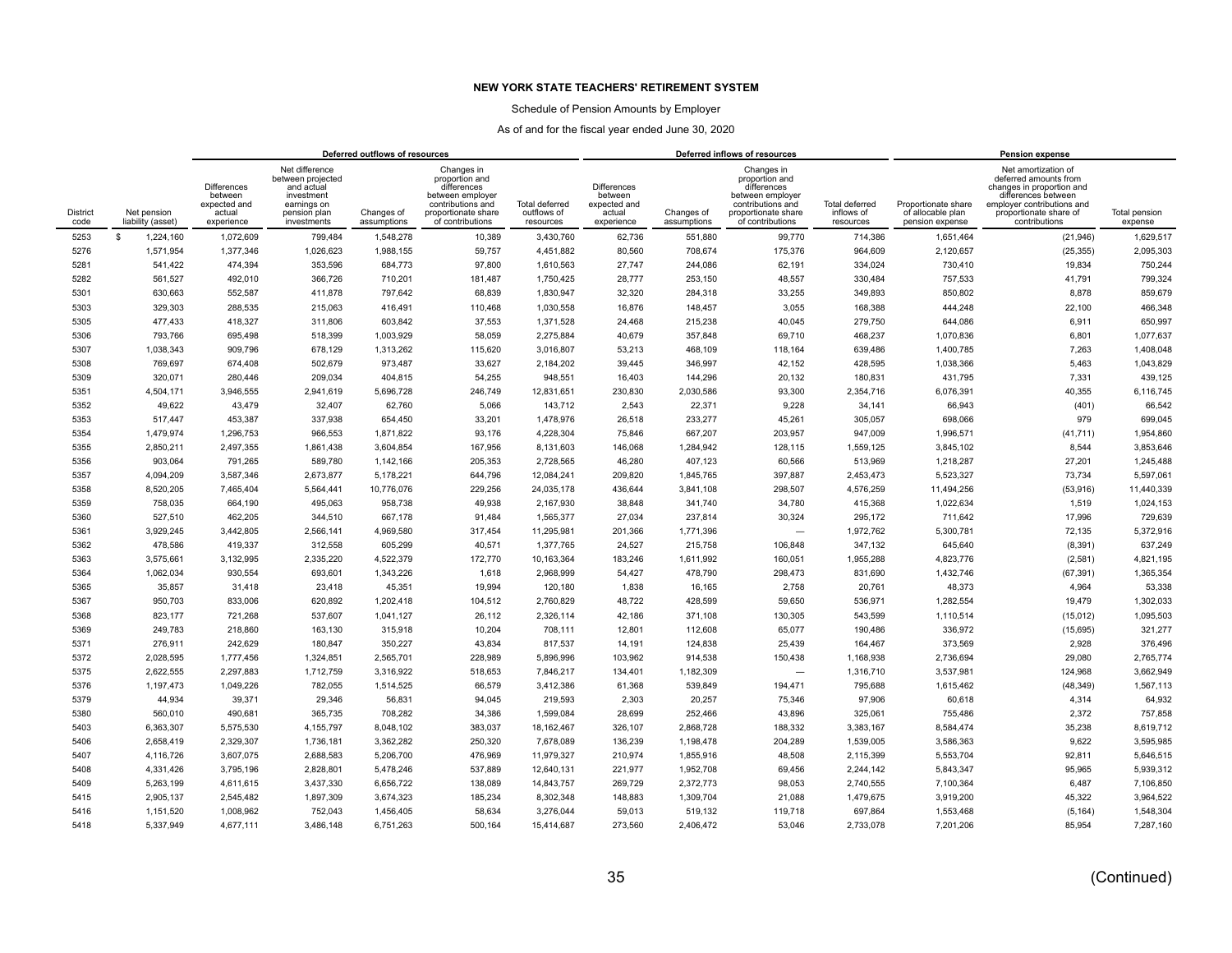#### Schedule of Pension Amounts by Employer

|                         |                                  |                                                                       |                                                                                                               | Deferred outflows of resources |                                                                                                                                 |                                            |                                                                |                           | Deferred inflows of resources                                                                                                   |                                           |                                                             | <b>Pension expense</b>                                                                                                                                                    |                          |
|-------------------------|----------------------------------|-----------------------------------------------------------------------|---------------------------------------------------------------------------------------------------------------|--------------------------------|---------------------------------------------------------------------------------------------------------------------------------|--------------------------------------------|----------------------------------------------------------------|---------------------------|---------------------------------------------------------------------------------------------------------------------------------|-------------------------------------------|-------------------------------------------------------------|---------------------------------------------------------------------------------------------------------------------------------------------------------------------------|--------------------------|
| <b>District</b><br>code | Net pension<br>liability (asset) | <b>Differences</b><br>between<br>expected and<br>actual<br>experience | Net difference<br>between projected<br>and actual<br>investment<br>earnings on<br>pension plan<br>investments | Changes of<br>assumptions      | Changes in<br>proportion and<br>differences<br>between employer<br>contributions and<br>proportionate share<br>of contributions | Total deferred<br>outflows of<br>resources | Differences<br>between<br>expected and<br>actual<br>experience | Changes of<br>assumptions | Changes in<br>proportion and<br>differences<br>between employer<br>contributions and<br>proportionate share<br>of contributions | Total deferred<br>inflows of<br>resources | Proportionate share<br>of allocable plan<br>pension expense | Net amortization of<br>deferred amounts from<br>changes in proportion and<br>differences between<br>employer contributions and<br>proportionate share of<br>contributions | Total pension<br>expense |
| 5420                    | s<br>5,081,391                   | 4,452,315                                                             | 3,318,594                                                                                                     | 6,426,777                      | 310,302                                                                                                                         | 14,507,987                                 | 260,412                                                        | 2,290,810                 | 28,006                                                                                                                          | 2,579,227                                 | 6,855,094                                                   | 79,653                                                                                                                                                                    | 6,934,747                |
| 5427                    | 263.304                          | 230,707                                                               | 171,961                                                                                                       | 333.019                        | 4,780                                                                                                                           | 740.467                                    | 13,494                                                         | 118,704                   | 14.073                                                                                                                          | 146.271                                   | 355,213                                                     | (1, 552)                                                                                                                                                                  | 353,661                  |
| 5457                    | 3,741,211                        | 3,278,050                                                             | 2,443,339                                                                                                     | 4,731,761                      | 1,652,497                                                                                                                       | 12,105,647                                 | 191,730                                                        | 1,686,626                 | 1,213,623                                                                                                                       | 3,091,979                                 | 5,047,113                                                   | (22, 406)                                                                                                                                                                 | 5,024,707                |
| 5458                    | 4.218.879                        | 3.696.582                                                             | 2.755.298                                                                                                     | 5.335.899                      | 526.359                                                                                                                         | 12.314.138                                 | 216,209                                                        | 1,901,969                 | 104.002                                                                                                                         | 2.222.181                                 | 5.691.514                                                   | 95.362                                                                                                                                                                    | 5,786,876                |
| 5501                    | 1,681,163                        | 1,473,035                                                             | 1,097,947                                                                                                     | 2,126,280                      | 207,959                                                                                                                         | 4,905,221                                  | 86,156                                                         | 757,908                   | 4,428                                                                                                                           | 848,492                                   | 2,267,988                                                   | 46,253                                                                                                                                                                    | 2,314,240                |
| 5504                    | 1.618.642                        | 1,418,254                                                             | 1.057.115                                                                                                     | 2.047.206                      | 186.680                                                                                                                         | 4.709.255                                  | 82,952                                                         | 729.722                   | 9.820                                                                                                                           | 822.494                                   | 2,183,643                                                   | 50,950                                                                                                                                                                    | 2,234,593                |
| 5505                    | 462,279                          | 405,049                                                               | 301,909                                                                                                       | 584,675                        | 64,349                                                                                                                          | 1,355,981                                  | 23,691                                                         | 208,406                   | 16,805                                                                                                                          | 248,902                                   | 623,641                                                     | 12,568                                                                                                                                                                    | 636,209                  |
| 5506                    | 791,814                          | 693,788                                                               | 517,124                                                                                                       | 1,001,461                      | 42,623                                                                                                                          | 2,254,996                                  | 40,579                                                         | 356,969                   | 47,784                                                                                                                          | 445,331                                   | 1,068,204                                                   | (3,792)                                                                                                                                                                   | 1,064,412                |
| 5507                    | 789,854                          | 692,070                                                               | 515,844                                                                                                       | 998,981                        | 327,485                                                                                                                         | 2,534,380                                  | 40,478                                                         | 356,085                   | 128,132                                                                                                                         | 524,695                                   | 1,065,559                                                   | 46,141                                                                                                                                                                    | 1,111,700                |
| 5527                    | 1,004,629                        | 880,256                                                               | 656,111                                                                                                       | 1,270,622                      | 71,084                                                                                                                          | 2,878,074                                  | 51,485                                                         | 452,910                   | 95,701                                                                                                                          | 600,096                                   | 1,355,304                                                   | 5,959                                                                                                                                                                     | 1,361,262                |
| 5528                    | 1,082,436                        | 948,431                                                               | 706,926                                                                                                       | 1,369,030                      | 82,179                                                                                                                          | 3,106,566                                  | 55,473                                                         | 487,988                   | 90,488                                                                                                                          | 633,948                                   | 1,460,270                                                   | (10, 969)                                                                                                                                                                 | 1,449,301                |
| 5530                    | 1,418,781                        | 1,243,136                                                             | 926,588                                                                                                       | 1,794,428                      | 71,142                                                                                                                          | 4,035,294                                  | 72,710                                                         | 639,620                   | 175,990                                                                                                                         | 888,320                                   | 1,914,019                                                   | (27, 261)                                                                                                                                                                 | 1,886,758                |
| 5533                    | 575,363                          | 504,133                                                               | 375,762                                                                                                       | 727,700                        | 142,527                                                                                                                         | 1,750,122                                  | 29,486                                                         | 259,387                   | 74,531                                                                                                                          | 363,404                                   | 776,198                                                     | 20,567                                                                                                                                                                    | 796,766                  |
| 5534                    | 1,059,008                        | 927,903                                                               | 691,625                                                                                                       | 1,339,399                      | 49,050                                                                                                                          | 3,007,976                                  | 54,272                                                         | 477,426                   | 244,574                                                                                                                         | 776,272                                   | 1,428,664                                                   | (29, 718)                                                                                                                                                                 | 1,398,945                |
| 5535                    | 1,715,246                        | 1,502,899                                                             | 1,120,206                                                                                                     | 2,169,387                      | 12,507                                                                                                                          | 4,804,999                                  | 87,903                                                         | 773,273                   | 114,881                                                                                                                         | 976,057                                   | 2,313,967                                                   | (19, 584)                                                                                                                                                                 | 2,294,384                |
| 5541                    | 964,603                          | 845,185                                                               | 629,970                                                                                                       | 1,219,999                      | 23,094                                                                                                                          | 2,718,248                                  | 49,434                                                         | 434,866                   | 153,703                                                                                                                         | 638,003                                   | 1,301,306                                                   | (28, 350)                                                                                                                                                                 | 1,272,956                |
| 5601                    | 2,519,219                        | 2,207,340                                                             | 1,645,271                                                                                                     | 3,186,226                      | 44,202                                                                                                                          | 7,083,039                                  | 129,105                                                        | 1,135,723                 | 72,208                                                                                                                          | 1,337,036                                 | 3,398,574                                                   | (15, 137)                                                                                                                                                                 | 3,383,437                |
| 5676                    | 694,828                          | 608,809                                                               | 453,784                                                                                                       | 878,796                        | 28,276                                                                                                                          | 1,969,664                                  | 35,609                                                         | 313,245                   | 60,566                                                                                                                          | 409,420                                   | 937,364                                                     | (3,965)                                                                                                                                                                   | 933,399                  |
| 5677                    | 599,566                          | 525,339                                                               | 391,569                                                                                                       | 758,311                        | 7,001                                                                                                                           | 1,682,220                                  | 30,727                                                         | 270,298                   | 67,750                                                                                                                          | 368,775                                   | 808,849                                                     | (16, 760)                                                                                                                                                                 | 792,089                  |
| 5678                    | 699.799                          | 613,164                                                               | 457.030                                                                                                       | 885.083                        | 153,887                                                                                                                         | 2,109,165                                  | 35,863                                                         | 315,486                   | 110,953                                                                                                                         | 462,303                                   | 944,070                                                     | 3,679                                                                                                                                                                     | 947.749                  |
| 5679                    | 1,353,467                        | 1,185,908                                                             | 883,933                                                                                                       | 1,711,821                      | 140,948                                                                                                                         | 3,922,611                                  | 69,363                                                         | 610,175                   | 24,042                                                                                                                          | 703,579                                   | 1,825,907                                                   | 29,994                                                                                                                                                                    | 1,855,900                |
| 5680                    | 1,247,796                        | 1,093,319                                                             | 814,920                                                                                                       | 1,578,172                      | 158,590                                                                                                                         | 3,645,002                                  | 63,947                                                         | 562,536                   | 3,096                                                                                                                           | 629,579                                   | 1,683,350                                                   | 45,593                                                                                                                                                                    | 1,728,943                |
| 5681                    | 618,009                          | 541,499                                                               | 403,614                                                                                                       | 781,637                        | 43,737                                                                                                                          | 1,770,488                                  | 31,672                                                         | 278,613                   | 38,956                                                                                                                          | 349,240                                   | 833,730                                                     | 1,361                                                                                                                                                                     | 835,091                  |
| 5682                    | 803,962                          | 704,432                                                               | 525,058                                                                                                       | 1,016,825                      | 3,208                                                                                                                           | 2,249,523                                  | 41,202                                                         | 362,445                   | 125,292                                                                                                                         | 528,938                                   | 1,084,592                                                   | (25, 672)                                                                                                                                                                 | 1,058,920                |
| 5683                    | 1,171,260                        | 1,026,258                                                             | 764,935                                                                                                       | 1,481,371                      | 18,422                                                                                                                          | 3,290,986                                  | 60,025                                                         | 528,031                   | 39,554                                                                                                                          | 627,610                                   | 1,580,098                                                   | (8,005)                                                                                                                                                                   | 1,572,093                |
| 5684                    | 478,598                          | 419,348                                                               | 312,567                                                                                                       | 605,315                        | 25,966                                                                                                                          | 1,363,196                                  | 24,527                                                         | 215,763                   | 2,981                                                                                                                           | 243,271                                   | 645,657                                                     | 6,650                                                                                                                                                                     | 652,307                  |
| 5685                    | 734,964                          | 643,976                                                               | 479,996                                                                                                       | 929,558                        | 159,446                                                                                                                         | 2,212,976                                  | 37,665                                                         | 331,339                   | 12,784                                                                                                                          | 381,789                                   | 991,510                                                     | 34,610                                                                                                                                                                    | 1,026,119                |
| 5687                    | 1,415,926                        | 1,240,635                                                             | 924,724                                                                                                       | 1,790,817                      | 47,861                                                                                                                          | 4,004,037                                  | 72,564                                                         | 638,333                   | 33,590                                                                                                                          | 744,486                                   | 1,910,168                                                   | (438)                                                                                                                                                                     | 1,909,729                |
| 5688                    | 488,400                          | 427,936                                                               | 318,968                                                                                                       | 617,712                        | 71,554                                                                                                                          | 1,436,170                                  | 25,030                                                         | 220,182                   | $\overline{\phantom{0}}$                                                                                                        | 245,212                                   | 658,880                                                     | 19,897                                                                                                                                                                    | 678,777                  |
| 5691                    | 221,087                          | 193,716                                                               | 144,389                                                                                                       | 279,623                        | 22,700                                                                                                                          | 640,429                                    | 11,330                                                         | 99,671                    | 50,001                                                                                                                          | 161,002                                   | 298,259                                                     | (7,680)                                                                                                                                                                   | 290,579                  |
| 5692                    | 1,146,137                        | 1,004,245                                                             | 748,528                                                                                                       | 1,449,596                      | 42,470                                                                                                                          | 3,244,840                                  | 58,737                                                         | 516,705                   | 23,634                                                                                                                          | 599,077                                   | 1,546,206                                                   | 9,368                                                                                                                                                                     | 1,555,574                |
| 5693                    | 333,640                          | 292,335                                                               | 217,896                                                                                                       | 421,976                        | 67,397                                                                                                                          | 999,605                                    | 17,098                                                         | 150,413                   | 3,935                                                                                                                           | 171,446                                   | 450,099                                                     | 18,808                                                                                                                                                                    | 468,907                  |
| 5694                    | 288,295                          | 252,604                                                               | 188,282                                                                                                       | 364,626                        | 63,629                                                                                                                          | 869,140                                    | 14,775                                                         | 129,970                   | 19,671                                                                                                                          | 164,416                                   | 388,926                                                     | 14,022                                                                                                                                                                    | 402,949                  |
| 5695                    | 283,198                          | 248,138                                                               | 184,953                                                                                                       | 358,180                        | 63,109                                                                                                                          | 854,380                                    | 14,513                                                         | 127,672                   | 13,324                                                                                                                          | 155,510                                   | 382,051                                                     | 7,592                                                                                                                                                                     | 389,643                  |
| 5801                    | 4,004,208                        | 3,508,487                                                             | 2,615,099                                                                                                     | 5,064,391                      | 73,229                                                                                                                          | 11,261,206                                 | 205,208                                                        | 1,805,191                 | 193,828                                                                                                                         | 2,204,227                                 | 5,401,911                                                   | (56, 116)                                                                                                                                                                 | 5,345,795                |
| 5806                    | 2,336,624                        | 2,047,351                                                             | 1,526,021                                                                                                     | 2,955,286                      | 63,622                                                                                                                          | 6,592,279                                  | 119,748                                                        | 1,053,405                 | 113,588                                                                                                                         | 1,286,741                                 | 3,152,243                                                   | (12, 230)                                                                                                                                                                 | 3,140,014                |
| 5807                    | 709,014                          | 621,238                                                               | 463,049                                                                                                       | 896,738                        | 424,866                                                                                                                         | 2,405,891                                  | 36,336                                                         | 319,640                   | 73,276                                                                                                                          | 429,252                                   | 956,502                                                     | 120,723                                                                                                                                                                   | 1,077,225                |
| 5812                    | 952,419                          | 834,510                                                               | 622,013                                                                                                       | 1,204,589                      | 39,488                                                                                                                          | 2,700,600                                  | 48,810                                                         | 429,373                   | 84,240                                                                                                                          | 562,423                                   | 1,284,869                                                   | (12, 664)                                                                                                                                                                 | 1,272,205                |
| 5813                    | 977,816                          | 856,762                                                               | 638,599                                                                                                       | 1,236,709                      | 379,878                                                                                                                         | 3,111,948                                  | 50,111                                                         | 440,822                   | 4,396                                                                                                                           | 495,329                                   | 1,319,130                                                   | 86,497                                                                                                                                                                    | 1,405,628                |
| 5817                    | 3,224,990                        | 2,825,736                                                             | 2,106,201                                                                                                     | 4,078,861                      | 429,914                                                                                                                         | 9,440,713                                  | 165,275                                                        | 1,453,901                 | 69,482                                                                                                                          | 1,688,657                                 | 4,350,700                                                   | 63,585                                                                                                                                                                    | 4,414,285                |
| 5820                    | 970,272                          | 850,153                                                               | 633,673                                                                                                       | 1,227,169                      | 431,883                                                                                                                         | 3,142,878                                  | 49,725                                                         | 437,422                   | 34,155                                                                                                                          | 521,301                                   | 1,308,954                                                   | 131,372                                                                                                                                                                   | 1,440,326                |
| 5821                    | 1,522,582                        | 1,334,087                                                             | 994,380                                                                                                       | 1,925,712                      | 418,685                                                                                                                         | 4,672,863                                  | 78,029                                                         | 686,416                   | 279,093                                                                                                                         | 1,043,538                                 | 2,054,052                                                   | 2,704                                                                                                                                                                     | 2,056,756                |
| 5822                    | 1,781,836                        | 1,561,245                                                             | 1,163,695                                                                                                     | 2,253,608                      | 839,909                                                                                                                         | 5,818,458                                  | 91,316                                                         | 803,294                   | 117,824                                                                                                                         | 1,012,433                                 | 2,403,802                                                   | 176,613                                                                                                                                                                   | 2,580,414                |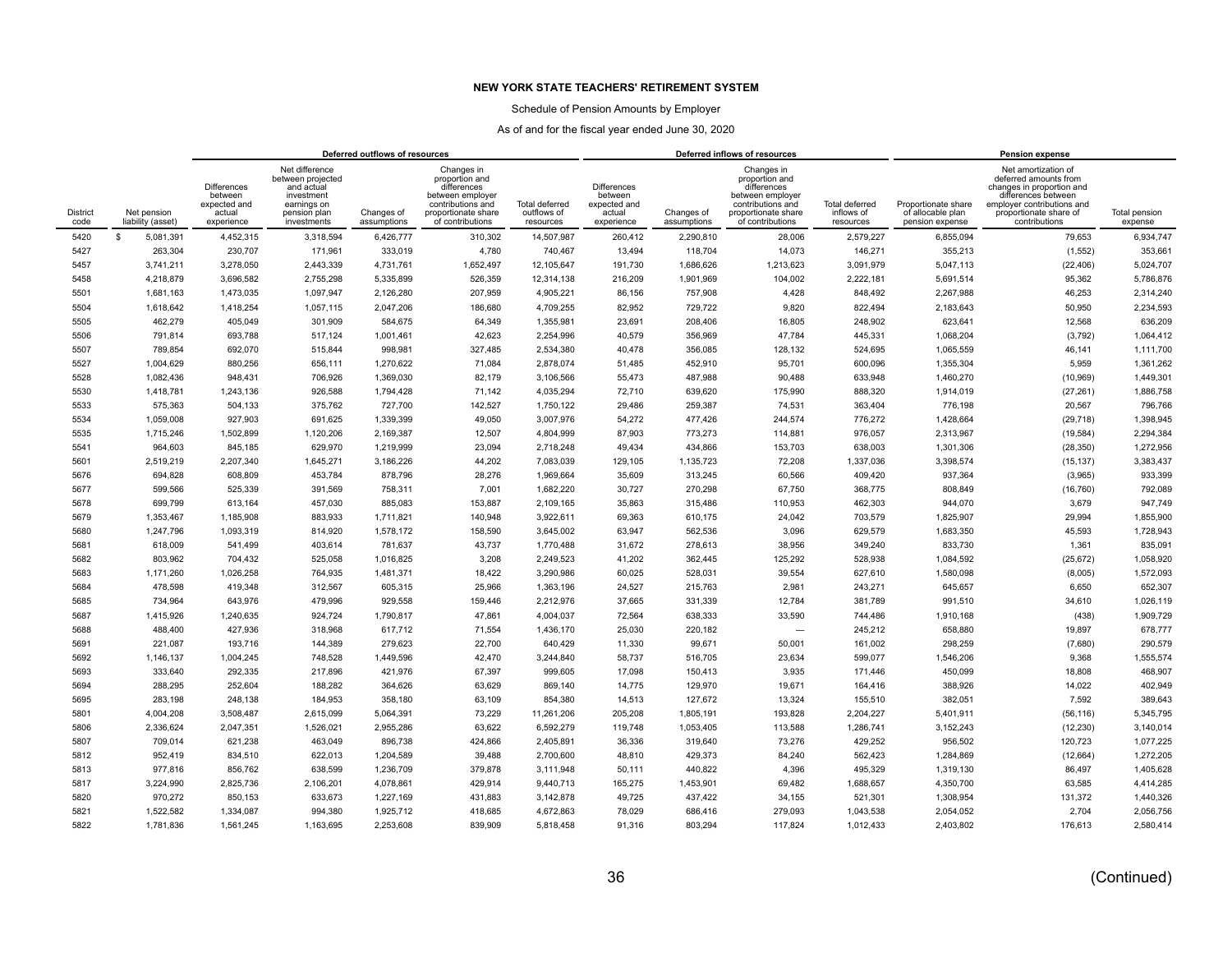#### Schedule of Pension Amounts by Employer

|                         |                                  | Deferred outflows of resources                                        |                                                                                                               |                           |                                                                                                                                 | Deferred inflows of resources                     |                                                                       |                           |                                                                                                                                 | <b>Pension expense</b>                    |                                                             |                                                                                                                                                                           |                          |
|-------------------------|----------------------------------|-----------------------------------------------------------------------|---------------------------------------------------------------------------------------------------------------|---------------------------|---------------------------------------------------------------------------------------------------------------------------------|---------------------------------------------------|-----------------------------------------------------------------------|---------------------------|---------------------------------------------------------------------------------------------------------------------------------|-------------------------------------------|-------------------------------------------------------------|---------------------------------------------------------------------------------------------------------------------------------------------------------------------------|--------------------------|
| <b>District</b><br>code | Net pension<br>liability (asset) | <b>Differences</b><br>between<br>expected and<br>actual<br>experience | Net difference<br>between projected<br>and actual<br>investment<br>earnings on<br>pension plan<br>investments | Changes of<br>assumptions | Changes in<br>proportion and<br>differences<br>between employer<br>contributions and<br>proportionate share<br>of contributions | <b>Total deferred</b><br>outflows of<br>resources | <b>Differences</b><br>between<br>expected and<br>actual<br>experience | Changes of<br>assumptions | Changes in<br>proportion and<br>differences<br>between employer<br>contributions and<br>proportionate share<br>of contributions | Total deferred<br>inflows of<br>resources | Proportionate share<br>of allocable plan<br>pension expense | Net amortization of<br>deferred amounts from<br>changes in proportion and<br>differences between<br>employer contributions and<br>proportionate share of<br>contributions | Total pension<br>expense |
| 5823                    | s<br>487.687                     | 427.312                                                               | 318,503                                                                                                       | 616.811                   | 92.966                                                                                                                          | 1,455,591                                         | 24.993                                                                | 219.861                   | 94.560                                                                                                                          | 339.414                                   | 657.919                                                     | 5,493                                                                                                                                                                     | 663,411                  |
| 6001                    | 4,178,623                        | 3,661,310                                                             | 2,729,007                                                                                                     | 5,284,986                 | 815,346                                                                                                                         | 12,490,649                                        | 214,146                                                               | 1,883,821                 | 133,933                                                                                                                         | 2,231,900                                 | 5,637,207                                                   | 186,522                                                                                                                                                                   | 5,823,729                |
| 6005                    | 3,542,254                        | 3,103,723                                                             | 2,313,402                                                                                                     | 4,480,127                 | $\overline{\phantom{a}}$                                                                                                        | 9,897,253                                         | 181,534                                                               | 1,596,931                 | 553,362                                                                                                                         | 2,331,827                                 | 4,778,708                                                   | (131, 353)                                                                                                                                                                | 4,647,355                |
| 6008                    | 3,258,826                        | 2,855,383                                                             | 2,128,299                                                                                                     | 4,121,656                 | 224,064                                                                                                                         | 9,329,402                                         | 167,009                                                               | 1,469,155                 | 435,750                                                                                                                         | 2,071,913                                 | 4,396,346                                                   | (55, 374)                                                                                                                                                                 | 4,340,973                |
| 6011                    | 1,724,701                        | 1,511,183                                                             | 1,126,381                                                                                                     | 2,181,345                 | 58,511                                                                                                                          | 4,877,420                                         | 88,388                                                                | 777,535                   | 341,704                                                                                                                         | 1,207,627                                 | 2,326,722                                                   | (66, 448)                                                                                                                                                                 | 2,260,274                |
| 6018                    | 1,554,298                        | 1,361,876                                                             | 1,015,093                                                                                                     | 1,965,825                 | 324,884                                                                                                                         | 4.667.678                                         | 79,655                                                                | 700.714                   | 131.066                                                                                                                         | 911,435                                   | 2,096,839                                                   | 36,830                                                                                                                                                                    | 2,133,669                |
| 6022                    | 1,606,685                        | 1,407,777                                                             | 1,049,306                                                                                                     | 2,032,082                 | 352,453                                                                                                                         | 4,841,619                                         | 82,339                                                                | 724,331                   | 116,958                                                                                                                         | 923,628                                   | 2,167,512                                                   | 55,118                                                                                                                                                                    | 2,222,630                |
| 6026                    | 3.130.179                        | 2.742.663                                                             | 2.044.282                                                                                                     | 3.958.948                 | 240.150                                                                                                                         | 8.986.043                                         | 160,416                                                               | 1,411,158                 | 200.144                                                                                                                         | 1,771,718                                 | 4.222.795                                                   | 18.072                                                                                                                                                                    | 4,240,867                |
| 6027                    | 4,795,122                        | 4,201,486                                                             | 3,131,635                                                                                                     | 6,064,713                 | 354,314                                                                                                                         | 13,752,149                                        | 245,741                                                               | 2,161,753                 | 336,479                                                                                                                         | 2,743,973                                 | 6,468,900                                                   | 46,096                                                                                                                                                                    | 6,514,996                |
| 6028                    | 4.088.147                        | 3,582,035                                                             | 2.669.919                                                                                                     | 5,170,555                 | 87,653                                                                                                                          | 11.510.162                                        | 209,510                                                               | 1,843,033                 | 615,621                                                                                                                         | 2,668,163                                 | 5,515,150                                                   | (96,094)                                                                                                                                                                  | 5,419,056                |
| 6036                    | 685,304                          | 600,463                                                               | 447,564                                                                                                       | 866,750                   | 355,719                                                                                                                         | 2,270,496                                         | 35,121                                                                | 308,951                   | 6,272                                                                                                                           | 350,344                                   | 924,515                                                     | 95,933                                                                                                                                                                    | 1,020,448                |
| 6040                    | 1,269,602                        | 1,112,426                                                             | 829,162                                                                                                       | 1,605,751                 | 88,620                                                                                                                          | 3,635,958                                         | 65,065                                                                | 572,366                   | 299,478                                                                                                                         | 936,909                                   | 1,712,768                                                   | (29, 873)                                                                                                                                                                 | 1,682,895                |
| 6041                    | 1,802,807                        | 1,579,620                                                             | 1,177,391                                                                                                     | 2,280,132                 | 36,759                                                                                                                          | 5,073,901                                         | 92,390                                                                | 812,748                   | 322,708                                                                                                                         | 1,227,846                                 | 2,432,093                                                   | (71, 691)                                                                                                                                                                 | 2,360,402                |
| 6042                    | 1,594,706                        | 1,397,282                                                             | 1,041,483                                                                                                     | 2,016,933                 | 7,551                                                                                                                           | 4,463,248                                         | 81,726                                                                | 718,931                   | 231,331                                                                                                                         | 1,031,988                                 | 2,151,352                                                   | (53, 625)                                                                                                                                                                 | 2,097,727                |
| 6044                    | 2,407,692                        | 2,109,620                                                             | 1,572,434                                                                                                     | 3,045,170                 | 356,861                                                                                                                         | 7,084,084                                         | 123,390                                                               | 1,085,444                 | 200,738                                                                                                                         | 1,409,572                                 | 3,248,117                                                   | 76,354                                                                                                                                                                    | 3,324,471                |
| 6048                    | 1,885,776                        | 1,652,317                                                             | 1.231.577                                                                                                     | 2,385,067                 | 297,922                                                                                                                         | 5.566.882                                         | 96.642                                                                | 850,152                   | 51,940                                                                                                                          | 998.734                                   | 2,544,022                                                   | 46,730                                                                                                                                                                    | 2,590,752                |
| 6050                    | 2,314,420                        | 2,027,895                                                             | 1,511,519                                                                                                     | 2,927,202                 | 369,933                                                                                                                         | 6,836,549                                         | 118,610                                                               | 1,043,395                 | 336,482                                                                                                                         | 1,498,487                                 | 3,122,288                                                   | 21,336                                                                                                                                                                    | 3,143,624                |
| 6051                    | 5,647,009                        | 4,947,910                                                             | 3,687,992                                                                                                     | 7,142,152                 | 25,708                                                                                                                          | 15,803,763                                        | 289,398                                                               | 2,545,804                 | 904,692                                                                                                                         | 3,739,894                                 | 7,618,146                                                   | (218, 887)                                                                                                                                                                | 7,399,259                |
| 6052                    | 3,522,828                        | 3,086,702                                                             | 2,300,715                                                                                                     | 4,455,557                 | 402,862                                                                                                                         | 10,245,836                                        | 180,538                                                               | 1,588,173                 | 201,310                                                                                                                         | 1,970,021                                 | 4,752,501                                                   | 13,329                                                                                                                                                                    | 4,765,830                |
| 6056                    | 15,750,322                       | 13,800,434                                                            | 10,286,341                                                                                                    | 19,920,492                | 654,183                                                                                                                         | 44,661,449                                        | 807,174                                                               | 7,100,614                 | 1,380,320                                                                                                                       | 9,288,108                                 | 21,248,107                                                  | (102, 448)                                                                                                                                                                | 21,145,659               |
| 6057                    | 3,345,179                        | 2,931,046                                                             | 2,184,695                                                                                                     | 4,230,872                 | $\overline{\phantom{0}}$                                                                                                        | 9,346,613                                         | 171,434                                                               | 1,508,085                 | 688,098                                                                                                                         | 2,367,616                                 | 4,512,842                                                   | (155, 604)                                                                                                                                                                | 4,357,238                |
| 6061                    | 5,671,484                        | 4,969,355                                                             | 3,703,976                                                                                                     | 7,173,107                 | 181,815                                                                                                                         | 16,028,253                                        | 290.653                                                               | 2,556,838                 | 270,893                                                                                                                         | 3,118,383                                 | 7,651,164                                                   | (63, 199)                                                                                                                                                                 | 7,587,965                |
| 6065                    | 6,769,976                        | 5,931,854                                                             | 4,421,388                                                                                                     | 8,562,444                 | 160,032                                                                                                                         | 19,075,717                                        | 346,948                                                               | 3,052,064                 | 521,745                                                                                                                         | 3,920,757                                 | 9,133,094                                                   | (80, 300)                                                                                                                                                                 | 9,052,794                |
| 6067                    | 3,467,937                        | 3,038,607                                                             | 2.264.867                                                                                                     | 4,386,134                 | 98.084                                                                                                                          | 9,787,692                                         | 177,725                                                               | 1,563,428                 | 234.034                                                                                                                         | 1,975,187                                 | 4,678,451                                                   | (27, 366)                                                                                                                                                                 | 4,651,084                |
| 6068                    | 2,924,007                        | 2,562,016                                                             | 1,909,633                                                                                                     | 3,698,189                 | $\overline{\phantom{0}}$                                                                                                        | 8,169,838                                         | 149,850                                                               | 1,318,211                 | 1,118,000                                                                                                                       | 2,586,061                                 | 3,944,657                                                   | (249, 620)                                                                                                                                                                | 3,695,037                |
| 6074                    | 3,964,088                        | 3,473,334                                                             | 2.588.897                                                                                                     | 5,013,649                 | 151,345                                                                                                                         | 11,227,225                                        | 203,152                                                               | 1,787,104                 | 354,559                                                                                                                         | 2,344,814                                 | 5,347,787                                                   | (13,903)                                                                                                                                                                  | 5,333,884                |
| 6075                    | 2,892,370                        | 2,534,295                                                             | 1,888,971                                                                                                     | 3,658,175                 | 326,481                                                                                                                         | 8,407,921                                         | 148,228                                                               | 1,303,948                 | 177,959                                                                                                                         | 1,630,136                                 | 3,901,976                                                   | 56,930                                                                                                                                                                    | 3,958,906                |
| 6078                    | 7,382,688                        | 6,468,712                                                             | 4,821,543                                                                                                     | 9,337,382                 | 438,378                                                                                                                         | 21,066,015                                        | 378,349                                                               | 3,328,289                 | 819,837                                                                                                                         | 4,526,474                                 | 9,959,679                                                   | (133, 234)                                                                                                                                                                | 9,826,445                |
| 6079                    | 3,212,135                        | 2,814,473                                                             | 2,097,806                                                                                                     | 4,062,604                 | 274,116                                                                                                                         | 9,248,998                                         | 164,616                                                               | 1,448,106                 | 70,159                                                                                                                          | 1,682,881                                 | 4,333,359                                                   | 43,581                                                                                                                                                                    | 4,376,940                |
| 6091                    | 14,346,440                       | 12,570,352                                                            | 9,369,483                                                                                                     | 18,144,907                | 1,004,895                                                                                                                       | 41,089,637                                        | 735,227                                                               | 6,467,711                 | 629,467                                                                                                                         | 7,832,406                                 | 19,354,187                                                  | 20,159                                                                                                                                                                    | 19,374,346               |
| 6093                    | 7,272,099                        | 6,371,814                                                             | 4,749,318                                                                                                     | 9,197,513                 | 1,030,209                                                                                                                       | 21,348,854                                        | 372,681                                                               | 3,278,433                 | 204,001                                                                                                                         | 3,855,115                                 | 9,810,487                                                   | 271,424                                                                                                                                                                   | 10,081,912               |
| 6094                    | 4,676,880                        | 4,097,883                                                             | 3,054,413                                                                                                     | 5,915,165                 | 55,267                                                                                                                          | 13, 122, 727                                      | 239,681                                                               | 2,108,447                 | 326,098                                                                                                                         | 2,674,226                                 | 6,309,385                                                   | (78, 406)                                                                                                                                                                 | 6,230,979                |
| 6095                    | 1,779,691                        | 1,559,366                                                             | 1,162,294                                                                                                     | 2,250,895                 | 271,348                                                                                                                         | 5,243,904                                         | 91,206                                                                | 802,327<br>645,386        | 21,326                                                                                                                          | 914,859                                   | 2,400,908                                                   | 71,961                                                                                                                                                                    | 2,472,869                |
| 6097<br>6099            | 1,431,572                        | 1,254,344<br>1,900,966                                                | 934,942                                                                                                       | 1,810,606                 | 189,553                                                                                                                         | 4,189,444<br>6,465,299                            | 73,365                                                                | 978,087                   | 100,721<br>581,956                                                                                                              | 819,473                                   | 1,931,275                                                   | (4, 284)                                                                                                                                                                  | 1,926,991<br>2,955,589   |
| 6104                    | 2,169,557<br>2,954,120           | 2,588,400                                                             | 1,416,911<br>1,929,299                                                                                        | 2,743,985<br>3,736,274    | 403,437<br>334,224                                                                                                              | 8,588,198                                         | 111,186<br>151,393                                                    | 1,331,787                 | 154,712                                                                                                                         | 1,671,229<br>1,637,892                    | 2,926,860<br>3,985,281                                      | 28,730<br>26,545                                                                                                                                                          | 4,011,825                |
| 6105                    | 5,149,231                        | 4,511,756                                                             | 3,362,899                                                                                                     | 6,512,578                 | 341,018                                                                                                                         | 14,728,252                                        | 263,888                                                               | 2,321,394                 | 803,261                                                                                                                         | 3,388,543                                 | 6,946,614                                                   | (159, 597)                                                                                                                                                                | 6,787,016                |
| 6109                    | 4,554,877                        | 3,990,984                                                             | 2,974,734                                                                                                     | 5,760,860                 | 1,267,541                                                                                                                       | 13,994,119                                        | 233,429                                                               | 2,053,446                 | 137,755                                                                                                                         | 2,424,629                                 | 6,144,796                                                   | 305,440                                                                                                                                                                   | 6,450,236                |
| 6507                    | 145,589                          |                                                                       | 95,083                                                                                                        |                           |                                                                                                                                 |                                                   | 7,461                                                                 | 65,635                    | 11,582                                                                                                                          |                                           |                                                             | 7,972                                                                                                                                                                     |                          |
| 6511                    | 70.695                           | 127,565<br>61.943                                                     | 46.170                                                                                                        | 184,136<br>89.412         | 47,891<br>35.570                                                                                                                | 454,676<br>233.094                                | 3.623                                                                 | 31.871                    | 7.293                                                                                                                           | 84,678<br>42.787                          | 196,408<br>95,371                                           | 7.580                                                                                                                                                                     | 204,380<br>102,951       |
| 7000                    | 24,716,608                       | 21,656,694                                                            | 16, 142, 111                                                                                                  | 31,260,756                | 238,988                                                                                                                         | 69,298,550                                        | 1,266,679                                                             | 11,142,826                | 6,304,775                                                                                                                       | 18,714,280                                | 33,344,151                                                  | (1,562,865)                                                                                                                                                               | 31,781,286               |
| 7500                    | 152.732                          | 133,824                                                               | 99,748                                                                                                        | 193,171                   | 109.191                                                                                                                         | 535.934                                           | 7,827                                                                 | 68,855                    | 2.302                                                                                                                           | 78,985                                    | 206,045                                                     | 23,497                                                                                                                                                                    | 229,542                  |
| 7501                    | 382,705                          | 335,326                                                               | 249,940                                                                                                       | 484,033                   | 164,057                                                                                                                         | 1,233,355                                         | 19,613                                                                | 172,532                   | 14,465                                                                                                                          | 206,611                                   | 516,291                                                     | 43.117                                                                                                                                                                    | 559,408                  |
|                         |                                  |                                                                       |                                                                                                               |                           |                                                                                                                                 |                                                   |                                                                       |                           |                                                                                                                                 |                                           |                                                             |                                                                                                                                                                           |                          |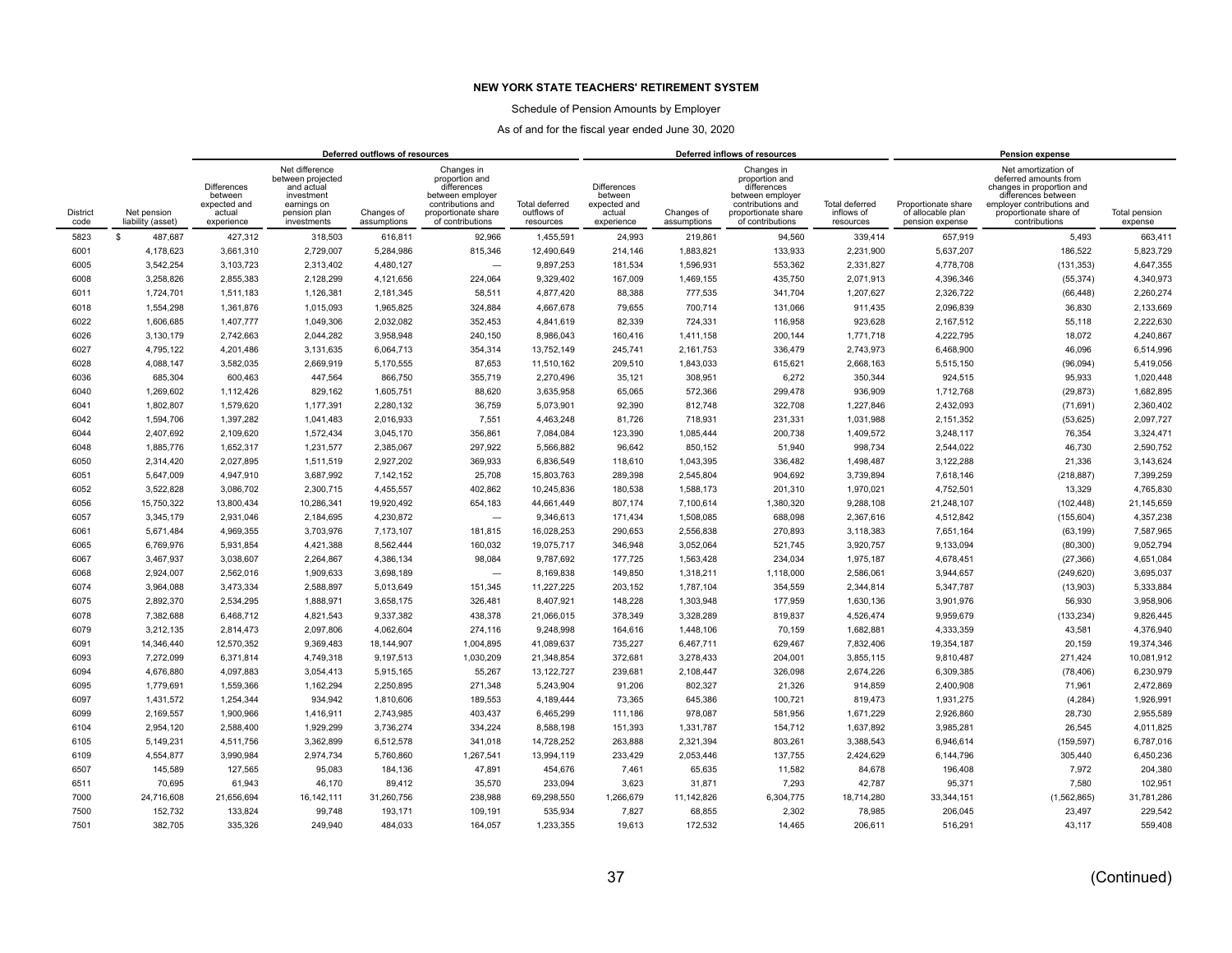#### Schedule of Pension Amounts by Employer

|                         |                                  | Deferred outflows of resources                                        |                                                                                                               |                           | Deferred inflows of resources                                                                                                   |                                            |                                                                       |                           | <b>Pension expense</b>                                                                                                          |                                                  |                                                             |                                                                                                                                                                           |                          |
|-------------------------|----------------------------------|-----------------------------------------------------------------------|---------------------------------------------------------------------------------------------------------------|---------------------------|---------------------------------------------------------------------------------------------------------------------------------|--------------------------------------------|-----------------------------------------------------------------------|---------------------------|---------------------------------------------------------------------------------------------------------------------------------|--------------------------------------------------|-------------------------------------------------------------|---------------------------------------------------------------------------------------------------------------------------------------------------------------------------|--------------------------|
| <b>District</b><br>code | Net pension<br>liability (asset) | <b>Differences</b><br>between<br>expected and<br>actual<br>experience | Net difference<br>between projected<br>and actual<br>investment<br>earnings on<br>pension plan<br>investments | Changes of<br>assumptions | Changes in<br>proportion and<br>differences<br>between employer<br>contributions and<br>proportionate share<br>of contributions | Total deferred<br>outflows of<br>resources | <b>Differences</b><br>between<br>expected and<br>actual<br>experience | Changes of<br>assumptions | Changes in<br>proportion and<br>differences<br>between employer<br>contributions and<br>proportionate share<br>of contributions | <b>Total deferred</b><br>inflows of<br>resources | Proportionate share<br>of allocable plan<br>pension expense | Net amortization of<br>deferred amounts from<br>changes in proportion and<br>differences between<br>employer contributions and<br>proportionate share of<br>contributions | Total pension<br>expense |
| 7502                    | s<br>76,032                      | 66,619                                                                | 49,655                                                                                                        | 96,163                    | 16,727                                                                                                                          | 229,165                                    | 3,896                                                                 | 34,277                    | 58,497                                                                                                                          | 96,671                                           | 102,571                                                     | (13, 732)                                                                                                                                                                 | 88,840                   |
| 8000                    | 2.603.102                        | 2,280,839                                                             | 1,700,054                                                                                                     | 3.292.319                 | 447.073                                                                                                                         | 7.720.284                                  | 133,404                                                               | 1,173,540                 | 17.805                                                                                                                          | 1,324,749                                        | 3,511,738                                                   | 110,674                                                                                                                                                                   | 3,622,411                |
| 8102                    | 590,380                          | 517,291                                                               | 385,570                                                                                                       | 746,694                   | 40,264                                                                                                                          | 1,689,819                                  | 30,256                                                                | 266,157                   | 75,712                                                                                                                          | 372,125                                          | 796,457                                                     | (13, 525)                                                                                                                                                                 | 782,933                  |
| 8105                    | 648.758                          | 568.442                                                               | 423.696                                                                                                       | 820.528                   | 209.972                                                                                                                         | 2.022.637                                  | 33.248                                                                | 292.475                   | 100.140                                                                                                                         | 425.862                                          | 875.212                                                     | 51.026                                                                                                                                                                    | 926.238                  |
| 8110                    | 1,215,549                        | 1,065,065                                                             | 793,860                                                                                                       | 1,537,387                 | 92,821                                                                                                                          | 3,489,133                                  | 62,295                                                                | 547,998                   | 150,508                                                                                                                         | 760,801                                          | 1,639,847                                                   | (34, 455)                                                                                                                                                                 | 1,605,392                |
| 8112                    | 193.125                          | 169.216                                                               | 126.128                                                                                                       | 244.258                   | 161,352                                                                                                                         | 700.955                                    | 9,897                                                                 | 87.065                    | $\overbrace{\phantom{1232211}}$                                                                                                 | 96.963                                           | 260,537                                                     | 40,658                                                                                                                                                                    | 301,196                  |
| 8113                    | 288,067                          | 252,404                                                               | 188,133                                                                                                       | 364,338                   | 25,723                                                                                                                          | 830,599                                    | 14,763                                                                | 129,867                   | 17,831                                                                                                                          | 162,461                                          | 388,619                                                     | (1, 442)                                                                                                                                                                  | 387,177                  |
| 8115                    | 305,985                          | 268,104                                                               | 199,835                                                                                                       | 386,999                   | 92,988                                                                                                                          | 947,926                                    | 15,681                                                                | 137,945                   | 29,690                                                                                                                          | 183,316                                          | 412,791                                                     | 19,113                                                                                                                                                                    | 431,905                  |
| 8120                    | 1,176,234                        | 1,030,616                                                             | 768,184                                                                                                       | 1,487,662                 | $\overline{\phantom{0}}$                                                                                                        | 3,286,463                                  | 60,280                                                                | 530,274                   | 397,310                                                                                                                         | 987,864                                          | 1,586,809                                                   | (107, 109)                                                                                                                                                                | 1,479,700                |
| 8124                    | 2,775,819                        | 2,432,173                                                             | 1,812,853                                                                                                     | 3,510,765                 | 127,366                                                                                                                         | 7,883,158                                  | 142,255                                                               | 1,251,404                 | 404,031                                                                                                                         | 1,797,691                                        | 3,744,743                                                   | (52, 696)                                                                                                                                                                 | 3,692,047                |
| 8129                    | 837,256                          | 733,604                                                               | 546,802                                                                                                       | 1,058,934                 | 115,124                                                                                                                         | 2,454,463                                  | 42,908                                                                | 377,455                   | 82,756                                                                                                                          | 503,118                                          | 1,129,507                                                   | 26,670                                                                                                                                                                    | 1,156,177                |
| 8130                    | 3,413,811                        | 2,991,182                                                             | 2,229,518                                                                                                     | 4,317,677                 | 1,516,395                                                                                                                       | 11,054,772                                 | 174,951                                                               | 1,539,026                 | 686,488                                                                                                                         | 2,400,466                                        | 4,605,432                                                   | 153,009                                                                                                                                                                   | 4,758,440                |
| 8131                    | 470,948                          | 412,645                                                               | 307,570                                                                                                       | 595,639                   | 103,497                                                                                                                         | 1,419,351                                  | 24,135                                                                | 212,314                   | 24,833                                                                                                                          | 261,282                                          | 635,336                                                     | 8,684                                                                                                                                                                     | 644,021                  |
| 8133                    | 689,577                          | 604,208                                                               | 450,354                                                                                                       | 872,155                   | 141,151                                                                                                                         | 2,067,868                                  | 35,340                                                                | 310,878                   | 25,497                                                                                                                          | 371,714                                          | 930,280                                                     | 24,555                                                                                                                                                                    | 954,835                  |
| 8134                    | 239,914                          | 210,213                                                               | 156,685                                                                                                       | 303,436                   | 212,186                                                                                                                         | 882,520                                    | 12,295                                                                | 108,159                   | $\overline{\phantom{m}}$                                                                                                        | 120,454                                          | 323,659                                                     | 48,702                                                                                                                                                                    | 372,361                  |
| 8135                    | 1,733,414                        | 1,518,818                                                             | 1,132,071                                                                                                     | 2,192,365                 | 378,244                                                                                                                         | 5,221,498                                  | 88,834                                                                | 781,464                   | 140,709                                                                                                                         | 1,011,007                                        | 2,338,477                                                   | 71,254                                                                                                                                                                    | 2,409,731                |
| 8140                    | 413,282                          | 362,118                                                               | 269,909                                                                                                       | 522,706                   | 63,867                                                                                                                          | 1,218,600                                  | 21,180                                                                | 186,317                   | 52,642                                                                                                                          | 260,139                                          | 557,542                                                     | 8,359                                                                                                                                                                     | 565,901                  |
| 8142                    | 716,818                          | 628,076                                                               | 468,145                                                                                                       | 906,608                   | 298,193                                                                                                                         | 2,301,022                                  | 36,736                                                                | 323,158                   | 58,223                                                                                                                          | 418,117                                          | 967,030                                                     | 46,360                                                                                                                                                                    | 1,013,389                |
| 8145                    | 693,795                          | 607,903                                                               | 453,109                                                                                                       | 877,489                   | 209,409                                                                                                                         | 2,147,909                                  | 35,556                                                                | 312,779                   | 191,765                                                                                                                         | 540,099                                          | 935,970                                                     | 10,603                                                                                                                                                                    | 946,573                  |
| 8146                    | 1,684,652                        | 1,476,092                                                             | 1,100,226                                                                                                     | 2,130,693                 | 475,388                                                                                                                         | 5,182,399                                  | 86,335                                                                | 759,481                   | 35,518                                                                                                                          | 881,334                                          | 2,272,694                                                   | 94,087                                                                                                                                                                    | 2,366,781                |
| 8149                    | 294,304                          | 257,869                                                               | 192,206                                                                                                       | 372,226                   | 87,711                                                                                                                          | 910,013                                    | 15,083                                                                | 132,679                   | 125,777                                                                                                                         | 273,539                                          | 397,033                                                     | 3,538                                                                                                                                                                     | 400,571                  |
| 8150                    | 3,930,918                        | 3,444,270                                                             | 2,567,234                                                                                                     | 4,971,696                 | 535,945                                                                                                                         | 11,519,145                                 | 201,452                                                               | 1,772,150                 | 822,460                                                                                                                         | 2,796,062                                        | 5,303,038                                                   | 14,413                                                                                                                                                                    | 5,317,451                |
| 8151                    | 1,586,453                        | 1,390,050                                                             | 1,036,093                                                                                                     | 2,006,493                 | 606,932                                                                                                                         | 5,039,568                                  | 81,303                                                                | 715,210                   | 183,346                                                                                                                         | 979,859                                          | 2,140,217                                                   | 87,489                                                                                                                                                                    | 2,227,707                |
| 8153                    | 611,218                          | 535,549                                                               | 399,179                                                                                                       | 773,048                   | 273,678                                                                                                                         | 1,981,453                                  | 31,324                                                                | 275,551                   | 235,094                                                                                                                         | 541,969                                          | 824,568                                                     | 50,245                                                                                                                                                                    | 874,814                  |
| 8155                    | 988,311                          | 865,958                                                               | 645,454                                                                                                       | 1,249,984                 | 173,742                                                                                                                         | 2,935,138                                  | 50,649                                                                | 445,554                   | 63,206                                                                                                                          | 559,409                                          | 1,333,290                                                   | 12,778                                                                                                                                                                    | 1,346,068                |
| 8160                    | 1,114,040                        | 976,122                                                               | 727,566                                                                                                       | 1,409,002                 | 212,657                                                                                                                         | 3,325,347                                  | 57,092                                                                | 502,235                   | 315,455                                                                                                                         | 874,783                                          | 1,502,906                                                   | (32, 386)                                                                                                                                                                 | 1,470,520                |
| 8162<br>8166            | 329,870                          | 289,032                                                               | 215,434                                                                                                       | 417,209                   | 88,443                                                                                                                          | 1,010,118                                  | 16,905                                                                | 148,713                   | 70,525                                                                                                                          | 236,143                                          | 445,014                                                     | 5,781                                                                                                                                                                     | 450,795                  |
|                         | 4,769,438<br>176,038             | 4,178,982                                                             | 3,114,861<br>114,968                                                                                          | 6,032,229<br>222,647      | 211,495                                                                                                                         | 13,537,567<br>573,690                      | 244,425                                                               | 2,150,174<br>79,362       | 138,867<br>7,970                                                                                                                | 2,533,466                                        | 6,434,251                                                   | 7,799                                                                                                                                                                     | 6,442,050<br>253,024     |
| 8167<br>8168            | 323,454                          | 154,244<br>283,411                                                    | 211,244                                                                                                       | 409,094                   | 81,831<br>89,448                                                                                                                | 993,197                                    | 9,022<br>16,576                                                       | 145,821                   | 49,201                                                                                                                          | 96,354<br>211,598                                | 237,485<br>436,359                                          | 15,539<br>2,167                                                                                                                                                           | 438,526                  |
| 8169                    | 285,038                          | 249,750                                                               | 186,155                                                                                                       | 360,506                   | 171,935                                                                                                                         | 968,346                                    | 14,608                                                                | 128,502                   | 8,663                                                                                                                           | 151,772                                          | 384,533                                                     | 31,795                                                                                                                                                                    | 416,327                  |
| 8170                    | 2,278,921                        | 1,996,791                                                             | 1,488,335                                                                                                     | 2,882,305                 | 234,830                                                                                                                         | 6,602,260                                  | 116,790                                                               | 1,027,391                 | 1,127,600                                                                                                                       | 2,271,781                                        | 3,074,398                                                   | (221, 789)                                                                                                                                                                | 2,852,609                |
| 8400                    | 775,443                          | 679,443                                                               | 506,432                                                                                                       | 980,754                   | 53,480                                                                                                                          | 2,220,110                                  | 39,740                                                                | 349,588                   | 142,343                                                                                                                         | 531,670                                          | 1,046,118                                                   | (37, 558)                                                                                                                                                                 | 1,008,559                |
| 8402                    | 949,602                          | 832,041                                                               | 620,173                                                                                                       | 1,201,025                 | 29,545                                                                                                                          | 2,682,785                                  | 48,665                                                                | 428,103                   | 1,034,015                                                                                                                       | 1,510,783                                        | 1,281,069                                                   | (190,069)                                                                                                                                                                 | 1,091,000                |
| 8403                    | 560,504                          | 491,113                                                               | 366,058                                                                                                       | 708,907                   | $\overline{\phantom{0}}$                                                                                                        | 1,566,079                                  | 28,725                                                                | 252,688                   | 316,795                                                                                                                         | 598,208                                          | 756,152                                                     | (76, 031)                                                                                                                                                                 | 680,121                  |
| 8406                    | 274,101                          | 240,167                                                               | 179,012                                                                                                       | 346,673                   | 34,026                                                                                                                          | 799.878                                    | 14,047                                                                | 123,571                   | 44,581                                                                                                                          | 182,199                                          | 369,778                                                     | (8,063)                                                                                                                                                                   | 361,715                  |
| 8407                    | 2,126,325                        | 1,863,086                                                             | 1,388,676                                                                                                     | 2,689,306                 | 290,867                                                                                                                         | 6,231,935                                  | 108,970                                                               | 958,597                   | 1,133,135                                                                                                                       | 2,200,702                                        | 2,868,536                                                   | (208, 191)                                                                                                                                                                | 2,660,346                |
| 8409                    | 1,152,824                        | 1,010,104                                                             | 752,895                                                                                                       | 1,458,054                 | 363                                                                                                                             | 3,221,416                                  | 59,080                                                                | 519,720                   | 419,371                                                                                                                         | 998,171                                          | 1,555,227                                                   | (103, 389)                                                                                                                                                                | 1,451,838                |
| 8410                    | 629,254                          | 551,353                                                               | 410,958                                                                                                       | 795,860                   | 36,477                                                                                                                          | 1,794,648                                  | 32,248                                                                | 283,683                   | 484,419                                                                                                                         | 800,349                                          | 848,901                                                     | (98, 819)                                                                                                                                                                 | 750,081                  |
| 8412                    | 912,990                          | 799,962                                                               | 596,262                                                                                                       | 1,154,719                 | 211,537                                                                                                                         | 2,762,480                                  | 46,789                                                                | 411,597                   | 398,633                                                                                                                         | 857,019                                          | 1,231,677                                                   | (48, 810)                                                                                                                                                                 | 1,182,867                |
| 8415                    | 935,918                          | 820,051                                                               | 611,236                                                                                                       | 1,183,718                 | 58,286                                                                                                                          | 2,673,291                                  | 47,964                                                                | 421,934                   | 410,902                                                                                                                         | 880,799                                          | 1,262,608                                                   | (107, 243)                                                                                                                                                                | 1,155,364                |
| 8416                    | 332,783                          | 291,584                                                               | 217,336                                                                                                       | 420,893                   | 216,457                                                                                                                         | 1,146,270                                  | 17,054                                                                | 150,026                   | 111,631                                                                                                                         | 278,712                                          | 448,944                                                     | 9,926                                                                                                                                                                     | 458,870                  |
| 8419                    | 865,528                          | 758,376                                                               | 565,266                                                                                                       | 1,094,692                 | 10,376                                                                                                                          | 2,428,710                                  | 44,357                                                                | 390,200                   | 844,243                                                                                                                         | 1,278,800                                        | 1,167,648                                                   | (163, 601)                                                                                                                                                                | 1,004,048                |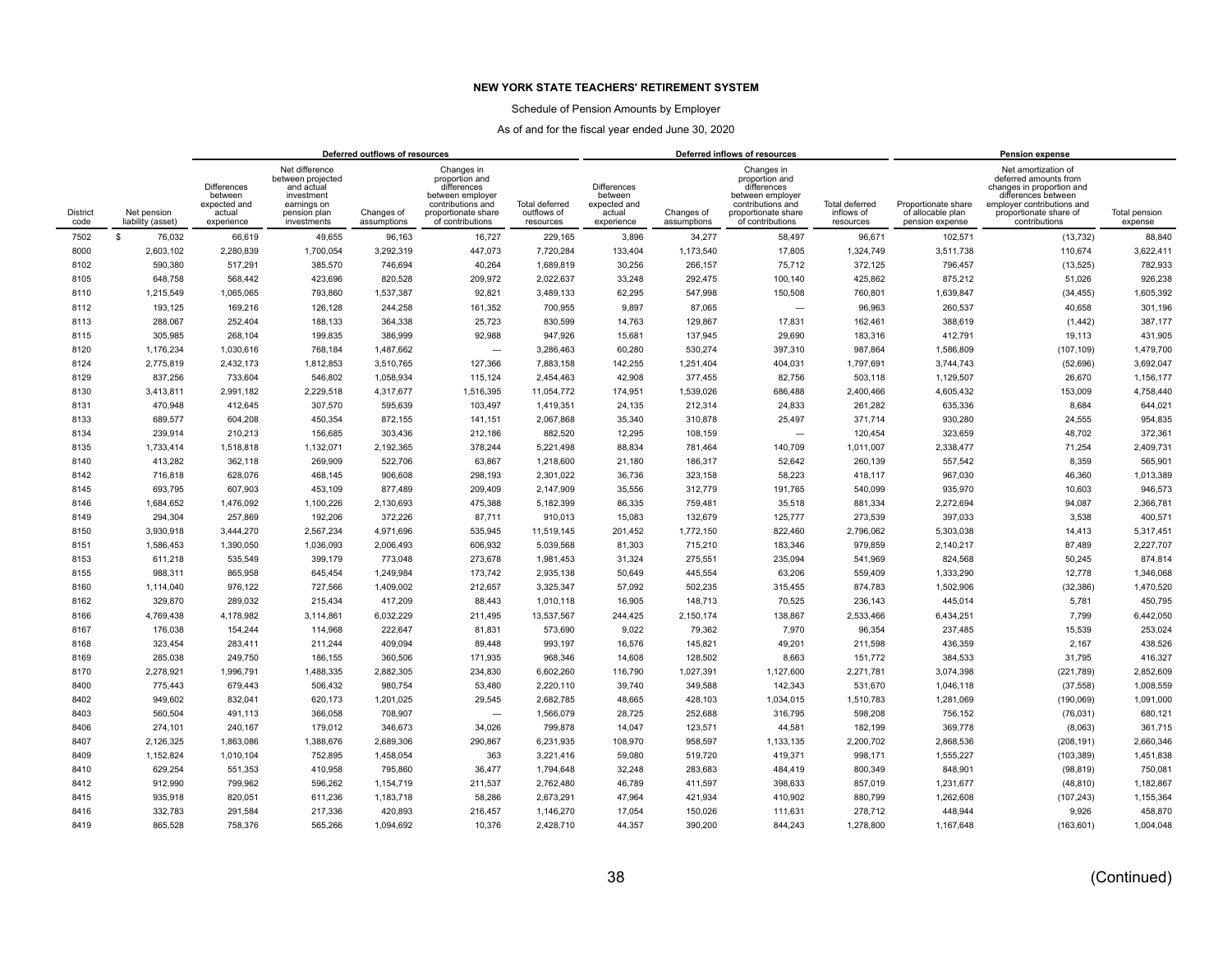#### Schedule of Pension Amounts by Employer

#### As of and for the fiscal year ended June 30, 2020

|                            |                                  |                                                                       | Deferred outflows of resources                                                                                |                           |                                                                                                                                 | Deferred inflows of resources              |                                                                       |                           |                                                                                                                                 | <b>Pension expense</b>                           |                                                             |                                                                                                                                                                           |                          |
|----------------------------|----------------------------------|-----------------------------------------------------------------------|---------------------------------------------------------------------------------------------------------------|---------------------------|---------------------------------------------------------------------------------------------------------------------------------|--------------------------------------------|-----------------------------------------------------------------------|---------------------------|---------------------------------------------------------------------------------------------------------------------------------|--------------------------------------------------|-------------------------------------------------------------|---------------------------------------------------------------------------------------------------------------------------------------------------------------------------|--------------------------|
| <b>District</b><br>code    | Net pension<br>liability (asset) | <b>Differences</b><br>between<br>expected and<br>actual<br>experience | Net difference<br>between projected<br>and actual<br>investment<br>earnings on<br>pension plan<br>investments | Changes of<br>assumptions | Changes in<br>proportion and<br>differences<br>between employer<br>contributions and<br>proportionate share<br>of contributions | Total deferred<br>outflows of<br>resources | <b>Differences</b><br>between<br>expected and<br>actual<br>experience | Changes of<br>assumptions | Changes in<br>proportion and<br>differences<br>between employer<br>contributions and<br>proportionate share<br>of contributions | <b>Total deferred</b><br>inflows of<br>resources | Proportionate share<br>of allocable plan<br>pension expense | Net amortization of<br>deferred amounts from<br>changes in proportion and<br>differences between<br>emplover contributions and<br>proportionate share of<br>contributions | Total pension<br>expense |
| 8420                       | 612,358                          | 536,548                                                               | 399,923                                                                                                       | 774.490                   | 185,838                                                                                                                         | 1,896,800                                  | 31,382                                                                | 276,065                   | 214,693                                                                                                                         | 522,141                                          | 826,107                                                     | (3,899)                                                                                                                                                                   | 822,208                  |
| 8421                       | 497,126                          | 435,582                                                               | 324,667                                                                                                       | 628,749                   | 16,913                                                                                                                          | 1,405,911                                  | 25,477                                                                | 224,116                   | 214,410                                                                                                                         | 464,002                                          | 670,652                                                     | (43, 152)                                                                                                                                                                 | 627,500                  |
| 8423                       | 261,212                          | 228,874                                                               | 170,595                                                                                                       | 330,373                   | 86,048                                                                                                                          | 815,890                                    | 13,387                                                                | 117,761                   | 42,540                                                                                                                          | 173,687                                          | 352,391                                                     | 552                                                                                                                                                                       | 352,943                  |
| 8424                       | 212,942                          | 186,579                                                               | 139,069                                                                                                       | 269,321                   | 999                                                                                                                             | 595,970                                    | 10,913                                                                | 95,999                    | 50,785                                                                                                                          | 157,697                                          | 287,271                                                     | (15, 276)                                                                                                                                                                 | 271,995                  |
| 8425                       | 610,070                          | 534,544                                                               | 398,429                                                                                                       | 771.597                   | 8,720                                                                                                                           | 1,713,290                                  | 31,265                                                                | 275,034                   | 510,596                                                                                                                         | 816,895                                          | 823,021                                                     | (101, 317)                                                                                                                                                                | 721,704                  |
| 8427                       | 96,851                           | 84,861                                                                | 63,252                                                                                                        | 122,494                   | 71.239                                                                                                                          | 341.846                                    | 4,963                                                                 | 43,663                    | 20,588                                                                                                                          | 69,214                                           | 130,657                                                     | 10,175                                                                                                                                                                    | 140,832                  |
| 8428                       | 779,581                          | 683,069                                                               | 509,135                                                                                                       | 985,989                   | $\overline{\phantom{0}}$                                                                                                        | 2,178,193                                  | 39,952                                                                | 351.454                   | 342,386                                                                                                                         | 733,791                                          | 1,051,701                                                   | (68, 580)                                                                                                                                                                 | 983,121                  |
| 8429                       | 364,697                          | 319,547                                                               | 238,179                                                                                                       | 461.256                   | 88,517                                                                                                                          | 1,107,499                                  | 18,690                                                                | 164.414                   | 226,381                                                                                                                         | 409,485                                          | 491,997                                                     | (40, 865)                                                                                                                                                                 | 451,133                  |
| 8430                       | 434,189                          | 380,436                                                               | 283,564                                                                                                       | 549,148                   | $\overline{\phantom{0}}$                                                                                                        | 1,213,148                                  | 22,251                                                                | 195,743                   | 290,985                                                                                                                         | 508,978                                          | 585,746                                                     | (73, 851)                                                                                                                                                                 | 511,896                  |
| 8431                       | 541,324                          | 474,308                                                               | 353,532                                                                                                       | 684.649                   |                                                                                                                                 | 1,512,490                                  | 27,742                                                                | 244,042                   | 570,134                                                                                                                         | 841,917                                          | 730,278                                                     | (132, 899)                                                                                                                                                                | 597,379                  |
| 8432                       | 431,765                          | 378,313                                                               | 281.981                                                                                                       | 546,083                   | 10,762                                                                                                                          | 1.217.138                                  | 22,127                                                                | 194,650                   | 473,798                                                                                                                         | 690,575                                          | 582,477                                                     | (152, 651)                                                                                                                                                                | 429,826                  |
| 8433                       | 210,571                          | 184,502                                                               | 137,521                                                                                                       | 266,323                   | 13,529                                                                                                                          | 601.875                                    | 10,791                                                                | 94,930                    | 342,902                                                                                                                         | 448,623                                          | 284,072                                                     | (69, 933)                                                                                                                                                                 | 214,139                  |
| 8434                       | 416,017                          | 364.514                                                               | 271,696                                                                                                       | 526,165                   | $\overline{\phantom{0}}$                                                                                                        | ,162,375                                   | 21.320                                                                | 187,550                   | 701.999                                                                                                                         | 910,870                                          | 561,231                                                     | (140, 187)                                                                                                                                                                | 421,044                  |
| 8435                       | 284,844                          | 249,581                                                               | 186,028                                                                                                       | 360,262                   | $\overline{\phantom{0}}$                                                                                                        | 795,871                                    | 14,598                                                                | 128,415                   | 466,881                                                                                                                         | 609,894                                          | 384,272                                                     | (96, 959)                                                                                                                                                                 | 287,313                  |
| 8436                       | 786,772                          | 689,370                                                               | 513,831                                                                                                       | 995,084                   | $\overline{\phantom{a}}$                                                                                                        | 2,198,285                                  | 40,321                                                                | 354,695                   | 1,250,538                                                                                                                       | 1,645,554                                        | 1,061,402                                                   | (278, 773)                                                                                                                                                                | 782,629                  |
| 8437                       | 333.249                          | 291,993                                                               | 217,641                                                                                                       | 421.482                   | $\overline{\phantom{0}}$                                                                                                        | 931,116                                    | 17,078                                                                | 150,236                   | 600.257                                                                                                                         | 767,572                                          | 449,572                                                     | (98, 403)                                                                                                                                                                 | 351,170                  |
| Closed<br><b>Districts</b> |                                  |                                                                       |                                                                                                               |                           | 1,717,789                                                                                                                       | 1.717.789                                  |                                                                       |                           | 132.737                                                                                                                         | 132,737                                          |                                                             | 385,739                                                                                                                                                                   | 385,739                  |

See accompanying notes to schedule of employer allocations and schedule of pension amounts by employer.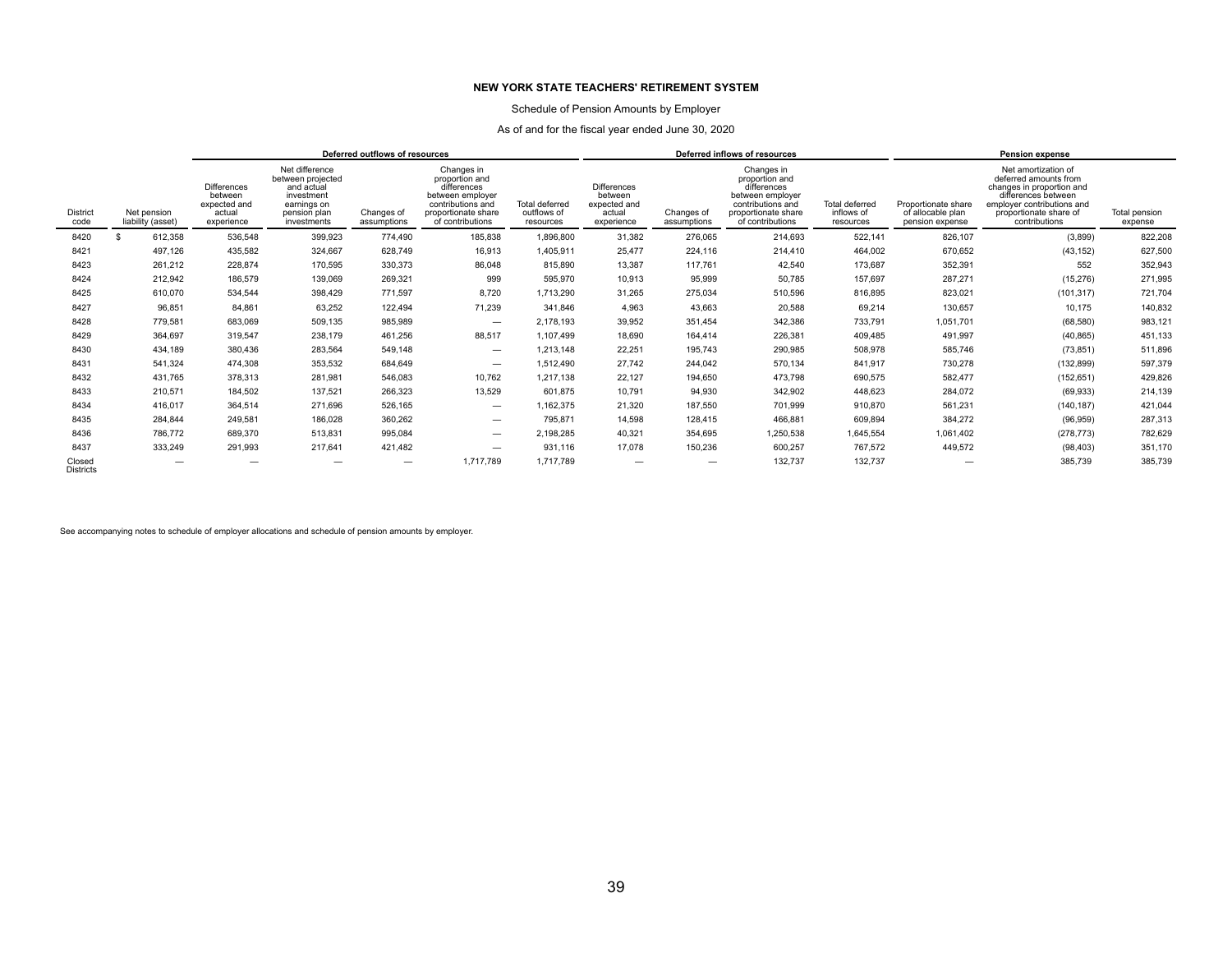Notes to Schedule of Employer Allocations and Schedule of Pension Amounts by Employer

June 30, 2020

## <span id="page-41-0"></span>**(1) Plan Description**

The New York State Teachers' Retirement System (NYSTRS or the System) is a public employee retirement system (PERS) that was created and exists, pursuant to Article 11 of the New York State Education Law. The System is the administrator of a cost-sharing, multiple-employer, defined benefit plan, administered by a 10-member Board to provide pension benefits for teachers employed by participating employers in the State of New York, excluding New York City. For additional Plan information please refer to the NYSTRS Comprehensive Annual Financial Report which can be found on the System's website located at www.nystrs.org.

## *(a) Benefits*

The benefits provided to members of the System are established by New York State law and may be amended only by the Legislature with the Governor's approval. Benefit provisions vary depending on date of membership and are subdivided into the following six classes:

*(i) Tier 1*

Members who last joined prior to July 1, 1973 are covered by the provisions of Article 11 of the Education Law.

*(ii) Tier 2*

Members who last joined on or after July 1, 1973 and prior to July 27, 1976 are covered by the provisions of Article 11 of the Education Law and Article 11 of the Retirement and Social Security Law (RSSL).

*(iii) Tier 3*

Members who last joined on or after July 27, 1976 and prior to September 1, 1983 are covered by the provisions of Article 14 and Article 15 of the RSSL.

*(iv) Tier 4*

Members who last joined on or after September 1, 1983 and prior to January 1, 2010 are covered by the provisions of Article 15 of the RSSL.

*(v) Tier 5*

Members who joined on or after January 1, 2010 and prior to April 1, 2012 are covered by the provisions of Article 15 of the RSSL.

*(vi) Tier 6*

Members who joined on or after April 1, 2012 are covered by the provisions of Article 15 of the RSSL.

### *(b) Service Retirements*

Tier 1 and 2 members are generally eligible for a service retirement benefit of 2.0% per year of credited service times final average salary (FAS). A 5% reduction generally applies for each full year of state service under 20 years (prorated for partial years with a maximum reduction of 50%). Tier 1 and 2 members may retire as early as age 55 with five or more years of state service credit. Retirement may also occur for Tier 1 members at age 55 with less than five years of service if two years are credited since July 1, 1967, after the current membership date, and since the member turned age 53.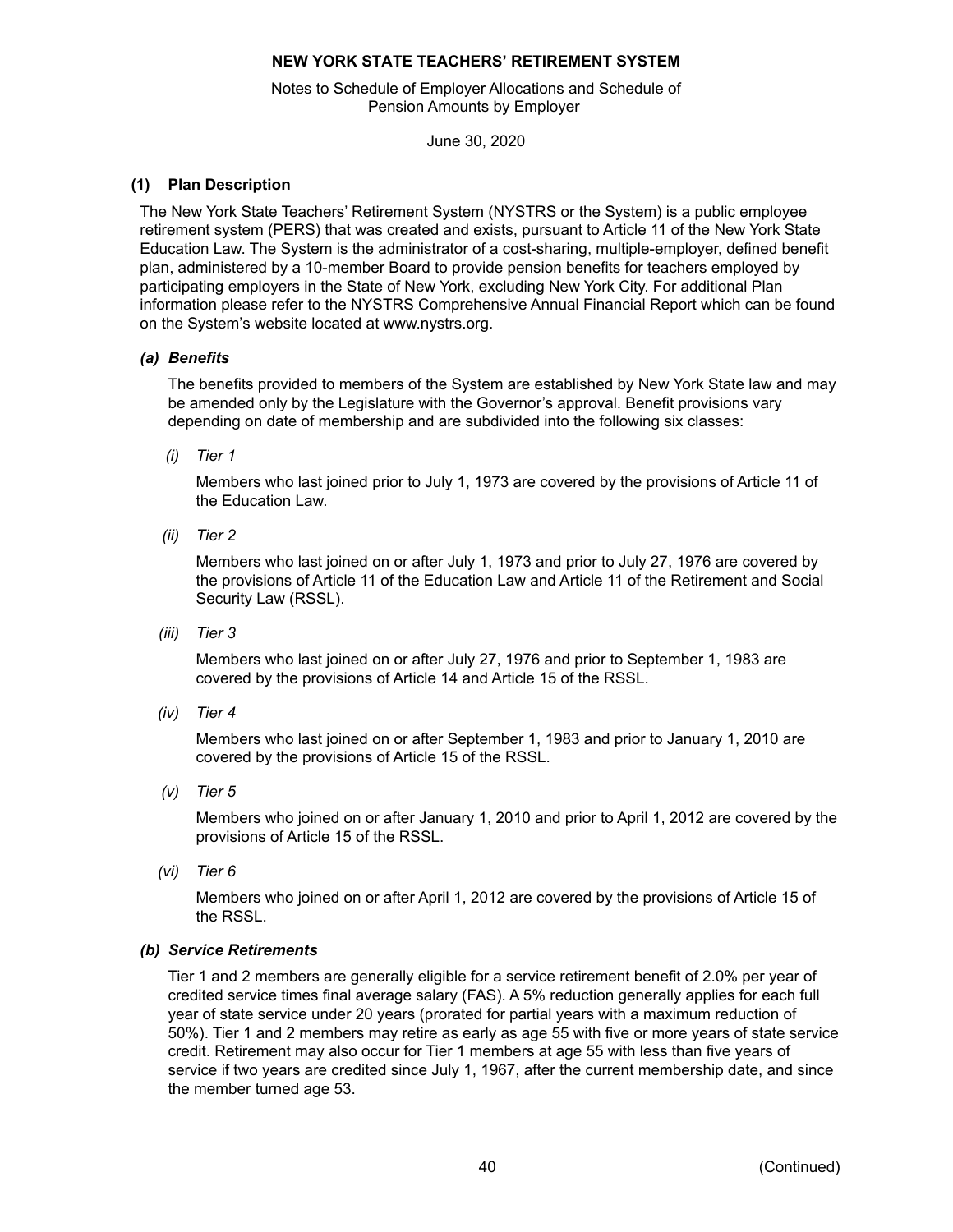Notes to Schedule of Employer Allocations and Schedule of Pension Amounts by Employer

June 30, 2020

Generally, the maximum pension payable to Tier 1 and 2 members (with two years of credit under the Article 19 Benefit Enhancement law) is 79% of FAS. An age factor applies to Tier 2 members who retire before age 62 with less than 30 years of service. There is no age factor for Tier 1 members.

Tier 3 and 4 members are generally eligible for a service retirement benefit of 1.67% per year of credited service times FAS for less than 20 years of service, 2.0% per year for 20 to 30 years of service, and 60% of FAS plus 1.5% per year for service beyond 30 years. Tier 3 and 4 members may retire as early as age 55 with five years of state service credit. An age factor applies for Tier 3 and 4 members who retire before age 62 with less than 30 years of service.

Tier 5 members are generally eligible for a service retirement benefit of 1.67% per year of credited service times FAS for less than 25 years of service, 2.0% per year for 25 to 30 years of service, and 60% of FAS plus 1.5% per year for service beyond 30 years. Tier 5 members may retire as early as age 55 with 10 years of state service credit. An age factor applies to Tier 5 members who retire before age 57 or retire between age 57 and 62 with less than 30 years of service.

Tier 6 members are generally eligible for a service retirement benefit of 1.67% per year of credited service times FAS for less than 20 years of service, 1.75% per year for 20 years of service, and 35% of FAS plus 2% per year for service beyond 20 years. Tier 6 members may retire as early as age 55 with 10 years of state service credit. An age factor applies for Tier 6 members who retire before age 63.

### *(c) Vested Benefits*

Retirement benefits for Tiers 1-4 are vested after five years of credited service while benefits for Tiers 5-6 are vested after 10 years of credited service. Benefits are payable at age 55 or greater with the limitations noted for service retirements above.

### *(d) Disability Retirement*

Members are eligible for disability retirement benefits after 10 years of credited New York State service, except for Tier 3 where disability retirement is permissible after five years of credited New York State service pursuant to the provisions of Article 14 of the RSSL. The Tier 3 benefit is integrated with Social Security.

### *(e) Death Benefits*

Death benefits are paid to the beneficiary of active members who die in service and certain retirees. For active members, the benefit is based on final salary, age and the number of years of credited service. For retired members, it is also based on the number of years in retirement.

### *(f) Prior and Military Service*

After two years of membership, members of all tiers may claim and receive credit for prior New York State public or teaching service. Only Tier 1 and 2 members may, under certain conditions, claim out-of-state service. Certain members may also claim military service credit prior to or interrupting membership.

### *(g) Tier Reinstatement*

In accordance with Chapter 640 of the Laws of 1998, any active member who had a prior membership may elect to be reinstated to their original date and tier of membership.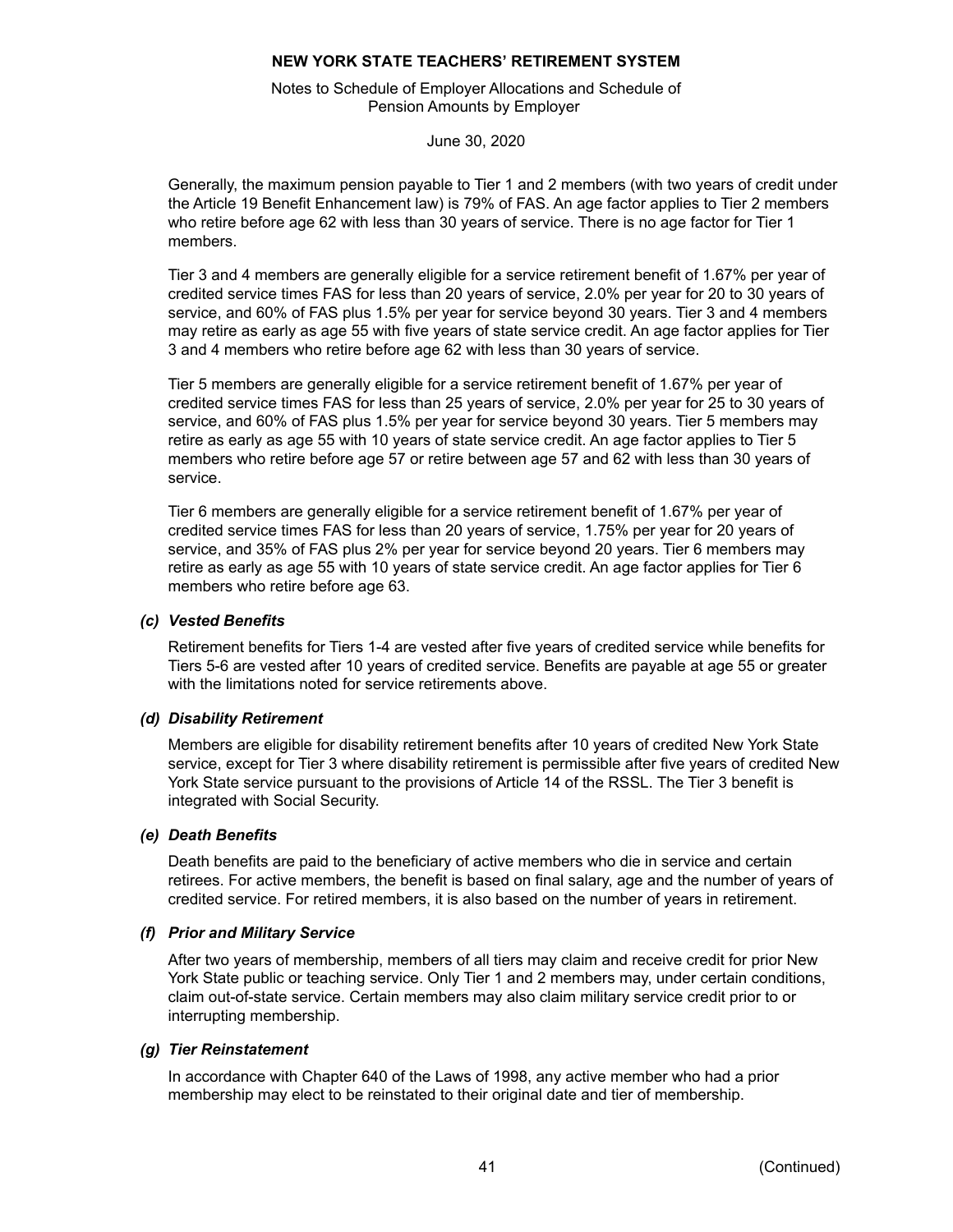Notes to Schedule of Employer Allocations and Schedule of Pension Amounts by Employer

June 30, 2020

## *(h) Permanent Cost-of-Living Adjustment (COLA)*

Section 532-a of the Education Law provides a permanent cost-of-living benefit to both current and future retired members. This benefit will be paid commencing September of each year to retired members who have attained age 62 and have been retired for five years or attained age 55 and have been retired for 10 years. Disability retirees must have been retired for five years, regardless of age, to be eligible. The annual COLA percentage is equal to 50% of the increase in the consumer price index, not to exceed 3.0% nor be lower than 1.0%. It is applied to the first \$18,000 of the annual benefit. The applicable percentage payable beginning September 2020 is 1.0%.

Members who retired prior to July 1, 1970 are eligible for a minimum benefit of \$17,500 dollars for 35 years of credited full-time New York State service. Certain members who retire pursuant to the provisions of Article 14 of the RSSL are eligible for automatic cost-of-living supplementation based on the increase in the Consumer Price Index with a maximum per annum increase of 3.0%.

## **(2) Contributions**

## *(a) Employer Contributions*

Pursuant to Article 11 of the New York State Education Law, employers are required to contribute at an actuarially determined rate adopted annually by the Retirement Board. The actuarially determined contribution rate applied to 2019-20 salaries is 8.86%. A reconciliation of total required employer contributions presented in the schedule of employer allocations and additions from employer contributions per the System's statement of changes in fiduciary net position for fiscal year June 30, 2020 is as follows:

| Total required employer contributions    | S | 1,503,822,923 |
|------------------------------------------|---|---------------|
| Miscellaneous billing adjustments        |   | 864.849       |
| Additions from employer<br>contributions |   | 1,504,687,772 |

## *(b) Member Contributions*

Tier 3 and Tier 4 members are required by law to contribute 3.0% of salary to the System. Effective October 2000, contributions were eliminated for Tier 3 and 4 members with 10 or more years of service or membership. Effective January 1, 2010, Tier 5 members are required by law to contribute 3.5% of salary throughout their active membership. Effective April 1, 2012, Tier 6 members are required by law to contribute between 3.0% and 6.0% of salary throughout their active membership in accordance with a schedule based upon salary earned. Pursuant to Article 14 and Article 15 of the RSSL, those member contributions are used to help fund the benefits provided by the System. However, if a member dies or leaves covered employment with less than five years of credited service for Tiers 3 and 4, or 10 years of credited service for Tiers 5 and 6, the member contributions with interest calculated at 5.0% per annum are refunded to the employee or designated beneficiary. Eligible Tier 1 and Tier 2 members may make member contributions under certain conditions pursuant to the provisions of Article 11 of the Education Law and Article 11 of the RSSL. Upon termination of membership, such accumulated member contributions are refunded. At retirement, such accumulated member contributions can be withdrawn or are paid as a life annuity.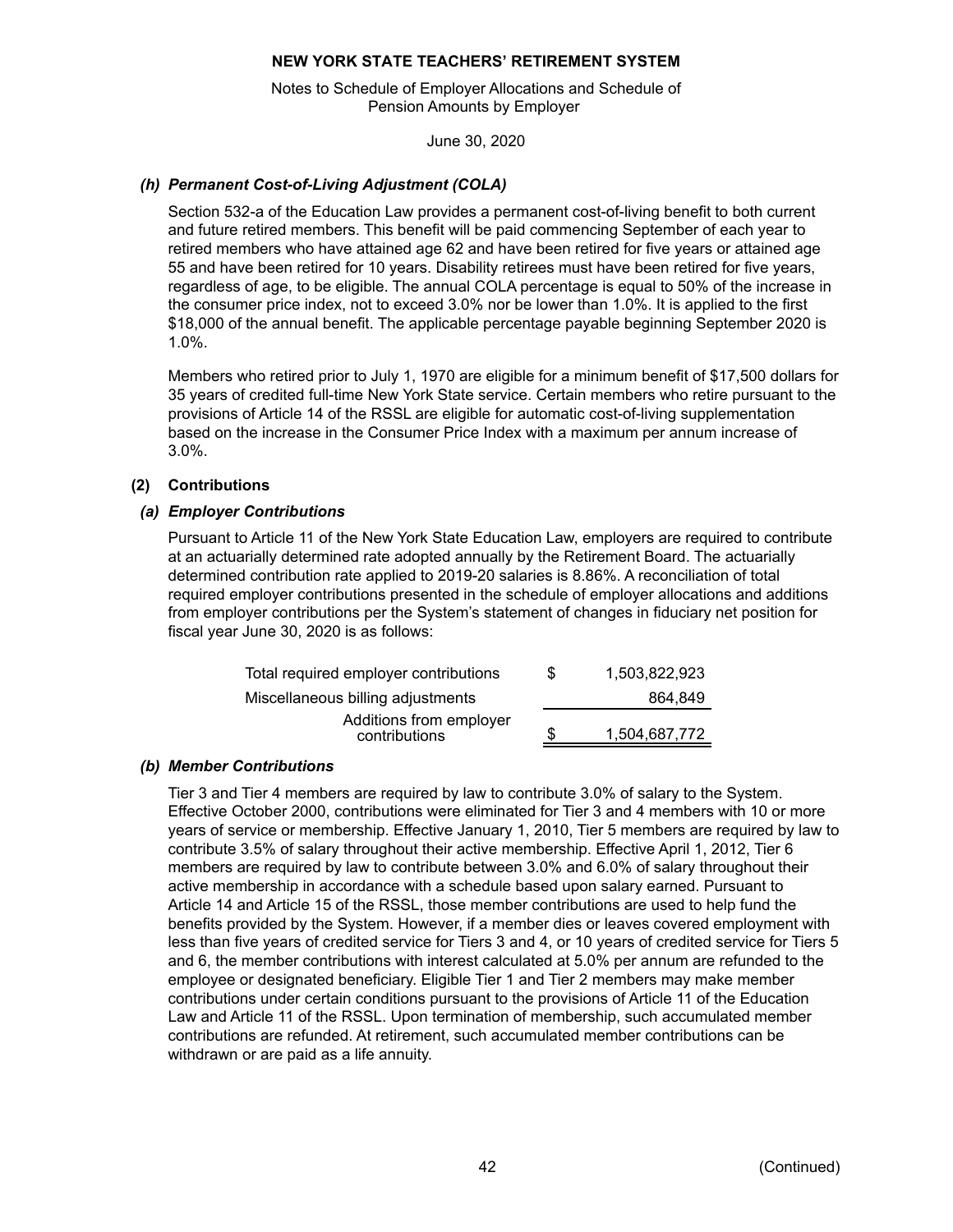Notes to Schedule of Employer Allocations and Schedule of Pension Amounts by Employer

June 30, 2020

## **(3) Basis of Presentation**

The schedule of employer allocations and schedule of pension amounts by employer (collectively, the Schedules) present amounts that are elements of the financial statements of the System or of its participating employers. Accordingly, they do not purport to be a complete presentation of the financial position or changes in financial position of either the System or its participating employers. The amounts presented in the Schedules were prepared in accordance with U.S. generally accepted accounting principles. Such preparation requires management of the System to make a number of estimates and assumptions relating to the reported amounts. Due to the inherent nature of these estimates, actual results could differ from those estimates.

## **(4) Employer Allocation Percentages**

The employer allocation percentages presented in the Schedule of Employer Allocations and applied to amounts presented in the Schedule of Pension Amounts by Employer are based on the ratio of each employer's actuarially determined contribution to the System's total actuarially determined employer contribution for the fiscal year ended June 30, 2020. The employer allocation percentages have been rounded for presentation purposes. Therefore, use of these percentages to recalculate individual employer amounts presented in the schedule of pension amounts by employer may result in immaterial differences due to this rounding.

## **(5) Summary of Significant Accounting Policies**

The System's financial statements from which the System's fiduciary net position is determined are prepared using the accrual basis of accounting. Plan member contributions are recognized in the period in which the contributions are due. Employer contributions are recognized when due and the employer has a legal requirement to provide the contributions. Benefits and refunds are recognized when due and payable in accordance with the terms of the plan. Plan investments are reported at fair value. For detailed information on how investments are valued, please refer to the System's annual report.

### **(6) Collective Net Pension Liability (Asset) and Actuarial Information**

The components of the net pension liability (asset) of the participating school districts at June 30, 2020 are as follows:

| Total pension liability                                                | \$123,242,776,215 |
|------------------------------------------------------------------------|-------------------|
| Plan fiduciary net position                                            | 120,479,505,380   |
| School districts' net pension liability (asset)                        | \$ 2,763,270,835  |
| Plan fiduciary net position as a percentage of total pension liability | 97.8%             |

## *(a) Actuarial Methods and Assumptions*

The total pension liability at June 30, 2020 measurement date was determined using an actuarial valuation as of June 30, 2019, with update procedures used to roll forward the total pension liability to June 30, 2020, using the following actuarial methods and assumptions: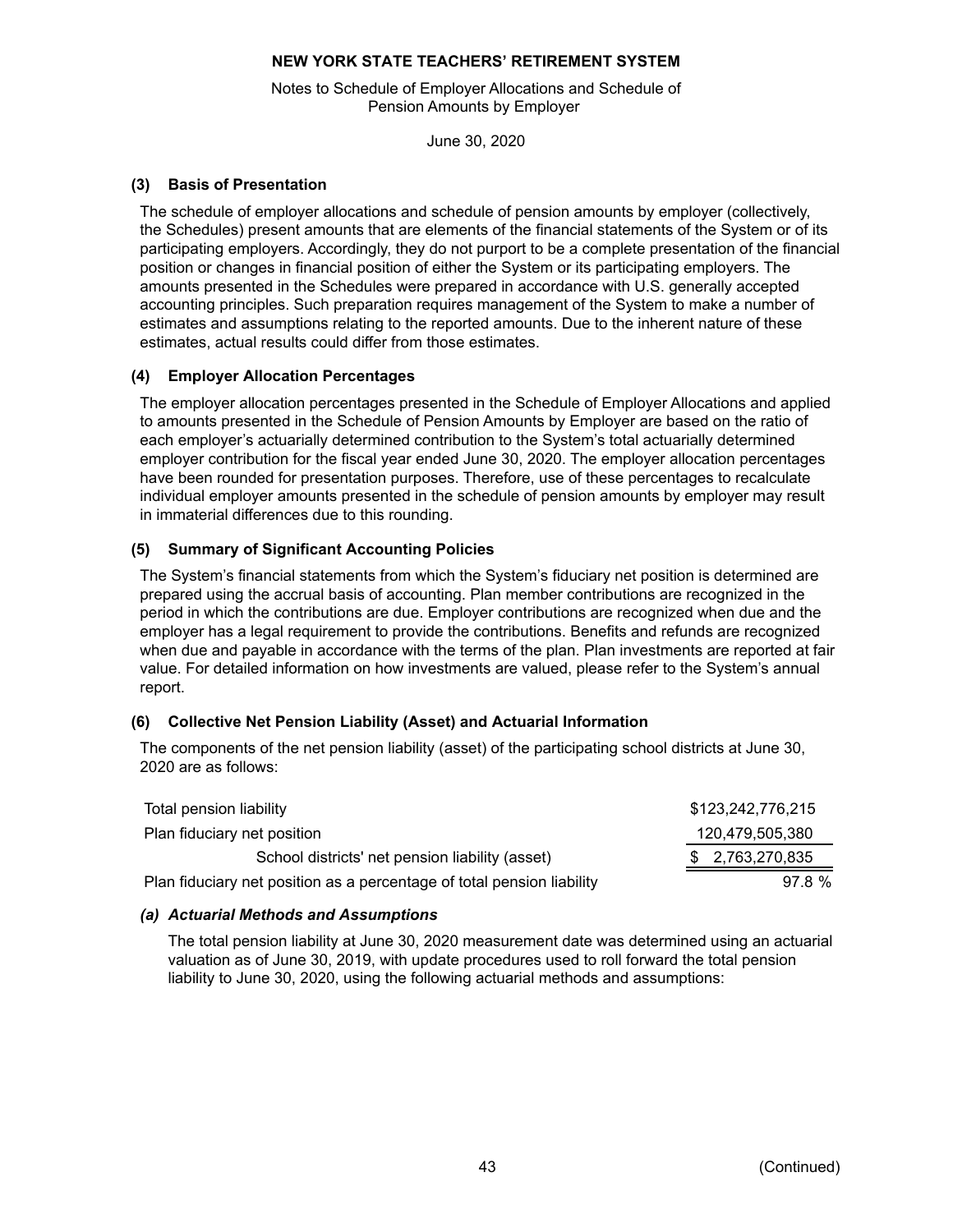Notes to Schedule of Employer Allocations and Schedule of Pension Amounts by Employer

June 30, 2020

| Actuarial cost method<br>Inflation | Entry age normal<br>2.20%                                                                                              |                                                                                            |  |  |  |  |  |
|------------------------------------|------------------------------------------------------------------------------------------------------------------------|--------------------------------------------------------------------------------------------|--|--|--|--|--|
| Projected salary increases         | Rates of increase differ based on service.<br>They have been calculated based upon<br>recent NYSTRS member experience. |                                                                                            |  |  |  |  |  |
|                                    | <b>Service</b>                                                                                                         | Rate                                                                                       |  |  |  |  |  |
|                                    | 5                                                                                                                      | 4.72%                                                                                      |  |  |  |  |  |
|                                    | 15                                                                                                                     | 3.46                                                                                       |  |  |  |  |  |
|                                    | 25                                                                                                                     | 2.37                                                                                       |  |  |  |  |  |
|                                    | 35                                                                                                                     | 1.90                                                                                       |  |  |  |  |  |
| <b>Projected COLAs</b>             | 1.3% compounded annually                                                                                               |                                                                                            |  |  |  |  |  |
| Investment rate of return          |                                                                                                                        | 7.10% compounded annually, net of pension plan<br>investment expense, including inflation. |  |  |  |  |  |

Annuitant mortality rates are based on plan member experience, with adjustments for mortality improvements based on Society of Actuaries Scale MP2019, applied on a generational basis. Active member mortality rates are based on plan member experience.

Most of the demographic actuarial assumptions and the salary scale are based on the results of an actuarial experience study for the period July 1, 2009 to June 30, 2014. NYSTRS runs oneyear and five-year experience studies annually in order to gauge the appropriateness of the assumptions and has updated the investment rate of return, inflation, projected COLA, and mortality improvement actuarial assumptions as of June 30, 2019 and updated the mortality improvement assumption as of June 30, 2020.

The long-term expected rate of return on pension plan investments was determined in accordance with Actuarial Standard of Practice (ASOP) No. 27, *Selection of Economic Assumptions for Measuring Pension Obligations*. ASOP No. 27 provides guidance on the selection of an appropriate assumed investment rate of return. Consideration was given to expected future real rates of return (expected returns, net of pension plan investment expense and inflation) for each major asset class as well as historical investment data and plan performance.

The Long-Term Expected Real Rates of Return are presented by asset allocation classification, which differs from the financial statement presentation. Best estimates of arithmetic real rates of return for each major asset class included in the System's target asset allocation as of the measurement date of June 30, 2020 are summarized in the following table: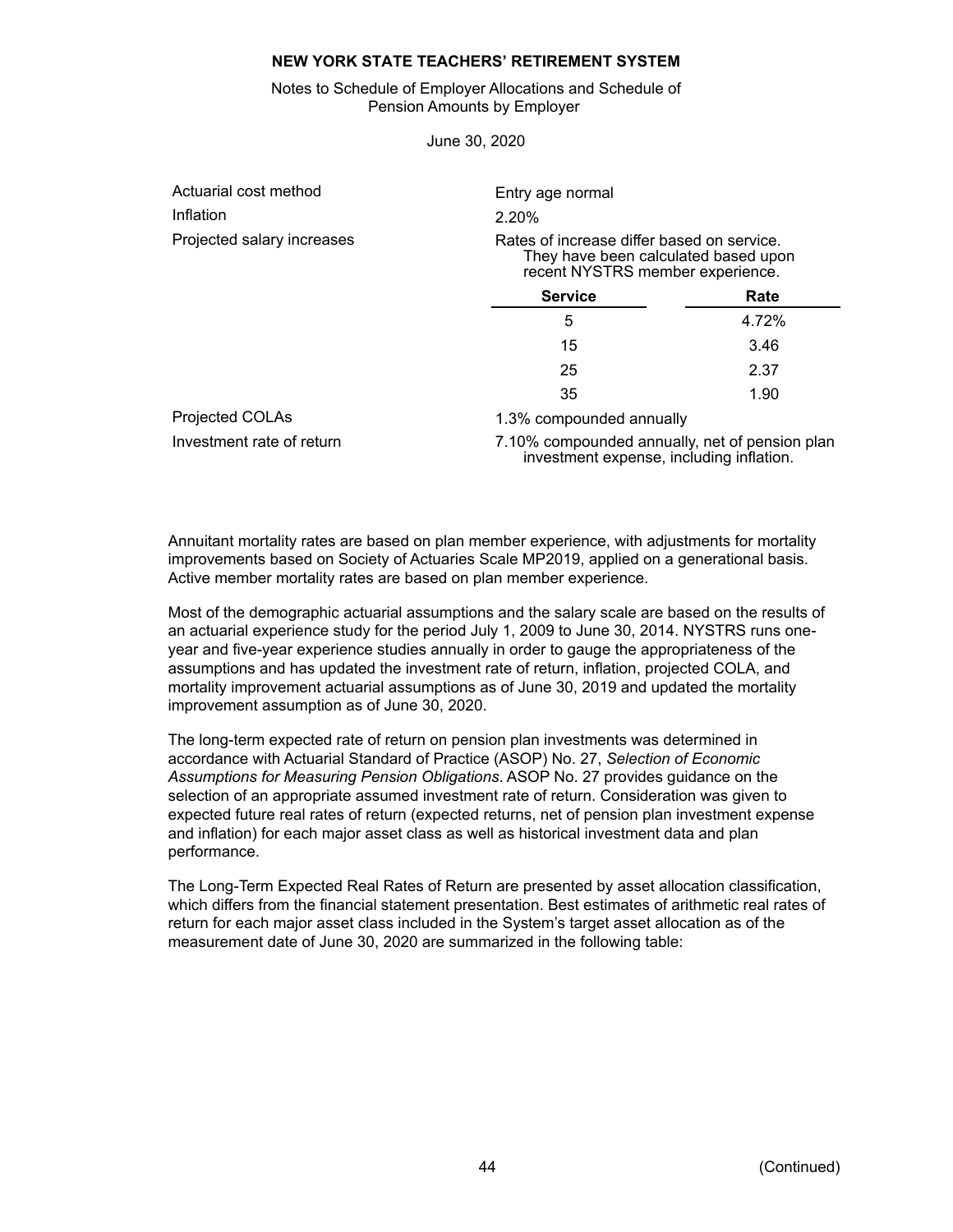### Notes to Schedule of Employer Allocations and Schedule of Pension Amounts by Employer

June 30, 2020

|                       | <b>Target</b><br>allocation | Long-term<br>expected real rate<br>of return* |
|-----------------------|-----------------------------|-----------------------------------------------|
| Asset class:          |                             |                                               |
| Domestic equity       | 33%                         | $7.1 \%$                                      |
| International equity  | 16                          | 7.7                                           |
| Global equity         | 4                           | 7.4                                           |
| Real estate equity    | 11                          | 6.8                                           |
| Private equity        | 8                           | 10.4                                          |
| Domestic fixed income | 16                          | 1.8                                           |
| Global bonds          | $\overline{2}$              | 1.0                                           |
| High-yield bonds      | 1                           | 3.9                                           |
| Private debt          | 1                           | 5.2                                           |
| Real estate debt      | 7                           | 3.6                                           |
| Cash equivalents      | 1                           | 0.7                                           |
| Total                 | 100%                        |                                               |

\*Real rates of return are net of the long-term inflation assumption of 2.2% for 2020.

## *(b) Discount Rate*

The discount rate used to measure the total pension liability as of June 30, 2020 was 7.10%. The projection of cash flows used to determine the discount rate assumed that contributions from plan members will be made at the current member contribution rates and that contributions from school districts will be made at statutorily required rates, actuarially determined. Based on those assumptions, the System's fiduciary net position was projected to be available to make all projected future benefit payments of current plan members. Therefore, the long-term expected rate of return on pension plan investments was applied to all periods of projected benefit payments to determine the total pension liability.

## *(c) Sensitivity of the Net Pension Liability (Asset) to Changes in the Discount Rate*

The following presents the net pension liability (asset) of the NYSTRS participating school districts calculated using the discount rate of 7.10% for June 30, 2020, as well as what the school districts' net pension liability (asset) would be if it were calculated using a discount rate that is 1 percentage-point lower (6.10%) or 1-percentage-point higher (8.10%) than the current rate:

| 1% Decrease    | <b>Current discount rate</b> | 1% Increase |                 |  |  |  |
|----------------|------------------------------|-------------|-----------------|--|--|--|
| $(6.10\%)$     | $(7.10\%)$                   | $(8.10\%)$  |                 |  |  |  |
| 17.454.629.746 | 2.763.270.835                |             | (9,566,502,343) |  |  |  |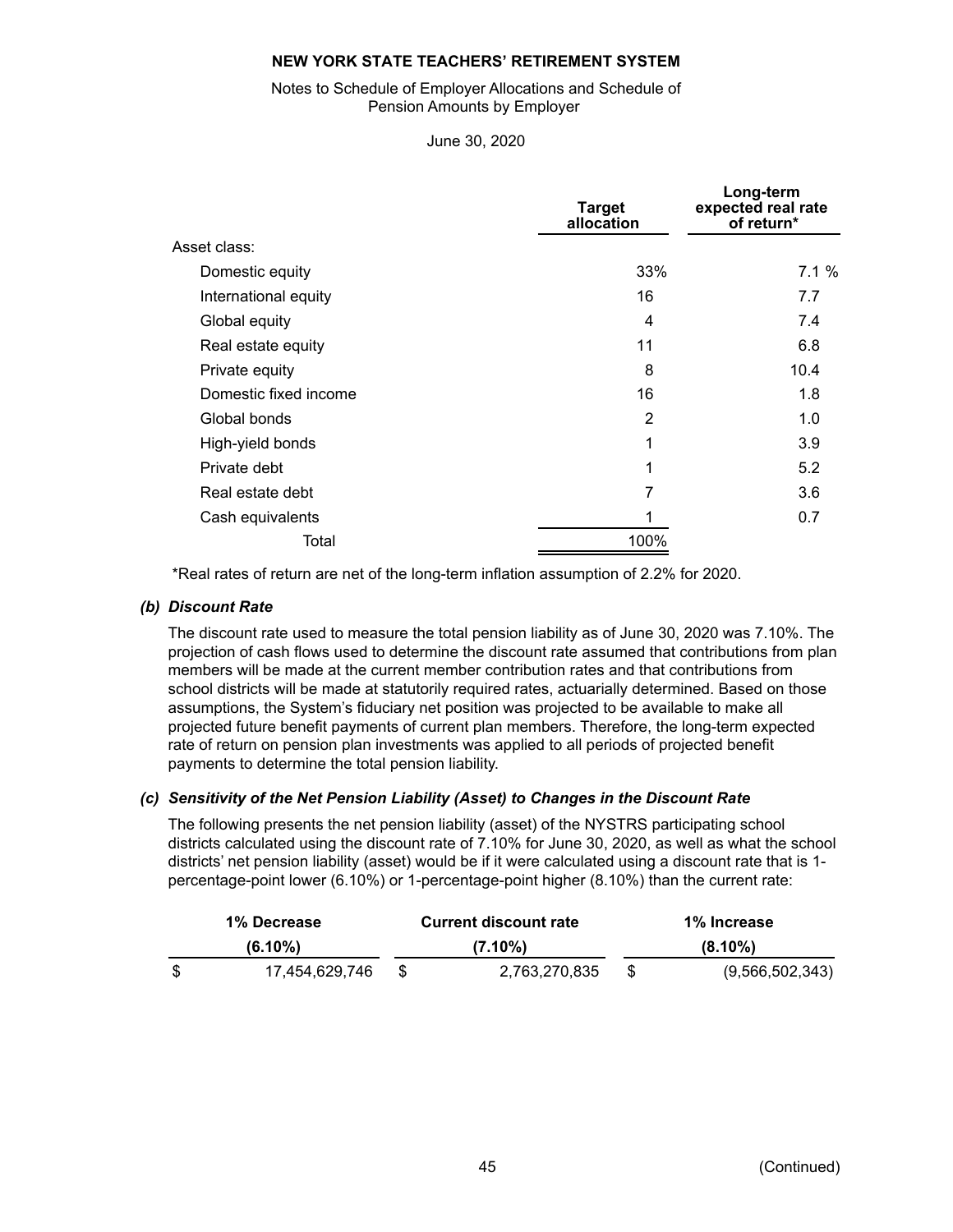Notes to Schedule of Employer Allocations and Schedule of Pension Amounts by Employer

June 30, 2020

### **(7) Collective Deferred Outflows of Resources and Deferred Inflows of Resources**

Annual changes to the net pension liability (asset) resulting from differences between expected and actual experience with regard to economic and demographic factors and from changes of assumptions about future economic or demographic factors or other inputs are deferred and amortized over a closed period equal to the average of the expected remaining service lives of all members and beneficiaries that are provided with pension benefits determined for the period during which the changes occurred. Differences between projected and actual earnings on pension plan investments are amortized over a closed five-year period. The following presents a summary of changes in the collective deferred outflows of resources and deferred inflows of resources (excluding employer-specific amounts) for the year ended June 30, 2020:

| Deferred outflows of<br>resources              | <b>Measurement</b><br>period<br>July 1-June 30 | <b>Amortization</b><br>period | <b>Beginning</b><br>balance<br>on prior<br>measurement<br>period deferrals | Current<br>measurement<br>period<br>additions | <b>Amortization of</b><br>amounts<br>recognized in<br>current period<br>pension expense | End of year<br>balance |
|------------------------------------------------|------------------------------------------------|-------------------------------|----------------------------------------------------------------------------|-----------------------------------------------|-----------------------------------------------------------------------------------------|------------------------|
| Differences between<br>expected and actual     | 2017                                           | 7.1                           | \$<br>420,333,975                                                          | \$                                            | \$<br>(102, 520, 481)                                                                   | \$<br>317,813,494      |
| experience                                     | 2018                                           | 7.1                           | 692,635,939                                                                |                                               | (135, 810, 969)                                                                         | 556,824,970            |
|                                                | 2019                                           | 7.1                           | 647,632,942                                                                |                                               | (106, 169, 335)                                                                         | 541,463,607            |
|                                                | 2020                                           | 7.1                           |                                                                            | 1,169,842,671                                 | (164, 766, 573)                                                                         | 1,005,076,098          |
| Total                                          |                                                |                               | 1,760,602,856                                                              | 1,169,842,671                                 | (509, 267, 358)                                                                         | 2,421,178,169          |
| Net difference between<br>projected and actual | 2016                                           | 5                             | 1,100,794,565                                                              |                                               | (1, 100, 794, 565)                                                                      |                        |
| investment earnings<br>on pension plan         | 2017                                           | 5                             | (2, 193, 068, 643)                                                         |                                               | 1,096,534,321                                                                           | (1,096,534,322)        |
| investments                                    | 2018                                           | 5                             | (1, 125, 907, 547)                                                         |                                               | 375,302,516                                                                             | (750, 605, 031)        |
|                                                | 2019                                           | 5                             | 134,714,175                                                                |                                               | (33,678,544)                                                                            | 101,035,631            |
|                                                | 2020                                           | 5                             |                                                                            | 4,438,452,267                                 | (887, 690, 453)                                                                         | 3,550,761,814          |
| Total                                          |                                                |                               | (2,083,467,450)                                                            | 4,438,452,267                                 | (550, 326, 725)                                                                         | 1,804,658,092          |
|                                                |                                                |                               |                                                                            |                                               |                                                                                         |                        |
| Changes of assumptions                         | 2016                                           | 7.2                           | 3,149,077,027                                                              |                                               | (984, 086, 571)                                                                         | 2,164,990,456          |
|                                                | 2017                                           | 7.1                           | 1,758,905,319                                                              |                                               | (429,001,298)                                                                           | 1,329,904,021          |
| Total                                          |                                                |                               | 4,907,982,346                                                              |                                               | (1,413,087,869)                                                                         | 3,494,894,477          |
|                                                | Total deferred outflows of resources           |                               | \$<br>4,585,117,752                                                        | \$5,608,294,938                               | \$<br>(2,472,681,952)                                                                   | \$<br>7,720,730,738    |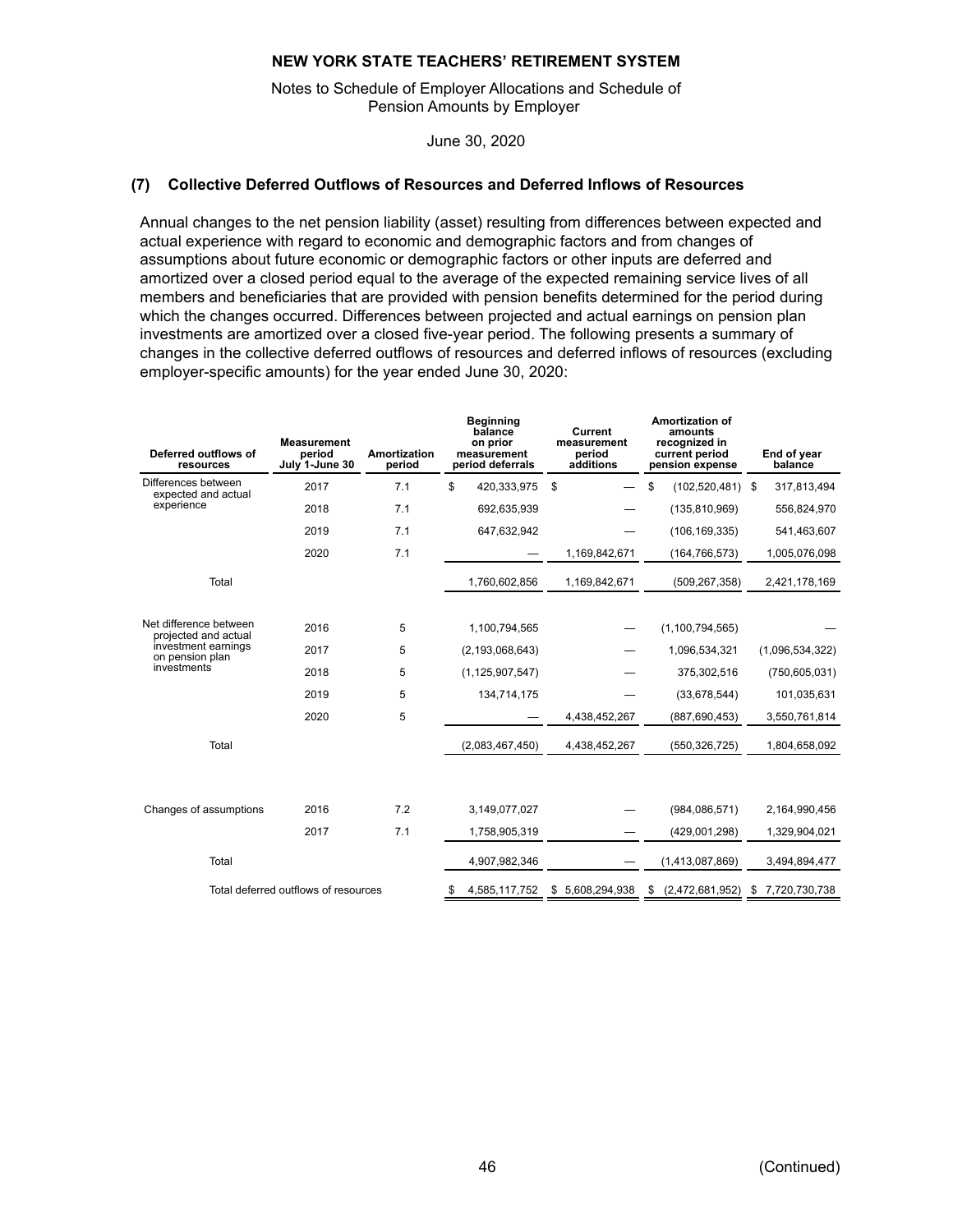## Notes to Schedule of Employer Allocations and Schedule of Pension Amounts by Employer

| Deferred inflows of<br>resources           | <b>Measurement</b><br>period<br>July 1-June 30 | <b>Amortization</b><br>period | <b>Beginning</b><br>balance on prior<br>measurement<br>period deferrals | Current<br>measurement<br>period<br>additions | <b>Amortization of</b><br>amounts<br>recognized in<br>current period<br>pension expense | End of year<br>balance |
|--------------------------------------------|------------------------------------------------|-------------------------------|-------------------------------------------------------------------------|-----------------------------------------------|-----------------------------------------------------------------------------------------|------------------------|
| Differences between<br>expected and actual | 2014                                           | 9.6                           | \$<br>68,187,754                                                        | -\$                                           | \$<br>$(18,941,044)$ \$                                                                 | 49,246,710             |
| experience                                 | 2015                                           | 9.4                           | 75,381,961                                                              |                                               | (17, 132, 263)                                                                          | 58,249,698             |
|                                            | 2016                                           | 7.2                           | 49,623,139                                                              |                                               | (15, 507, 230)                                                                          | 34,115,909             |
| Total                                      |                                                |                               | 193,192,854                                                             |                                               | (51, 580, 537)                                                                          | 141,612,317            |
|                                            |                                                |                               |                                                                         |                                               |                                                                                         |                        |
| Changes of assumptions                     | 2019                                           | 7.1                           | 1,196,704,947                                                           |                                               | (196, 181, 139)                                                                         | 1,000,523,808          |
|                                            | 2020                                           | 7.1                           |                                                                         | 285,424,039                                   | (40, 200, 569)                                                                          | 245,223,470            |
| Total                                      |                                                |                               | 1.196.704.947                                                           | 285.424.039                                   | (236, 381, 708)                                                                         | 1,245,747,278          |
| Total deferred inflows of resources        |                                                |                               | 1,389,897,801                                                           | S<br>285,424,039                              | \$<br>$(287,962,245)$ \$                                                                | 1,387,359,595          |

### June 30, 2020

The collective deferred outflows of resources and deferred inflows of resources (excluding employerspecific amounts) reported in the tables above will be amortized in the collective pension expense as follows:

| Year ended June 30: |                 |
|---------------------|-----------------|
| 2021                | \$1,083,925,141 |
| 2022                | 2,180,459,464   |
| 2023                | 1,788,474,924   |
| 2024                | 1,104,354,893   |
| 2025                | 48,135,294      |
| Thereafter          | 128,021,427     |
| Total               | 6,333,371,143   |

Deferred outflows of resources and deferred inflows of resources resulting from changes in an individual employer's proportion are amortized over a closed period equal to the average of the expected remaining service lives of all members and beneficiaries that are provided with pension benefits determined for the period during which the changes occurred. Because these deferred amounts and their amortization are specific to individual employers and offset on a collective basis, they are not included in the tables above.